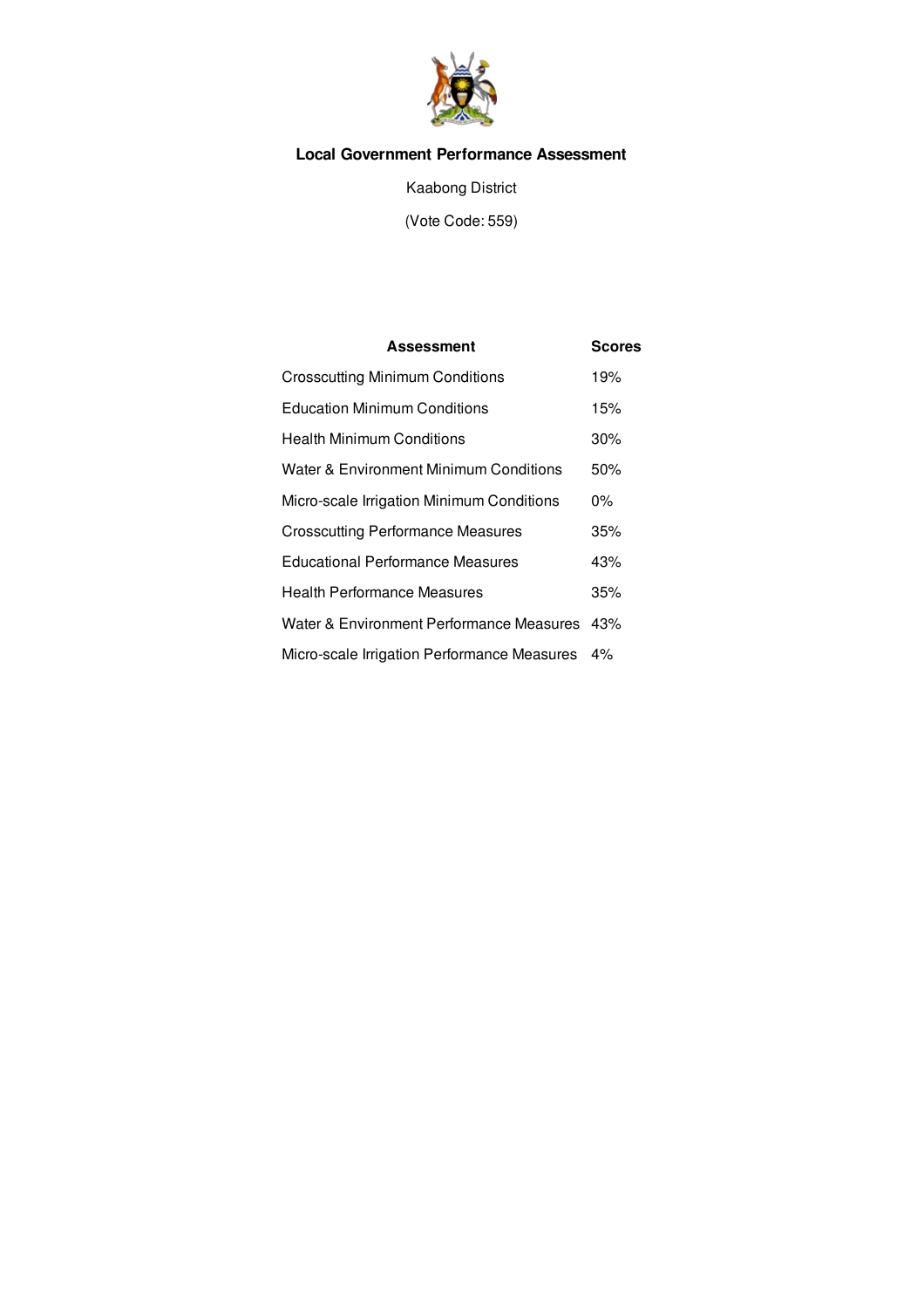| No. | <b>Summary of</b><br>requirements                                                              | <b>Definition of compliance</b>                                                                                                                                                                    | <b>Compliance justification</b>                                                                                                                                                | <b>Score</b> |
|-----|------------------------------------------------------------------------------------------------|----------------------------------------------------------------------------------------------------------------------------------------------------------------------------------------------------|--------------------------------------------------------------------------------------------------------------------------------------------------------------------------------|--------------|
|     | <b>Local Government Service Delivery Results</b>                                               |                                                                                                                                                                                                    |                                                                                                                                                                                |              |
| 1   | Service Delivery<br>Outcomes of DDEG<br>investments<br>Maximum 4 points on<br>this performance | • Evidence that infrastructure<br>projects implemented using<br>DDEG funding are functional<br>and utilized as per the purpose<br>of the project(s):                                               | There was evidence that infrastructure projects<br>implemented using DDEG funding are functional<br>and utilized as per the purpose of the project(s)<br>as per design/profile | 4            |
|     | measure                                                                                        | • If so: Score 4 or else 0                                                                                                                                                                         | Q4 FY2019/20 Budget Performance Report                                                                                                                                         |              |
|     |                                                                                                |                                                                                                                                                                                                    | Education                                                                                                                                                                      |              |
|     |                                                                                                |                                                                                                                                                                                                    | • Pg 60 Latrine constructed in Naryamaoi P/S in<br>Kathile South Subcounty Ugx 53,333,000<br>Completed                                                                         |              |
|     |                                                                                                |                                                                                                                                                                                                    | • Pg 61 4 unit staff house constructed at Toroi<br>Primary School in Loyoro S/C Ugx 28,372,000<br>Completed                                                                    |              |
|     |                                                                                                |                                                                                                                                                                                                    | Planning                                                                                                                                                                       |              |
|     |                                                                                                |                                                                                                                                                                                                    | Pg 87 Administration Block constructed in<br>Kathile South Subcounty Headquarters.<br>Completed                                                                                |              |
| 2   | Service Delivery<br>Performance<br>Maximum 6 points on<br>this performance<br>measure          | a. If the average score in the<br>overall LLG performance<br>assessment increased from<br>previous assessment :<br>o by more than 10%: Score 3<br>o 5-10% increase: Score 2<br>o Below 5 % Score 0 | Not Applicable. Assessment system for LLG is in<br>the process of development.                                                                                                 | 0            |
| 2   | <b>Service Delivery</b><br>Performance<br>Maximum 6 points on<br>this performance<br>measure   | b. Evidence that the DDEG<br>funded investment projects<br>implemented in the previous FY<br>were completed as per<br>performance contract (with AWP)<br>by end of the FY.                         | The DLG completed 75% (i.e. 6 out of 8) DDEG<br>Projects planned for the FY2019/20.<br>Workings                                                                                | 0            |
|     |                                                                                                | • If 100% the projects were<br>completed: Score 3                                                                                                                                                  | $6/8*100=75%$                                                                                                                                                                  |              |
|     |                                                                                                | • If 80-99%: Score 2                                                                                                                                                                               | Source:                                                                                                                                                                        |              |
|     |                                                                                                | • If below 80%: 0                                                                                                                                                                                  | DDEG Projects in the LG Approved Budget<br>Estimates FY2019/20                                                                                                                 |              |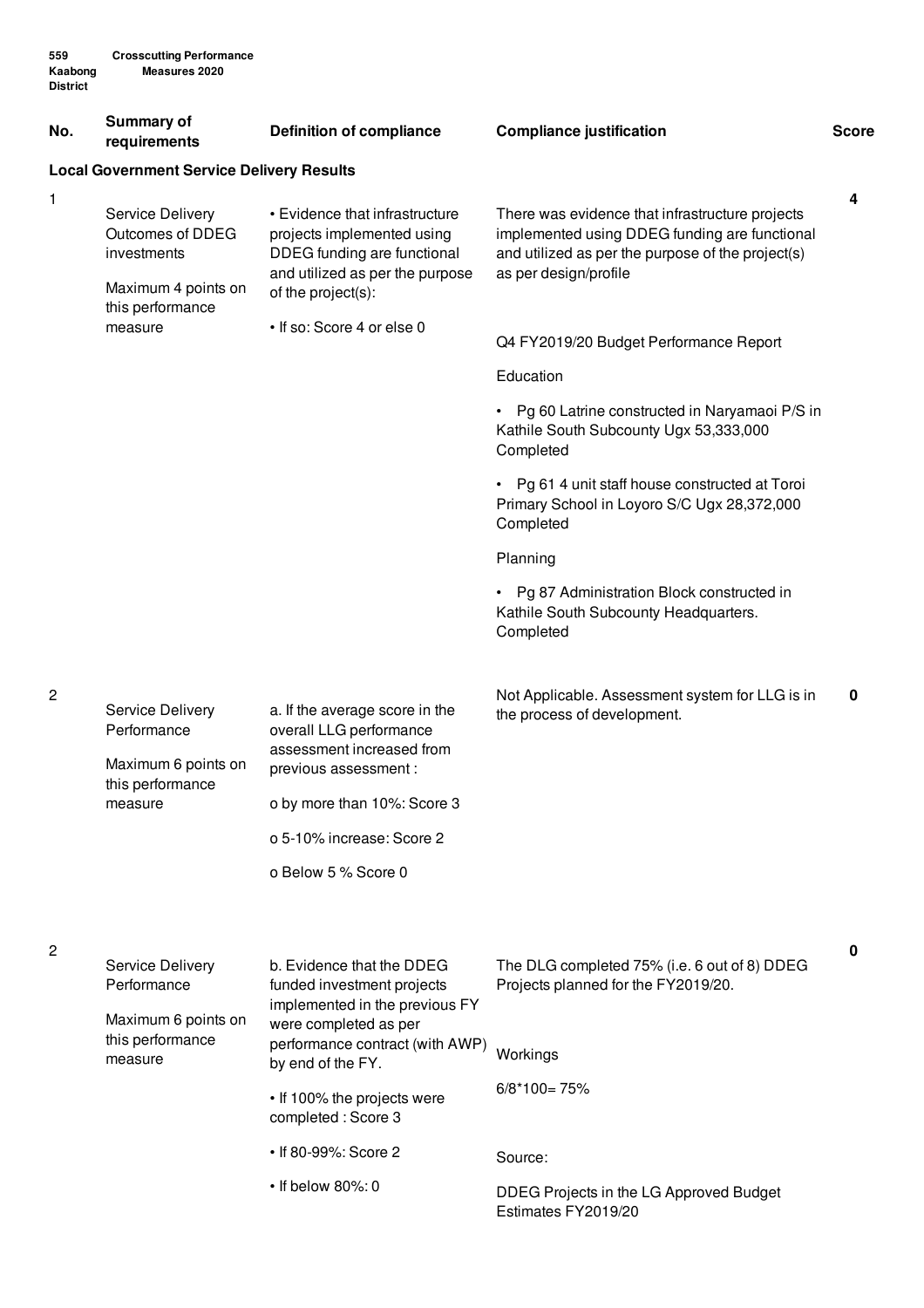### Education

• Pg 28 Building Construction - Construction Expenses in Lokwakaramoe village Ugx 80,000,000

• Pg 28 Building Construction – Latrines in Naryamaoi village Ugx 30,000,000

• Pg 29 Building Construction -Staff Houses in Toroi village Ugx 80,000,000

#### Planning

• Pg 48 Building Construction – Offices in Kathile South Ugx 80,000,000

• Pg 48 Building Construction -Latrines in Kakamar Sub county Headquarters Ugx 15,000,000

• Pg 48 Building Construction – Offices in Kakamar sub county Headquarters Ugx 80,000,000

• Pg 48 Construction Services – Energy Installations in Kathile South Sub county Headquarters Ugx 25,000,000

• Pg 48 Construction Services – Energy Installations Kakamar Sub county Headquarters Ugx 25,000,000

Status of DDEG Projects implemented in FY2019/20 in the Annual Performance Report FY2019/20

## Education

• Pg 60 Classrooms constructed at Lokwakaramoi II P/S in Kamion Sub County Ugx 175,407,000 Completed

• Pg 60 Latrine constructed in Naryamaoi P/S in Kathile South Subcounty Ugx 53,333,000 Completed

• Pg 61 4-unit staff house constructed at Toroi Primary School in Loyoro S/C Ugx 28,372,000 Completed

#### Planning

• Pg 87 Administration Block constructed in Kathile South Subcounty Headquarters Completed

• Pg 87 latrine constructed in Kakamar Subcounty Headquarters Completed

• Pg 87 Building Construction – Offices in Kakamar sub county Headquarters Ugx 80,000,000 Cancelled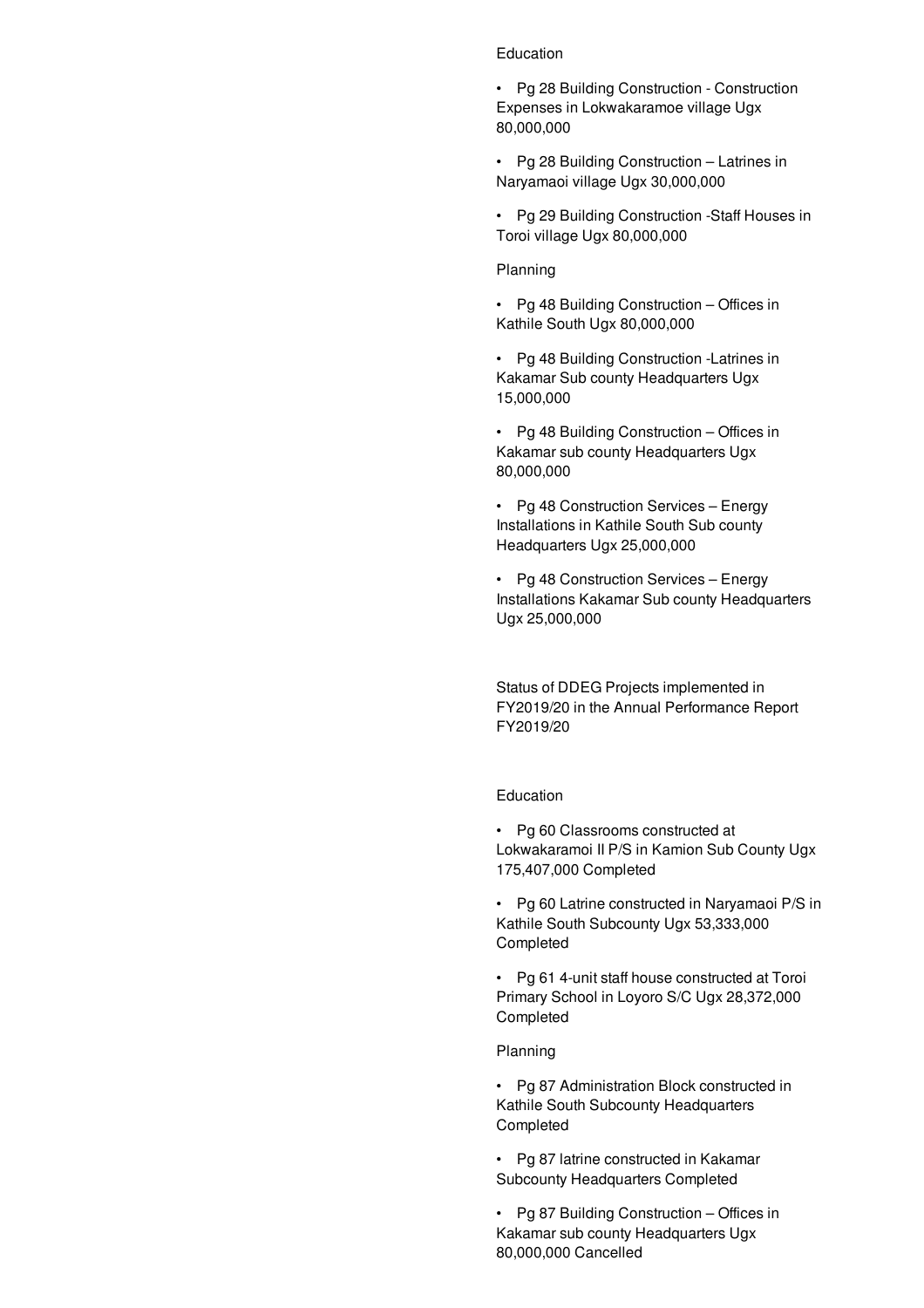• Pg 87 Construction Services – Energy Installations in Kakamar Sub county Headquarters supplied but not installed.

• Pg 87 Solar power supplied and installed in Kathile South Subcounty Headquarters

**2**

Investment Performance a. If the LG budgeted and spent all the DDEG for the previous FY DDEG funds on ellible projects/activities as per on eligible projects/activities as The DLG in FY2019/20 budgeted and spent

per the DDEG grant, budget, and guidelines. implementation guidelines: the DDEG grant, budget and implementation

Score 2 or else score 0.

DDEG Projects in the LG Approved Budget Estimates FY2019/20

Finance

Source:

• Pg 11 Payment of balance of money safe at HQ Ugx 2,500,000

#### Education

• Pg 28 Building Construction - Construction Expenses in Lokwakaramoe village Ugx 80,000,000

• Pg 28 Building Construction – Latrines in Naryamaoi village Ugx 30,000,000

• Pg 29 Building Construction -Staff Houses in Toroi village Ugx 80,000,000

• Pg 29 Furniture and Fixtures – Desks in Tank Hill Village Ugx 10,000,000

Planning

• Pg 47 Monitoring, Supervision and Appraisal - General Works at the District HQ Ugx 10,000,000

• Pg 48 Building Construction – Offices in Kathile South Ugx 80,000,000

• Pg 48 Building Construction -Latrines in Kakamar Sub county Headquarters Ugx 15,000,000

• Pg 48 Building Construction – Offices in Kakamar sub county Headquarters Ugx 80,000,000

• Pg 48 Construction Services – Energy Installations in Kathile South Sub county Headquarters Ugx 25,000,000

• Pg 48 Construction Services – Energy Installations Kakamar Sub county Headquarters Ugx 25,000,000

• Pg 48 ICT - Cameras- District Headquarters

3

Maximum 4 points on this performance measure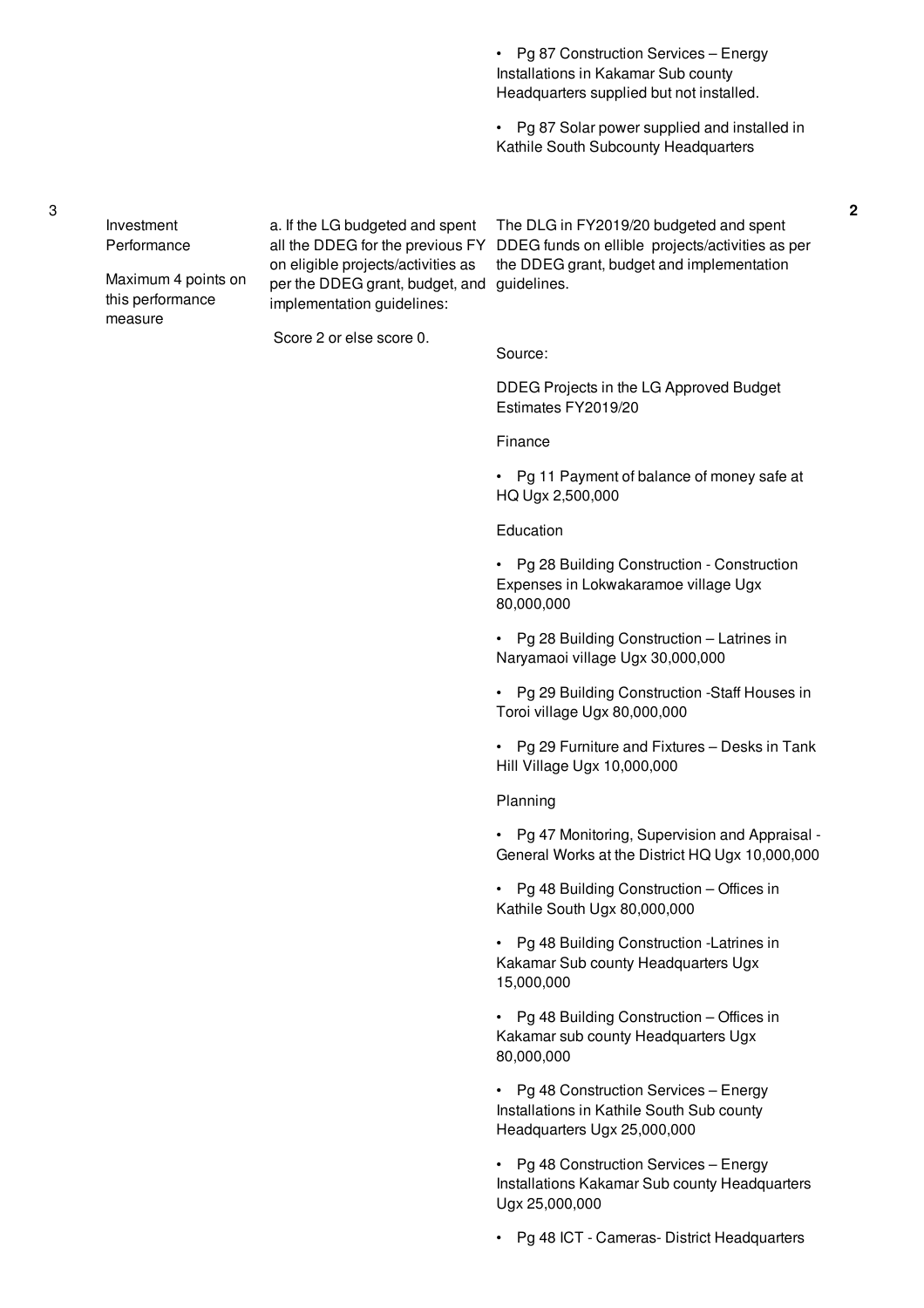Status of DDEG Projects implemented in FY2019/20 in the Annual Performance Report FY2019/20

#### Finance

• Pg 41 Payment of balance of money safe at HQ paid Ugx 833,000

### Education

• Pg 60 Classrooms constructed at Lokwakaramoi II P/S in Kamion Sub County Ugx 175,407,000 Changed to Kaabong School of Nursing and Midwifery.

• Pg 60 Latrine constructed in Naryamaoi P/S in Kathile South Subcounty Ugx 53,333,000 Completed

• Pg 61 4 unit staff house constructed at Toroi Primary School in Loyoro S/C Ugx 28,372,000 Completed

• Pg 61 Wooden desks supplied to Komukuny Girls Primary School

Planning

• Pg 87 Monitoring, Supervision and Appraisal - General Works at the District HQ Ugx 000

• Pg 87 Administration Block constructed in Kathile South Subcounty Headquarters Completed

• Pg 87 latrine constructed in Kakamar Subcounty Headquarters

• Pg 87 Solar power supplied and installed in Kathile South Subcounty Headquarters Ugx 0000

• Pg 87 ICT - Cameras- District Headquarters Ugx 1,411,000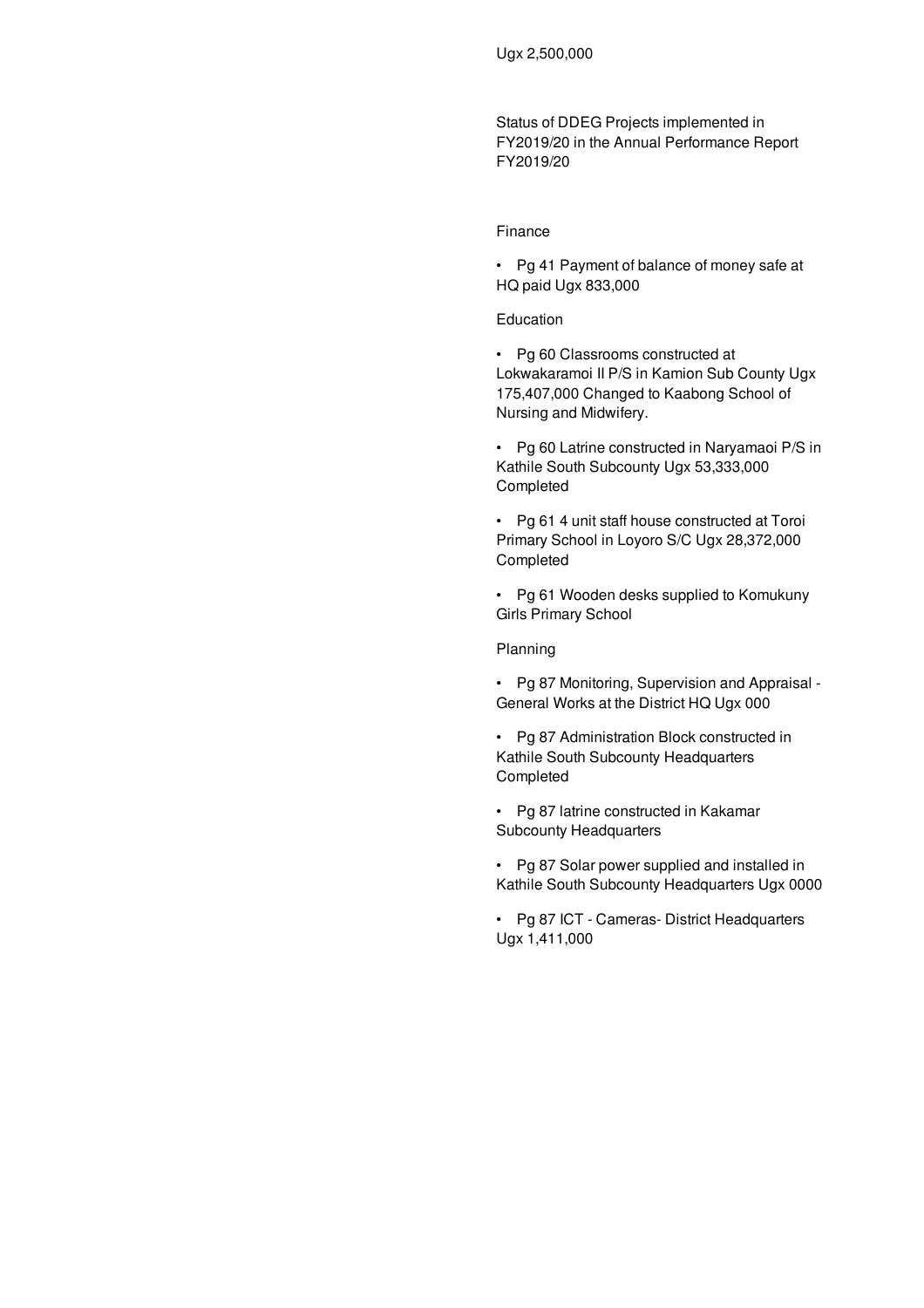score 2 or else score 0

b. If the variations in the contract From the procurement plan for the previous FY dated 25/06/2020, stamped received by the PPDA on 01/07/2020, three projects executed using DDEG were sampled;

> 1. Construction of Dormitory at Nursing School. Ref.Kaab559/WRKS/19-20/00003.LG Engineer's estimates was UGX 80,000,000 against a Final contract value was UGX 80,000,000. **Variation was 0%.**

2. Construction of 2-Stance Latrine at Kakamar Sub County HQ. Ref. Kaab559/WRKS/19- 20/00009. LG Engineer's estimates was UGX 15,000,000 against a Final contract value was UGX 14,890,000. **Variation was -0.73%.**

3. Construction of Kathile South Sub County HQ. Ref. Kaab559/WRKS/19-20/00002. LG Engineer's estimates was UGX 80,000,000 against a Final contract value was UGX 78,261,000. **Variation was -2.17%.**

Variations were within +/-20% for all the projects.

HRM division on staffing matched with what was

found in the LLGs.

#### **Performance Reporting and Performance Improvement**

| Accuracy of reported<br>information | a. Evidence that information on<br>the positions filled in LLGs as | There was accuracy of information in staffing lists<br>as obtained from the HRM division and what was |
|-------------------------------------|--------------------------------------------------------------------|-------------------------------------------------------------------------------------------------------|
| Maximum 4 points on                 | per minimum staffing standards<br>is accurate,                     | found in the LLGS.                                                                                    |
| this Performance                    |                                                                    | The three Sub counties visited for example                                                            |
| Measure                             | score 2 or else score 0                                            | (Kakamar Sub county, Kabong Town council and<br>Lodiko Sub county) information received from the      |

4

Investment

measure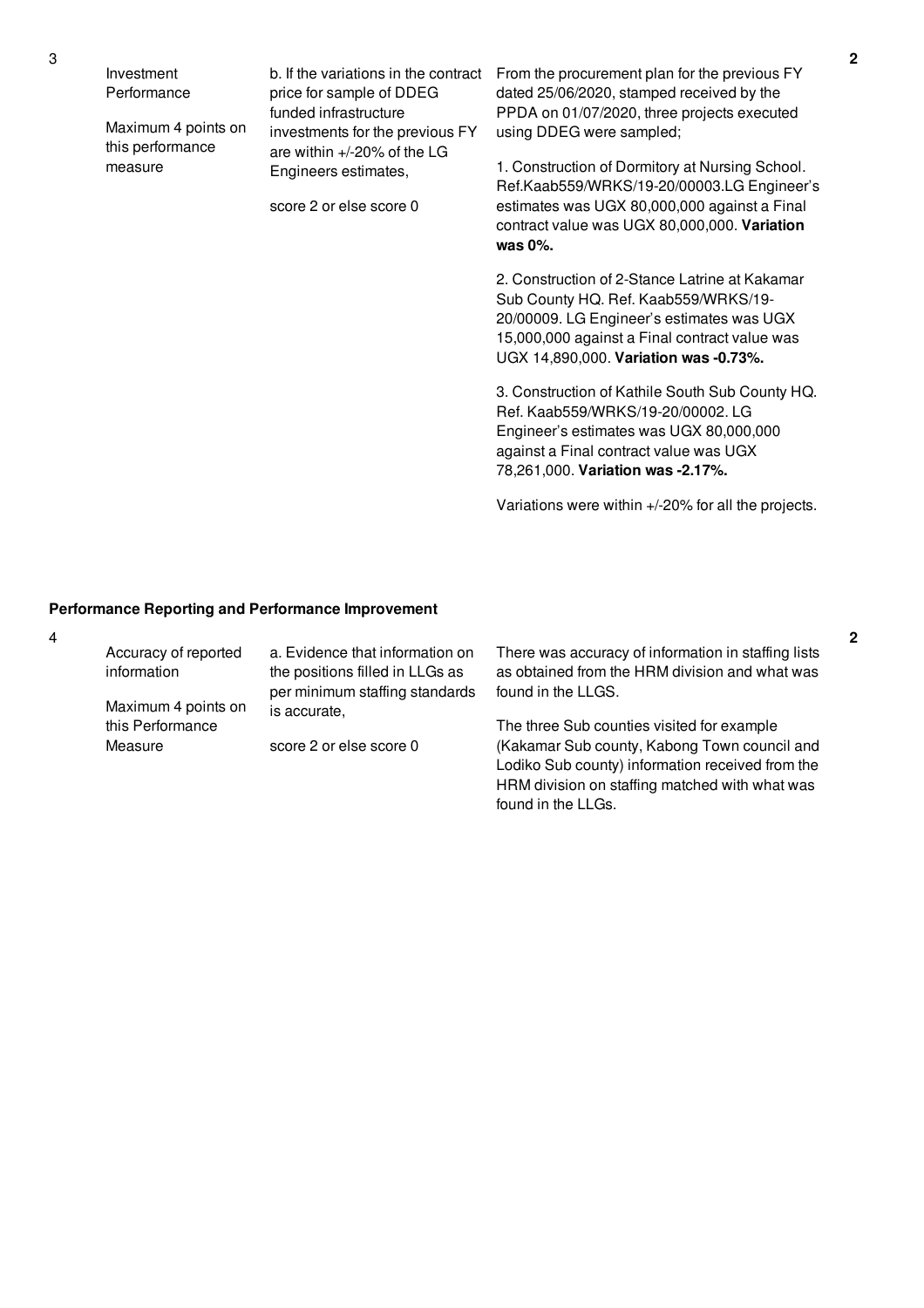| Accuracy of reported<br>information<br>Maximum 4 points on<br>this Performance<br>Measure         | b. Evidence that infrastructure<br>constructed using the DDEG is<br>in place as per reports produced<br>by the LG:<br>• If 100 % in place: Score 2, else<br>score 0.                                     | The DLG provided information on infrastructure<br>constructed using DDEG in annual budget<br>performance report FY2019/20 and this<br>information reflected the status of the<br>infrastructure on ground. |
|---------------------------------------------------------------------------------------------------|----------------------------------------------------------------------------------------------------------------------------------------------------------------------------------------------------------|------------------------------------------------------------------------------------------------------------------------------------------------------------------------------------------------------------|
|                                                                                                   | Note: if there are no reports                                                                                                                                                                            | Annual Budget Performance Report FY2019/20                                                                                                                                                                 |
|                                                                                                   | produced to review: Score 0                                                                                                                                                                              | Education                                                                                                                                                                                                  |
|                                                                                                   |                                                                                                                                                                                                          | • Pg 60 Latrine constructed in Naryamaoi P/S in<br>Kathile South Subcounty Ugx 53,333,000<br>Completed                                                                                                     |
|                                                                                                   |                                                                                                                                                                                                          | • Pg 61 4 unit staff house constructed at Toroi<br>Primary School in Loyoro S/C Ugx 28,372,000<br>Completed                                                                                                |
|                                                                                                   |                                                                                                                                                                                                          | Planning                                                                                                                                                                                                   |
|                                                                                                   |                                                                                                                                                                                                          | • Pg 87 Administration Block constructed in<br>Kathile South Subcounty Headquarters<br>Completed                                                                                                           |
| Reporting and<br>Performance<br>Improvement<br>Maximum 8 points on<br>this Performance<br>Measure | a. Evidence that the LG<br>conducted a credible<br>assessment of LLGs as verified<br>during the National Local<br>Government Performance<br>Assessment Exercise;                                         | N/A. The assessment system for LLG has not yet<br>been introduced                                                                                                                                          |
|                                                                                                   | If there is no difference in the<br>assessment results of the LG<br>and national assessment in all<br><b>LLGs</b>                                                                                        |                                                                                                                                                                                                            |
|                                                                                                   | score 4 or else 0                                                                                                                                                                                        |                                                                                                                                                                                                            |
| Reporting and<br>Performance<br>Improvement<br>Maximum 8 points on<br>this Performance<br>Measure | b. The District/ Municipality has<br>developed performance<br>improvement plans for at least<br>30% of the lowest performing<br>LLGs for the current FY, based<br>on the previous assessment<br>results. | There were no performance improvement plans<br>for any of the LLGs for the current FY because<br>this is the first time LLGs are being assessed                                                            |
|                                                                                                   | Score: 2 or else score 0                                                                                                                                                                                 |                                                                                                                                                                                                            |

5

**0**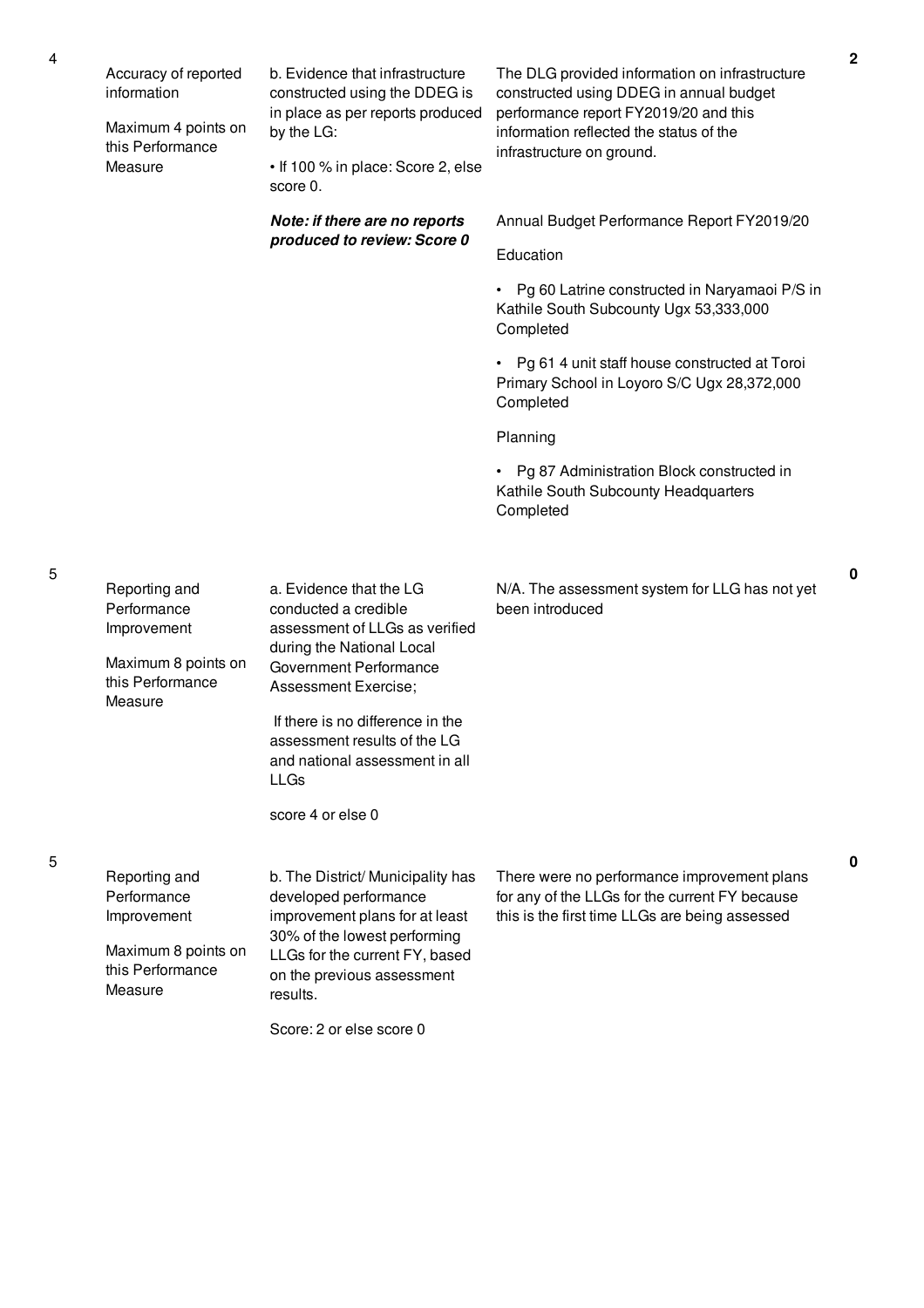| Reporting and | c. The Di |
|---------------|-----------|
| Performance   | implemer  |

istrict/ Municipality has nted the PIP for the 30 % lowest performing LLGs in the previous FY:

Maximum 8 points on this Performance Measure

Improvement

Score 2 or else score 0

# **Human Resource Management and Development**

6

7

7

| Budgeting for and<br>actual recruitment and<br>deployment of staff<br>Maximum 2 points on<br>this Performance<br>Measure | a. Evidence that the LG has<br>consolidated and submitted the<br>staffing requirements for the<br>coming FY to the MoPS by<br>September 30th of the current<br>FY, with copy to the respective<br>MDAs and MoFPED.<br>Score 2 or else score 0 | Kabong District Local Government consolidated<br>and submitted the staffing requirement for the<br>coming FY to MoPS on 14th September 2020,<br>received on 24th September 2020 (Ref ARC<br>6/293/05                                                                                                                                                                                                                                                                                                                                                                                               | $\mathbf{2}$ |
|--------------------------------------------------------------------------------------------------------------------------|-----------------------------------------------------------------------------------------------------------------------------------------------------------------------------------------------------------------------------------------------|----------------------------------------------------------------------------------------------------------------------------------------------------------------------------------------------------------------------------------------------------------------------------------------------------------------------------------------------------------------------------------------------------------------------------------------------------------------------------------------------------------------------------------------------------------------------------------------------------|--------------|
| Performance<br>management<br>Maximum 5 points on<br>this Performance<br>Measure                                          | a. Evidence that the<br>District/Municipality has<br>conducted a tracking and<br>analysis of staff attendance (as<br>guided by Ministry of Public<br>Service CSI):<br>Score 2 or else score 0                                                 | There was no evidence that the District<br>conducted a tracking and analysis of staff<br>attendance for the period of July-December<br>2019 as per guidelines by MPS                                                                                                                                                                                                                                                                                                                                                                                                                               | $\mathbf 0$  |
| Performance<br>management<br>Maximum 5 points on<br>this Performance<br>Measure                                          | i. Evidence that the LG has<br>conducted an appraisal with the<br>following features:<br>HODs have been appraised as<br>per guidelines issued by MoPS<br>during the previous<br>FY: Score 1 or else 0                                         | There was evidence that in the FY 2019/20, all<br>HODs were appraised as follows<br>1. The Ag Chief Finance Officer - was appraised<br>on 26/6/2020<br>2. The Ag. District planner was appraised on<br>10/7/2020<br>3. The Ag. District Engineer - Akorio Majembe<br>Ibrahim was appraised 15 July 2020<br>4. The Ag. District Natural Resources Officer- was<br>appraised on 13/7/2020<br>5. The District Production Officer Eladu Fredrick<br>was appraised on 15th July 2020<br>6. The District Community Development was<br>appraised om 1/7/2020<br>7. The Ag. DEO was appraised on 17/7/2020 | $\mathbf{1}$ |

Not applicable; this is the first the LLG is being

8. The DHO was appraised on 15th July 2020

assessed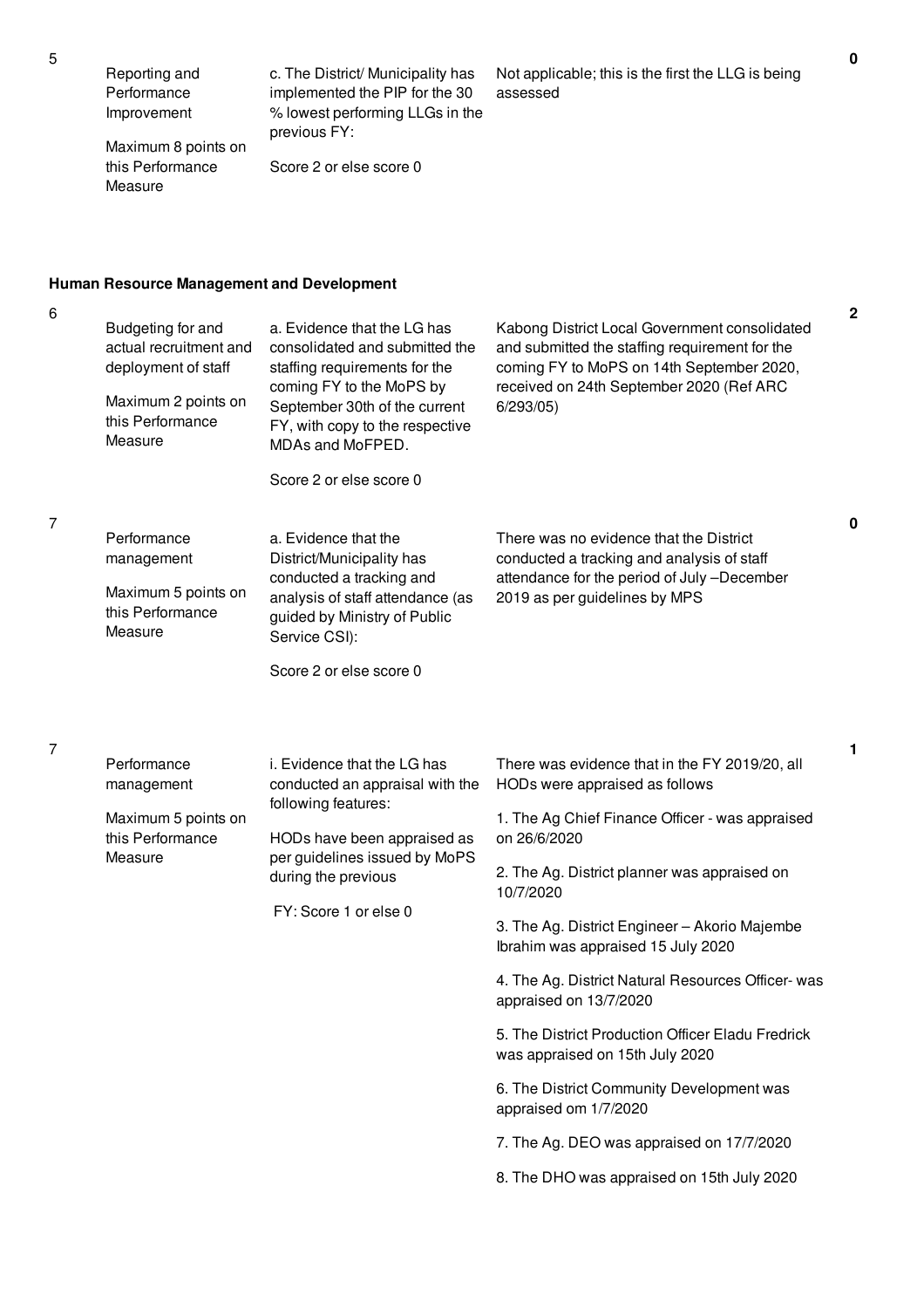| Performance<br>management<br>Maximum 5 points on<br>this Performance<br>Measure                       | ii. (in addition to "a" above) has<br>also implemented administrative<br>rewards and sanctions on time<br>as provided for in the<br>guidelines:<br>Score 1 or else 0      | There was evidence of an established and<br>functional rewards and sanctions committee. For<br>instance, the committee met on 30th March 2020,<br>handled cases of abscondment of duty, and<br>mismanagement of NUSAF III project vehicle.<br>The committee made recommendations for the<br>individuals including release of interdiction for<br>some staff members                                                                                    |
|-------------------------------------------------------------------------------------------------------|---------------------------------------------------------------------------------------------------------------------------------------------------------------------------|--------------------------------------------------------------------------------------------------------------------------------------------------------------------------------------------------------------------------------------------------------------------------------------------------------------------------------------------------------------------------------------------------------------------------------------------------------|
| Performance<br>management<br>Maximum 5 points on<br>this Performance<br>Measure                       | iii. Has established a<br>Consultative Committee (CC) for<br>staff grievance redress which is<br>functional.<br>Score 1 or else 0                                         | The grievance redress desk committee was<br>established and appointed on (6/7/2020) but has<br>not handled any cases so far since there are no<br>cases reported yet.                                                                                                                                                                                                                                                                                  |
| Payroll management<br>Maximum 1 point on<br>this Performance<br>Measure or else score<br>0            | a. Evidence that 100% of the<br>staff recruited during the<br>previous FY have accessed the<br>salary payroll not later than two<br>months after appointment:<br>Score 1. | In the FY 2019/2020, the recruitment of March<br>2019 for 44 staff who were appointed in April<br>2019 and accessed the payroll in May 2019. The<br>recruitment of June 2020 was for a total of 11 staff<br>and these were appointed in June 2020 and they<br>accessed the payroll in July 2020.                                                                                                                                                       |
| Pension Payroll<br>management<br>Maximum 1 point on<br>this Performance<br>Measure or else score<br>0 | a. Evidence that 100% of staff<br>that retired during the previous<br>FY have accessed the pension<br>payroll not later than two months<br>after retirement:<br>Score 1.  | There was no evidence that 2 personnel who<br>retired in the FY 2019/2020, accessed the payroll<br>within the specified period as follows;<br>1. Lobolia David (000000000858766) retired in<br>September 2019 and has not yet accessed the<br>pension payroll because of the names on<br>National ID not matching with the file names<br>2. Loyolo John George (0000000003424842)<br>retired in December 2019 and accessed the<br>payroll in June 2020 |

# **Management, Monitoring and Supervision of Services.**

7

7

8

9

| 10 | Effective Planning,<br>Budgeting and<br>Transfer of Funds for<br>Service Delivery<br>Maximum 6 points on | a. If direct transfers (DDEG) to<br>LLGs were executed in<br>accordance with the<br>requirements of the budget in<br>previous FY: | The DLG transferred DDEG for FY2019/20 to<br>LLGs in full as per allocation in the approved<br>budget. |
|----|----------------------------------------------------------------------------------------------------------|-----------------------------------------------------------------------------------------------------------------------------------|--------------------------------------------------------------------------------------------------------|
|    | this Performance<br>Measure                                                                              | Score 2 or else score 0                                                                                                           | Page 54-72 LG Approved Budget Estimates<br>FY2019/20                                                   |
|    |                                                                                                          |                                                                                                                                   | DDEG Budget to LLGs                                                                                    |

• Lolelia SC Ugx 31,141,000

• Kalapata SC Ugx 45,075,000

**1**

**1**

**1**

**0**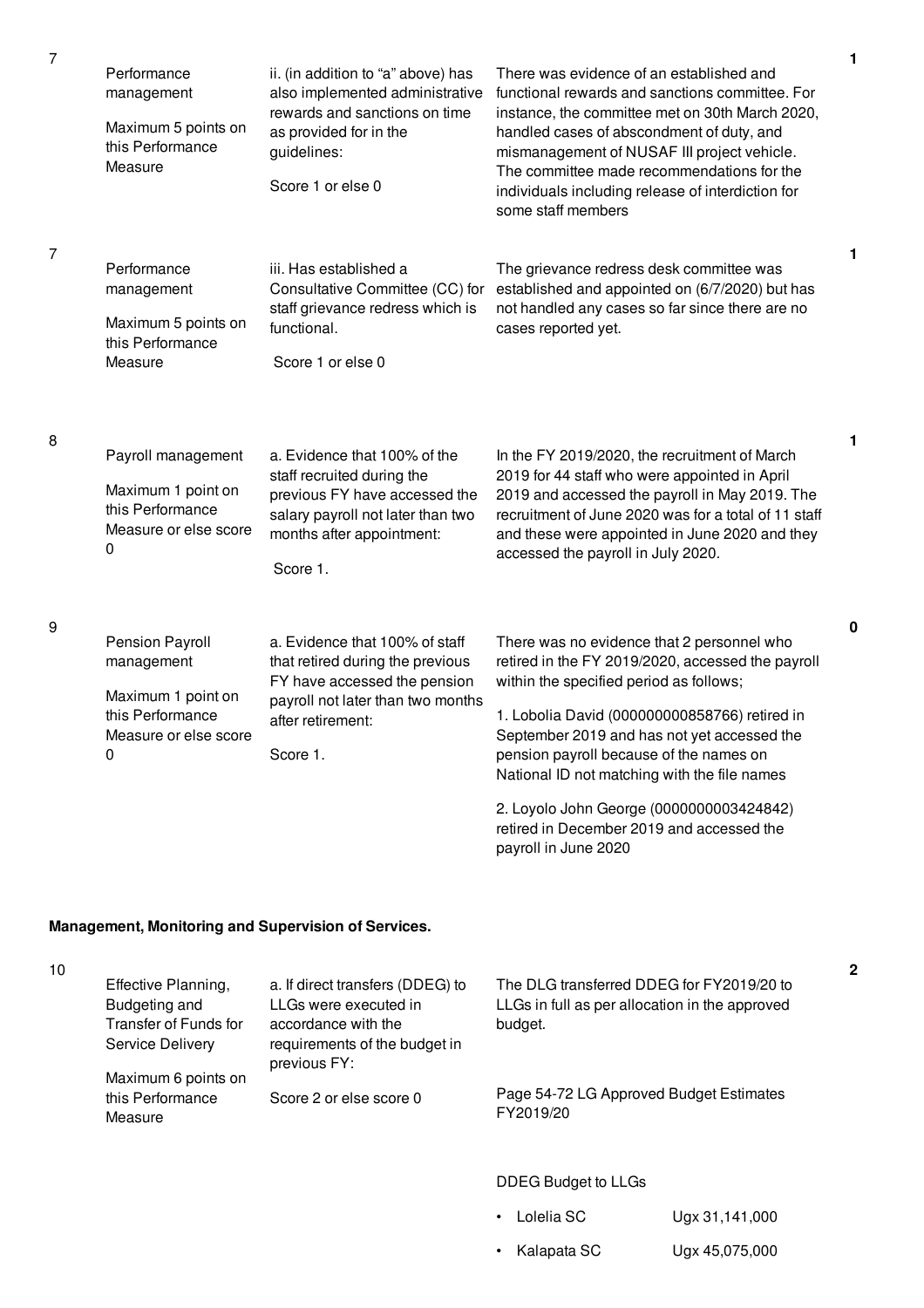|  | Kathile SC | Ugx 43,808,000 |
|--|------------|----------------|
|--|------------|----------------|

- Kaabong West SC Ugx 46,088,000
- Sidok SC Ugx 23,287,000
- Lodiko SC Ugx 26,580,000
- Kamion SC Ugx 25,820,000
- Kathile South SC Ugx 31,647,000
- Lotim SC Ugx 42,035,000
- Kakamar SC Ugx 30,381,000
- Loyoro SC Ugx 18,980,000
- Kaabong East SC Ugx 35,448,000

Releases made to LLGs (Source: Bank Statements).

|                                       | Per Quarter                    | Total |
|---------------------------------------|--------------------------------|-------|
| • Lolelia SC SC<br>31,140,606         | Ugx 10,380,202                 | Ugx   |
| Kalapata SC<br>45,074,709             | Ugx 15,024,903                 | Ugx   |
| Kathile SC<br>$\bullet$<br>43,807,974 | Ugx 14,602,658                 | Ugx   |
| 46,088,100                            | Kaabong West SC Ugx 15,362,700 | Ugx   |
| · Sidok SC<br>23,286,840              | Ugx 7,762,280                  | Ugx   |
| • Lodiko SC<br>26,580,357             | Ugx 8,860,119                  | Ugx   |
| • Kamion SC<br>25,820,133             | Ugx 8,606,711                  | Ugx   |
| Kathile South SC<br>31,647,303        | Ugx 10,549,101                 | Ugx   |
| Lotim SC<br>42,034,542                | Ugx 14,011,514                 | Ugx   |
| Kakamar SC<br>30,830,565              | Ugx 10,126,855                 | Ugx   |
| Loyoro SC<br>18,979,935               | Ugx 6,326,645                  | Ugx   |
| Kaabong East SC<br>35,447,513         | Ugx 11,815,838                 | Ugx   |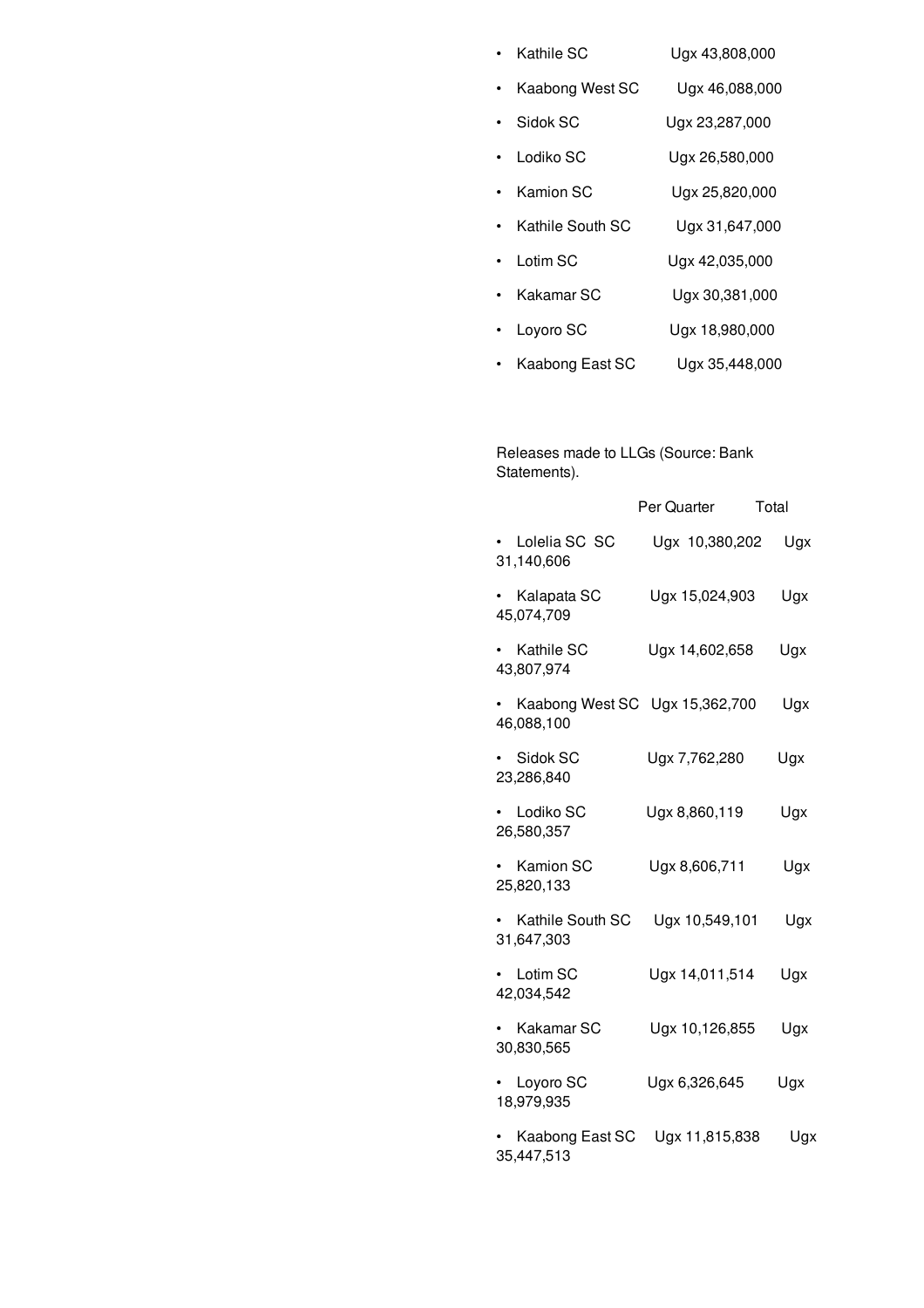| 10 | Effective Planning,<br>Budgeting and<br><b>Transfer of Funds for</b><br>Service Delivery<br>Maximum 6 points on<br>this Performance<br>Measure | verification of direct DDEG<br>transfers to LLGs for the last FY,<br>in accordance to the<br>requirements of the budget:<br>(within 5 working days from the<br>date of receipt of expenditure<br>limits from MoFPED):<br>Score: 2 or else score 0 | b. If the LG did timely warranting/ The DLG did not make timely warranting of direct<br>DDEG transfers to LLGs for FY2019/20<br>Warrants created for DDEG transfers<br>Q1 FY2019/20 on the 12 August 2019.<br>$\bullet$<br>Q2 FY2019/20 on the 24 October 2019<br>$\bullet$<br>Q3 FY2019/20 on the 24 January 2020<br>$\bullet$<br>PS/ST communication of expenditure limits<br>facilitate warrant approvals.<br>• Q1 FY2019/20 on the 9 July 2019<br>Q2 FY2019/20 on the 2 October 2019<br>$\bullet$<br>Q3 FY2019/20 on the 8 January 2020<br>$\bullet$                                     | $\mathbf 0$ |
|----|------------------------------------------------------------------------------------------------------------------------------------------------|---------------------------------------------------------------------------------------------------------------------------------------------------------------------------------------------------------------------------------------------------|----------------------------------------------------------------------------------------------------------------------------------------------------------------------------------------------------------------------------------------------------------------------------------------------------------------------------------------------------------------------------------------------------------------------------------------------------------------------------------------------------------------------------------------------------------------------------------------------|-------------|
| 10 | Effective Planning,<br>Budgeting and<br><b>Transfer of Funds for</b><br>Service Delivery<br>Maximum 6 points on<br>this Performance<br>Measure | c. If the LG invoiced and<br>communicated all DDEG<br>transfers for the previous FY to<br>LLGs within 5 working days from<br>the date of receipt of the funds<br>release in each quarter:<br>Score 2 or else score 0                              | There was no evidence of invoicing and<br>communication from CAO made on the release of<br>funds to the LLGs within the 5 working days in the<br>FY 19/20, only declaration of funds to the LC III<br>chairpersons was seen in the sub counties.                                                                                                                                                                                                                                                                                                                                             | 0           |
| 11 | Routine oversight and<br>monitoring<br>Maximum 4 points on<br>this Performance<br>Measure                                                      | a. Evidence that the<br>District/Municipality has<br>supervised or mentored all LLGs<br>in the District /Municipality at<br>least once per quarter consistent<br>with guidelines:<br>Score 2 or else score 0                                      | The DLG did not provide evidence that the<br>District supervised or mentored all LLGs at least<br>quarterly<br>Supervision and Mentoring Reports for Q3 and<br>Q4 FY2019/20.<br>CR/207/11: 20 May 2020 Supervision and<br>Monitoring Report on construction works and<br>supply of solar power<br>DDEG Q3 Monitoring for FY2019/20 on the 22<br>May 2020<br>PAF Monitoring Report for Q3 FY2019/20<br>conducted on the 24 March 2020<br>DDEG Q4 Monitoring Report FY2019/20<br>conducted on the 24-26 June 2020<br>Q4 PAF Monitoring Report for Sub<br>Countiesconducted on the 15 June 2020 | 0           |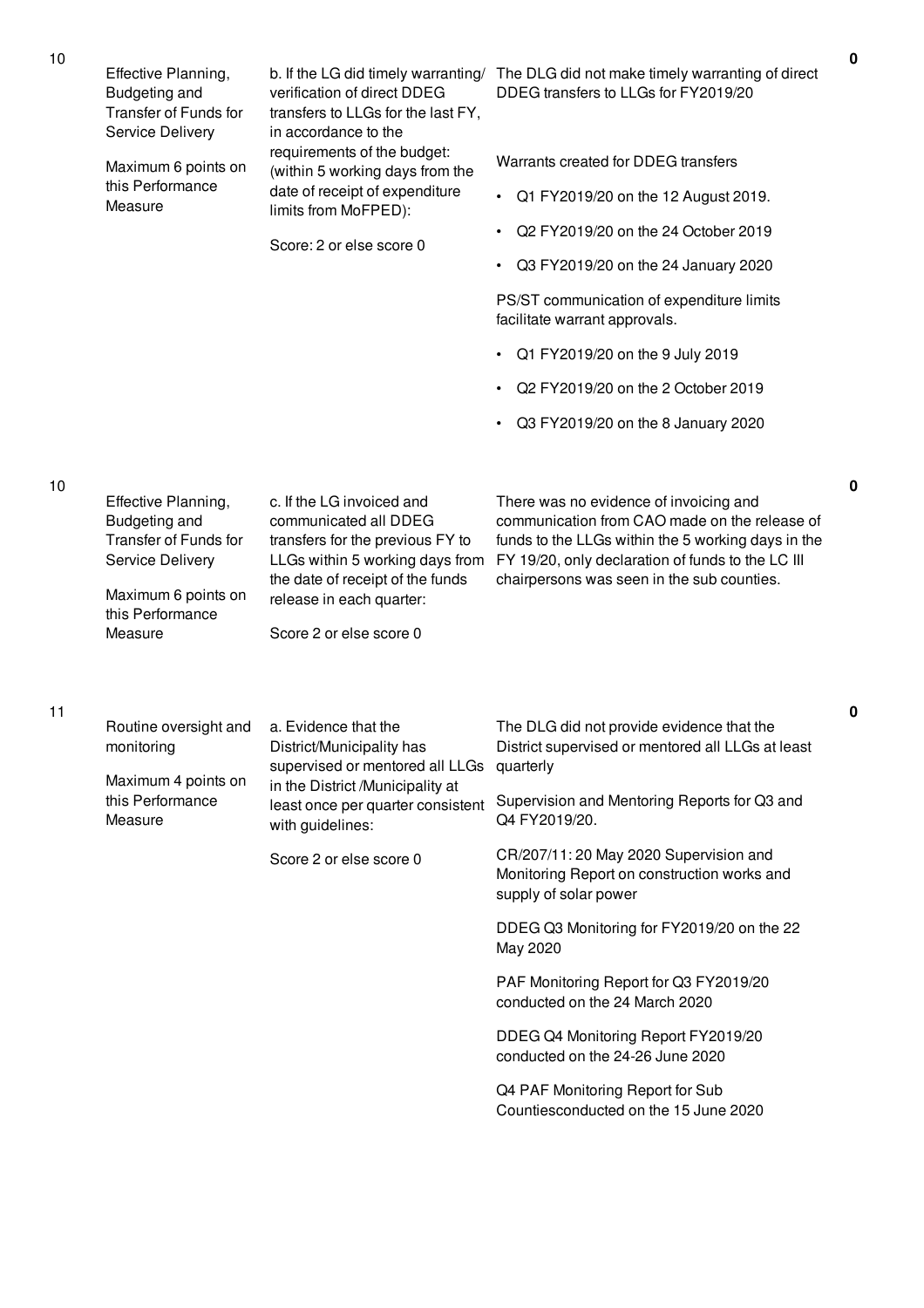Routine oversight and monitoring

Maximum 4 points on this Performance Measure

b. Evidence that the results/reports of support were discussed in the TPC, used by the District/ Municipality to make recommendations for corrective actions and followedup:

supervision and monitoring visits each quarter in FY2019/20 for corrective actions The DLG did not provide evidence of the discussions of monitoring reports in the TPC in and follow up. The DLG presented minutes of 1 meeting discussing monitoring visits. i.e.

Score 2 or else score 0

DTPC Meeting held on the 28 May 2020 Min03/05/DTPC- Presenting monitoring reports for DDEG and PAF Q3 FY2019/20

# **Investment Management**

| 12 | Planning and<br>budgeting for<br>investments is<br>conducted effectively<br>Maximum 12 points on<br>this Performance<br>Measure | a. Evidence that the<br>District/Municipality maintains an<br>up-dated assets register<br>covering details on buildings,<br>vehicle, etc. as per format in the<br>accounting manual:<br>Score 2 or else score 0<br>Note: the assets covered must<br>include, but not limited to:<br>land, buildings, vehicles and<br>infrastructure. If those core<br>assets are missing score 0 | The DLG did not maintain up to-date of land,<br>vehicles and other assets as recommended on<br>page 167-8 of the Local Governments Financial<br>and Accounting Manual, 2007 during the time of<br>assessment.               |
|----|---------------------------------------------------------------------------------------------------------------------------------|----------------------------------------------------------------------------------------------------------------------------------------------------------------------------------------------------------------------------------------------------------------------------------------------------------------------------------------------------------------------------------|-----------------------------------------------------------------------------------------------------------------------------------------------------------------------------------------------------------------------------|
| 12 | Planning and<br>budgeting for<br>investments is<br>conducted effectively<br>Maximum 12 points on<br>this Performance<br>Measure | b. Evidence that the<br>District/Municipality has used the<br>Board of Survey Report of the<br>previous FY to make Assets<br>Management decisions<br>including procurement of new<br>assets, maintenance of existing<br>assets and disposal of assets:                                                                                                                           | The DLG prepared a board of survey report for<br>year ended 30 June 2020 on the 24 September<br>2020 that was used for providing information and<br>recommendations on whether to maintain, scrap<br>or boarded off assets. |

Score 1 or else 0

**0**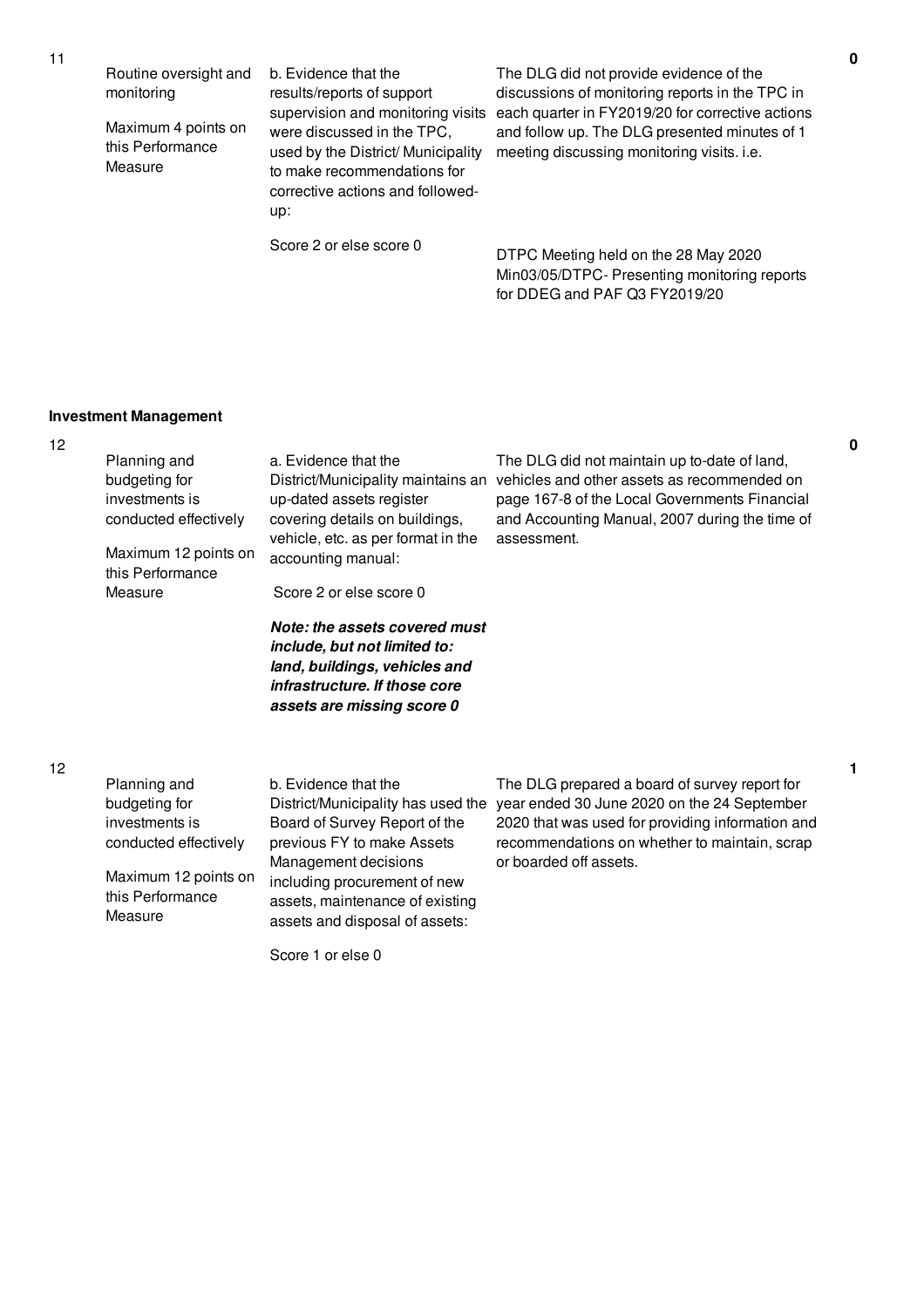Planning and budgeting for investments is conducted effectively

Maximum 12 points on this Performance Measure

c. Evidence that District/Municipality has a functional physical planning committee in place which has submitted at least 4 sets of minutes of Physical Planning Committee to the MoLHUD. If so Score 2. Otherwise Score 0.

The DLG during the FY2019/20 had a Physical Planning Committee constituting 9 members that held 4 meetings in the year. However, the DLG did not submit any of the minutes of the 4 meetings to Ministry of Lands Housing and Urban Development

#### Meetings Held

- Q1 FY2019/20 on the 15 October 2019
- Q2 FY2019/20 on the 18 March 2020
- Q3 FY2019/20 on the 8 May 2020
- Q4 FY2019/20 on the 20 June 2020

#### Members appointed

- 1. Mr Lukyamu Thomas Communications Officef
- 2. Mr Akorio Ibrahim Ag District Engibneer
- 3. Mr Ojok Jimmy Ayen DCDO

4. Mr Lokong John Robert Ag District Agricultural Officer

- 5. Dr Nalibe Sharif DHO
- 6. Mr Lomongin Emmanuel Ag. DNRO
- 7. Mr Lokwang Albine Ag DWO
- 8. Madam Sangar Santina Ag DEO
- 9. Mr Lokol Adelio District Physical Planner

Planning and budgeting for investments is conducted effectively Maximum 12 points on this Performance Measure

12

d.For DDEG financed projects;

Evidence that the District/Municipality has conducted a desk appraisal for all projects in the budget - to establish whether the prioritized investments are: (i) derived from the third LG Development Plan (LGDP III); (ii) eligible for expenditure as per sector guidelines and funding source (e.g. DDEG). If desk appraisal is conducted and if all projects are derived from the LGDP:

Score 2 or else score 0

The DLG did not provide desk appraisal reports that showed that prioritized investments for FY2019/20 were derived from the LG Development Plan; eligible for expenditure as per sector guidelines and funding source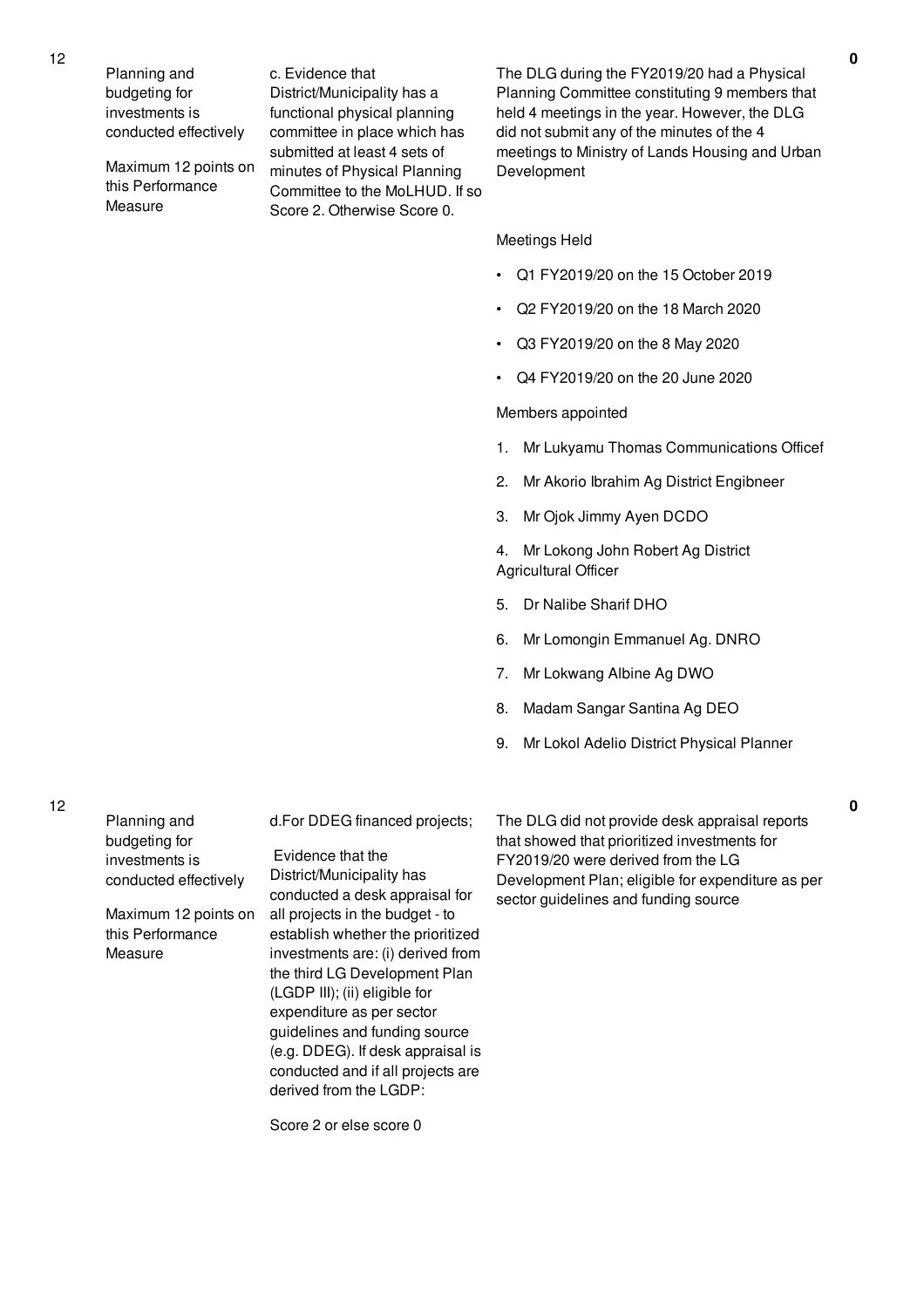| 12 | Planning and<br>budgeting for<br>investments is<br>conducted effectively<br>Maximum 12 points on<br>this Performance<br>Measure | For DDEG financed projects:<br>e. Evidence that LG conducted<br>field appraisal to check for (i)<br>technical feasibility, (ii)<br>Environmental and social<br>acceptability and (iii) customized<br>design for investment projects of<br>the previous FY:<br>Score 2 or else score 0 | The DLG did not provide field appraisal reports<br>that showed that prioritized investments for<br>FY2019/20 were appraised for technical<br>feasibility, Environmental and social acceptability<br>and customized design for investment projects.                                                                                                                                                                     | $\mathbf 0$ |
|----|---------------------------------------------------------------------------------------------------------------------------------|---------------------------------------------------------------------------------------------------------------------------------------------------------------------------------------------------------------------------------------------------------------------------------------|------------------------------------------------------------------------------------------------------------------------------------------------------------------------------------------------------------------------------------------------------------------------------------------------------------------------------------------------------------------------------------------------------------------------|-------------|
| 12 | Planning and<br>budgeting for<br>investments is<br>conducted effectively<br>Maximum 12 points on<br>this Performance<br>Measure | f. Evidence that project profiles<br>with costing have been<br>developed and discussed by<br>TPC for all investments in the<br>AWP for the current FY, as per<br>LG Planning guideline and<br>DDEG guidelines:<br>Score 1 or else score 0.                                            | The DLG did not provide evidence that project<br>profiles with costing for project investments in<br>FY2020/21 were developed for discussion by<br>TPC.                                                                                                                                                                                                                                                                | 0           |
| 12 | Planning and<br>budgeting for<br>investments is<br>conducted effectively<br>Maximum 12 points on<br>this Performance<br>Measure | g. Evidence that the LG has<br>screened for environmental and<br>social risks/impact and put<br>mitigation measures where<br>required before being approved<br>for construction using checklists:<br>Score 2 or else score 0                                                          | There was no evidence that Kaabong DLG<br>Screened for environmental and social<br>risks/impact and put mitigation measures where<br>required before being approved for construction<br>using checklists: Environment and social<br>screening was only done for projects under Water<br>and Education. The Health constructions were not<br>screened.                                                                  | $\mathbf 0$ |
| 13 | Procurement, contract<br>management/execution<br>Maximum 8 points on<br>this Performance<br>Measure                             | a. Evidence that all infrastructure<br>projects for the current FY to be<br>implemented using the DDEG<br>were incorporated in the LG<br>approved procurement plan<br>Score 1 or else score 0                                                                                         | In the LG approved Procurement Plan for<br>2020/2021 prepared by the PDU on 15/10/2020<br>and received by PPDA on 21/10/2020, all<br>projects to be implemented using DDEG were<br>incorporated. These included; Construction of<br>Phase I of Council Chambers budgeted at UGX<br>375,000,000, Landscaping of District HQ<br>budgeted at UGX 12,500,000 and Procurement of<br>a Laptop and 3 Printers budgeted at UGX | 1           |

8,500,000.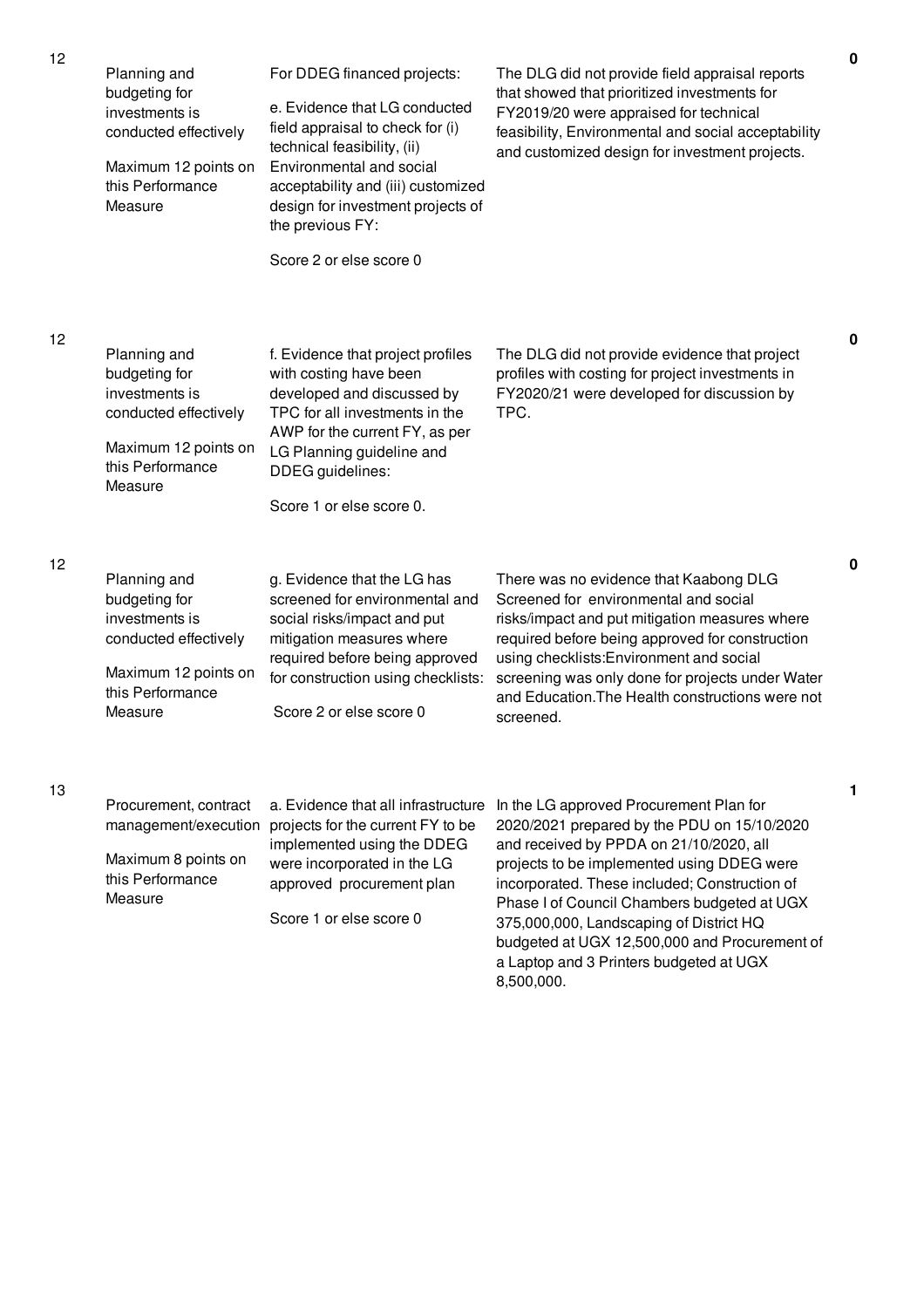Maximum 8 points on this Performance Measure

management/execution projects to be implemented in the current FY using DDEG were follows; approved by the Contracts Committee before commencement of construction: Score 1 or else score 0

b. Evidence that all infrastructure For the three projects that were sampled, they were approved by the contracts committee as

> 1. Construction of Dormitory at Nursing School. Ref.Kaab559/WRKS/19-20/00003 at a final contract value of UGX 80,000,000, was approved under Min.04/JAN/DCC/2019-2020 held on 13- 14/01/20 before commencement of works on 31/01/2020.

2. Construction of 2-Stance Latrine at Kakamar Sub County HQ. Ref. Kaab559/WRKS/19- 20/00009 at a final contract value of UGX 14,890,000, was approved under Min.04/FEB/DCC/2019-2020 held on 11/01/20 before commencement of works on 04/03/2020.

3. Construction of Kathile South Sub County HQ. Ref. Kaab559/WRKS/19-20/00002 at a final contract value of UGX 78,261,900, was approved under Min.04/JAN/DCC/2019-2020 held on 13- 14/01/20 before commencement of works on 04/03/2020.

13

Procurement, contract

Maximum 8 points on this Performance Measure

management/execution properly established the Project c. Evidence that the LG has Implementation team as specified in the sector guidelines:

Score 1 or else 0

For the three projects sampled for the FY 2019/2020, there was no evidence of the proper establishment of PIT.

All that was provided was a letter from the CAO dated 24/04/2020 designating SAS as Contract Manager, and evidence from the Contract signed on 04/03/2020 where the Planner and District Engineer were designated as Project Manager and Technical Supervisor respectively for the project Ref.Kaab559/WRKS/19-20/00009,

letter from the CAO dated 17/02/2020 designating the Principle as the Contract Manager and evidence from the contract signed on 31/01/2020 designating the DEO as Project Manager and District Engineer as Technical Supervisor for project Ref.Kaab559/WRKS/19-20/00003 and

letter from the CAO dated 10/01/2020 designating the SAS as the Contract Manager and evidence from contract signed on 04/03/2020 designating the District Planner and District Engineer as Project Manager and Technical Supervisor respectively for the project Ref.Kaab559/WRKS/19-20/00002.

**All other members of the PIT for all projects were not designated.**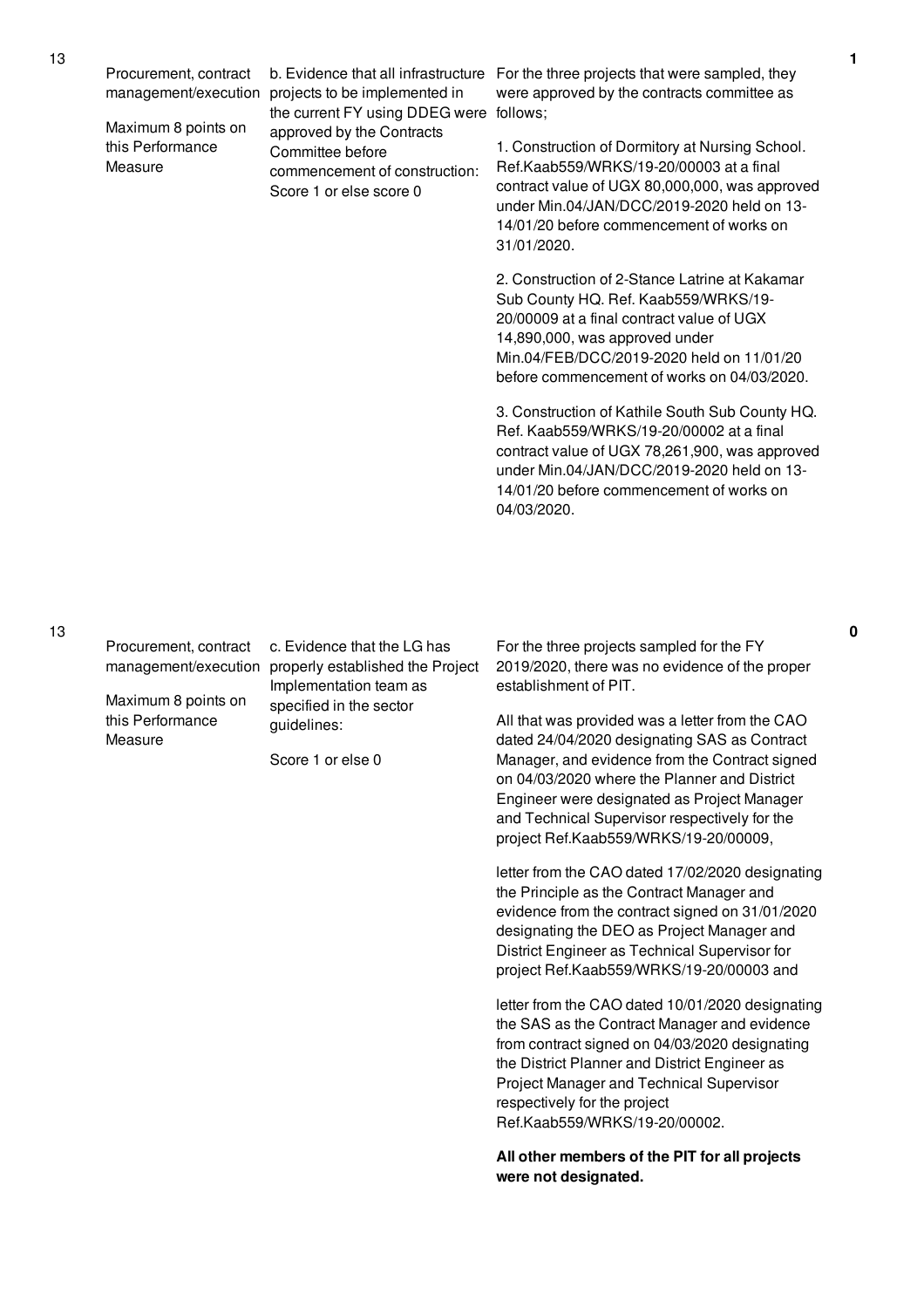Maximum 8 points on this Performance Measure

management/execution projects implemented using DDEG followed the standard technical designs provided by the LG Engineer:

Score 1 or else score 0

d. Evidence that all infrastructure The three sampled projects implemented using DDEG all followed the technical designs as follows;

> 1. Construction of Dormitory at Nursing School. Ref.Kaab559/WRKS/19-20/00003. Structure was built as per technical designs. Windows and doors were provided as per the schedule. Roofing works, internal and external works were all as per the requirements of the designs and BOQs. Rain water harvesting tank was in place connected to the gutters and there were no signs of defects on both the tank foundation and the structure. Ramps with handrails, Lightening arrestors were also provided as per the designs and the BOQs.

2. Construction of 2-Stance Latrine at Kakamar Sub County HQ. Ref. Kaab559/WRKS/19- 20/00009. The 2 Stances and urinal were built to dimension as per the designs. Water tank on foundation connected to gutters on the roof was built as per design. Two steel doors for the stances were also provided as per the drawings and BOQs. Roofing and external finishes were also conforming to the design.

3. Construction of Kathile South Sub County HQ. Ref. Kaab559/WRKS/19-20/00002. Structure was built as per technical designs. Windows and doors were provided as per the schedule. Roofing works, internal and external works were all as per the requirements of the designs and BOQs. Solar panels and Lightening arrestor were also installed on the roof as per requirements of the BOQs. There were no visible defects on structure at the time of assessment.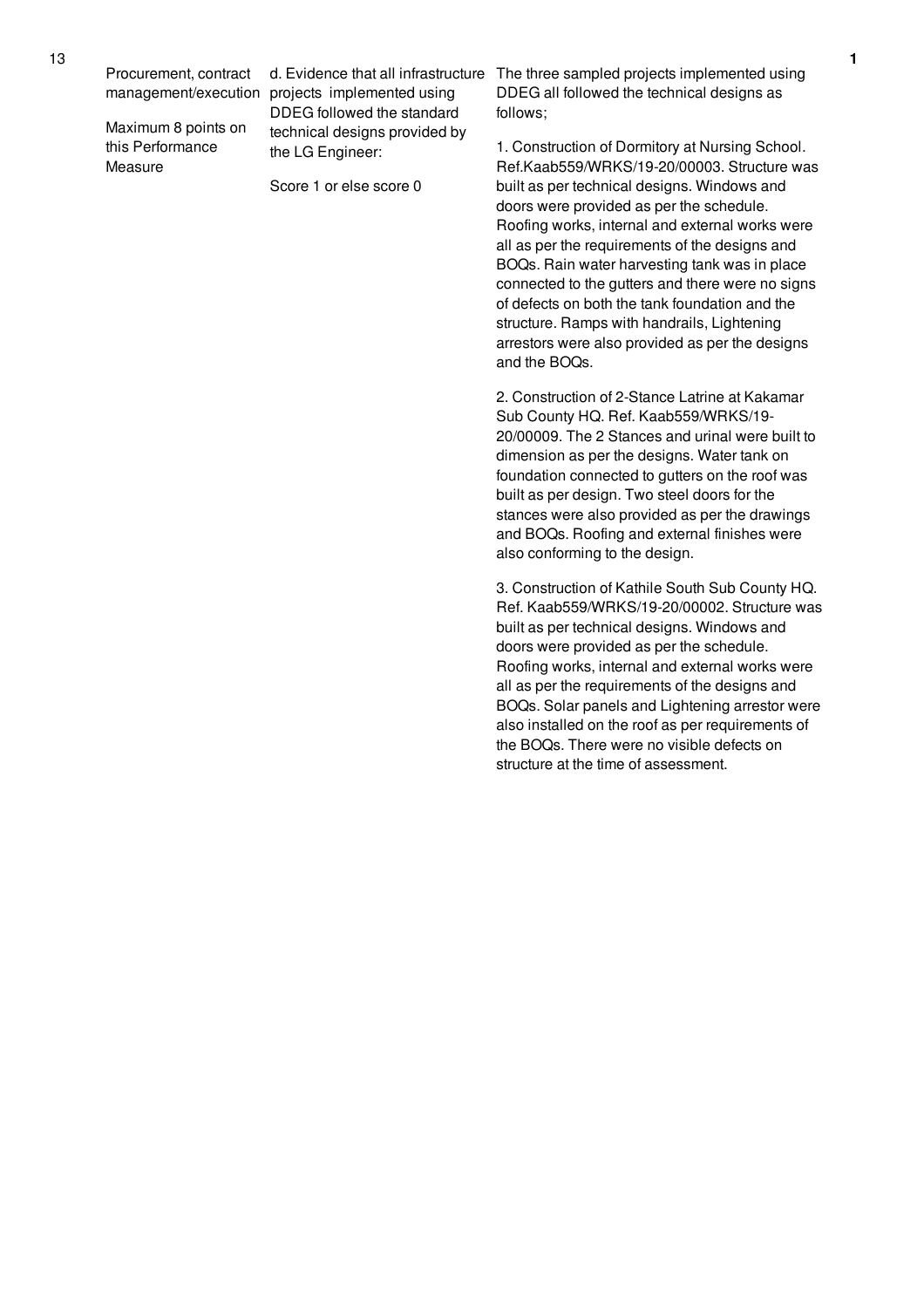Maximum 8 points on this Performance Measure

management/execution provided supervision by the e. Evidence that the LG has relevant technical officers of each infrastructure project prior to verification and certification of works in previous FY. Score 2 or else score 0

There were records of supervision reports on executed sampled projects from the District Engineer to the CAO. These reports were issued before certification verifying works executed by the contractors and stamped by the District Engineer on 07/04/2020, 11/05/2020 & 10/06/2020 for the project Ref.Kaab559/WRKS/19-20/00003, 16/06/2020 for

the project Ref. Kaab559/WRKS/19-20/00009 and on 23/04/2020, 26/05/2020 & 23/06/2020 for the project Ref. Kaab559/WRKS/19-20/00002.

**There was however no evidence that the Environment Officer and CDO carried out site visits prior to verification and certification of the works.** The Environment Officer only participated in certification of the works by signing on the interim payment certificates on 08/04/2020, 19/05/2020 & 10/06/2020 for the project Ref.Kaab559/WRKS/19-20/00003, 16/06/2020 for the project Ref. Kaab559/WRKS/19-20/00009 and on 28/04/2020, 28/05/2020 & 23/06/2020 for the project Ref. Kaab559/WRKS/19-20/00002.

Maximum 8 points on this Performance Measure

Procurement, contract f. The LG has verified works management/execution (certified) and initiated payments of contractors within specified timeframes as per contract (within 2 months if no agreement):

Score 1 or else score 0

For the three projects that were sampled, recommendations for payment and interim payment certificates were issued as follows;

1. Construction of Dormitory at Nursing School. Ref.Kaab559/WRKS/19-20/00003, Interim payment Certificate No.1 was issued on 07/04/2020 after recommendation by the District Engineer on 07/04/2020.There was no evidence provided to show that the Environment Officer and CDO verified works and recommended payment through this certificate. Environment officer only signed on certificate on 08/04/2020.

Interim payment Certificate No.2 was issued on 13/05/20 after recommendation by the District Engineer on 11/05/2020. There was no evidence provided to show that the Environment Officer and CDO verified works and recommended payment through this certificate. Environment officer only signed on certificate on 19/05/2020.

Interim payment Certificate No.3 was issued on 10/06/20 after recommendation by the District Engineer on 10/06/2020. There was no evidence provided to show that the Environment Officer and CDO verified works and recommended payment through this certificate. Environment officer only signed on certificate on 10/06/2020. Project Completion date was 28/06/2020.

2. Construction of 2-Stance Latrine at Kakamar Sub County HQ. Ref. Kaab559/WRKS/19- 20/00009, Interim payment Certificate No.1 was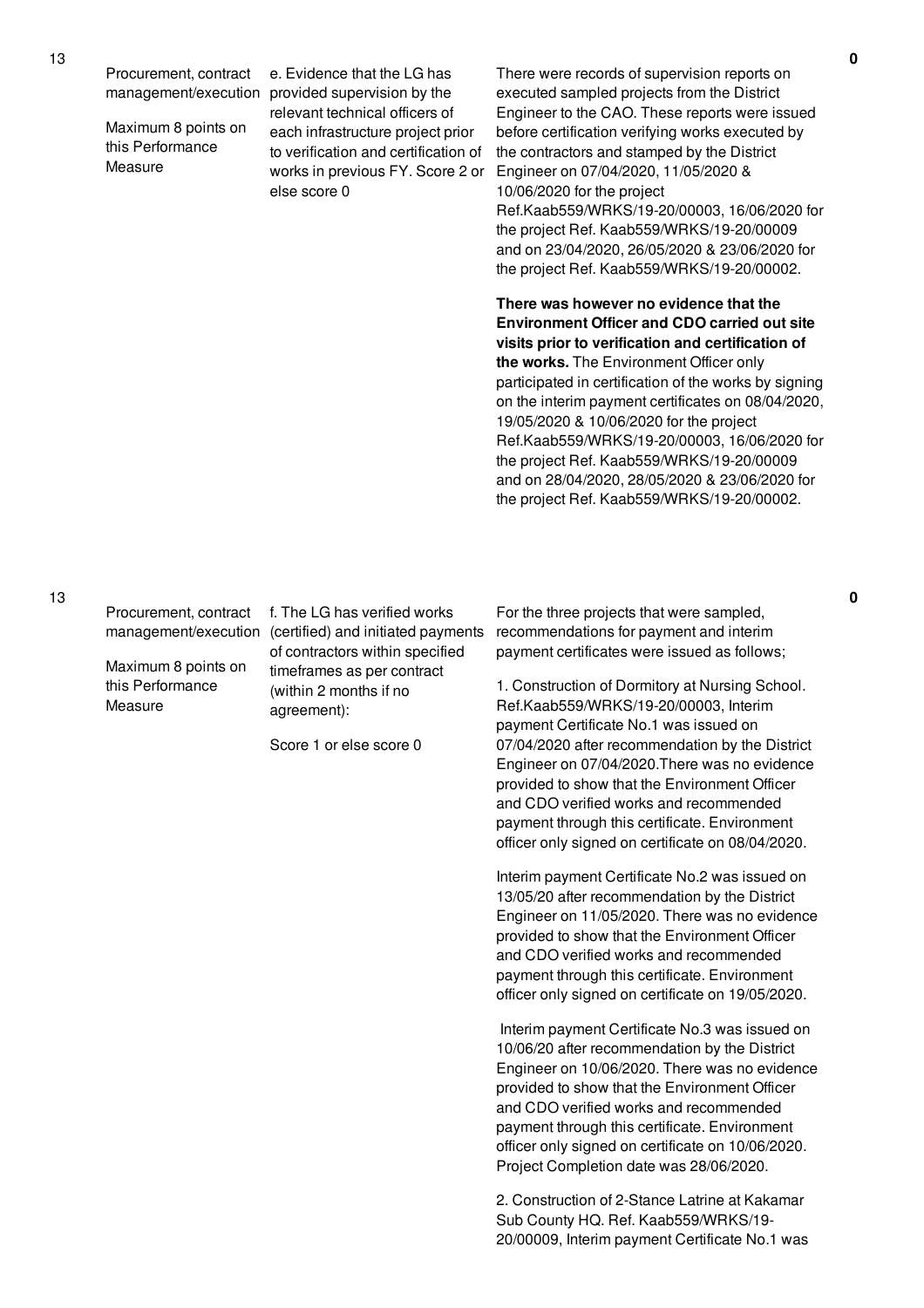issued on 16/06/2020 after recommendation by the District Engineer on 16/06/2020.There was no evidence provided to show that the Environment Officer and CDO verified works and recommended payment through this certificate. Environment officer only signed on certificate on 17/06/2020. Project Completion date was 28/06/2020.

3. Construction of Kathile South Sub County HQ. Ref. Kaab559/WRKS/19-20/00002, Interim payment Certificate No.1 was issued on 23/04/2020 after recommendation by the District Engineer on 23/04/2020.There was no evidence provided to show that the Environment Officer and CDO verified works and recommended payment through this certificate. Environment officer only signed on certificate on 28/04/2020.

Interim payment Certificate No.2 was issued on 26/05/20 after recommendation by the District Engineer on 26/05/2020. There was no evidence provided to show that the Environment Officer and CDO verified works and recommended payment through this certificate. Environment officer only signed on certificate on 28/05/2020.

Interim payment Certificate No.3 was issued on 23/06/20 after recommendation by the District Engineer on 23/06/2020. There was no evidence provided to show that the Environment Officer and CDO verified works and recommended payment through this certificate. Environment officer only signed on certificate on 23/06/2020. Project Completion date was 28/06/2020.

**From these findings, all payments were initiated within specified timeframes but the Environment Officer and CDO were not involved in the verification and certification of the works.**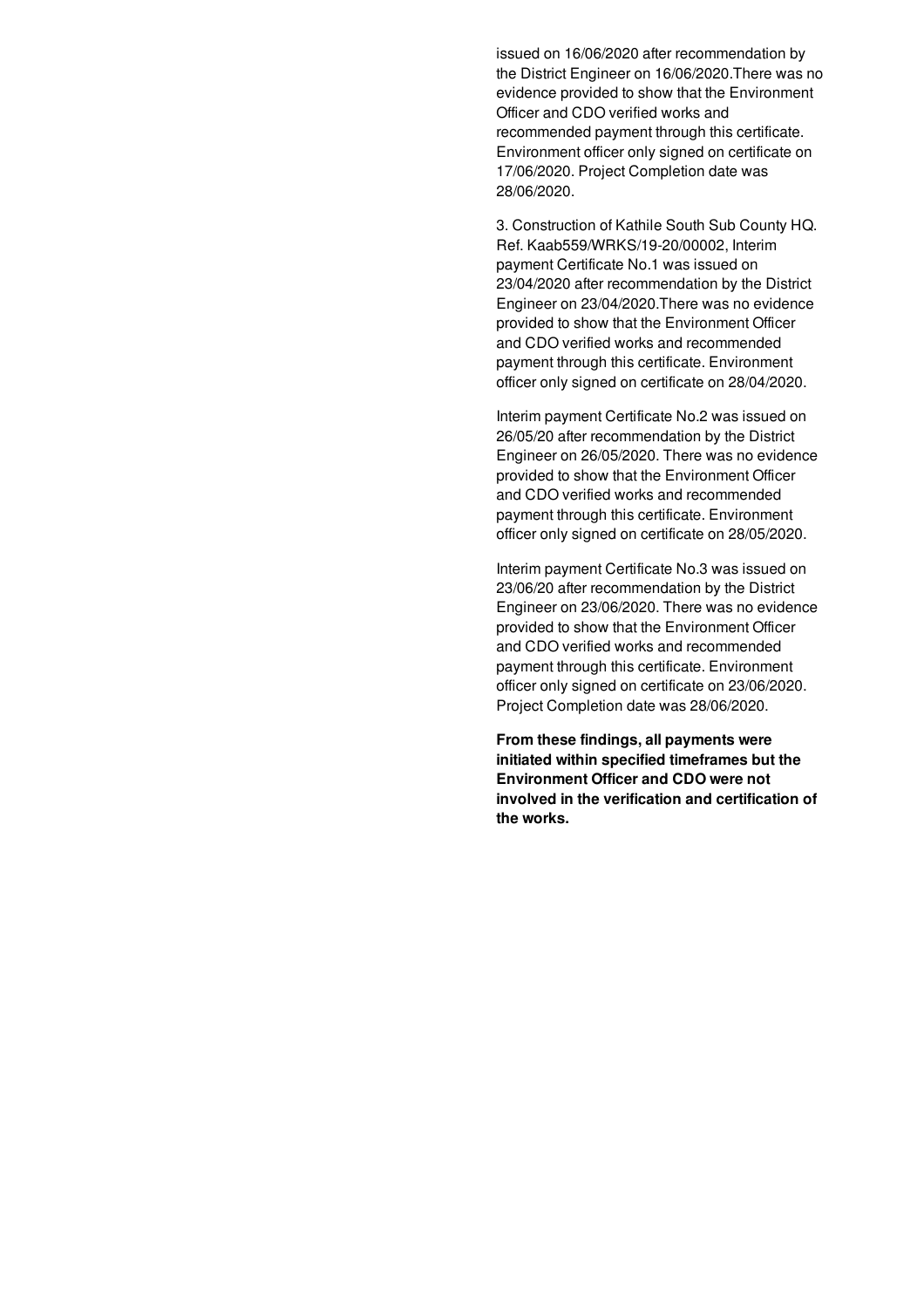Maximum 8 points on this Performance Measure

management/execution procurement file in place for g. The LG has a complete each contract with all records as required by the PPDA Law:

Score 1 or else 0

In the Procurement Plan for FY 2020/2021 dated 15/10/2020 and received by PPDA on 21/10/2020, two projects to be executed by the DLG were sampled. Procurement files for the projects sampled contained the following;

1. Construction Phase I of Council Chambers at District HQ .Ref.Kaab559/WRKS/20-21/00001 – Evaluation Report signed by the evaluation committee on 18/08/2020 and records of contracts committee meeting Min.04/AUG/DCC/2020-2021 (B) held on 26/08/2020.There was no successful bidder, job was deferred for Re-advertisement and hence no works contract available in the file.

2. Landscaping of District HQ. Ref.Kaab559/SRVS/20-21/00007 – Evaluation Report signed by the evaluation committee on 18/08/2020 and records of contracts committee meeting Min.04/AUG/DCC/2020-2021 (B) held on 26/08/2020.Contract was awarded but contract signature was awaiting commencement of duty of the new CAO.

#### **Environment and Social Safeguards**

14

| Grievance redress<br>mechanism<br>operational.<br>Maximum 5 points on<br>this performance<br>measure | a. Evidence that the<br>District/Municipality has i)<br>designated a person to<br>coordinate response to feed-<br>back (grievance /complaints)<br>and ii) established a centralized<br>Grievance Redress Committee<br>(GRC), with optional co-option of<br>relevant departmental<br>heads/staff as relevant.<br>Score: 2 or else score 0                     | Mr. Lolem Paul was assigned on duty as<br>Grievance Desk Officer by the CAO on<br>06/07/2020 by the Chief Administrative<br>Officer. The Grievance Redress Committee was<br>not yet established by the time of this<br>assessment.                                                                                           |
|------------------------------------------------------------------------------------------------------|--------------------------------------------------------------------------------------------------------------------------------------------------------------------------------------------------------------------------------------------------------------------------------------------------------------------------------------------------------------|------------------------------------------------------------------------------------------------------------------------------------------------------------------------------------------------------------------------------------------------------------------------------------------------------------------------------|
| Grievance redress<br>mechanism<br>operational.<br>Maximum 5 points on<br>this performance<br>measure | b. The LG has specified a<br>system for recording,<br>investigating and responding to<br>grievances, which includes a<br>centralized complaints log with<br>clear information and reference<br>for onward action (a defined<br>complaints referral path), and<br>public display of information at<br>district/municipal offices.<br>If so: Score 2 or else 0 | Kaabong DLG has no specified a system for<br>recording, investigating and responding to<br>grievances, which includes a centralized<br>complaints log with clear information and<br>reference for onward action (a defined complaints<br>referral path), and public display of information at<br>district/municipal offices. |

**0**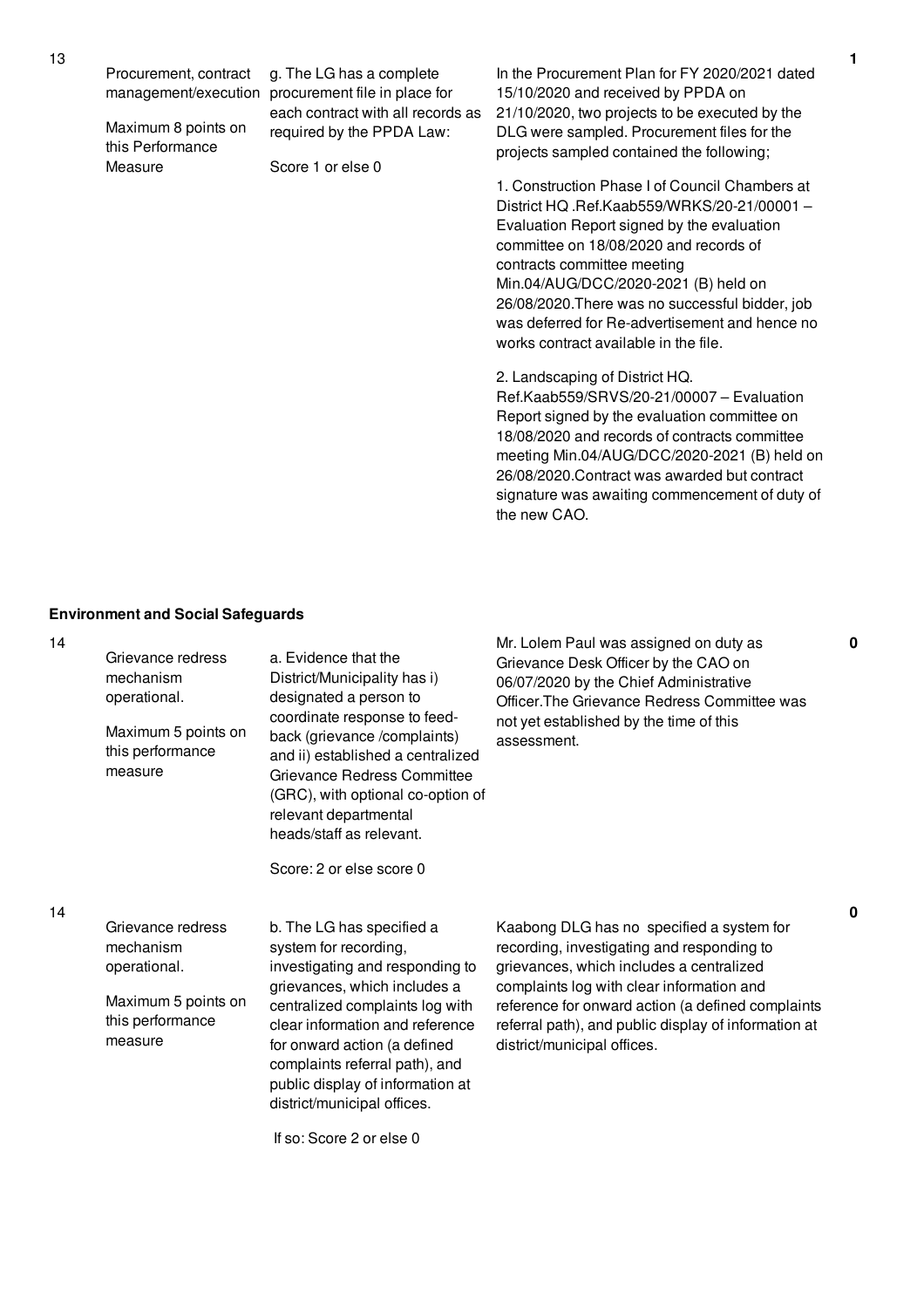| 14 | Grievance redress<br>mechanism<br>operational.<br>Maximum 5 points on<br>this performance<br>measure                             | c. District/Municipality has<br>publicized the grievance redress<br>mechanisms so that aggrieved<br>parties know where to report and<br>get redress.<br>If so: Score 1 or else 0                                 | Kaabong DLG had not publicized the grievance<br>redress mechanisms so that aggrieved parties<br>know where to report and get redress.                                                                                                                           | $\mathbf 0$ |
|----|----------------------------------------------------------------------------------------------------------------------------------|------------------------------------------------------------------------------------------------------------------------------------------------------------------------------------------------------------------|-----------------------------------------------------------------------------------------------------------------------------------------------------------------------------------------------------------------------------------------------------------------|-------------|
| 15 | Safeguards for service<br>delivery of investments<br>effectively handled.<br>Maximum 11 points on<br>this performance<br>measure | a. Evidence that Environment,<br>Social and Climate change<br>interventions have been<br>integrated into LG Development<br>Plans, annual work plans and<br>budgets complied with: Score 1<br>or else score 0     | The DLG integrated Environment, Social and<br>Climate change interventions in the DDP<br>FY2015/16-2019/20, AWPs and budget estimates<br>of FY2020/21.<br>Environment, Social and Climate change<br>interventions for FY2020/21 in the DDP<br>FY2015/16-2019/20 | 1           |
|    |                                                                                                                                  |                                                                                                                                                                                                                  | Page 107 Agro-forestry demonstration, Supplies<br>of tree seedlings, Supplies of tree Nursery<br>equipment                                                                                                                                                      |             |
|    |                                                                                                                                  |                                                                                                                                                                                                                  | <b>AWP</b>                                                                                                                                                                                                                                                      |             |
|    |                                                                                                                                  |                                                                                                                                                                                                                  | Page 87 50000Establishment of nursery beds<br>$\bullet$<br>and distribution of seedlings Seedlings produced<br>at the headquarters and<br>distributed to 13 LLGs                                                                                                |             |
|    |                                                                                                                                  |                                                                                                                                                                                                                  | Environment, Social and Climate change<br>interventions for LG Budget Estimates FY2020/21                                                                                                                                                                       |             |
|    |                                                                                                                                  |                                                                                                                                                                                                                  | Page 43 Cultivated Assets - Seedlings Ugx<br>225,691,000                                                                                                                                                                                                        |             |
| 15 | Safeguards for service<br>delivery of investments<br>effectively handled.<br>Maximum 11 points on<br>this performance<br>measure | b. Evidence that LGs have<br>disseminated to LLGs the<br>enhanced DDEG guidelines<br>(strengthened to include<br>environment, climate change<br>mitigation (green infrastructures,<br>waste management equipment | The DLG provided evidence that the District<br>disseminated enhanced DDEG guidelines to<br>LLGs during DTPC where SAS were in<br>attendance.<br>Evidence                                                                                                        | 1           |
|    |                                                                                                                                  | and infrastructures) and<br>adaptation and social risk<br>management<br>score 1 or else 0                                                                                                                        | Meeting of the DTPC held on the 29 October<br>2019. Min 3/Oct/2019: Guidance on new DDEG<br>Guidelines                                                                                                                                                          |             |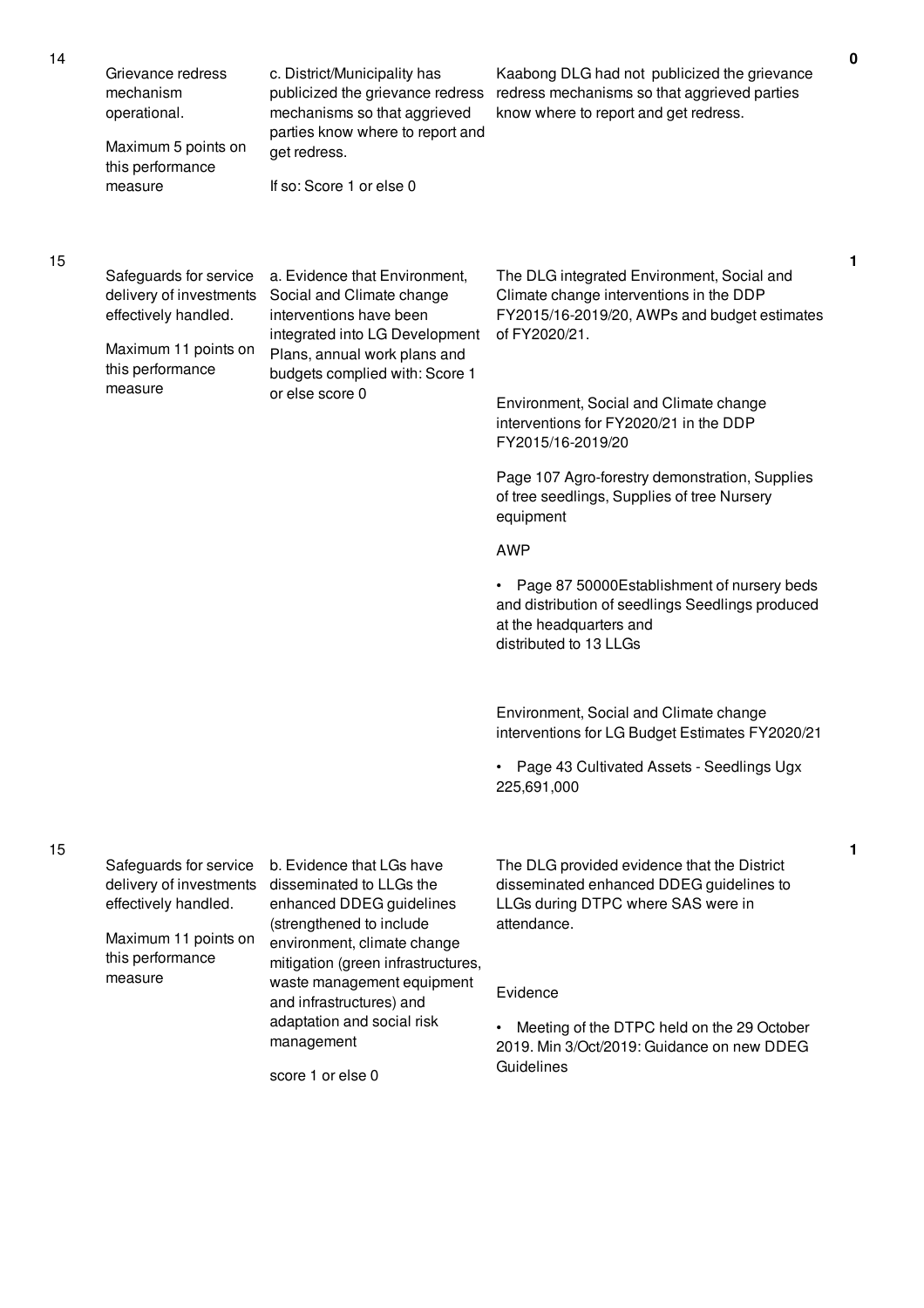| 15 | Safeguards for service<br>delivery of investments<br>effectively handled.<br>Maximum 11 points on<br>this performance<br>measure | (For investments financed from<br>the DDEG other than health,<br>education, water, and irrigation):<br>c. Evidence that the LG<br>incorporated costed<br><b>Environment and Social</b><br>Management Plans (ESMPs)<br>into designs, BoQs, bidding and<br>contractual documents for DDEG<br>infrastructure projects of the<br>previous FY, where necessary:<br>score 3 or else score 0 | The Environment Officer only prepared and<br>costed the ESMPs under water projects, however<br>the BOQs and bid documents for water projects<br>did not cost the Water ESMPs. The ESMP for all<br>other projects were not prepared and costed by<br>the Environment Officer hence making the<br>ESMPs in the BOQs invalid. | 0        |
|----|----------------------------------------------------------------------------------------------------------------------------------|---------------------------------------------------------------------------------------------------------------------------------------------------------------------------------------------------------------------------------------------------------------------------------------------------------------------------------------------------------------------------------------|----------------------------------------------------------------------------------------------------------------------------------------------------------------------------------------------------------------------------------------------------------------------------------------------------------------------------|----------|
| 15 | Safeguards for service<br>delivery of investments<br>effectively handled.<br>Maximum 11 points on<br>this performance<br>measure | d. Examples of projects with<br>costing of the additional impact<br>from climate change.<br>Score 3 or else score 0                                                                                                                                                                                                                                                                   | There was no way to verify projects that had<br>additional costing of impact from climate change<br>since screening and preparation of ESMPs was<br>not done.                                                                                                                                                              | 0        |
| 15 | Safeguards for service<br>delivery of investments<br>effectively handled.<br>Maximum 11 points on<br>this performance<br>measure | e. Evidence that all DDEG<br>projects are implemented on<br>land where the LG has proof of<br>ownership, access, and<br>availability (e.g. a land title,<br>agreement; Formal Consent,<br>MoUs, etc.), without any<br>encumbrances:<br>Score 1 or else score 0                                                                                                                        | There was no evidence that all projects are<br>implemented on land where the LG has proof of<br>ownership, access, and availability                                                                                                                                                                                        | 0        |
| 15 | Safeguards for service<br>delivery of investments<br>effectively handled.<br>Maximum 11 points on<br>this performance<br>measure | f. Evidence that environmental<br>officer and CDO conducts<br>support supervision and<br>monitoring to ascertain<br>compliance with ESMPs; and<br>provide monthly reports:<br>Score 1 or else score 0                                                                                                                                                                                 | The environmental officer and CDO didnot<br>conduct support supervision and monitoring to<br>ascertain compliance with ESMPs and neither<br>did they provide monthly reports                                                                                                                                               | $\bf{0}$ |
| 15 | Safeguards for service<br>delivery of investments<br>effectively handled.<br>Maximum 11 points on<br>this performance<br>measure | g. Evidence that E&S<br>compliance Certification forms<br>are completed and signed by<br>Environmental Officer and CDO<br>prior to payments of contractors'<br>invoices/certificates at interim<br>and final stages of projects:<br>Score 1 or else score 0                                                                                                                           | There was no evidence that E&S compliance<br>Certification forms are completed and signed by<br>Environmental Officer and CDO prior to payments<br>of contractors' invoices/certificates at interim and<br>final stages of projects:                                                                                       | 0        |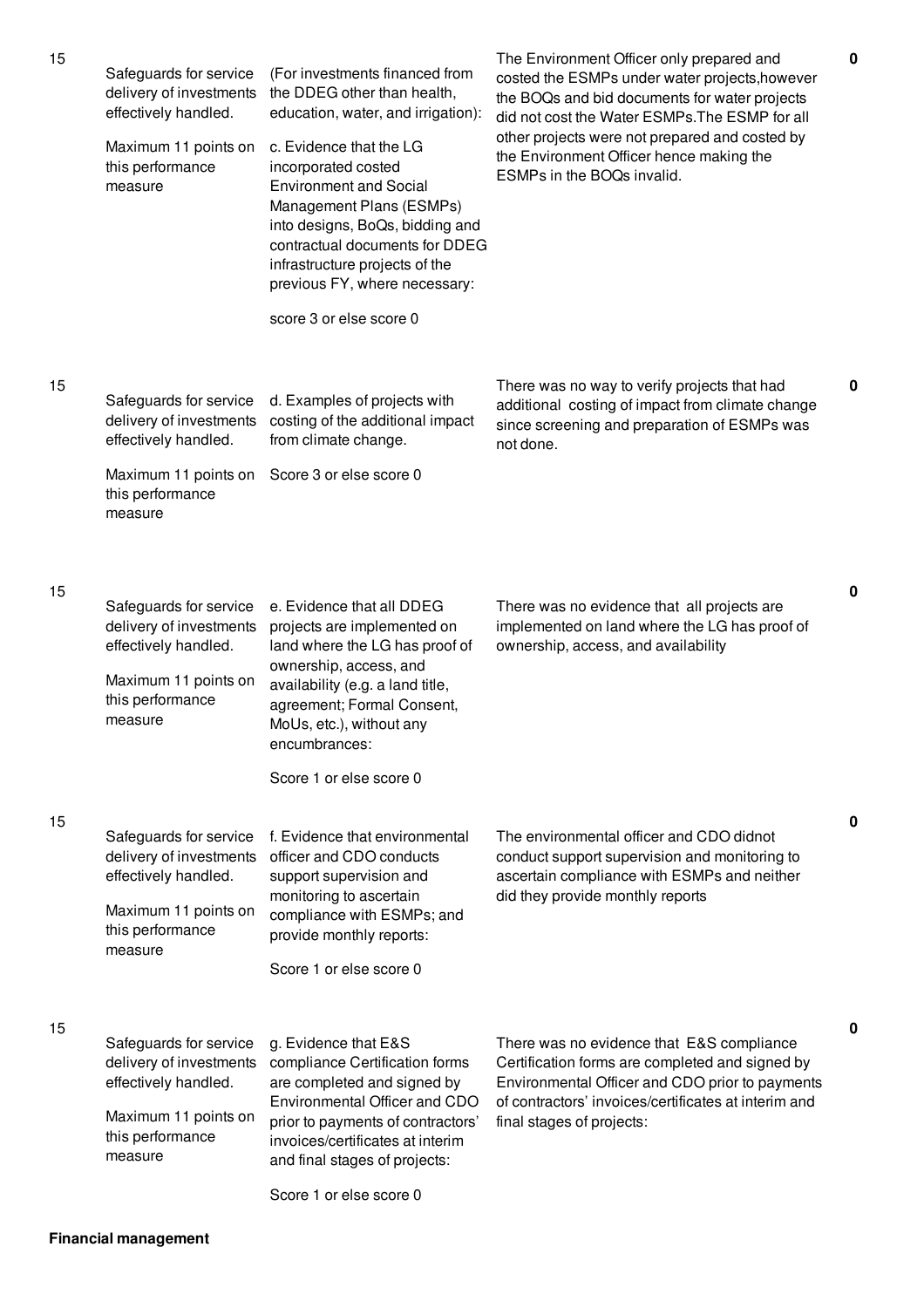|  | LG makes monthly<br><b>Bank reconciliations</b>                                               | a. Evidence that the LG makes<br>monthly bank reconciliations and<br>are up to-date at the point of time | The DLG maintained up to-date bank<br>reconciliations up to the time of assessment.                                                                                                                                |
|--|-----------------------------------------------------------------------------------------------|----------------------------------------------------------------------------------------------------------|--------------------------------------------------------------------------------------------------------------------------------------------------------------------------------------------------------------------|
|  | Maximum 2 points on<br>this Performance<br>Measure                                            | of the assessment:                                                                                       |                                                                                                                                                                                                                    |
|  |                                                                                               | Score 2 or else score 0                                                                                  | Sampled three different bank accounts & three<br>months                                                                                                                                                            |
|  |                                                                                               |                                                                                                          | Bank reconciliation for Kaabong Dist Works<br>Stanbic Bank A/c No. 9030005779056 for June<br>2020 prepared on the 7 July 2020. Cash book<br>balance Ugx 64,436,165 and bank balance Ugx<br>119,622,275             |
|  |                                                                                               |                                                                                                          | Bank reconciliation for Kaabong General Fund<br>Stanbic Bank A/c No. 9030005822482 for<br>October 2020 prepared on the 24 November<br>2020. Cash book balance Ugx 126,833,184 and<br>bank balance Ugx 128,353,192  |
|  |                                                                                               |                                                                                                          | Bank reconciliation for Kaabong District<br>Health Stanbic Bank A/c No. 9030005779064 for<br>November 2019 prepared on the 9 December<br>2019. Cash book balance Ugx 28,004,220 and<br>bank balance Ugx 28,196,220 |
|  | LG executes the<br>Internal Audit function<br>in accordance with the<br><b>LGA Section 90</b> | a. Evidence that LG has<br>produced all quarterly internal<br>audit (IA) reports for the previous<br>FY. | DLG produced 4 internal audit reports for<br>FY2019/20 as set out in section 90 of LG Act<br>CAP 243 as amended and section 48 of PFMA<br>2015.                                                                    |
|  | Maximum 4 points on                                                                           | Score 2 or else score 0                                                                                  |                                                                                                                                                                                                                    |
|  | this performance<br>measure                                                                   |                                                                                                          | Internal Audit reports were addressed to Hon<br>Speaker and copied to DPAC and CAO                                                                                                                                 |
|  |                                                                                               |                                                                                                          | Q1 FY2019/20 Internal Audit Report on the 31<br>October 2019 with 3 issues                                                                                                                                         |
|  |                                                                                               |                                                                                                          | Q2 FY2019/20 Internal Audit Report on the 30<br>January 2020 with 3 issues                                                                                                                                         |
|  |                                                                                               |                                                                                                          | Q3 FY2019/20 Internal Audit Report on the 15<br>April 2020                                                                                                                                                         |
|  |                                                                                               |                                                                                                          | Q4 FY2019/20 Internal Audit Report on the 30<br><b>July 2020</b>                                                                                                                                                   |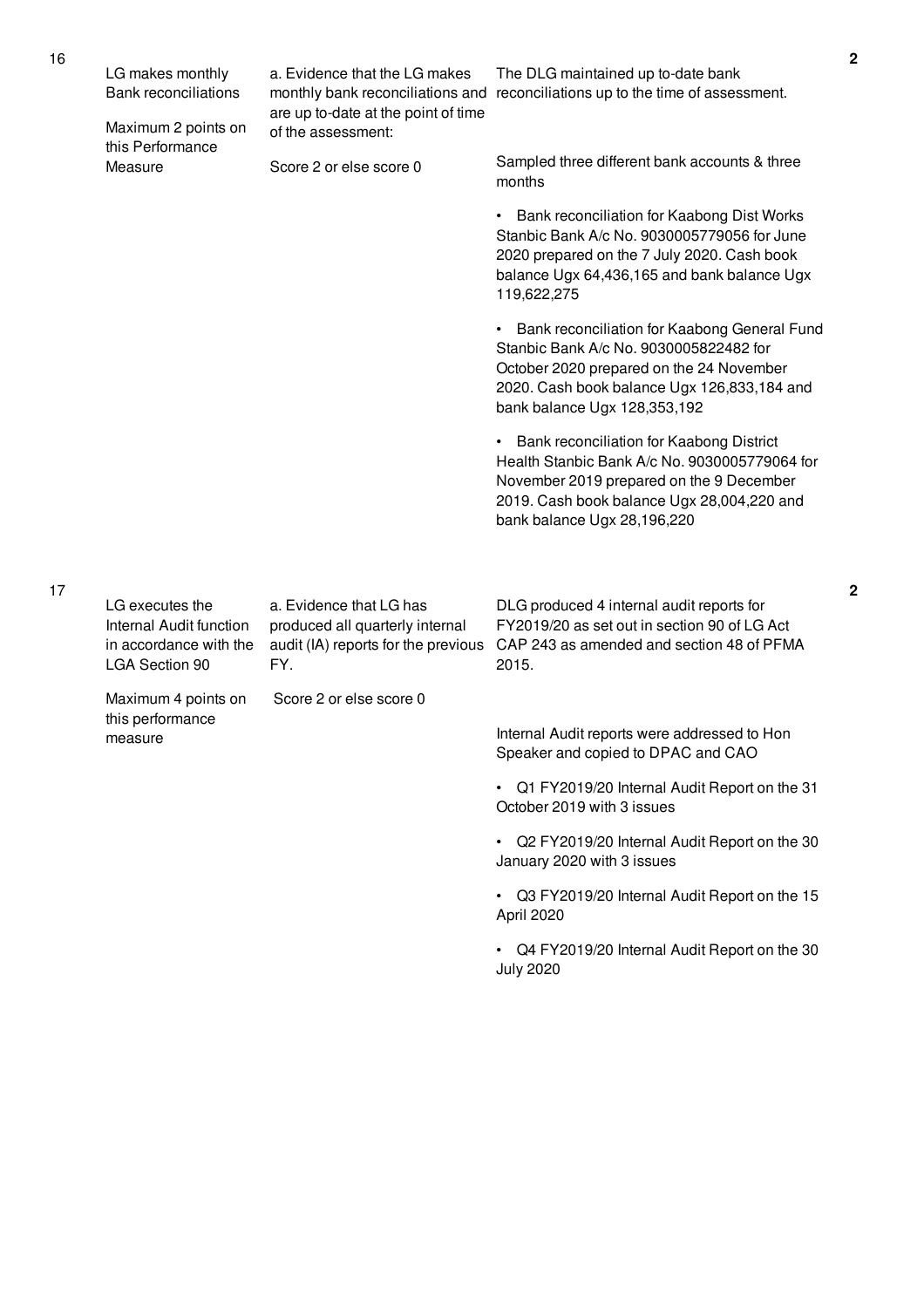| 17 | LG executes the<br>Internal Audit function<br>in accordance with the<br><b>LGA Section 90</b><br>Maximum 4 points on<br>this performance<br>measure | b. Evidence that the LG has<br>provided information to the<br>Council/ chairperson and the LG<br>PAC on the status of<br>implementation of internal audit<br>findings for the previous FY i.e.<br>information on follow up on audit<br>queries from all quarterly audit<br>reports.<br>Score 1 or else score 0 | The DLG did not provide evidence that the<br>District provided information to the Council/<br>chairperson and the LG PAC on the status of<br>implementation of all internal audit findings for<br>FY2019/20 at the time of assessment.                                                                                                                                                                                                                                                                                                         | 0 |
|----|-----------------------------------------------------------------------------------------------------------------------------------------------------|----------------------------------------------------------------------------------------------------------------------------------------------------------------------------------------------------------------------------------------------------------------------------------------------------------------|------------------------------------------------------------------------------------------------------------------------------------------------------------------------------------------------------------------------------------------------------------------------------------------------------------------------------------------------------------------------------------------------------------------------------------------------------------------------------------------------------------------------------------------------|---|
| 17 | LG executes the<br>Internal Audit function<br>in accordance with the<br><b>LGA Section 90</b><br>Maximum 4 points on<br>this performance<br>measure | c. Evidence that internal audit<br>reports for the previous FY were<br>submitted to LG Accounting<br>Officer, LG PAC and that LG<br>PAC has reviewed them and<br>followed-up:<br>Score 1 or else score 0                                                                                                       | DLG PAC reviewed and made recommendations<br>on audit findings in internal audit reports for<br>FY2019/20.<br>Report of meeting<br>Meeting held on the 8 September 2019<br>$\bullet$<br>discussing Q1 report<br>Meeting held on the 13 October 2019<br>$\bullet$<br>discussing Q2 report<br>• Meeting held on the 27 January 2020<br>discussing Q3 report<br><b>Members Present</b><br>Losike Anjella Nayer Chairperson<br>1.<br>Aryono Alfred Logwee<br>2.<br>Ignatius Loyola Rinyamoe<br>З.<br>Lopeyok Albert<br>4.<br>Lochiyo Michael<br>5. | 1 |

# **Local Revenues**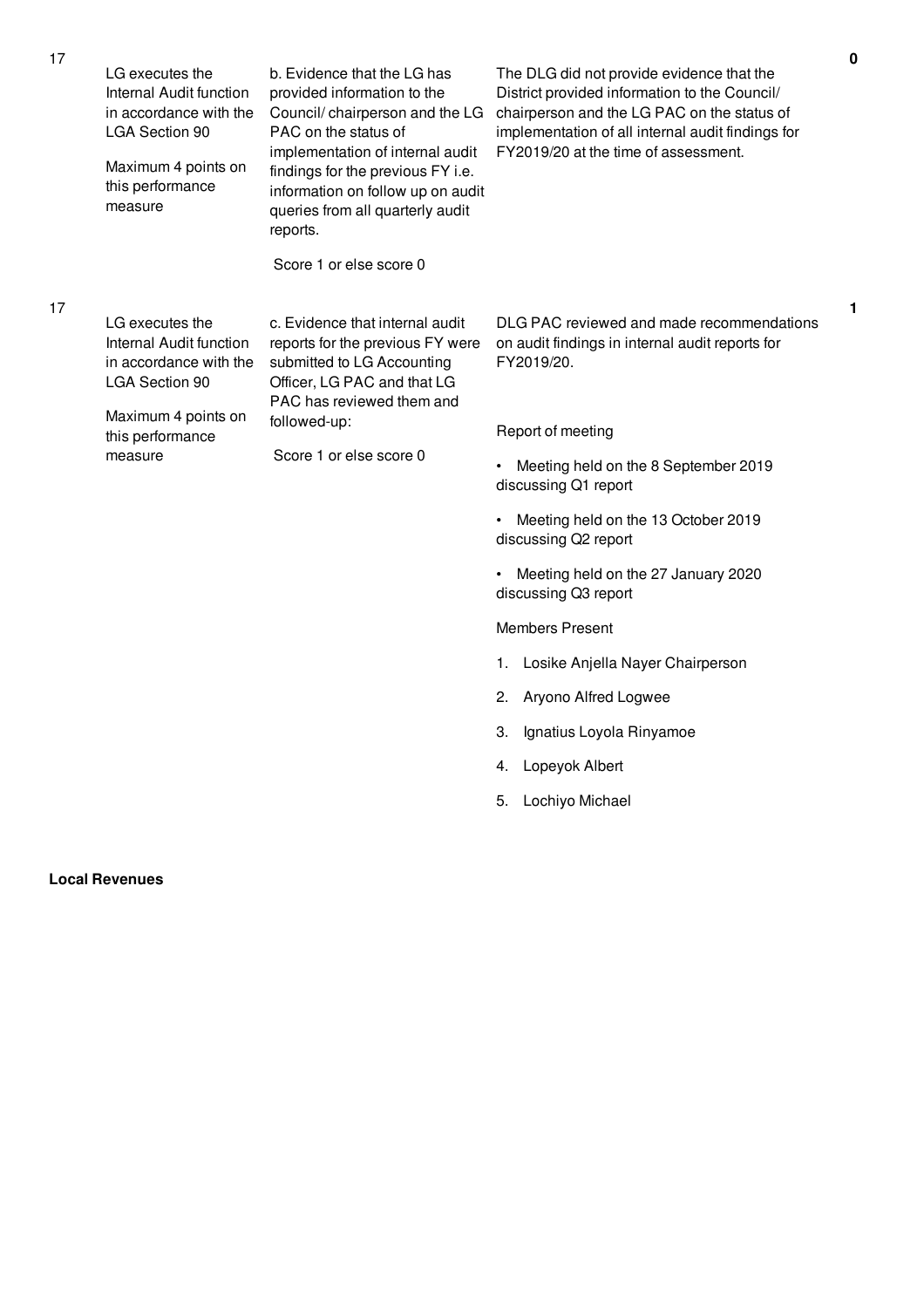LG has collected local revenues as per

Maximum 2 points on this performance measure

a. If revenue collection ratio (the percentage of local revenue previous FY (budget realization) is within +/- 10 %: then score 2 or else score 0.

budget (collection ratio) collected against planned for the  $+/-10\%$  budget realisation threshold provided. The DLG collected 75 % of local revenue budgeted for the FY2019/20 which is outside the

Workings:

Collection Ratio= Total local revenue collected/budget\*100=

65,514,053/87,179,000\*100=75.15%

Source:

Page 1 LG Approved Budget Estimates FY 2019/20

Budgeted Local Revenue for FY2019/20 was Ugx 87,179,000

Page 20-1 Draft Accounts FY 2019/20

Taxes collected for FY 2019/20 was Ugx 65,514,053

Non-Taxes collected for FY 2019/20 was Ugx 0

Total Local Revenue collected in the FY2019/20 was Ugx 65,514,053+ Ugx 0= Ugx 65,514,053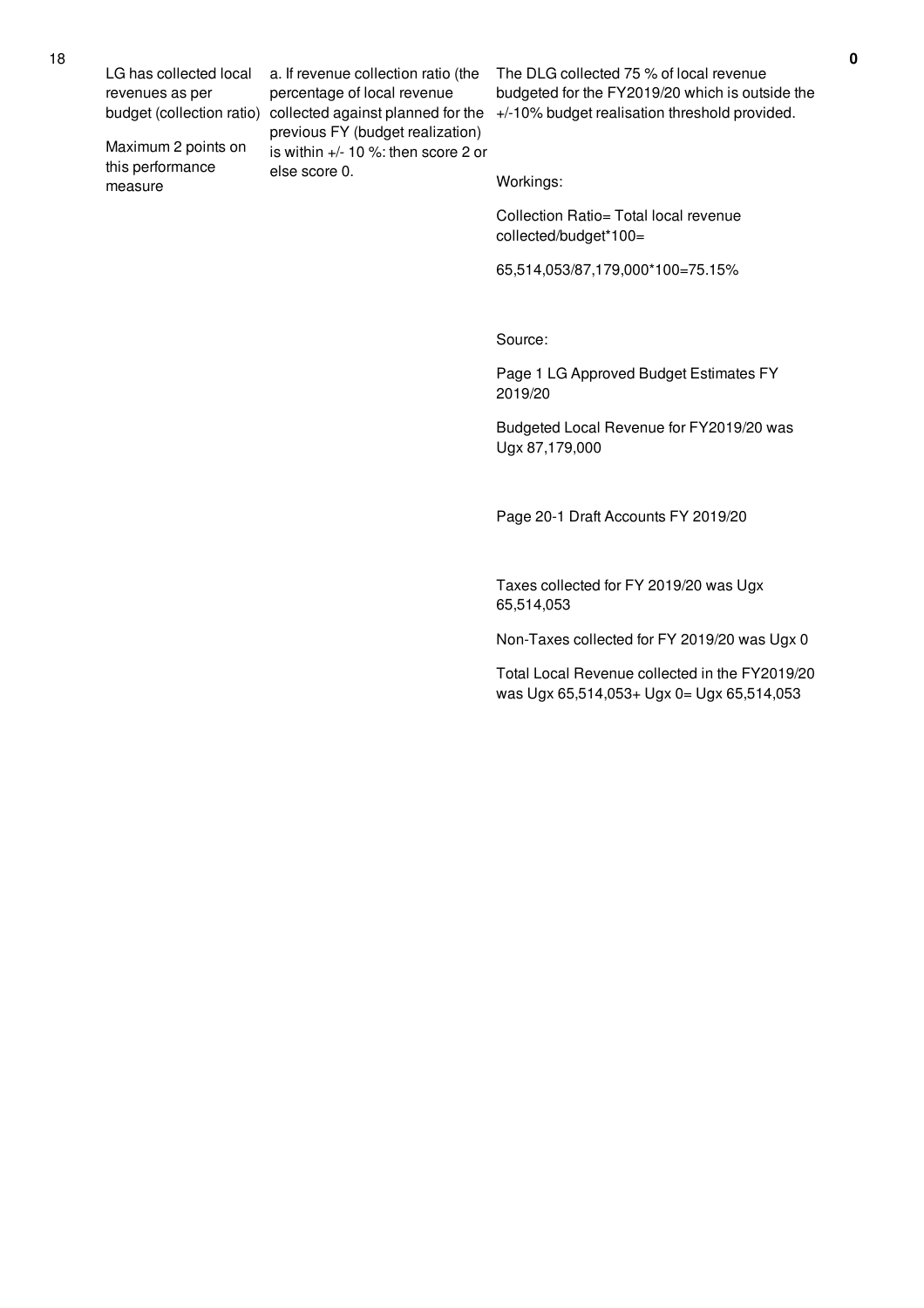| The LG has increased<br>LG own source<br>revenues in the last<br>financial year<br>compared to the one<br>before the previous<br>financial year (last FY<br>year but one)<br>Maximum 2 points on<br>this Performance<br>Measure. | a. If increase in OSR (excluding<br>one/off, e.g. sale of assets, but<br>including arrears collected in the<br>year) from previous FY but one<br>to previous FY<br>• If more than 10 %: score 2.<br>• If the increase is from 5% -10<br>$%$ : score 1.<br>• If the increase is less than 5 %:<br>score 0. | The DLG decreased OSR in FY2019/20 by 89%<br>compared to FY2018/19<br>Workings:<br>Decrease in OSR= (Total OSR FY2019/20- Total<br>OSR FY2018/19)/ Total OSR FY2018/19)<br>$=(Ugx 65,514,053-Ugx 619,732,349)/Ugx$<br>619,732,349 *100= (89.43) %<br>Source:<br>Page 20-1 Draft Accounts FY 2019/20                            |
|----------------------------------------------------------------------------------------------------------------------------------------------------------------------------------------------------------------------------------|-----------------------------------------------------------------------------------------------------------------------------------------------------------------------------------------------------------------------------------------------------------------------------------------------------------|--------------------------------------------------------------------------------------------------------------------------------------------------------------------------------------------------------------------------------------------------------------------------------------------------------------------------------|
|                                                                                                                                                                                                                                  |                                                                                                                                                                                                                                                                                                           | Taxes FY 2019/20 was Ugx 65,514,053<br>FY 2018/19 was Ugx 122,251,385<br>Non-Taxes FY 2019/20 was Ugx 0<br>FY 2018/19 was Ugx 497,480,964<br>Total OSR collected in FY 2019/20= Ugx<br>$65,514,053 + Ugx 0 = Ugx 65,514,053$<br>Total OSR collected in FY 2018/19= Ugx<br>$122,251,385 + Ugx 497,480,964 = Ugx$<br>619,732,349 |
| Local revenue<br>administration,                                                                                                                                                                                                 | a. If the LG remitted the<br>mandatory LLG share of local                                                                                                                                                                                                                                                 | The DLG did not provide evidence that the<br>District remitted the 65% local revenues (i.e. LST)                                                                                                                                                                                                                               |

19

allocation, and transparency

Maximum 2 points on this performance measure.

revenues during the previous FY: score 2 or else score 0

collected on behalf of LLG as stipulated in Section 85 of the LG Act CAP 243.

# **Transparency and Accountability**

- 21
- LG shares information with citizens Maximum 6 points on this Performance Measure a. Evidence that the procurement On the procurement notice board at the old PDU plan and awarded contracts and Office, there was no evidence that all awarded all amounts are published: Score contracts and Procurement Plan had been 2 or else score 0 publicized. All that was on the board at the time of assessment was an advertisement under selective bidding that was running from 26/11/2020 to 07/12/2020.

**0**

**0**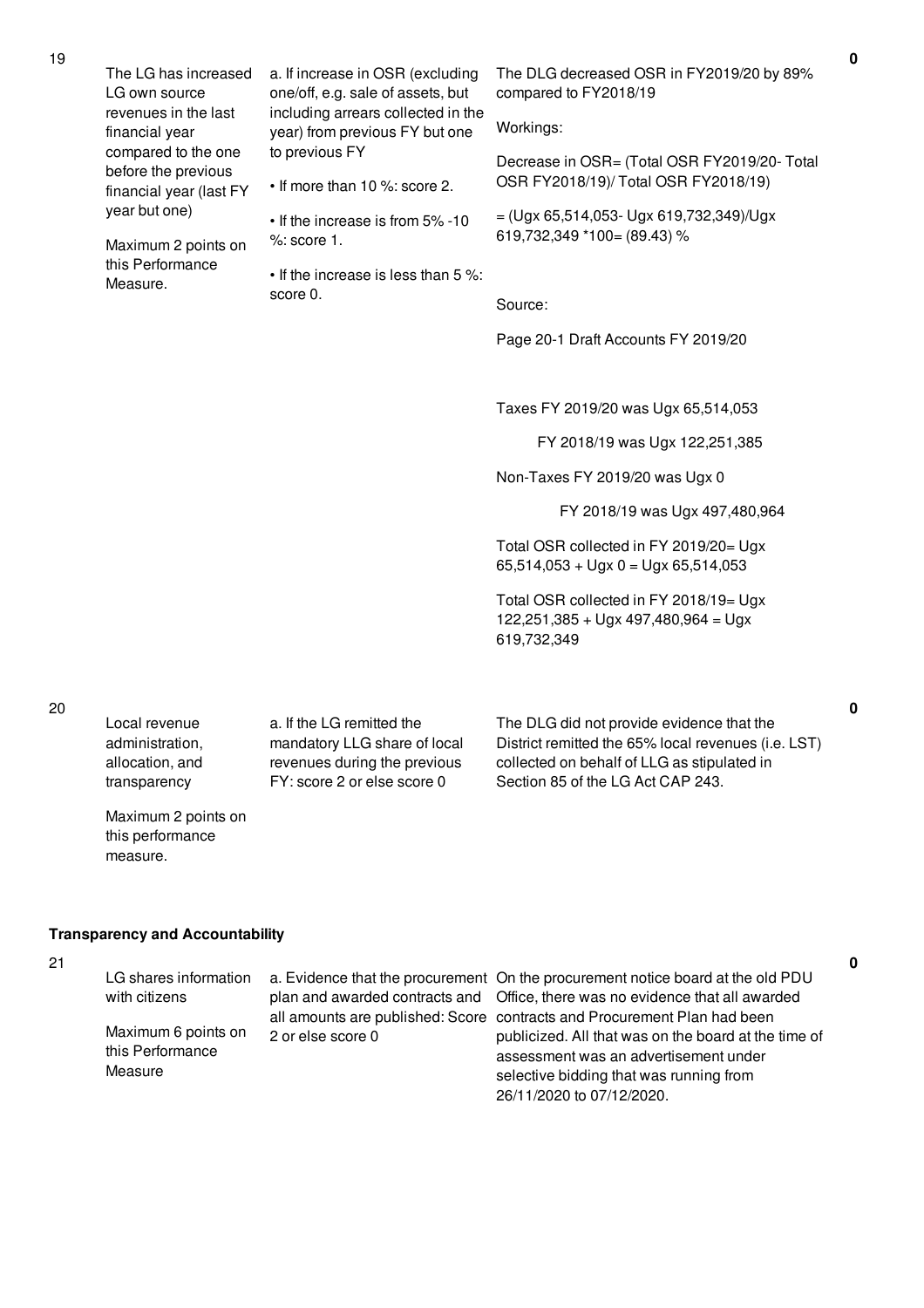| LG shares information<br>with citizens<br>Maximum 6 points on<br>this Performance | b. Evidence that the LG<br>performance assessment results<br>and implications are published<br>e.g. on the budget website for<br>the previous year: Score 2 or | The DLG provided evidence that the LG<br>performance assessment results and implications<br>for 2019 were published on the noticeboard                                                                                                       |
|-----------------------------------------------------------------------------------|----------------------------------------------------------------------------------------------------------------------------------------------------------------|----------------------------------------------------------------------------------------------------------------------------------------------------------------------------------------------------------------------------------------------|
| Measure                                                                           | else score 0                                                                                                                                                   | Evidence                                                                                                                                                                                                                                     |
|                                                                                   |                                                                                                                                                                | • DLG published on the general noticeboard<br>dated 26 June 2020 results of the LGPA<br>assessment 2019, comparison with LGPA<br>assessment 2018, implications of the<br>performance, reasons for poor performance and<br>corrective actions |
|                                                                                   |                                                                                                                                                                | Meeting of the DTPC held on the 16 July 2020<br>with Senior Assistant Secretaries from the Sub<br>Counties in attendance.                                                                                                                    |
|                                                                                   |                                                                                                                                                                | • Min.2/July/2020 Communications from<br>Chairperson i.e. Assessment results                                                                                                                                                                 |
|                                                                                   |                                                                                                                                                                | • Min.4/July/2020 Presentation of LGPA Results<br>FY2018/19                                                                                                                                                                                  |
|                                                                                   |                                                                                                                                                                |                                                                                                                                                                                                                                              |
| LG shares information<br>with citizens                                            | c. Evidence that the LG during<br>the previous FY conducted                                                                                                    | The DLG provided feedback on status of activity<br>implementation for FY2019/20                                                                                                                                                              |
| Maximum 6 points on<br>this Performance                                           | discussions (e.g. municipal<br>urban fora, barazas, radio                                                                                                      | Meeting of DTPC where SAS were in attendance                                                                                                                                                                                                 |
| Measure                                                                           | programmes etc.) with the public<br>to provide feed-back on status of<br>activity implementation: Score 1<br>or else score 0                                   | Meeting held on the 2 November 2019<br>Min5/NOV/2019- Progress of Departmental<br>implementation of Q2 activities                                                                                                                            |
|                                                                                   |                                                                                                                                                                | Budget Conference for FY2020/21 on 19 October<br>2019 where presentations were made of status of<br>implementation of activities                                                                                                             |
|                                                                                   |                                                                                                                                                                |                                                                                                                                                                                                                                              |

21

# 21

| LG shares information                              | d. Evidence that the LG has                                                                                                                                  |
|----------------------------------------------------|--------------------------------------------------------------------------------------------------------------------------------------------------------------|
| with citizens                                      | made publicly available                                                                                                                                      |
| Maximum 6 points on<br>this Performance<br>Measure | information on i) tax rates, ii)<br>collection procedures, and iii)<br>procedures for appeal: If all i, ii,<br>iii complied with: Score 1 or else<br>score 0 |

There was no evidence at the time of assessment that DLG made public information on tax rates, collection procedures, and procedures of appeal.

**2**

**1**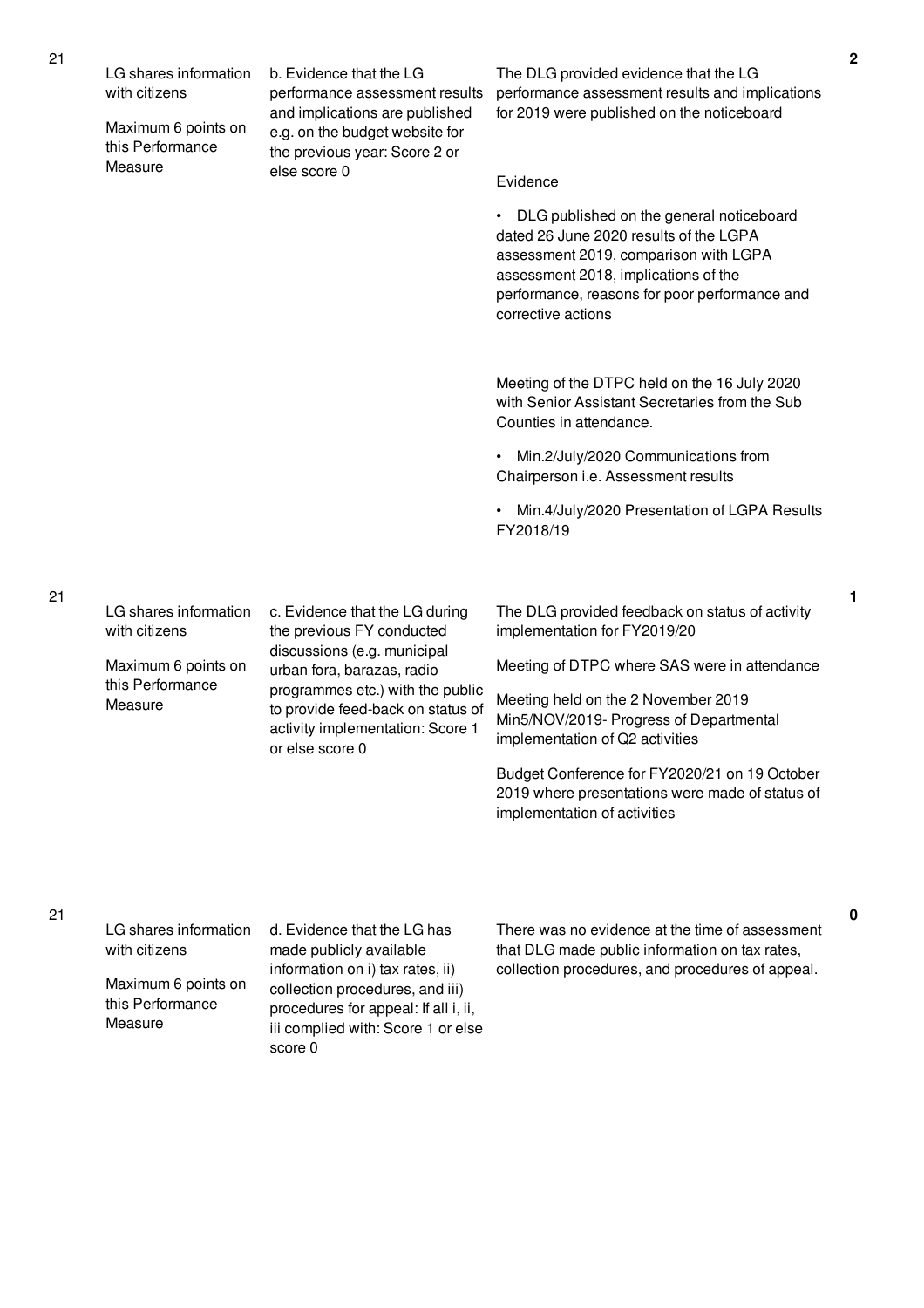## Reporting to IGG

Maximum 1 point on this Performance Measure

a. LG has prepared a report on the status of implementation of the IGG recommendations which will include a list of cases of alleged fraud and corruption and their status incl. administrative and action taken/being taken, and the report has been presented and discussed in the council and other fora. Score 1 or else score 0

The DLG did not provide evidence of IGG report which includes list of cases of alleged fraud and corruption and their status.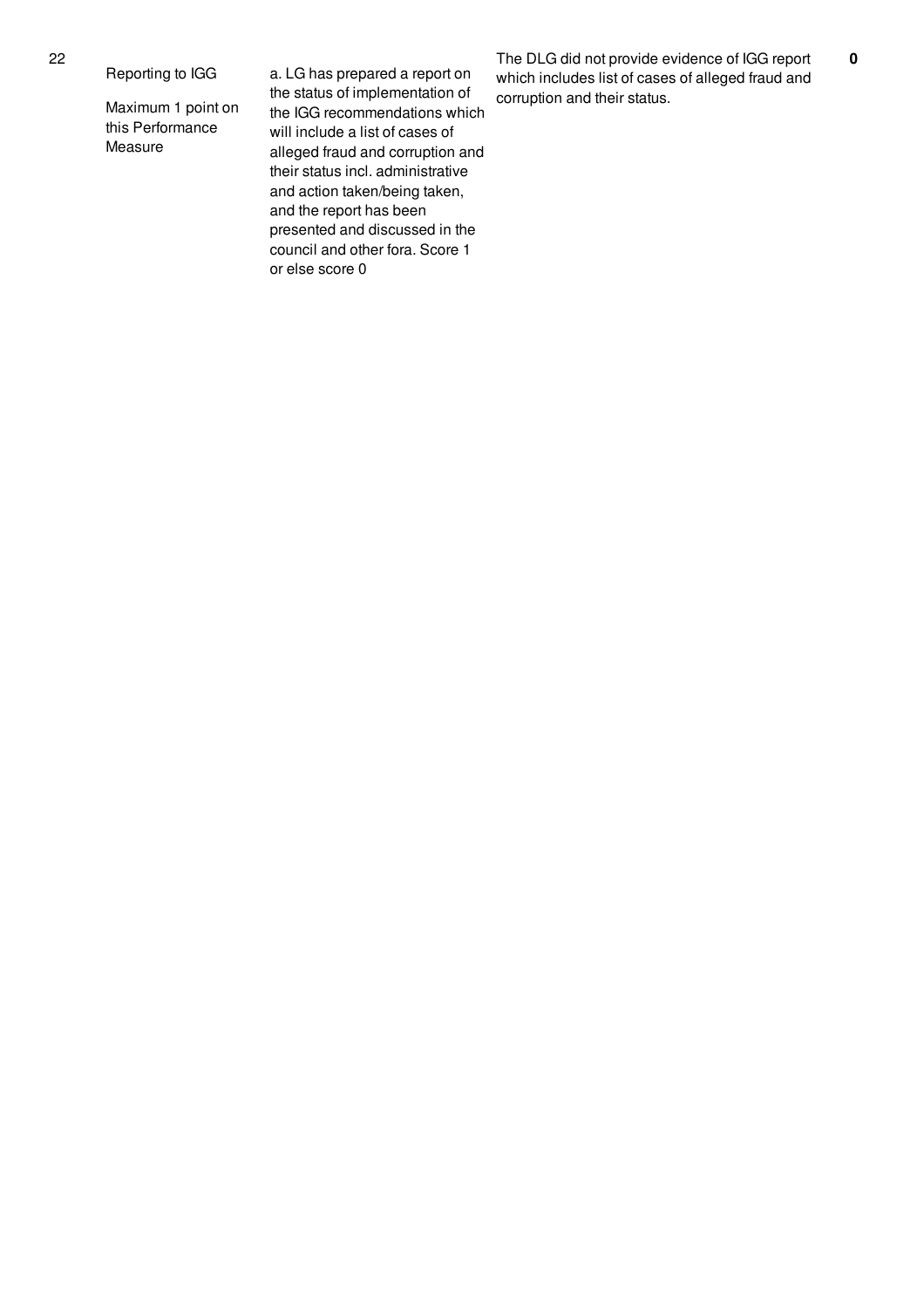| No. | Summary of<br>requirements                                              | <b>Definition of compliance</b>                                                                              | <b>Compliance justification</b>                                                                                                                       | <b>Score</b> |
|-----|-------------------------------------------------------------------------|--------------------------------------------------------------------------------------------------------------|-------------------------------------------------------------------------------------------------------------------------------------------------------|--------------|
|     | <b>Local Government Service Delivery Results</b>                        |                                                                                                              |                                                                                                                                                       |              |
| 1   | Learning Outcomes:<br>The LG has improved<br>PLE and USE pass<br>rates. | a) The LG PLE pass rate has<br>improved between the previous<br>school year but one and the previous<br>year | There is evidence that the PLE pass rate<br>improved by 8.7% between the previous year<br>but one and the previous year as calculated<br>below.       | 4            |
|     | Maximum 7 points on<br>this performance<br>measure                      | • If improvement by more than 5%<br>score 4                                                                  | 2018 (DIV 1: 17, DIV 2: 547, DIV 3: 333,<br>TOTAL PASS 897, TOTAL CANDATES<br>1259).                                                                  |              |
|     |                                                                         | • Between 1 and 5% score 2<br>• No improvement score 0                                                       | 2019 (DIV 1:47 DIV 2:669, DIV3:356,<br>TOTAL PASS 1072, TOTAL CANDATES<br>1342).                                                                      |              |
|     |                                                                         |                                                                                                              | Therefore, the calculated percentage for<br>2018 was 897/1259x100=71.2% while                                                                         |              |
|     |                                                                         |                                                                                                              | The calculated percentage for 2019 was<br>1072/1342x100=79.9%                                                                                         |              |
|     |                                                                         |                                                                                                              | Therefore 79.9% -71.2% =8.7% Improvement.                                                                                                             |              |
| 1   | Learning Outcomes:<br>The LG has improved<br>PLE and USE pass<br>rates. | b) The LG UCE pass rate has<br>improved between the previous<br>school year but one and the previous<br>year | There was evidence that the UCE pass rate<br>had declined by 22.4% between the previous<br>year but one and the previous year as<br>calculated below: | 0            |
|     | Maximum 7 points on<br>this performance                                 | • If improvement by more than 5%<br>score 3                                                                  | 2018 (DIV 1:00, DIV 2:08, DIV 3:16, TOTAL<br>PASS 24, TOTAL CANDATES 42)                                                                              |              |
|     | measure                                                                 | • Between 1 and 5% score 2<br>• No improvement score 0                                                       | 2019 (DIV 1:02, DIV 2:09, DIV3: 15, TOTAL<br>PASS 26, TOTAL CANDATES 75)                                                                              |              |
|     |                                                                         |                                                                                                              | The calculated percentage for 2018 was<br>24/42x100=57.1% While                                                                                       |              |

The calculated percentage for 2019 was: 26/75x100=34.7%.

Therefore 34.7% -57.1% =-22.4% Decline.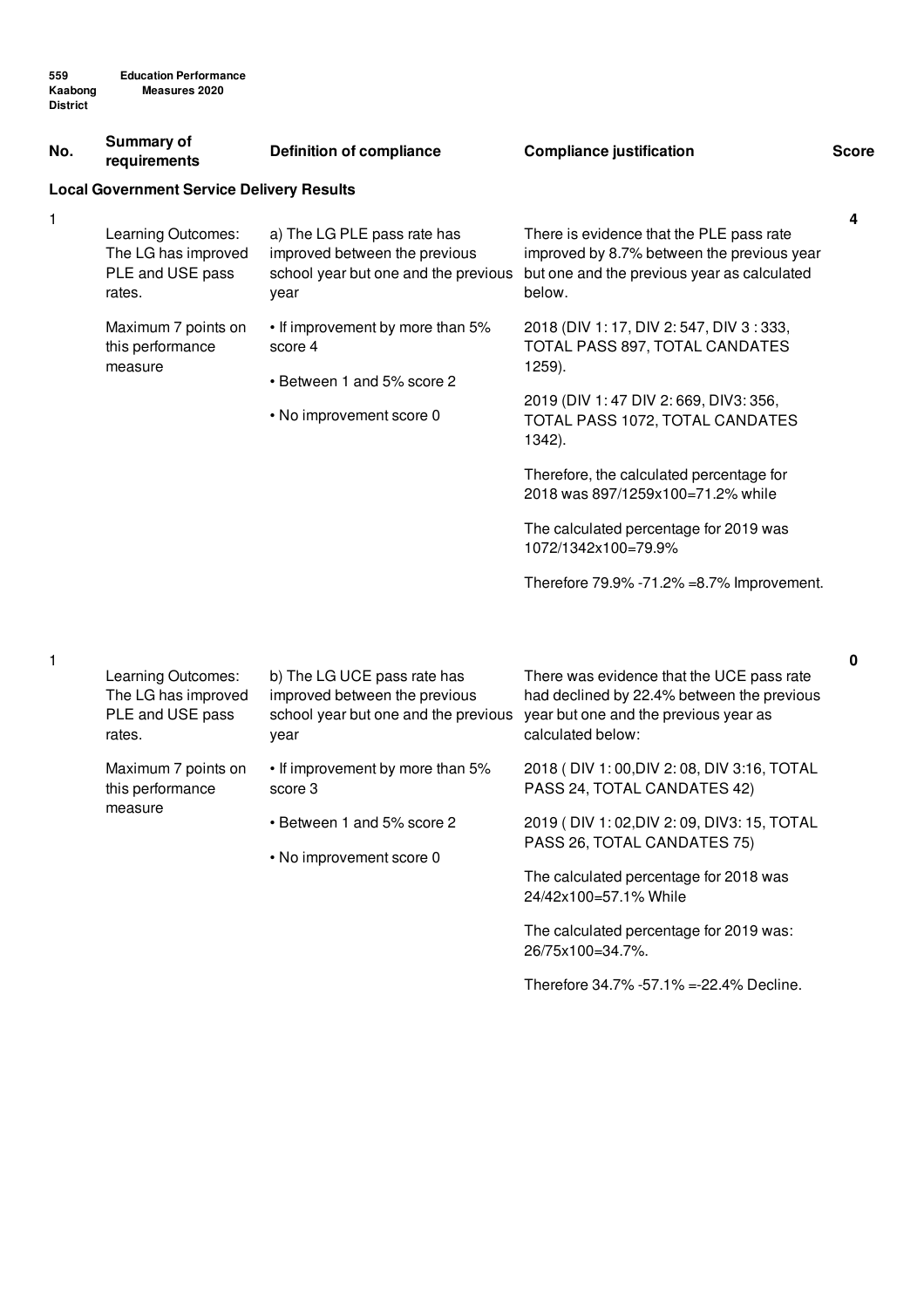3

3

| Service Delivery<br>Performance: Increase<br>in the average score in<br>the education LLG<br>performance<br>assessment.<br>Maximum 2 points       | a) Average score in the education<br>LLG performance has improved<br>between the previous year but one<br>and the previous year<br>• If improvement by more than 5%<br>score 2<br>• Between 1 and 5% score 1<br>• No improvement score 0 | N/A. Assessments for LLG has not yet<br>commenced.                                                                                                                                                                                                                                                                                                                                                                                                                                                                                                                                                                                                                                                                                                                                            |
|---------------------------------------------------------------------------------------------------------------------------------------------------|------------------------------------------------------------------------------------------------------------------------------------------------------------------------------------------------------------------------------------------|-----------------------------------------------------------------------------------------------------------------------------------------------------------------------------------------------------------------------------------------------------------------------------------------------------------------------------------------------------------------------------------------------------------------------------------------------------------------------------------------------------------------------------------------------------------------------------------------------------------------------------------------------------------------------------------------------------------------------------------------------------------------------------------------------|
| Investment<br>Performance: The LG<br>has managed<br>education projects as<br>per guidelines<br>Maximum 8 points on<br>this performance<br>measure | a) If the education development grant<br>has been used on eligible activities<br>as defined in the sector guidelines:<br>score 2; Else score 0                                                                                           | The DLG budgeted and allocated the<br>education development grant on eligible<br>activities in FY2019/20.<br>Budget Estimates FY2019/20<br>Page 30 Building Construction - Latrines at<br>Locherep Village in Sidok Ugx 62,312,000<br>Page 30 Building Construction - Schools at<br>Locherep Village in Sidok Ugx 110,000,000                                                                                                                                                                                                                                                                                                                                                                                                                                                                 |
| Investment<br>Performance: The LG<br>has managed<br>education projects as<br>per guidelines<br>Maximum 8 points on<br>this performance<br>measure | b) If the DEO, Environment Officer<br>and CDO certified works on<br>Education construction projects<br>implemented in the previous FY<br>before the LG made payments to the<br>contractors score 2 or else score 0                       | <b>Budget Performance Report</b><br>Page 63 classrooms under construction at<br>Sidok SEED Secondary School in Sidok<br>Subcounty<br>The DLG had 1 investment project, review of<br>request for payment to suppliers/contractors<br>in FY2019/20 showed that the CDO and<br>Environment Officer did not sign the interim<br>payment certificates before the LG made<br>payments to Contractors<br>Request for payment of Ugx 19,450,000 by<br>M/s Rock Motel Ltd for construction of 2<br>stance VIP latrine with 2 bathing shelters in<br>Lokwakaramoe HC 11 was made on the 18<br>June 2020. The DHO forwarded the payment<br>request on the 18 June 2020. Payment<br>certificate No 1 was prepared by DE and<br>signed by DHO on the 22 June 2020.<br>Payment was made on the 30 June 2020 |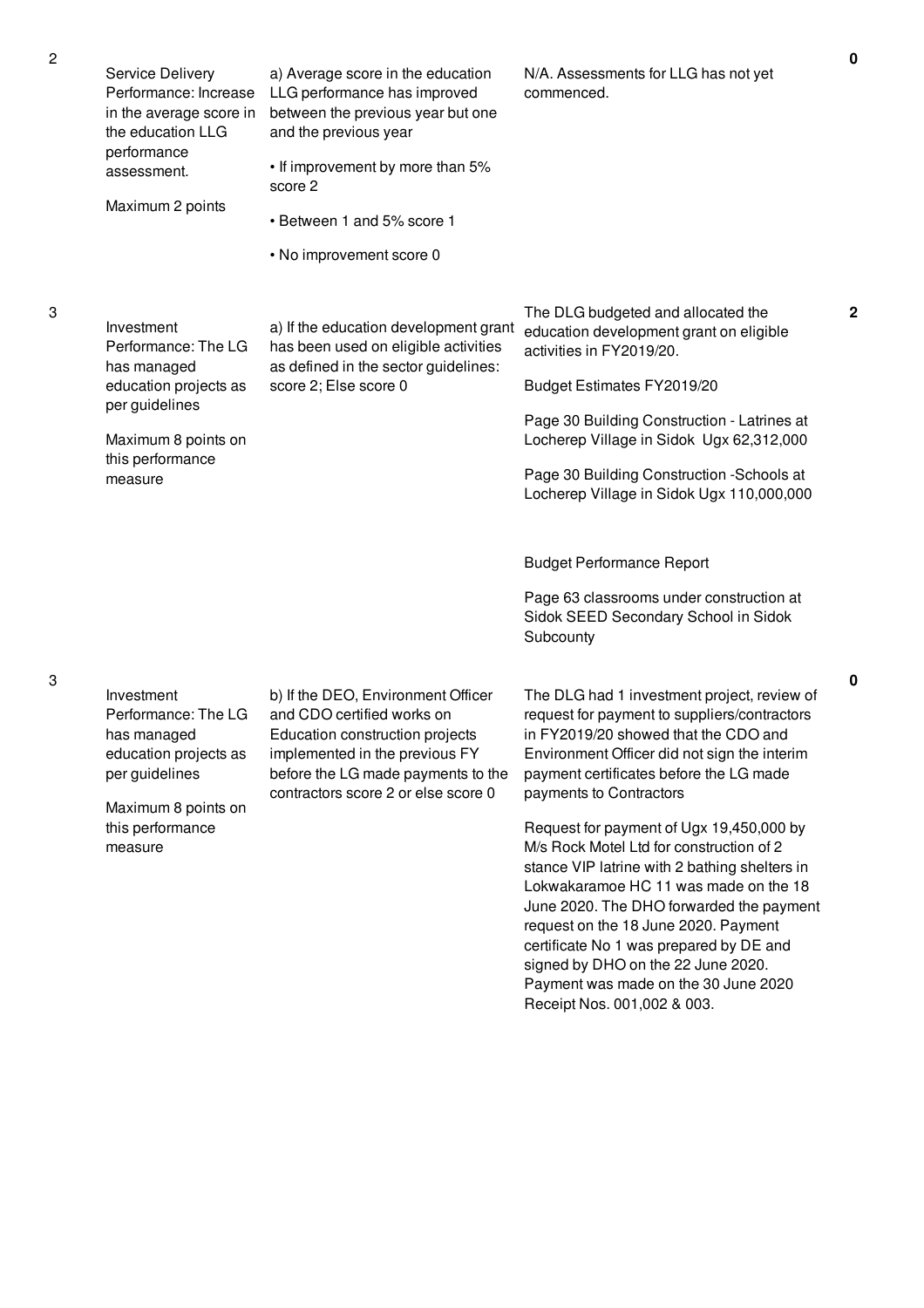Investment Performance: The LG has managed education projects as per guidelines

Maximum 8 points on this performance measure

c) If the variations in the contract price are within +/-20% of the MoWT estimates score 2 or else score 0

Three projects executed in the FY 2019/2020 under Education by the DLG were sampled;

1. Construction of Dormitory at Nursing School. Ref.Kaab559/WRKS/19- 20/00003.LG Engineer's estimates was UGX 80,000,000 against a Final contract value was UGX 80,000,000. **Variation was 0%.**

2. Construction of a 5 Stance Latrine at Naryamaoi P/S. Ref.Kaab559/WRKS/19- 20/00010.LG Engineer's estimates was UGX 30,000,000 against a Final contract value was UGX 29,855,100. **Variation was -0.48%.**

3. Construction of 4 Unit Staff House at Toroi P/S. Ref.Kaab559/WRKS/19-20/00004.LG Engineer's estimates was UGX 80,000,000 against a Final contract value was UGX 78,379,500. **Variation was -2.03%.**

Variations were within +/-20% for all the projects.

3

4

|  | Investment<br>Performance: The LG<br>has managed<br>education projects as<br>per guidelines | d) Evidence that education projects<br>(Seed Secondary Schools) were<br>completed as per the work plan in<br>the previous FY<br>$\cdot$ If 100% score 2 | There was no SEED SS project in Kaabong<br>DLG in the FY 2019/2020.                                                      |
|--|---------------------------------------------------------------------------------------------|---------------------------------------------------------------------------------------------------------------------------------------------------------|--------------------------------------------------------------------------------------------------------------------------|
|  | Maximum 8 points on<br>this performance<br>measure                                          | $\cdot$ Between 80 - 99% score 1                                                                                                                        |                                                                                                                          |
|  |                                                                                             | • Below 80% score 0                                                                                                                                     |                                                                                                                          |
|  |                                                                                             |                                                                                                                                                         |                                                                                                                          |
|  | Achievement of<br>standards: The LG has<br>met prescribed school                            | a) Evidence that the LG has recruited<br>primary school teachers as per the<br>prescribed MoES staffing guidelines                                      | The structure provides for a total of 576<br>teachers, and the LG has a total of 355 staff<br>which makes a 62% filling. |
|  | staffing and<br>infrastructure standards                                                    | $\cdot$ If 100%: score 3                                                                                                                                |                                                                                                                          |
|  | Maximum 6 points on<br>this performance<br>measure                                          | • If 80 - 99%: score 2                                                                                                                                  |                                                                                                                          |
|  |                                                                                             | • If $70 - 79\%$ score: 1                                                                                                                               |                                                                                                                          |

• Below 70% score 0

**2**

**0**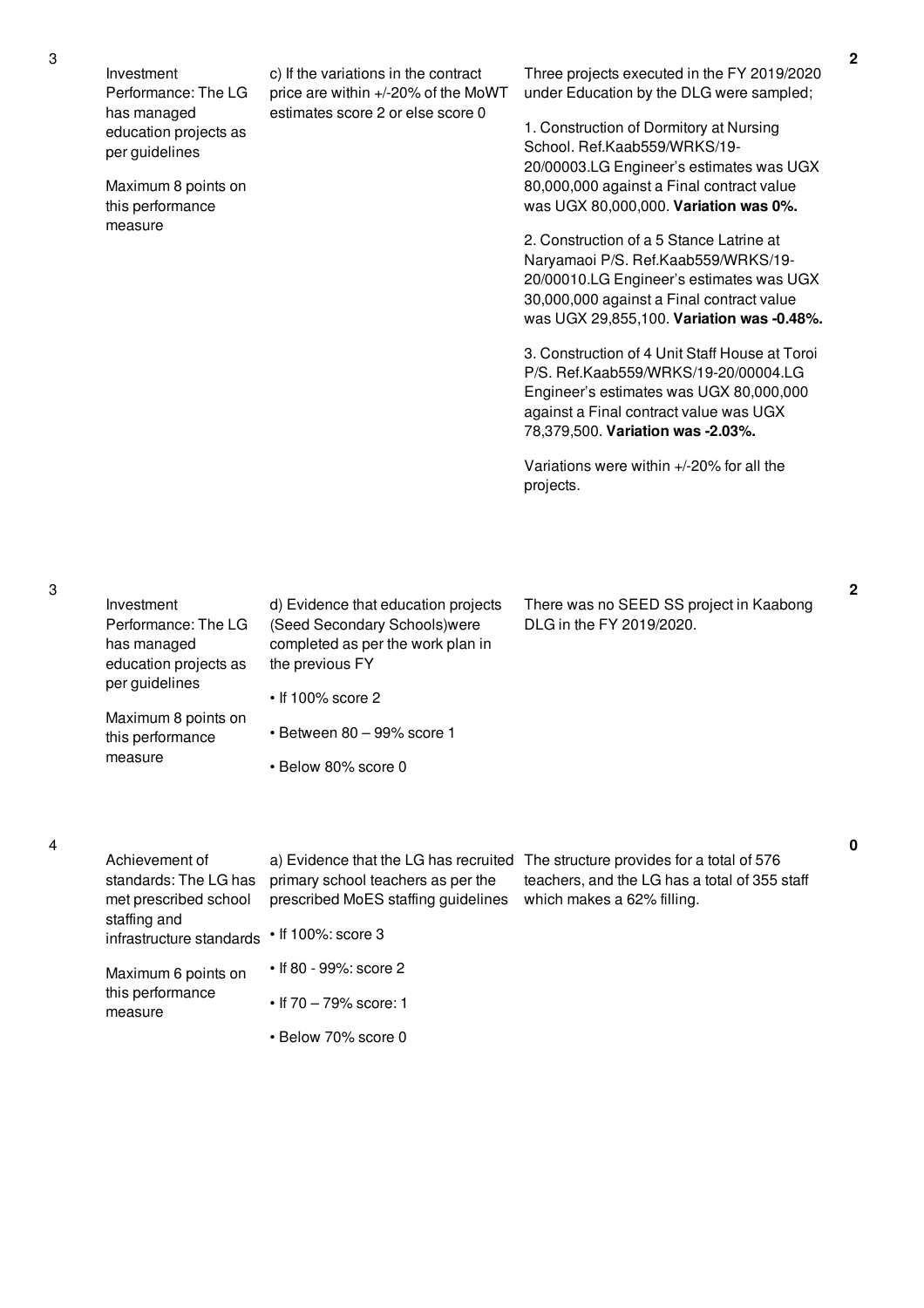| Achievement of<br>standards: The LG has  | b) Percent of schools in LG that meet<br>basic requirements and minimum | The LG education department maintained a<br>consolidated schools asset register as of FY |
|------------------------------------------|-------------------------------------------------------------------------|------------------------------------------------------------------------------------------|
| met prescribed school                    | standards set out in the DES                                            | 2019/20 that captured the number of                                                      |
| staffing and<br>infrastructure standards | quidelines.                                                             | classrooms, number of latrines, number of<br>desks and teacher accommodation.            |
| Maximum 6 points on                      | • If above 70% and above score: 3                                       | However:                                                                                 |
| this performance                         | • If between 60 - 69%, score: 2                                         | There was no evidence to show the                                                        |
| measure                                  | $\cdot$ If between 50 - 59%, score: 1                                   | percentage of schools that met the prescribed                                            |
|                                          | • Below 50 score: 0                                                     | minimum standards from the previous two<br>FYs because only evidence provided was for    |
|                                          |                                                                         | FY 2019/20 as there was no evidence                                                      |
|                                          |                                                                         | provided for FY 2018/19 at the time of<br>assessment.                                    |
|                                          |                                                                         |                                                                                          |

# **Performance Reporting and Performance Improvement**

| 5 |                                                                                                                                                                |                                                                                                |                                                                                                                                                                                   |
|---|----------------------------------------------------------------------------------------------------------------------------------------------------------------|------------------------------------------------------------------------------------------------|-----------------------------------------------------------------------------------------------------------------------------------------------------------------------------------|
|   | Accuracy of reported<br>information: The LG<br>has accurately reported<br>on teaching staff in<br>place, school<br>infrastructure, and<br>service performance. | a) Evidence that the LG has<br>accurately reported on teachers and<br>where they are deployed. | As per teachers list and the sampled school's<br>deployment was done with some variation<br>between School lists (SL) and physical                                                |
|   |                                                                                                                                                                | • If the accuracy of information is<br>100% score 2                                            | variation (PV).                                                                                                                                                                   |
|   |                                                                                                                                                                | · Else score: 0                                                                                | For example                                                                                                                                                                       |
|   | Maximum 4 points on<br>this performance<br>measure                                                                                                             |                                                                                                | Pajar P/S had 12 teachers.(including head<br>teacher deputy and teachers)                                                                                                         |
|   |                                                                                                                                                                |                                                                                                | Kachikol P/S had 09 teachers.(including<br>head teacher deputy)                                                                                                                   |
|   |                                                                                                                                                                |                                                                                                | Lodiko P/S had 09 teachers including the<br>head teacher and deputy.                                                                                                              |
|   |                                                                                                                                                                |                                                                                                | Also the schools sampled for visiting to verify<br>deployment as seen below; (Key: - SL- Staff<br>List, and PV- Physical verification of<br>deployment on ground)                 |
|   |                                                                                                                                                                |                                                                                                | Pajar P/S - SL- 12, PV-12.                                                                                                                                                        |
|   |                                                                                                                                                                |                                                                                                | Kachikol P/S SL- 09, PV- 09.                                                                                                                                                      |
|   |                                                                                                                                                                |                                                                                                | Lodiko P/S SL- 09, PV-08.                                                                                                                                                         |
|   |                                                                                                                                                                |                                                                                                | As observed from the 3 sampled schools, it<br>was noted that teachers as indicated on the<br>DEO's deployment list were not the same<br>teachers indicated on school staff lists. |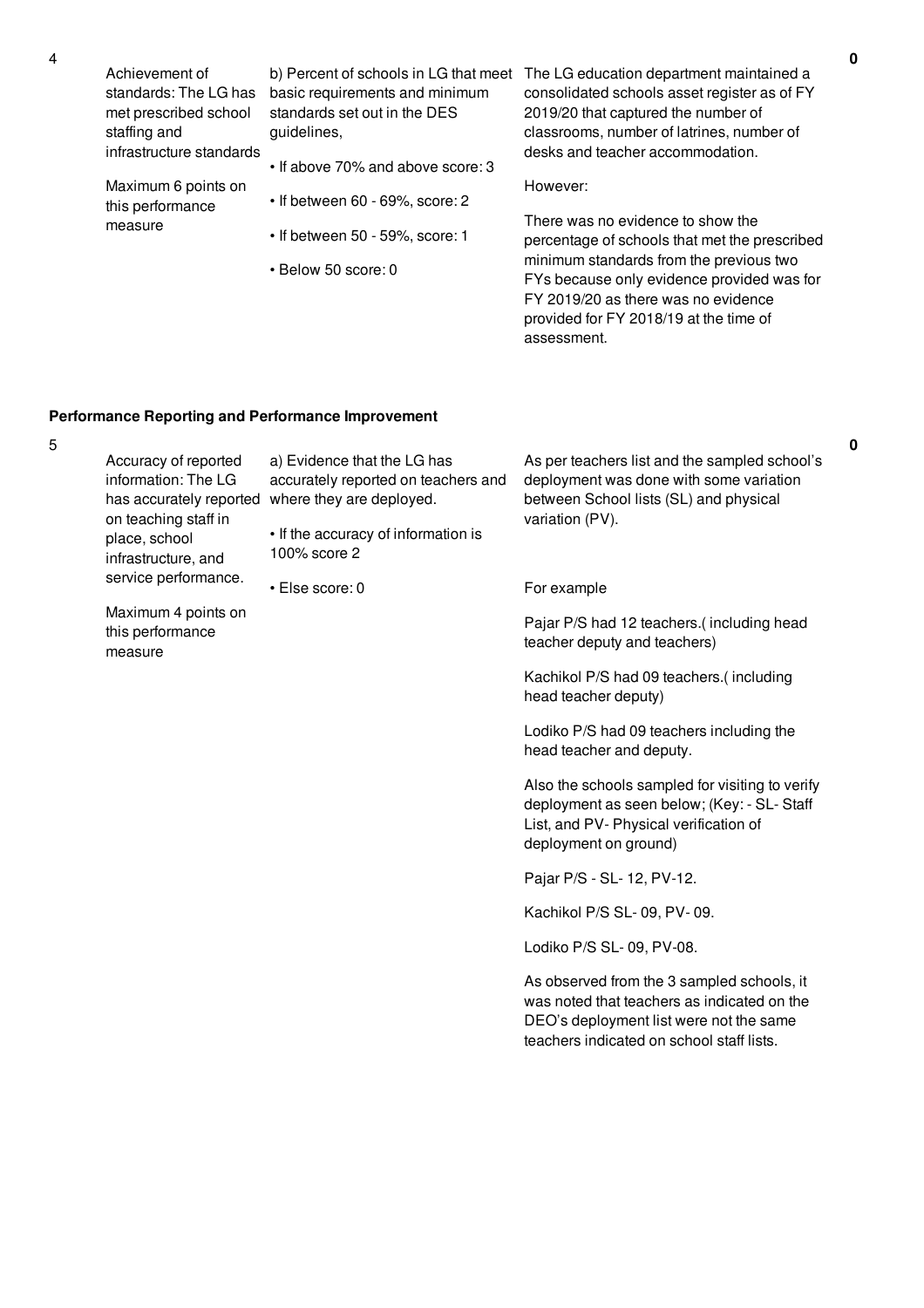Accuracy of reported information: The LG has accurately reported on teaching staff in place, school infrastructure, and service performance.

Maximum 4 points on this performance measure

b) Evidence that LG has a school asset register accurately reporting on the infrastructure in all registered primary schools.

• If the accuracy of information is 100% score 2

• Else score: 0

The LG education department consolidated asset register for FY 2019/20 that indicated infrastructure and equipment was in place. However all the 3 sampled UPE schools had no evidence of an asset register hence was not able to verify asset equipment and infrastructure at school level.

#### For example:

Pajar P/S: The LG consolidated school asset register for FY 2019/2020 indicated that the school had 08 classrooms, 18 latrine stances, 90 desks and 06 teacher houses while the school asset register was not in place at the time of assessment.

Kachikol P/S: The LG consolidated school asset register for FY 2019/2020 indicated that the school had 08 classrooms, 10 latrines, 86 desks and 04 teacher houses while the school asset register wasn't observed at the time of assessment.

Lodiko P/S: The LG consolidated school asset register for FY 2019/2020 indicated that the school had 07 classrooms, 07 latrines, 144 desks and 06 teacher houses while the school asset register was not in place at the time of assessment.

School compliance and performance improvement:

6

Maximum 12 points on this performance measure

a) The LG has ensured that all registered primary schools have complied with MoES annual budgeting and reporting guidelines and that they have submitted reports (signed by the head teacher and chair of the SMC) to the DEO by January 30. Reports should include among others, i) highlights of school performance, ii) a reconciled cash flow statement, iii) an annual budget and expenditure report, and iv) an asset register:

• If 100% school submission to LG, score: 4

- Between 80 99% score: 2
- Below 80% score 0

Out of 32 primary schools,32 (100%) primary schools submitted Annual School Reports and budgets covering only a reconciled cash flow statements, budget and expenditure. However were non-compliant to MoES annual budgeting and reporting guidelines.

The 3 sampled UPE schools that included Pajar P/S, Kachikol P/S and Lodiko P/S a review of their annual budget reports were not compliant with MOEs budgeting guidelines.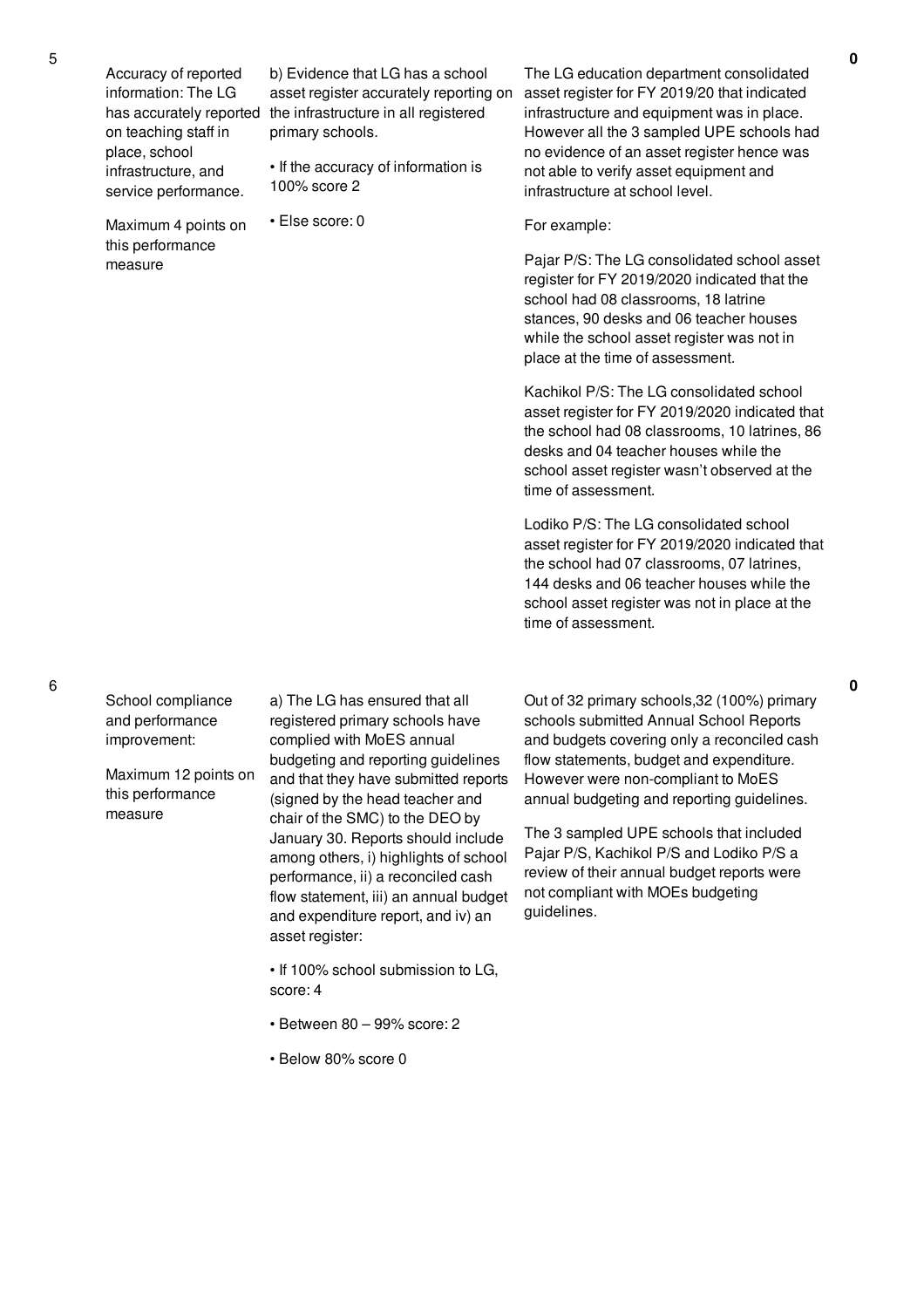| School compliance                                                                                           | b) UPE schools supported to prepare                                                                                                                                                                              | There was no evidence to show the schools  |
|-------------------------------------------------------------------------------------------------------------|------------------------------------------------------------------------------------------------------------------------------------------------------------------------------------------------------------------|--------------------------------------------|
| and performance                                                                                             | and implement SIPs in line with                                                                                                                                                                                  | that were supported to implement SIPs from |
| improvement:                                                                                                | inspection recommendations:                                                                                                                                                                                      | the DEOs office.                           |
| Maximum 12 points on                                                                                        | $\cdot$ If 50% score: 4                                                                                                                                                                                          | Also verification from the 3 sampled UPE   |
| this performance                                                                                            | $\cdot$ Between 30-49% score: 2                                                                                                                                                                                  | schools only 2 schools that included Pajar |
| measure                                                                                                     | • Below 30% score 0                                                                                                                                                                                              | P/S and Kachikol P/S had SIPs in place.    |
| School compliance<br>and performance<br>improvement:<br>Maximum 12 points on<br>this performance<br>measure | c) If the LG has collected and<br>compiled EMIS return forms for all<br>registered schools from the previous<br>FY year:<br>$\cdot$ If 100% score: 4:<br>$\cdot$ Between 90 - 99% score 2<br>• Below 90% score 0 |                                            |

### **Human Resource Management and Development**

7

Budgeting for and actual recruitment and deployment of staff: LG has substantively recruited all primary school teachers where there is a wage bill provision

a) Evidence that the LG has budgeted for a head teacher and a minimum of 7 teachers per school or a minimum of one teacher per class for schools with less than P.7 for the current FY:

Score 4 or else, score: 0

Maximum 8 points on this performance measure

The LG Education department Kaabong DLG budgeted for a head teacher and minimum of 7 teachers per school or a teacher per school in all the 32 Government aided primary schools as per the staff list for the FY 2020/21. The total wage bill provision for teachers was UGX2, 850,936,000 as per the Approved Budget Estimates for the FY 2020/21. The budget covers salaries for 326 primary teachers in the 32 primary schools as per approved education work plan and budget FY2020/2021.

6

6

**4**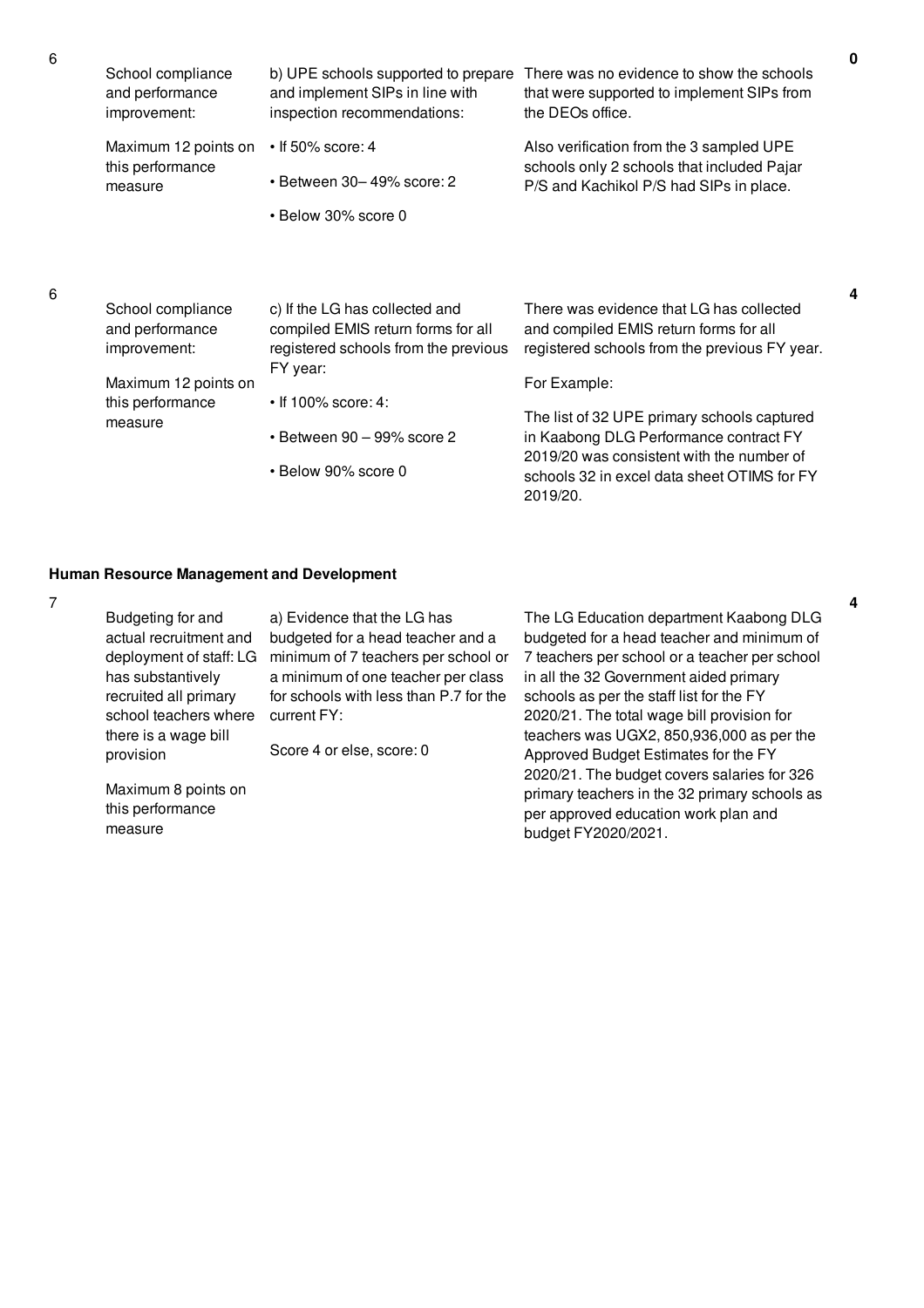Budgeting for and actual recruitment and deployment of staff: LG has substantively recruited all primary school teachers where there is a wage bill provision

Maximum 8 points on this performance measure

b) Evidence that the LG has deployed teachers as per sector guidelines in the current FY,

Score 3 else score: 0

The list of primary school teachers FY 2020/2021, obtained from the DEO's office revealed that a total of 326 teachers were deployed in 32 UPE schools in FY 2020/2021

Verification in the 3 sampled UPE schools revealed that the deployment of teachers was in line with sector guideline and staffing norms as seen below:

Pajar P/S in Kaabong Town council number of teachers deployed was 12 and the number of teachers on the staff list was 12 for FY 2020/21.

Kachikol P/S in Kaabong West Sub county number of teachers on deployment list was 09 and number of teachers on staff list was 09 for FY 2020/21.

Lodiko P/S in Lodiko Sub county number of teachers on deployment list was 09 and number of teachers on staff list was 08for FY 2020/21.

Therefore the teachers were deployed as per sector guideline.

Budgeting for and actual recruitment and has substantively recruited all primary school teachers where there is a wage bill provision

deployment of staff: LG LG and or school notice board, c) If teacher deployment data has been disseminated or publicized on

score: 1 else, score: 0

Maximum 8 points on this performance measure

There was evidence that the teacher deployment data has been disseminated or publicized on LG and or School noticeboard.

The list of teachers deployed were found displayed on the Head Teachers notice board as indicated in the 3 sampled UPE schools below:

12 teachers were deployed in Pajar primary school in Kaabong Town council 10 males and 08 females.

Kachikol Primary School in Kaabong West Sub- county 09 teachers was deployed 07 males and 02 females.

Lodiko Primary School in Lodiko Sub- county 08 teachers were deployed 07 males and 01 female.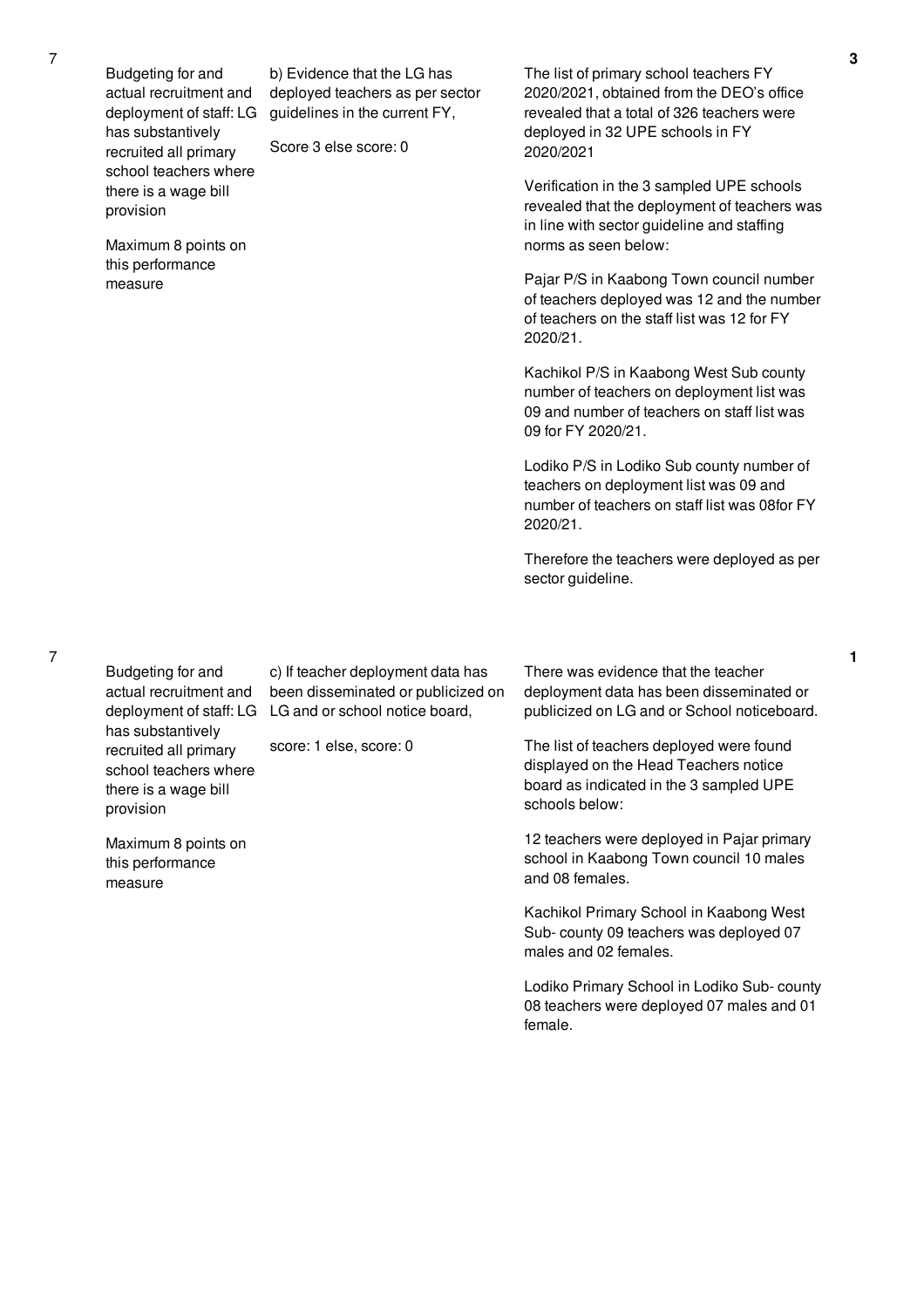Performance management: Appraisals have been conducted for all education management staff, head teachers in the registered primary and secondary schools, and training conducted to address identified capacity gaps.

Maximum 8 points on this performance measure

have been appraised with evidence of appraisal reports submitted to HRM with copt to DEO/MEO

Score: 2 or else, score: 0

a) If all primary school head teachers There was evidence that the head teachers were appraised accordingly. The sampled 10 files indicated so as follows;

> 1. Sire Celestin of Komukuny Boys PS appraised on 2911/2019

2. Atyang Jacqueline of Kachikol PS (19/7/2020)

3. Nyangan Christine of Morukori Ps appraised on 19/7/2020

4. Adongo Hardline Dorothy of Kakamar PS appraised on 6/12/2019

5. Akoth Anjella of Narube PS appraised on 3/12/2019

6. Musobo Rashid Arapmaric of Kalapata PS was appraised on 16/7/2020

7. Ilukorl Kizito of Lomunyen PS was appraised on 11/12/2019

8. Napeyok Lucy of lomusian PS was appraised on 16/7/2020

9. Loiki Simon Lowot of Lokanayona PS was appraised on 3/2/2020

10. Okello John Pusalem of Kopoth PS7/1/2020

Performance management: Appraisals have been conducted for all education management staff, head teachers in the registered primary and secondary schools, and training conducted to address identified capacity gaps.

Maximum 8 points on this performance measure

b) If all secondary school head teachers have been appraised by D/CAO (or Chair BoG) with evidence of appraisal reports submitted to HRM

Score: 2 or else, score: 0

The LG has one Secondary school Kaabong SS, and there was evidence that the Head teacher (Outa Yokosaphat) was appraised on 28/11/2019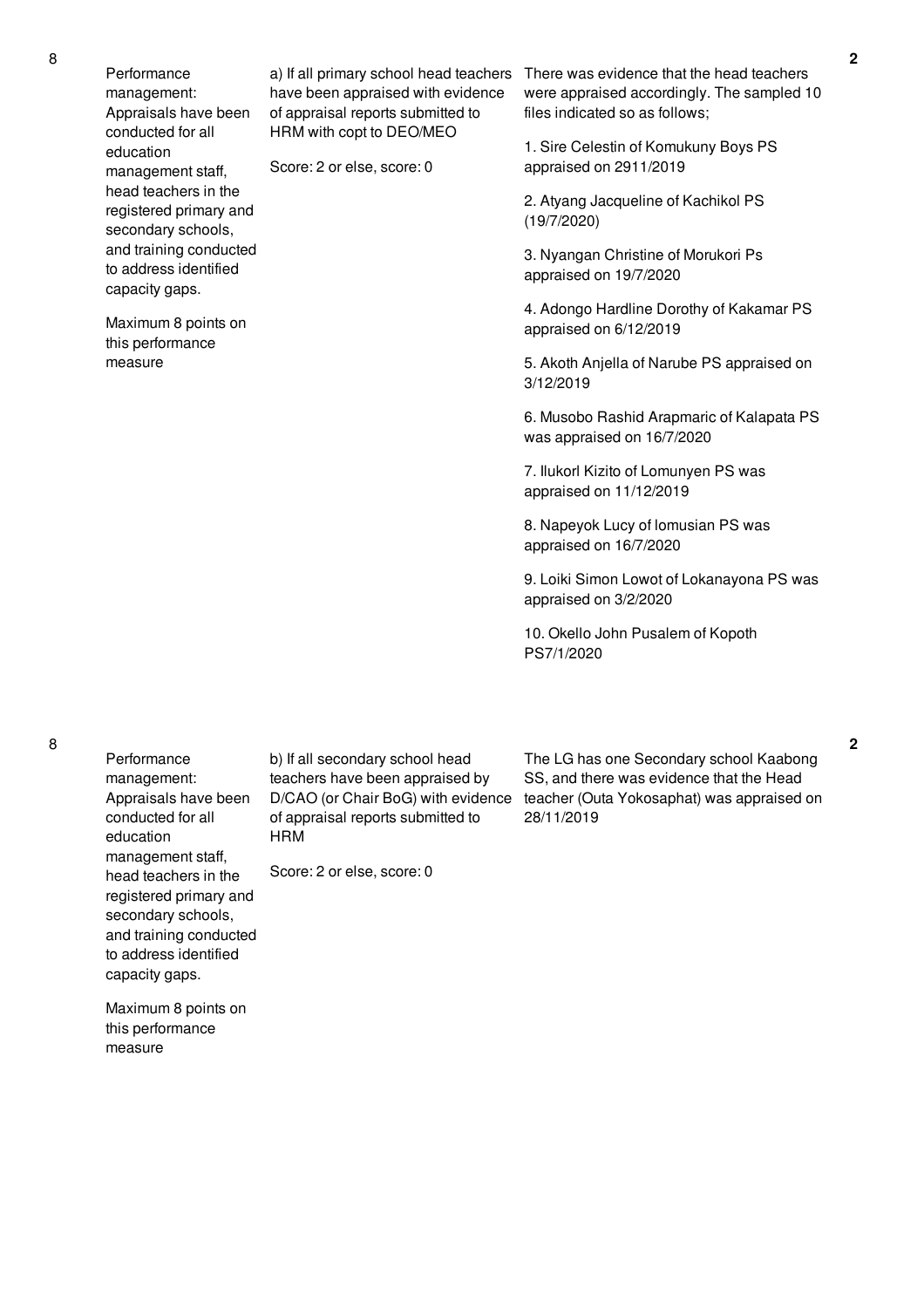| Performance<br>management:<br>Appraisals have been<br>conducted for all<br>education<br>management staff,<br>head teachers in the<br>registered primary and<br>secondary schools,<br>and training conducted<br>to address identified<br>capacity gaps. | c) If all staff in the LG Education<br>department have been appraised<br>against their performance plans<br>score: 2. Else, score: 0 | The education staff has the acting DEO, and<br>a Senior Education Officer who were both<br>appraised on 17th July 2020 against their<br>performance plans |
|--------------------------------------------------------------------------------------------------------------------------------------------------------------------------------------------------------------------------------------------------------|--------------------------------------------------------------------------------------------------------------------------------------|-----------------------------------------------------------------------------------------------------------------------------------------------------------|
| Maximum 8 points on<br>this performance<br>measure                                                                                                                                                                                                     |                                                                                                                                      |                                                                                                                                                           |
| Performance<br>management:                                                                                                                                                                                                                             | d) The LG has prepared a training<br>plan to address identified staff                                                                | There was no evidence of a training plan to<br>address identified staff capacity gaps at                                                                  |

capacity gaps at the school and LG

there of a training plan to address identified staff capacity gaps at school and LG level. Evidence of a training plan was not in place as it was noted from the HR that DDEG sent to Kaabong DLG wasn't enough.

Maximum 8 points on this performance measure

Appraisals have been conducted for all education

management staff, head teachers in the registered primary and secondary schools, and training conducted to address identified capacity gaps.

#### **Management, Monitoring and Supervision of Services.**

level,

score: 2 Else, score: 0

9

Planning, Budgeting, and Transfer of Funds for Service Delivery: The Local Government has allocated and spent funds for service delivery as prescribed in the sector guidelines.

a) The LG has confirmed in writing the list of schools, their enrolment, and budget allocation in the Programme Budgeting System (PBS) by December 15th annually.

If 100% compliance, score:2 or else, score: 0

Maximum 8 points on this performance measure

There was evidence that the LG has confirmed in writing the list of schools, their enrolment, and budget allocation in the Programme Budgeting System (PBS) by December 15th annually. Done through a letter to Derrick Namusi the principal economist on 25/09/2019 as well as in response to planning statistics required for generation of LG indicative planning figures (1PFs) for FY 2019/2020 on 26/8/2019 to the CAO Kaabong District under circular no EPD 192/335/01.

8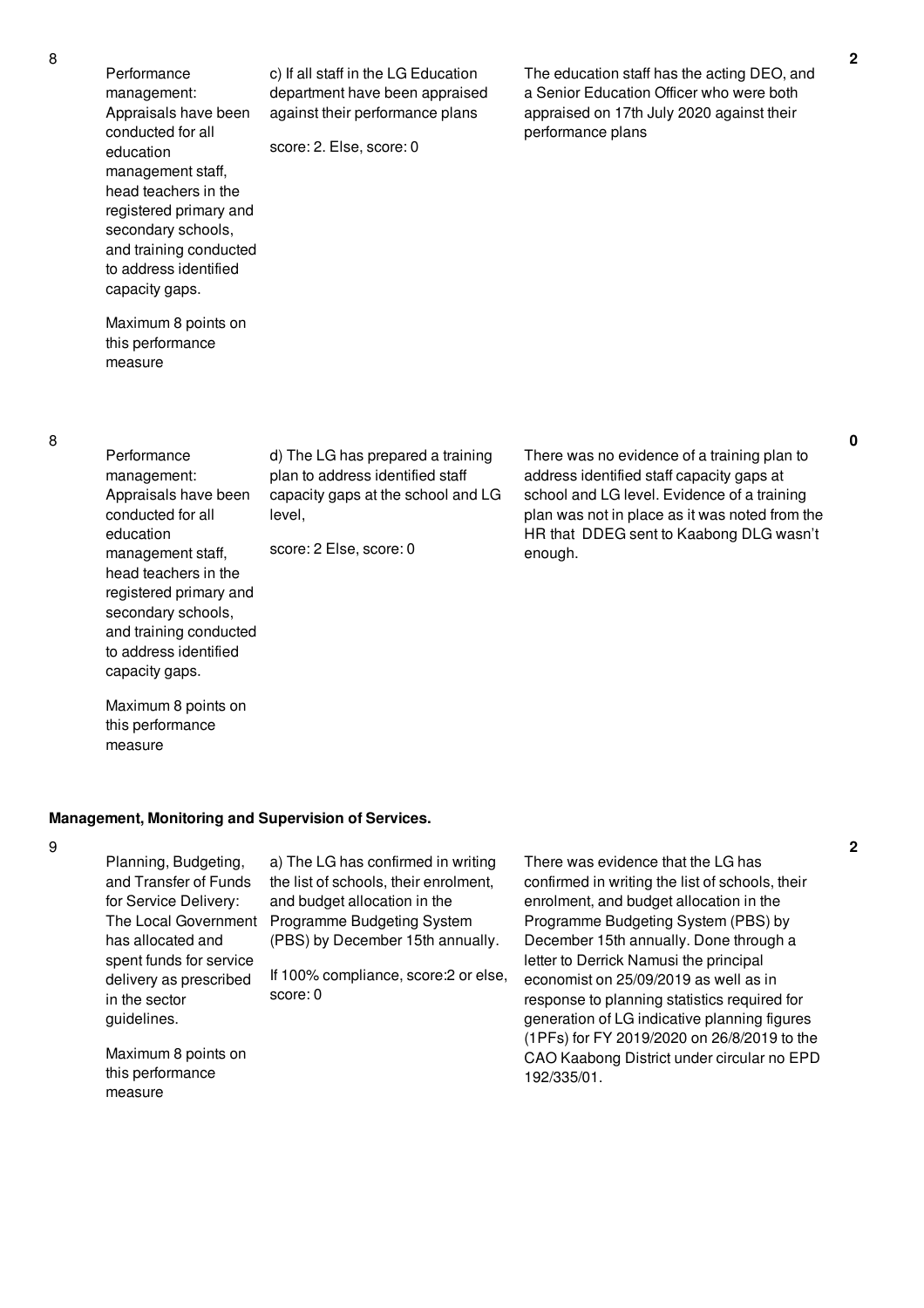| Planning, Budgeting,<br>and Transfer of Funds<br>for Service Delivery:<br>The Local Government<br>has allocated and | b) Evidence that the LG made<br>allocations to inspection and<br>monitoring functions in line with the<br>sector guidelines. | The DLG made allocations to inspection and<br>monitoring functions in line with the sector<br>guidelines (i.e. minimum of Ugx 29,428,000) |              |     |
|---------------------------------------------------------------------------------------------------------------------|------------------------------------------------------------------------------------------------------------------------------|-------------------------------------------------------------------------------------------------------------------------------------------|--------------|-----|
| spent funds for service<br>delivery as prescribed                                                                   | If 100% compliance, score: 2 else,<br>score: 0                                                                               | Minimum Monitoring                                                                                                                        |              |     |
| in the sector<br>guidelines.                                                                                        |                                                                                                                              | <b>Fixed Rate LG Allocations</b><br>4,500,000                                                                                             |              | Ugx |
| Maximum 8 points on<br>this performance<br>measure                                                                  |                                                                                                                              | Plus Ugx 100,000<br>4,800,000                                                                                                             | X 48 Schools | Ugx |
|                                                                                                                     |                                                                                                                              | <b>Total Monitoring</b><br>9,300,000                                                                                                      |              | Ugx |
|                                                                                                                     |                                                                                                                              | Minimum Inspection                                                                                                                        |              |     |
|                                                                                                                     |                                                                                                                              | Fixed Rate LG Allocation<br>4,000,000                                                                                                     |              | Ugx |
|                                                                                                                     |                                                                                                                              | Plus Ugx 336,000 X 48 Schools<br>16,128,000                                                                                               |              | Ugx |
|                                                                                                                     |                                                                                                                              | <b>Total Inspection</b><br>20,128,000                                                                                                     |              | Ugx |
|                                                                                                                     |                                                                                                                              | Total Minimum Monitoring and Inspection<br>Ugx 29,428,000                                                                                 |              |     |
|                                                                                                                     |                                                                                                                              | Allocated in Budget Estimates FY2019/20                                                                                                   |              |     |
|                                                                                                                     |                                                                                                                              | Budget Estimates FY2019/20                                                                                                                |              |     |
|                                                                                                                     |                                                                                                                              | Page 31 Monitoring and Supervision of<br>Primary and Secondary Education Ugx<br>79,068,000                                                |              |     |
|                                                                                                                     |                                                                                                                              | Page 31 Monitoring and Supervision<br>Secondary Education Ugx 26,300,000                                                                  |              |     |
|                                                                                                                     |                                                                                                                              | Total Monitoring and Supervision of Primary<br>and Secondary Education Ugx 105,368,000                                                    |              |     |
|                                                                                                                     |                                                                                                                              |                                                                                                                                           |              |     |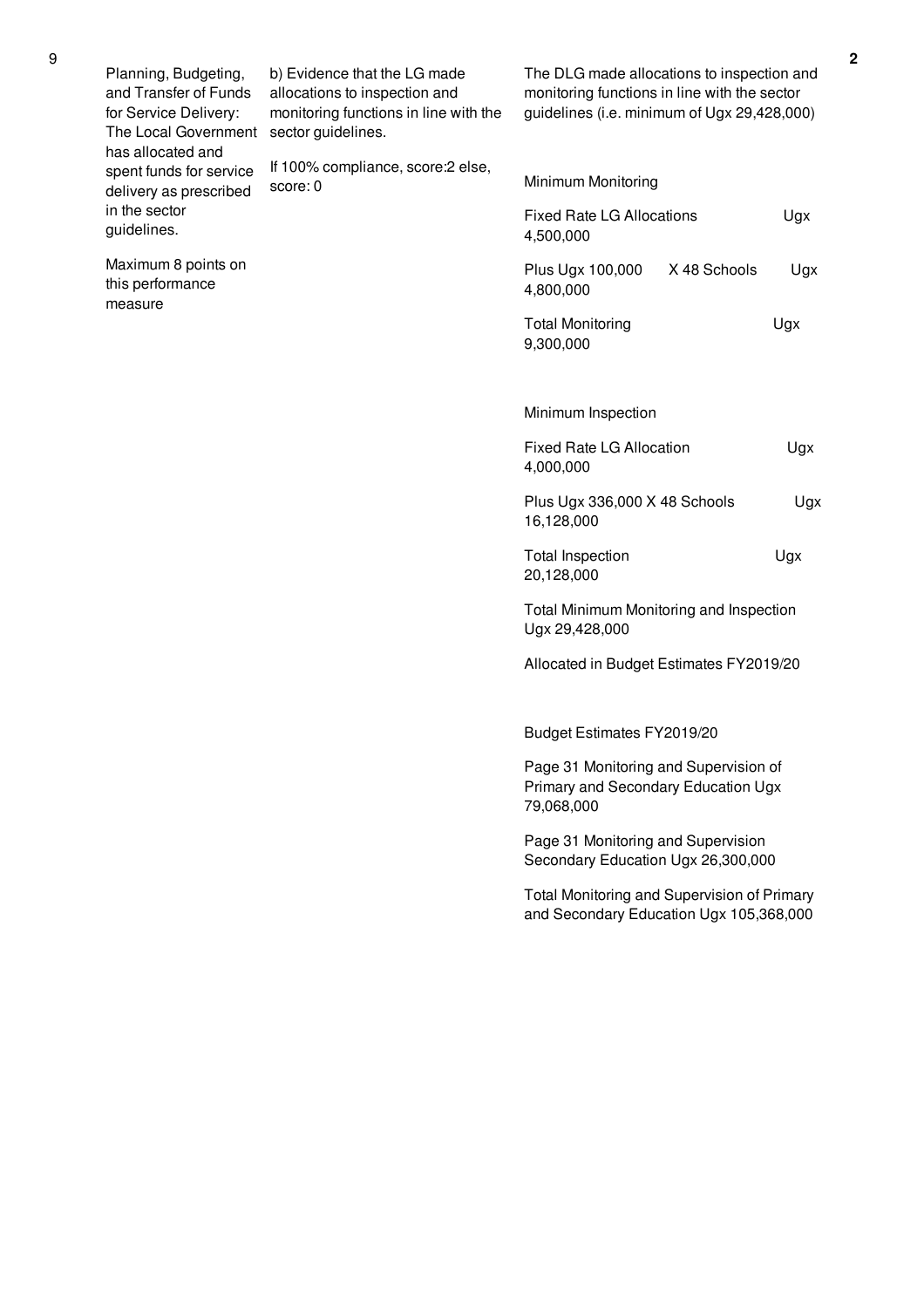spent funds for service delivery as prescribed in the sector guidelines. Maximum 8 points on this performance measure expenditure limits facilitate warrant approvals. Planning, Budgeting, Maximum 8 points on d) Evidence that the LG has invoiced The DLG did not provide evidence of and the DEO/ MEO has communicated/ publicized capitation releases to schools within three working days of release from MoFPED. If 100% compliance, score: 2 else, score: 0 Sampled Schools Kachikol PS- Kaabong West SC Lodiko PS Lodiko SC No circulars were sent out Warrant & Invoicing Warrant 12 Aug 19 **Warrant** Routine oversight and monitoring *Maximum 10 points on this performance measure* a) Evidence that the LG Education department has prepared an inspection plan and meetings conducted to plan for school inspections. • If 100% compliance, score: 2, else score: 0 There was evidence that the education CCTs.

c) Evidence that LG submitted warrants for school's capitation within 5 days for the last 3 quarters

If 100% compliance, score: 2 else

score: 0

Term III Inspection plan meeting that was held on 01/07/2019 in the DIS office under Min.5.06.19 going through the tools and 08 people attended that included DEO, DIS, SEO, CCTs and Associate Assessors.

**0**

**2**

and Transfer of Funds for Service Delivery: The Local Government has allocated and spent funds for service delivery as prescribed in the sector guidelines.

Planning, Budgeting, and Transfer of Funds for Service Delivery: The Local Government has allocated and

this performance measure

communicating capitation releases to schools in the 3 quarters FY2019/20

The DLG created warrants for Quarter three releases for all funds including school capitation grants on the 24 January 2020, more than 5 days after PS/ST communicated (i.e. 8 January 2020) the Q3 FY2019/20

Pajar PS- Kaabong Town Council

Q1 FY2019/20 Invoice date 25 Aug 2019 Q3 FY2019/20. Invoice date 30 January 2020. Warrant 24 January 2020 Q4 FY201920. Invoice date 24 April 2020.

department held meetings for planning inspection for Term II and Term III 2019/20 that was held in the DEOs office on 04/10/2019 and the minutes were in place.

Inspection plan meeting for Term II that was held on 01/072019 in the DIS office, under min; 04/KDED/2019 allocation of schools to Associate Assessors. The planning meeting was attended by DEO, DIS, SEO, AAs and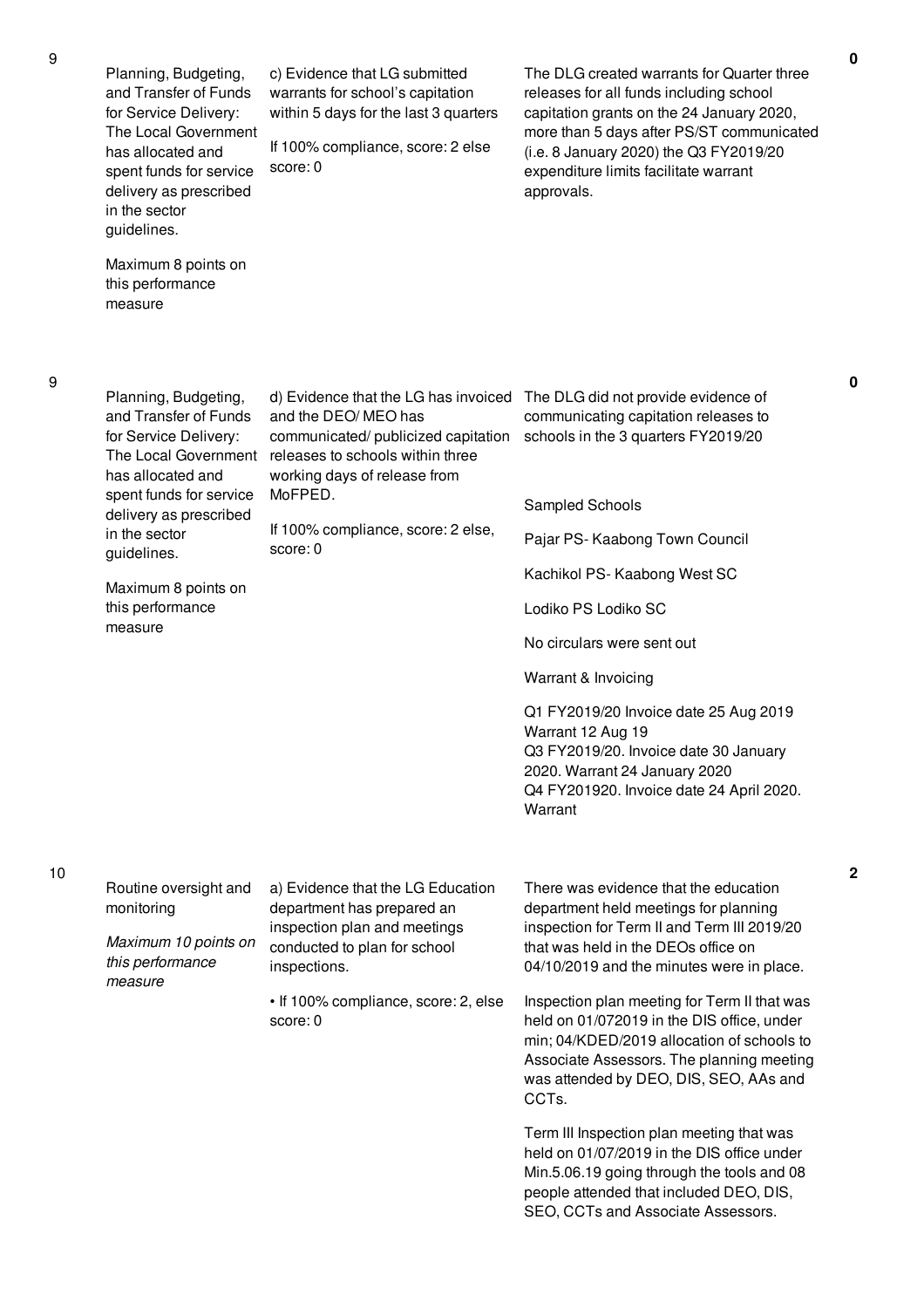Routine oversight and

10

monitoring

*Maximum 10 points on this performance measure*

- that have been inspected and monitored, and findings compiled in the DEO/MEO's monitoring report:
- If 100% score: 2
- Between 80 99% score 1
- Below 80%: score 0

b) Percent of registered UPE schools There was evidence that the number of school inspected and monitored included both government and community schools. The total number of 44 schools were inspected and monitored, and findings compiled in the DEO monitoring report as it was observed on the inspection and monitoring reports as indicated below:

> Term II out of 44 schools 44(90.9%) schools both Government aided and community schools were inspected and monitored on 02/07/2019 and 12/07/ 2019 and report produced by the DIS on 13/06/2019.

Term III out of 44 schools 40(90.9%) schools both Government aided and community schools were inspected and monitored on 10/10/2019 to 24/10/ 2019 and report produced by the DIS (not dated).

Thus, the number of schools inspected/monitored were 44x3=132

88/132x100=66.7%

Thus below 80% Minimum standard.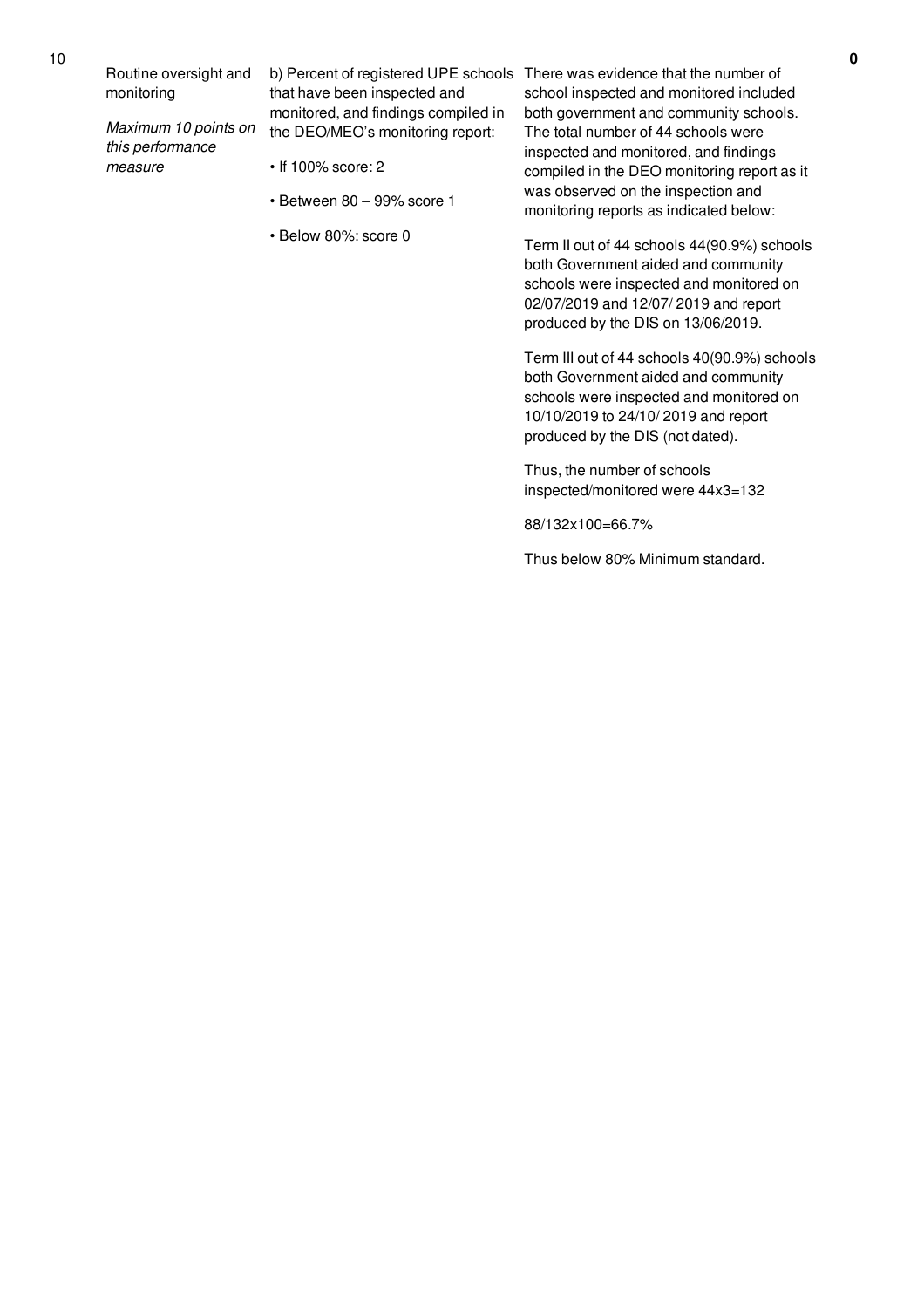*Maximum 10 points on this performance measure*

c) Evidence that inspection reports have been discussed and used to recommend corrective actions, and that those actions have subsequently been followed-up,

Score: 2 or else, score: 0

There was evidence that inspection reports were discussed and used to recommend corrective actions, and that those actions have subsequently been followed-up.

There was evidence of departmental meetings that were held in the DEOs office to discuss the inspection feedback for follow up and minutes were on file.

However there was no evidence of inspection feedback in all the 3 sampled schools as the DIS revealed that inspection feedbacks were disseminated during head teachers meeting but there was no evidence provided to confirm this.

From the 3 sampled schools there was no evidence of inspection feedback reports as indicated below:

Pajar primary school in Kaabong Town council was inspected but had no inspection follow up reports.

Kachikol primary school in Kaabong West Sub-county was inspected though inspection feedback report was not in place.

Lodiko primary school in Lodiko Sub-county was inspected but there was no evidence of inspection feedback reports.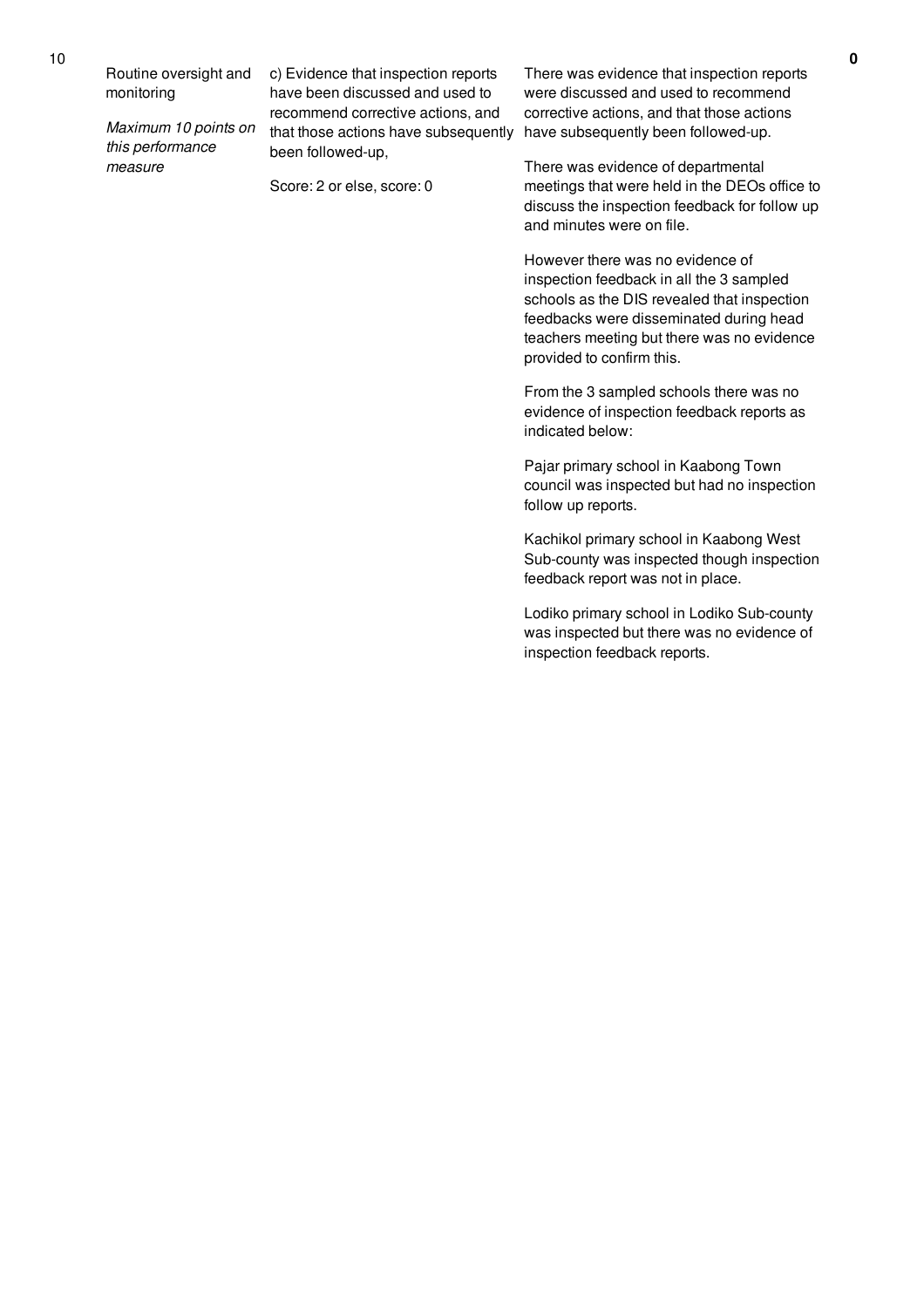Routine oversight and monitoring

*Maximum 10 points on this performance measure*

d) Evidence that the DIS and DEO have presented findings from inspection and monitoring results to respective schools and submitted these reports to the Directorate of Education Standards (DES) in the Ministry of Education and Sports (MoES): Score 2 or else score: 0

There was evidence that the LG Education department had submitted 2 school inspection reports to the Directorate of Education Standards (DES) in the Ministry of Education and Sports (MoES) during FY 2019/20 as shown below:

Inspection Report for Term III 2019 quarter I FY 2019/20 was submitted and acknowledged by Kirenda Wnnie for Commissioner Basic Education Standards Directorate of Education Standards on 15/01/2020 (stamped)

Inspection Report for Term I 2020 quarter 3 FY 2019/20 was submitted and acknowledged by Kirenda Wnnie for Commissioner Basic Education Standards Directorate of Education Standards on 30/06/2020 (stamped)

However it was observed during school visits that the 3 sampled UPE schools had no evidence of inspection reports.

Pajar primary school in Kaabong Town council and Kachikol primary school in Kaabong West Sub county had no evidence provided to see days when these schools were inspected and no inspection reports were left behind.

Lodiko primary school in Lodiko Sub-county was inspected by DIS on 4/12/2019 and 09/07/2019, CCT on 17/11/2019 and DEO on 19/07/2019 in FY 2019/20 though there was no evidence of inspection reports.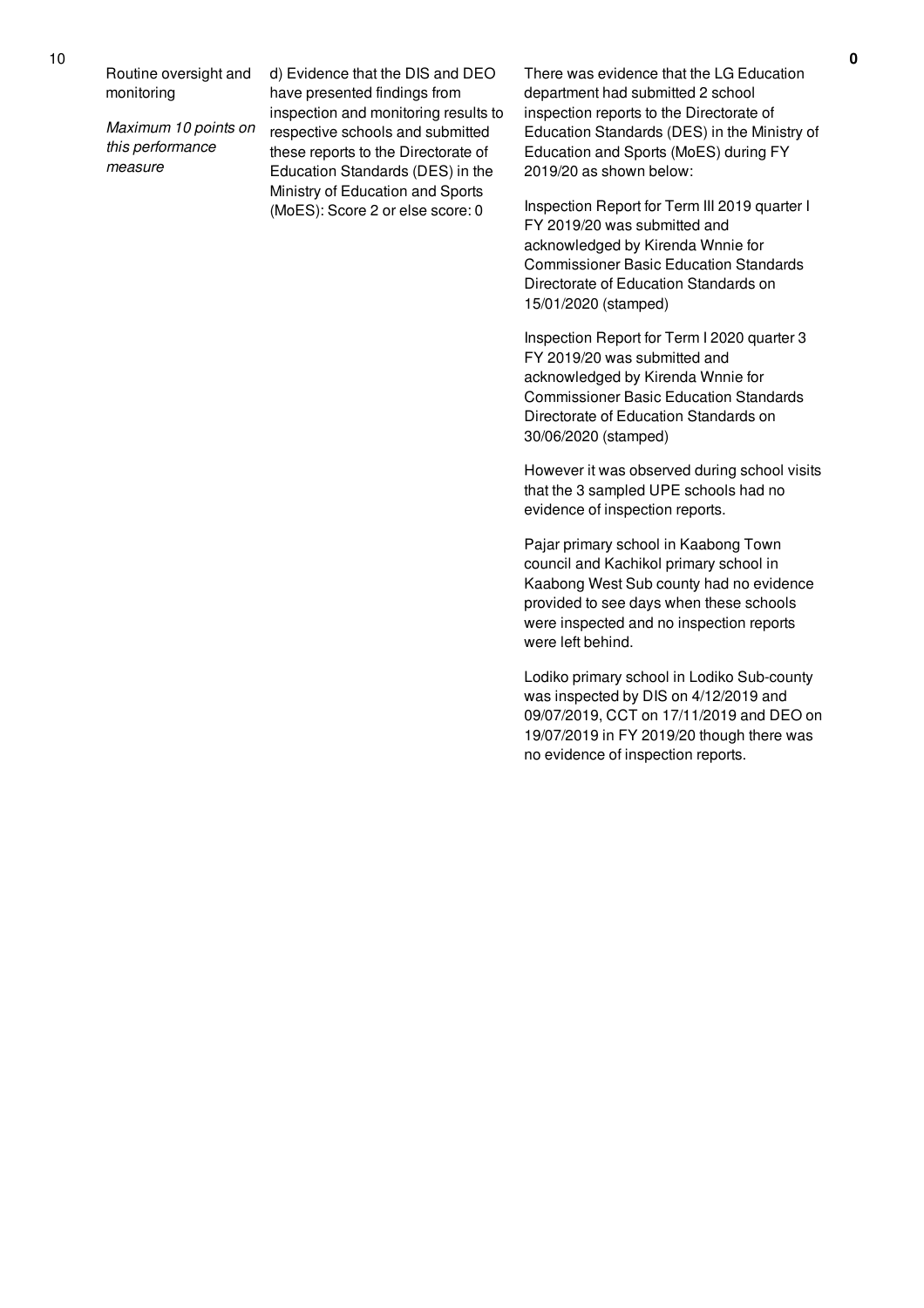Routine oversight and monitoring

*Maximum 10 points on this performance measure*

e) Evidence that the council committee responsible for education met and discussed service delivery issues including inspection and monitoring findings, performance assessment results, LG PAC reports etc. during the previous FY: score 2 or else score: 0

Meeting of Social Services Committee held meetings in FY2019/20 to discuss service delivery issues in education sector.

• On the 17 and 22 April 2020- Recommendations of Social Services Committee to scrutinize draft budget FY2020/21

o Follow up on land issues for Sidok Seed Primary School and construction of 5 stance pit latrine

o Construction of a 2-stance lined pit latrine for teachers at Narube PS and Lomodoch PS

• On the 26 February 2020. Minute03/Feb/2020

o Education should have own car to ease monitoring education programmes

o Need to fence Kotome PS land to avoid land encroachers

- o Discussions on Scholarships
- On the 25 November 2019

o Consult UNICEF on the need for more support for ECD centres in the District

o Councillors to mobilize all school going children to increase enrolment

• Minutes of Social Services Committee meeting of 19 August 2019. Minutes04/08/2019

o Resolve issue of land of the Nurses school

o Replacement of teachers leaving the **District** 

11

Mobilization of parents to attract learners

Evidence that the LG Education department has conducted activities to mobilize, attract and retain children at school,

There was no evidence to show that education department conducted activities to mobilize, attract and retain children at school.

*Maximum 2 points on this performance*

*score: 2 or else score: 0*

#### **Investment Management**

*measure*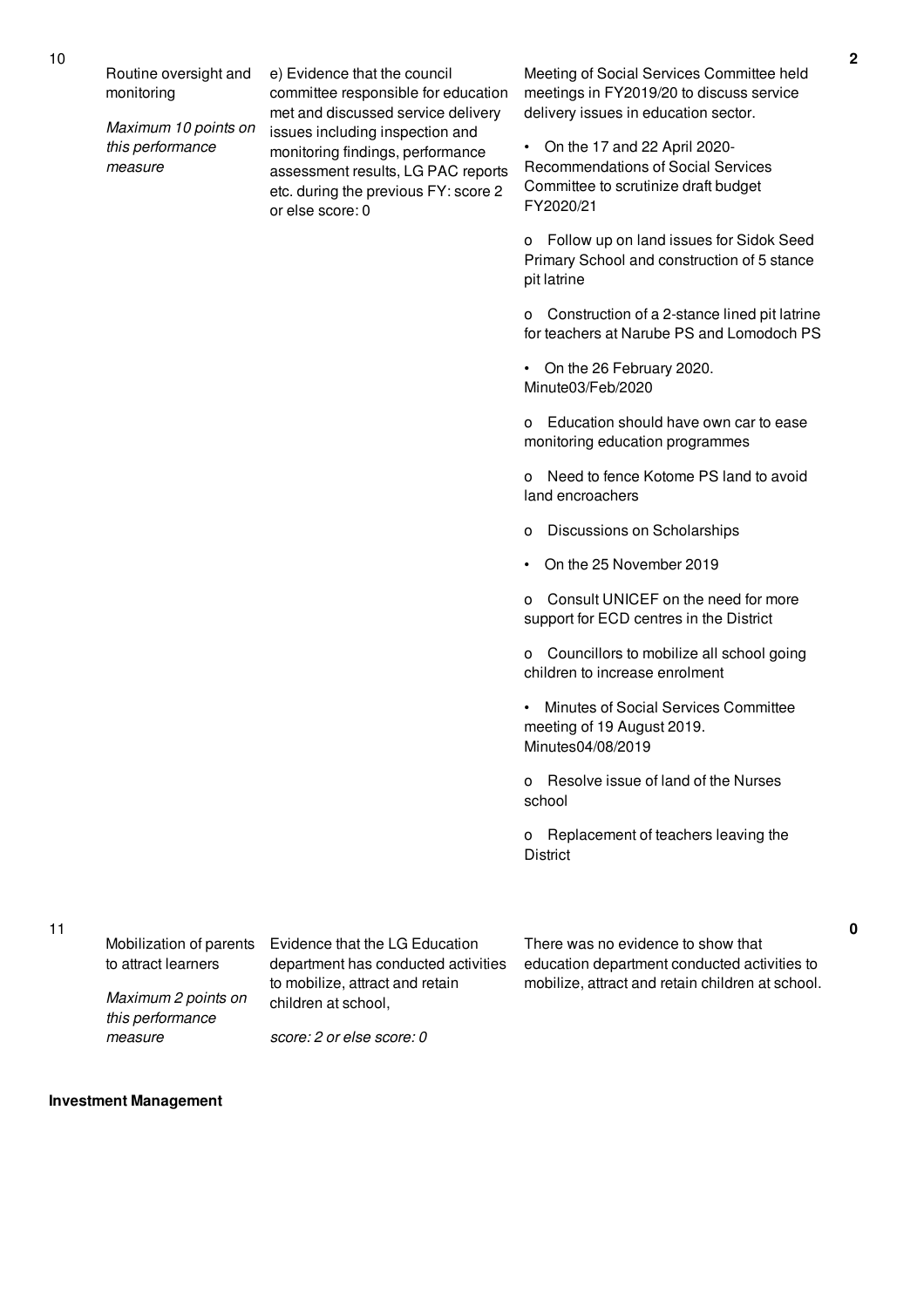| 12 | Planning and<br>budgeting for<br>investments<br>Maximum 4 points on<br>this performance<br>measure  | a) Evidence that there is an up-to-<br>date LG asset register which sets out<br>school facilities and equipment<br>relative to basic standards, score: 2,<br>else score: 0                                                                                                                                                                                                                                                                      | There was no evidence of an Up-to-date LG<br>Assets register which sets out school<br>facilities and equipment relative to basic<br>standards at.<br>Review in all the three schools sampled that<br>included PajarP/S, Kachikol P/S and Lodiko<br>P/S, there was no evidence of an up-to-asset<br>registers. | υ |
|----|-----------------------------------------------------------------------------------------------------|-------------------------------------------------------------------------------------------------------------------------------------------------------------------------------------------------------------------------------------------------------------------------------------------------------------------------------------------------------------------------------------------------------------------------------------------------|---------------------------------------------------------------------------------------------------------------------------------------------------------------------------------------------------------------------------------------------------------------------------------------------------------------|---|
| 12 | Planning and<br>budgeting for<br>investments<br>Maximum 4 points on<br>this performance<br>measure  | b) Evidence that the LG has<br>conducted a desk appraisal for all<br>sector projects in the budget to<br>establish whether the prioritized<br>investment is: (i) derived from the<br>LGDP III; (ii) eligible for expenditure<br>under sector guidelines and funding<br>source (e.g. sector development<br>grant, DDEG). If appraisals were<br>conducted for all projects that were<br>planned in the previous FY, score: 1<br>or else, score: 0 | The DLG did not provide desk appraisal<br>reports that showed that prioritized<br>investments for FY2019/20 under the sector<br>was derived from the LG Development Plan<br>and desk appraised by DTPC/MTPC eligible<br>under sector or funding source grant<br>guidelines.                                   | 0 |
| 12 | Planning and<br>budgeting for<br>investments<br>Maximum 4 points on<br>this performance<br>measure  | c) Evidence that the LG has<br>conducted field Appraisal for (i)<br>technical feasibility; (ii)<br>environmental and social<br>acceptability; and (iii) customized<br>designs over the previous FY, score<br>1 else score: 0                                                                                                                                                                                                                    | The DLG did not provide field appraisal<br>reports that showed that prioritized<br>investments for FY2019/20 were appraised<br>for environmental and social acceptability<br>and customized design for investment<br>projects.                                                                                | 0 |
| 13 | Procurement, contract<br>management/execution<br>Maximum 9 points on<br>this performance<br>measure | a) If the LG Education department<br>has budgeted for and ensured that<br>planned sector infrastructure projects<br>have been approved and<br>incorporated into the procurement<br>plan, score: 1, else score: 0                                                                                                                                                                                                                                | In the LG approved Procurement Plan for<br>2020/2021 prepared by the PDU on<br>15/10/2020 and received by PPDA on<br>21/10/2020, there were no SEED SS<br>Projects incorporated. There were no SEED<br>SS Projects planned in Kaabong DLG for FY<br>2020/2021.                                                | 1 |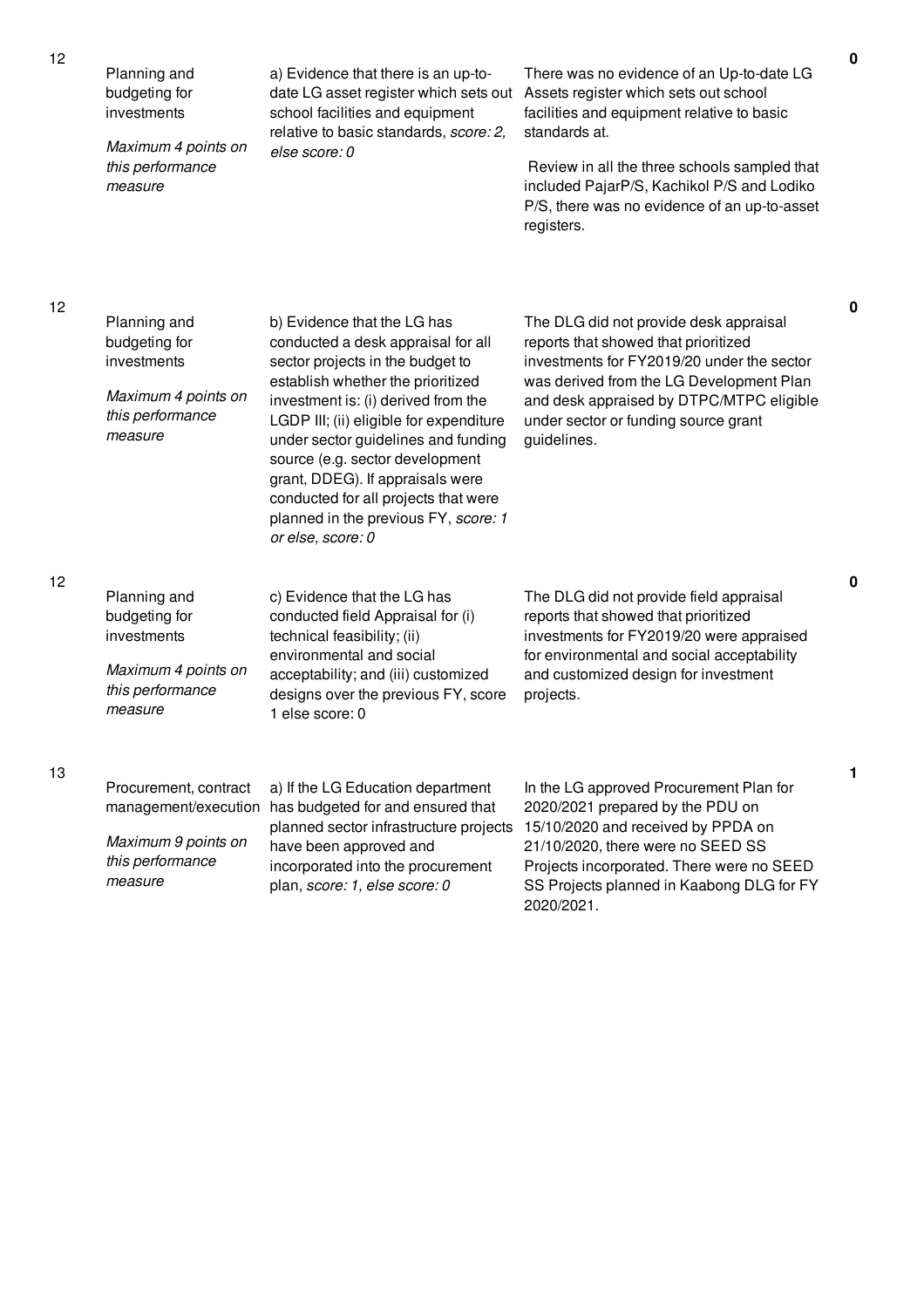Procurement, contract

*Maximum 9 points on this performance measure*

management/execution infrastructure was approved by the b) Evidence that the school Contracts Committee and cleared by the Solicitor General (where above the threshold) before the commencement of construction, *score: 1, else score: 0*

The three sampled projects executed under Education by the DLG during FY 2019/2020 were approved by the contracts committee as follows;

1. Construction of Dormitory at Nursing School. Ref.Kaab559/WRKS/19-20/00003 at a final contract value of UGX 80,000,000, was approved under Min.04/JAN/DCC/2019- 2020 held on 13-14/01/2020 before commencement of works on 31/01/2020.

2. Construction of a 5 Stance Latrine at Naryamaoi P/S. Ref.Kaab559/WRKS/19- 20/00010 at a final contract value of UGX 29,855,100, was approved under Min.04/FEB/DCC/2019-2020 held on 11/02/2020 before commencement of works on 04/03/2020.

3. Construction of 4 Unit Staff House at Toroi P/S. Ref.Kaab559/WRKS/19-20/00004 at a final contract value of UGX 78,379,500 was approved under Min.04/JAN/DCC/2019-2020 held on 13-14/01/2020 before commencement of works on 31/01/2020.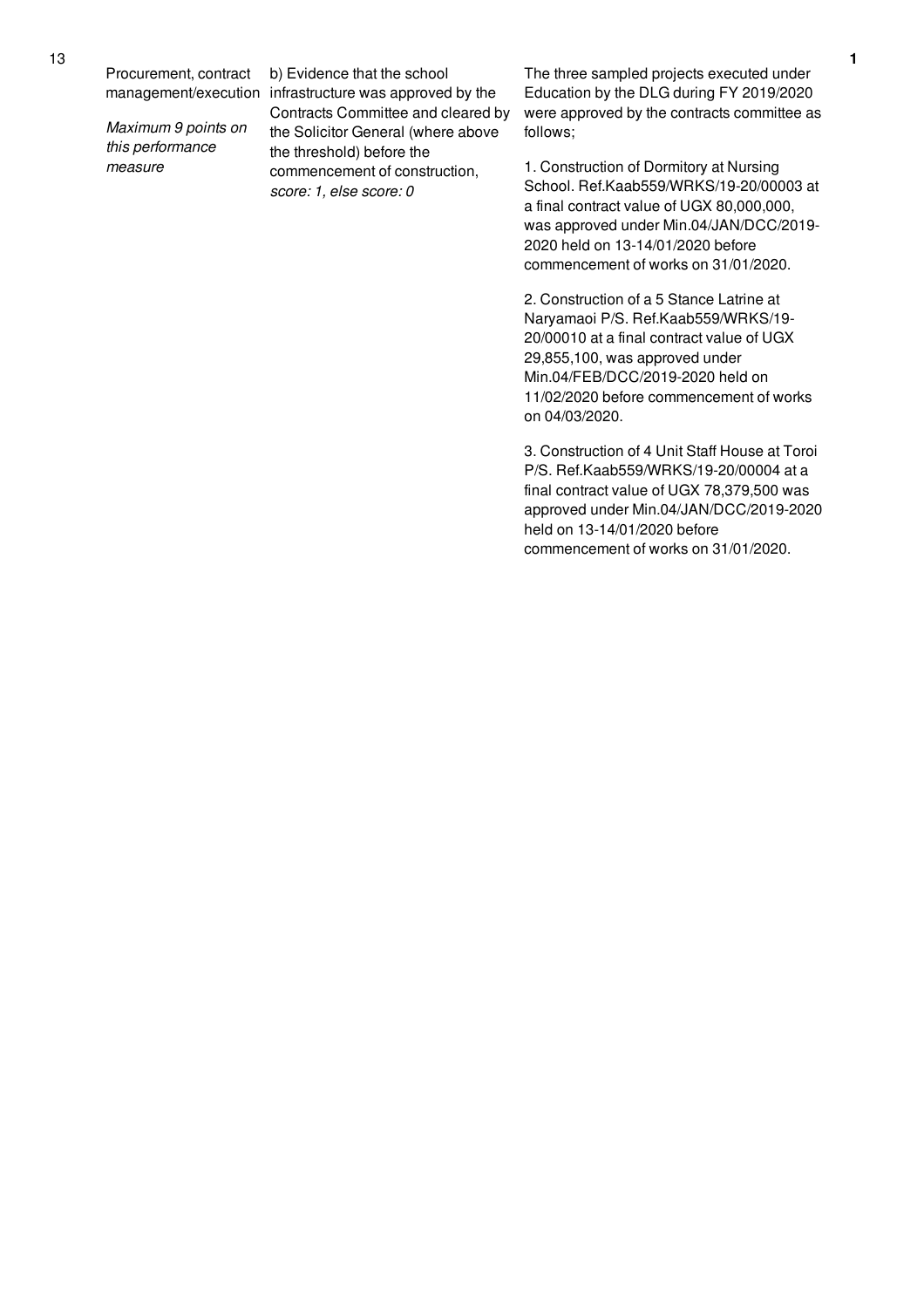13

13

*this performance*

*score: 0*

*measure*

| Procurement, contract<br>Maximum 9 points on<br>this performance | c) Evidence that the LG established<br>management/execution a Project Implementation Team (PIT)<br>for school construction projects<br>constructed within the last FY as per<br>the guidelines. score: 1, else score: 0                                                                    | There was no evidence of proper<br>establishment of PIT for school infrastructure<br>projects executed in the last FY.<br>All that was provided was a letter from the                                                                                                                          |
|------------------------------------------------------------------|--------------------------------------------------------------------------------------------------------------------------------------------------------------------------------------------------------------------------------------------------------------------------------------------|------------------------------------------------------------------------------------------------------------------------------------------------------------------------------------------------------------------------------------------------------------------------------------------------|
| measure                                                          | CAO dated 17/01/2020 designating SAS as<br>Contract Manager, and evidence from the<br>Contract signed on 31/01/2020 where the<br>DEO and District Engineer were designated<br>as Project Manager and Technical<br>Supervisor respectively for the project<br>Ref.Kaab559/WRKS/19-20/00004, |                                                                                                                                                                                                                                                                                                |
|                                                                  |                                                                                                                                                                                                                                                                                            | letter from the CAO dated 17/02/2020<br>designating the Principle as the Contract<br>Manager and evidence from the contract<br>signed on 31/01/2020 designating the DEO<br>as Project Manager and District Engineer as<br>Technical Supervisor for project<br>Ref.Kaab559/WRKS/19-20/00003 and |
|                                                                  |                                                                                                                                                                                                                                                                                            | evidence from contract signed on 04/03/2020<br>designating the DEO and District Engineer<br>as Project Manager and Technical<br>Supervisor respectively for the project<br>Ref.Kaab559/WRKS/19-20/00010.                                                                                       |
|                                                                  |                                                                                                                                                                                                                                                                                            | All other members of the PIT for all<br>projects were not designated.                                                                                                                                                                                                                          |
| Procurement, contract                                            | d) Evidence that the school<br>management/execution infrastructure followed the standard<br>technical designs provided by the                                                                                                                                                              | There was no SEED SS project in Kaabong<br>DLG in the FY 2019/2020.                                                                                                                                                                                                                            |
| Maximum 9 points on<br>this performance<br>measure               | MoES<br>Score: 1, else, score: 0                                                                                                                                                                                                                                                           |                                                                                                                                                                                                                                                                                                |
| Procurement, contract<br>management/execution                    | e) Evidence that monthly site<br>meetings were conducted for all<br>sector infrastructure projects planned                                                                                                                                                                                 | There was no SEED SS project in Kaabong<br>DLG in the FY 2019/2020.                                                                                                                                                                                                                            |
| Maximum 9 points on                                              | in the previous FY score: 1, else                                                                                                                                                                                                                                                          |                                                                                                                                                                                                                                                                                                |

**1**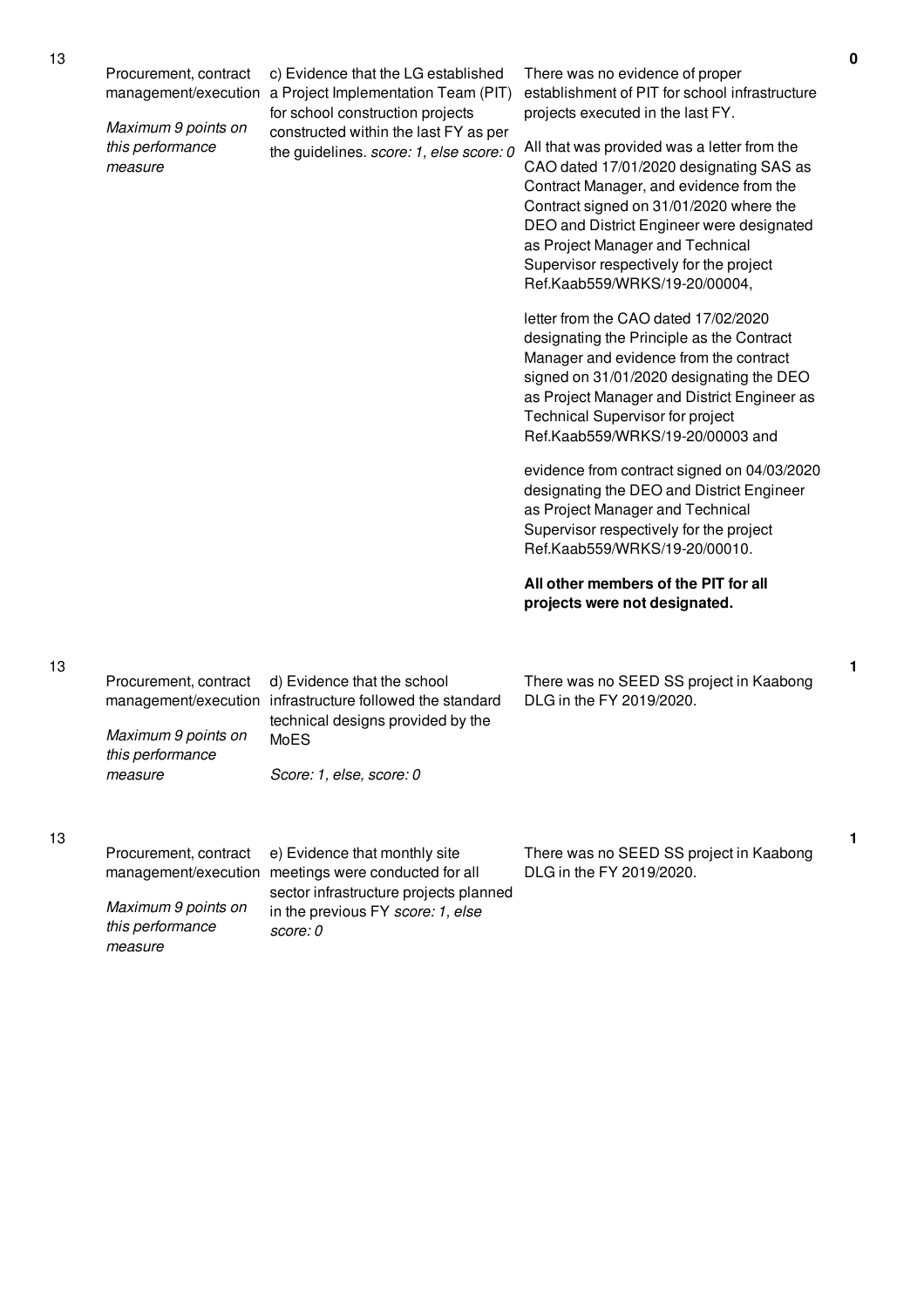Procurement, contract

*Maximum 9 points on this performance measure*

management/execution critical stages of construction of f) If there's evidence that during planned sector infrastructure projects infrastructure projects executed. in the previous FY, at least 1 monthly joint technical supervision involving engineers, environment officers, CDOs etc .., has been conducted *score: 1, else score: 0*

There was no evidence that joint technical supervision meetings were held for

All that was availed were routine monitoring reports from the Acting Engineering Officer and DEO to CAO that included all projects executed under the Education Department. These were dated 25/05/2020 and 08/06/2020 and an overall monitoring report for payment dated 13/10/2020 that included recommendations for payment for all projects issued on their respective dates.

**In all these reports, only the Engineer was involved in supervision and reporting. There was no evidence that the Environment Officer and CDO participated in supervision.**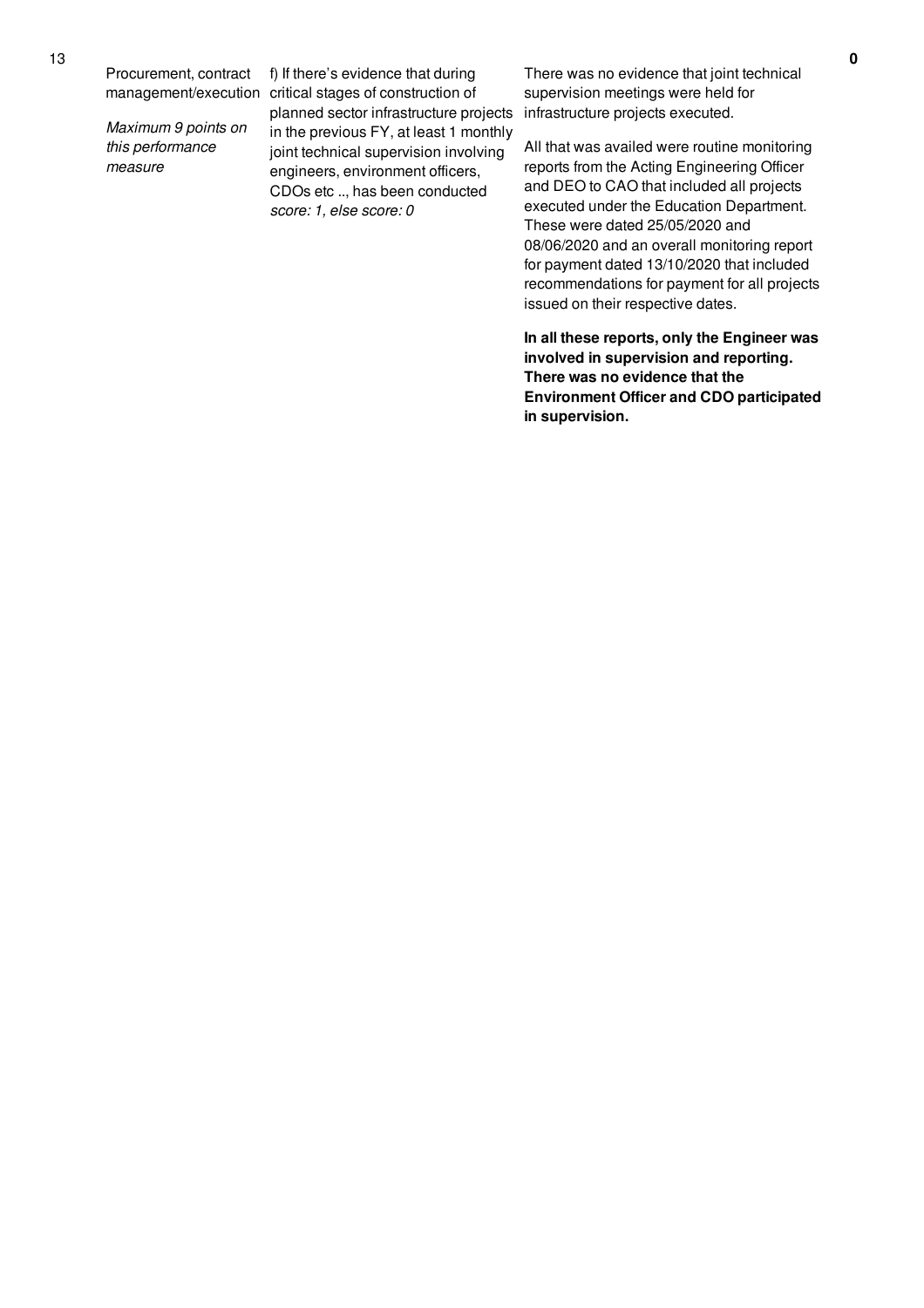Procurement, contract

*Maximum 9 points on this performance measure*

management/execution have been properly executed and g) If sector infrastructure projects payments to contractors made within specified timeframes within the contract, *score: 1, else score: 0*

A sample of 3 requests for payment to suppliers/contractors in FY2019/20 showed that the payments to the Contractors were made within recommended time frames i.e.

Request for payment of Ugx 15,358,000 by M/s Fauza Agencies for construction of Kaabong Nursing School was made on the 20 April 2020. The DEO forwarded the payment request on the 4 May 2020. Payment certificate No 2 was prepared by the DE and signed by DEO on the 13 May 2020. Payment was made 28 days (i.e. 18 May 2020, Receipt No 188) after the request for payment was made by the Contractor

Request for payment of Ugx 24,750,000 by M/s Fauza Agencies for construction of a dormitory at Kaabong Nursing School was made on the 26 May 2020. The DEO forwarded the payment request on the 8 June 2020 Payment certificate No 3 was prepared by the DE and signed by DEO on the 10 June 2020. Payment was made 22 days (i.e. 18 June 2020 Receipt No 189) after the request for payment was made by the **Contractor** 

Request for payment of Ugx 21,020,000 by M/s Rwataris Traders for construction of 2 sets of five stance latrine at the seed school in Sidok Sub County was made on the 15 June 2020. The DEO forwarded the payment request on the 19 June 2020 Payment certificate No 01 was prepared by the DE and DEO on the 22 June 2020. Payment was made 11 days (i.e. 26 June 2020 Receipt No 391) after the request for payment was made by the Contractor

13

Procurement, contract

*Maximum 9 points on this performance measure*

management/execution timely submitted a procurement plan h) If the LG Education department in accordance with the PPDA requirements to the procurement unit PDU on 14/04/2020. by April 30, *score: 1, else, score: 0*

The Education Department through the DEO submitted User Department Procurement Plan on 14/04/2020.This was received by the

Procurement, contract

*Maximum 9 points on this performance measure*

management/execution complete procurement file for each i) Evidence that the LG has a school infrastructure contract with all records as required by the PPDA Law *score 1 or else score 0*

There was no SEED SS project in Kaabong DLG in the FY 2019/2020.

**1**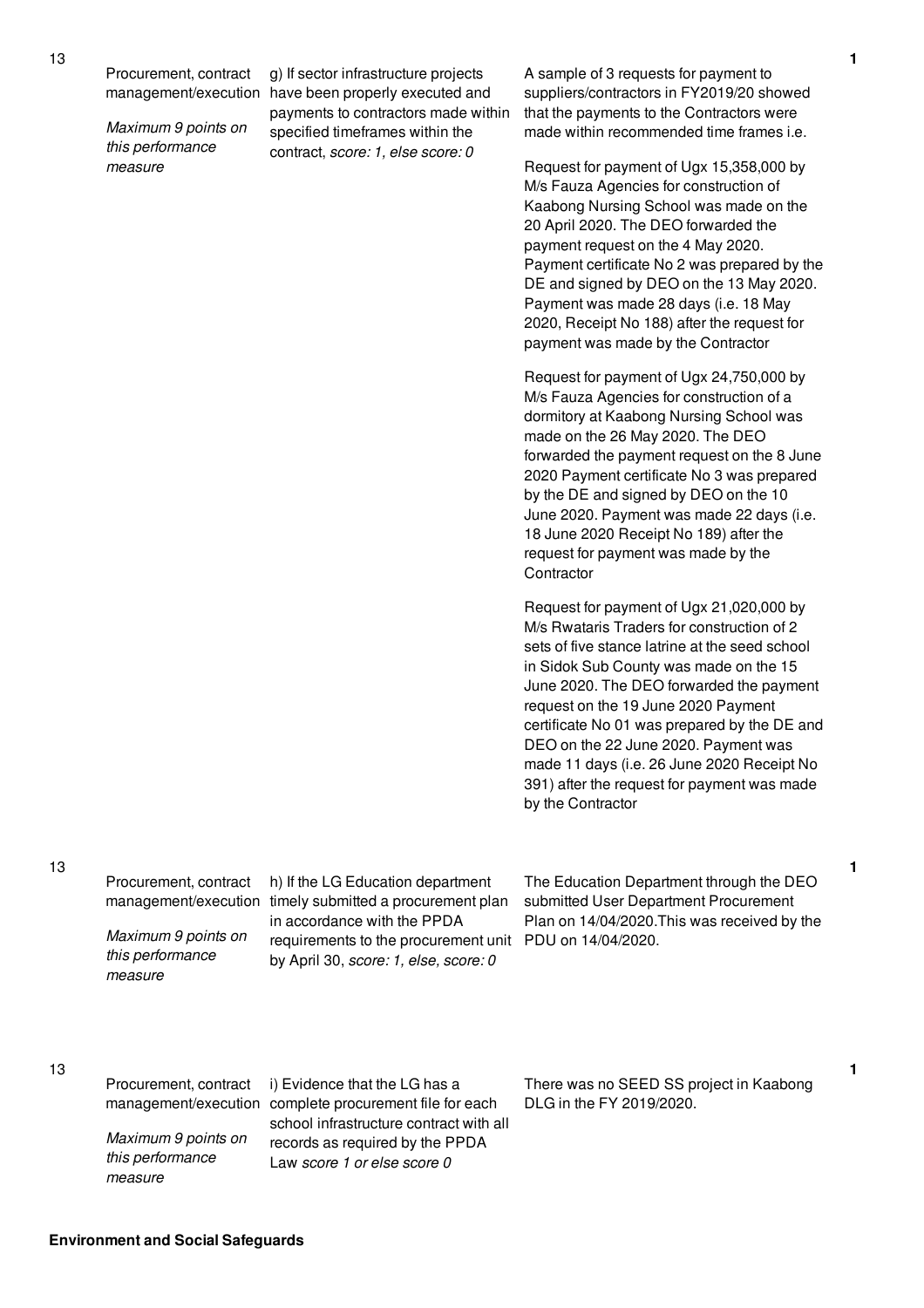| 14 | Grievance redress: LG<br><b>Education grievances</b><br>have been recorded,<br>investigated, and<br>responded to in line<br>with the LG grievance<br>redress framework. | Evidence that grievances have been<br>recorded, investigated, responded to<br>and recorded in line with the<br>grievance redress framework, score:<br>3, else score: 0                                                                                                                                    | There was no evidence that grievances had<br>been recorded, investigated, responded to<br>and recorded in line with the grievance<br>redress framework                                                                                                                                                                                            | $\mathbf 0$ |
|----|-------------------------------------------------------------------------------------------------------------------------------------------------------------------------|-----------------------------------------------------------------------------------------------------------------------------------------------------------------------------------------------------------------------------------------------------------------------------------------------------------|---------------------------------------------------------------------------------------------------------------------------------------------------------------------------------------------------------------------------------------------------------------------------------------------------------------------------------------------------|-------------|
|    | Maximum 3 points on<br>this performance<br>measure                                                                                                                      |                                                                                                                                                                                                                                                                                                           |                                                                                                                                                                                                                                                                                                                                                   |             |
| 15 | Safeguards for service<br>delivery.<br>Maximum 3 points on<br>this performance<br>measure                                                                               | Evidence that LG has disseminated<br>the Education guidelines to provide<br>for access to land (without<br>encumbrance), proper siting of<br>schools, 'green' schools, and energy<br>and water conservation<br>Score: 3, or else score: 0                                                                 | There was no evidence of dissemination of<br>education guidelines incorporating E&S<br>requirements in school by Environment<br>Officer. And the education guidelines were<br>not in place.                                                                                                                                                       | 0           |
| 16 | Safeguards in the<br>delivery of investments<br>Maximum 6 points on<br>this performance<br>measure                                                                      | a) LG has in place a costed ESMP<br>and this is incorporated within the<br>BoQs and contractual documents,<br>score: 2, else score: 0                                                                                                                                                                     | Kaabong had no in place a costed ESMP<br>and this was neither incorporated within the<br>BoQs and contractual documents                                                                                                                                                                                                                           | $\pmb{0}$   |
| 16 | Safeguards in the<br>Maximum 6 points on<br>this performance<br>measure                                                                                                 | b) If there is proof of land ownership,<br>delivery of investments access of school construction<br>projects, score: 1, else score: 0                                                                                                                                                                     | There was evidence of proof of land<br>ownership for only one project for the seed<br>school. Evidence for ownership of other<br>projects was not presented at the time of this<br>assessment.<br>Voluntary custormary land agreement<br>between Kosomongin clan and Sidok<br>subcounty for Sidok seed secondary<br>school.Signed on 4th May 2020 | 0           |
| 16 | Safeguards in the<br>delivery of investments<br>Maximum 6 points on<br>this performance<br>measure                                                                      | c) Evidence that the Environment<br>Officer and CDO conducted support<br>supervision and monitoring (with the<br>technical team) to ascertain<br>compliance with ESMPs including<br>follow up on recommended<br>corrective actions; and prepared<br>monthly monitoring reports, score: 2,<br>else score:0 | There was no evidence that Environment<br>Officer and CDO conducted support<br>supervision and monitoring (with the<br>technical team) to ascertain compliance with<br>ESMPs including follow up on recommended<br>corrective actions; and prepared monthly<br>monitoring reports                                                                 | 0           |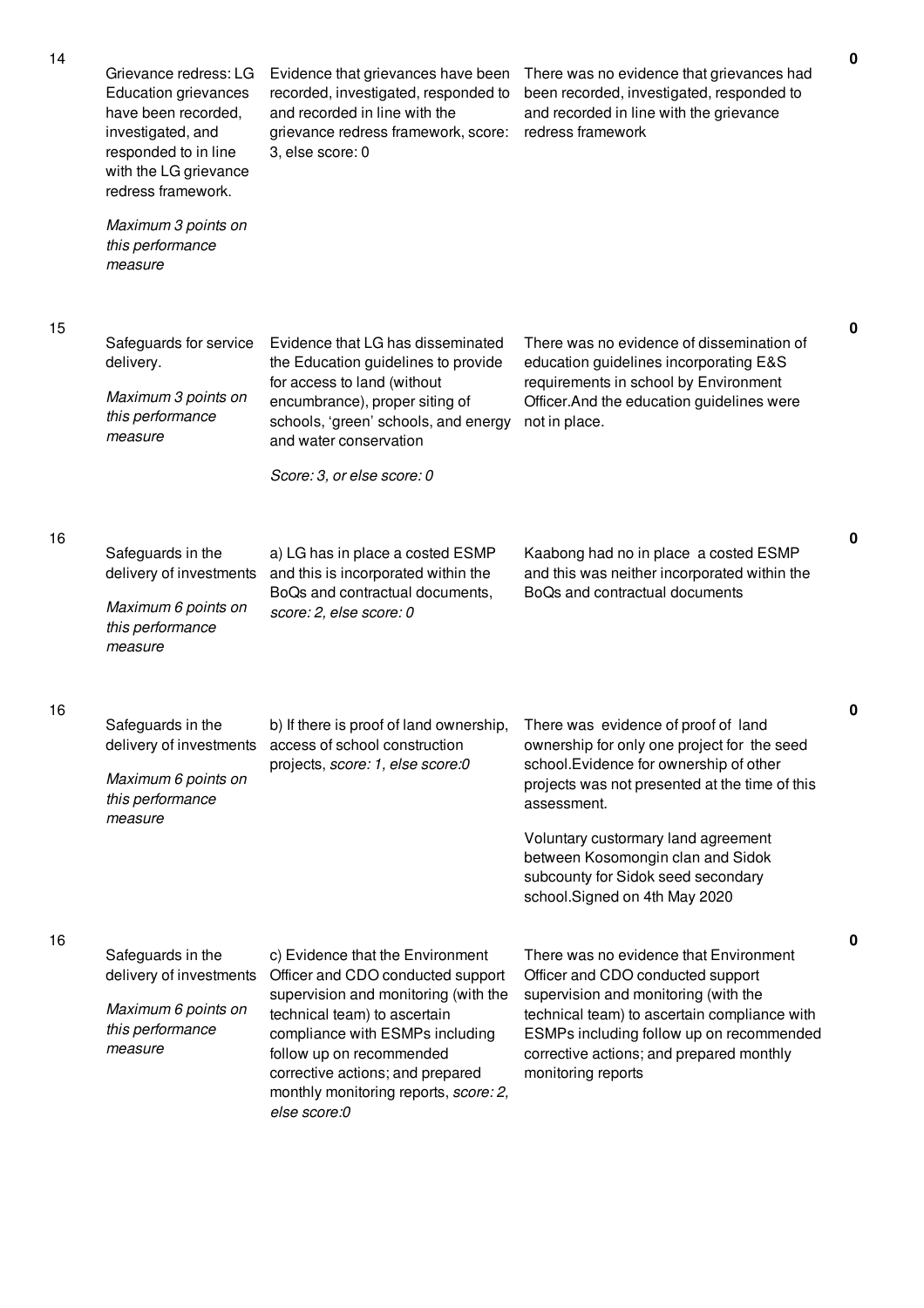Safeguards in the delivery of investments

*Maximum 6 points on this performance measure*

d) If the E&S certifications were approved and signed by the environmental officer and CDO prior to executing the project contractor payments

*Score: 1, else score:0*

There was no evidence that the E&S certifications were approved and signed by the environmental officer and CDO prior to executing the project contractor payments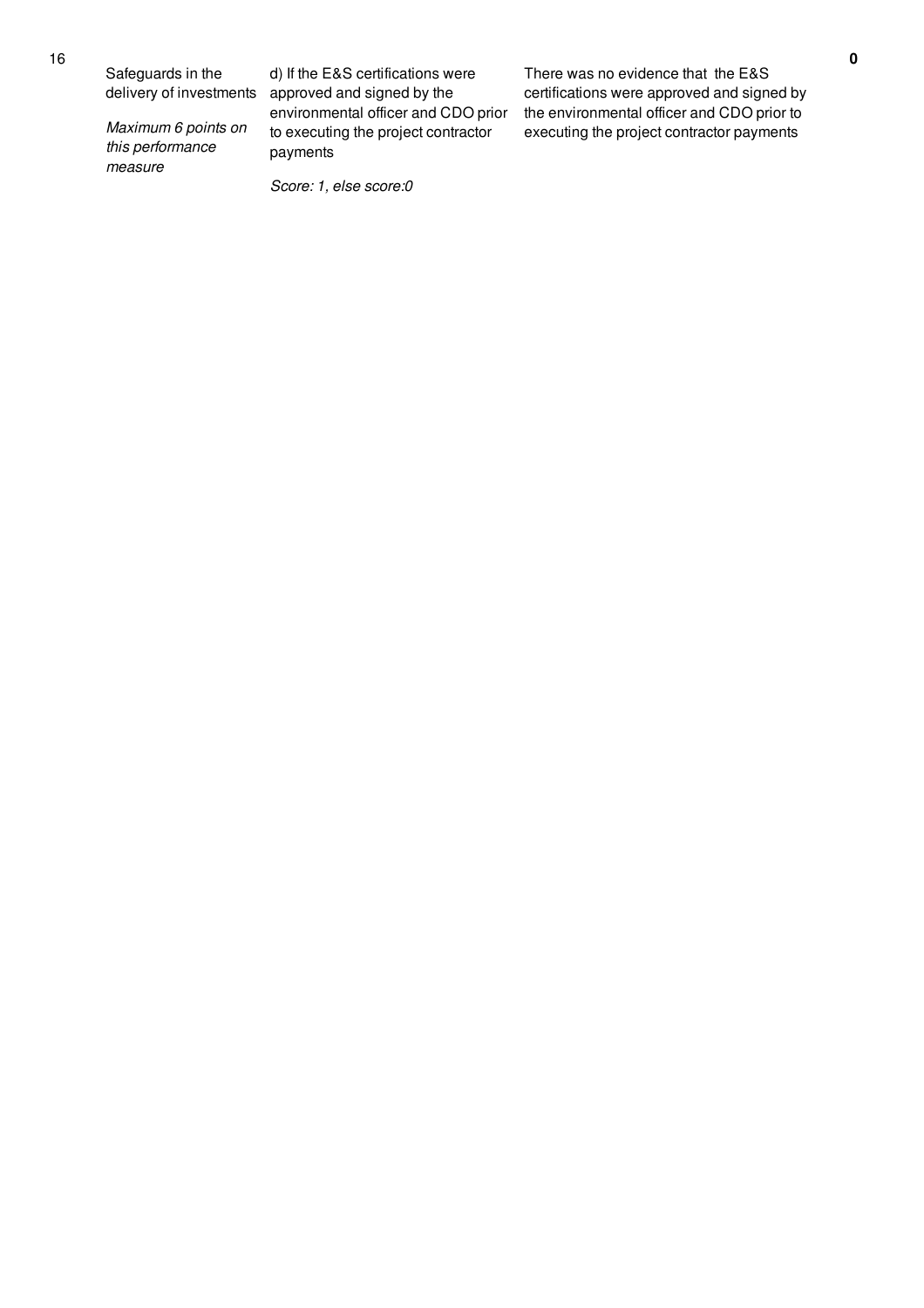| No.            | Summary of<br>requirements                                                                                     | <b>Definition of compliance</b>                                                                                                   | <b>Compliance justification</b>                                                                                                                                                                                                                       | <b>Score</b> |
|----------------|----------------------------------------------------------------------------------------------------------------|-----------------------------------------------------------------------------------------------------------------------------------|-------------------------------------------------------------------------------------------------------------------------------------------------------------------------------------------------------------------------------------------------------|--------------|
|                | <b>Local Government Service Delivery Results</b>                                                               |                                                                                                                                   |                                                                                                                                                                                                                                                       |              |
| 1              | Outcome: The LG has<br>registered higher<br>percentage of the<br>population accessing<br>health care services. | a. If the LG registered<br>Increased utilization of Health<br>Care Services (focus on total<br>OPD attendance, and<br>deliveries. | The Health Unit Annual Reports (HMIS 107) for the<br>FY before could not be provided by the<br>biostatistician at the District because they were<br>misplaced and could not be traced during the<br>assessment period. In addition to that, the DHIMS | 0            |
|                | Maximum 2 points on<br>this performance<br>measure                                                             | • By 20% or more, score 2<br>• Less than 20%, score 0                                                                             | was down and could not be accessed by the end of<br>the assessment. Therefore the comparison could<br>not be done for purposes of ascertaining whether<br>there was an increased/decreased utilization of<br>health care services.                    |              |
| $\overline{c}$ | Service Delivery<br>Performance: Average<br>score in the Health LLG<br>performance                             | a. If the average score in<br>Health for LLG performance<br>assessment is:                                                        | N/A. Assessments of LLG has not yet commenced                                                                                                                                                                                                         | 0            |
|                | assessment.                                                                                                    | • Above 70% and above;<br>score 2                                                                                                 |                                                                                                                                                                                                                                                       |              |
|                | Maximum 4 points on<br>this performance                                                                        | $\cdot$ 50 - 69% score 1                                                                                                          |                                                                                                                                                                                                                                                       |              |
|                | measure                                                                                                        | · Below 50%; score 0                                                                                                              |                                                                                                                                                                                                                                                       |              |
|                | Note: To have zero wait<br>for year one                                                                        |                                                                                                                                   |                                                                                                                                                                                                                                                       |              |
| 2              | <b>Service Delivery</b>                                                                                        | b. If the average score in the                                                                                                    | From District Reports on RBF Facility Assessment                                                                                                                                                                                                      | $\mathbf 2$  |

| Service Delivery        | b. If the average score in the |
|-------------------------|--------------------------------|
| Performance: Average    | RBF quality facility           |
| score in the Health LLG | assessment for HC IIIs and     |
| performance             | IVs previous FY is:            |
| assessment.             |                                |
|                         | • 75% and above; score 2       |
| Maximum 4 points on     |                                |
| this performance        | • 65 – 74%; score 1            |
| measure                 | • Below 65; score 0            |
| Note: To have zero wait |                                |
| for year one            |                                |

From District Reports on RBF Facility Assessment for the last quarter of the Financial Year, Kalapata scored 86.3%, Lokolia HC III scored 91.1% and Kathile HC III scored 88.1%. The average score these 3 health facilities was 88.5%.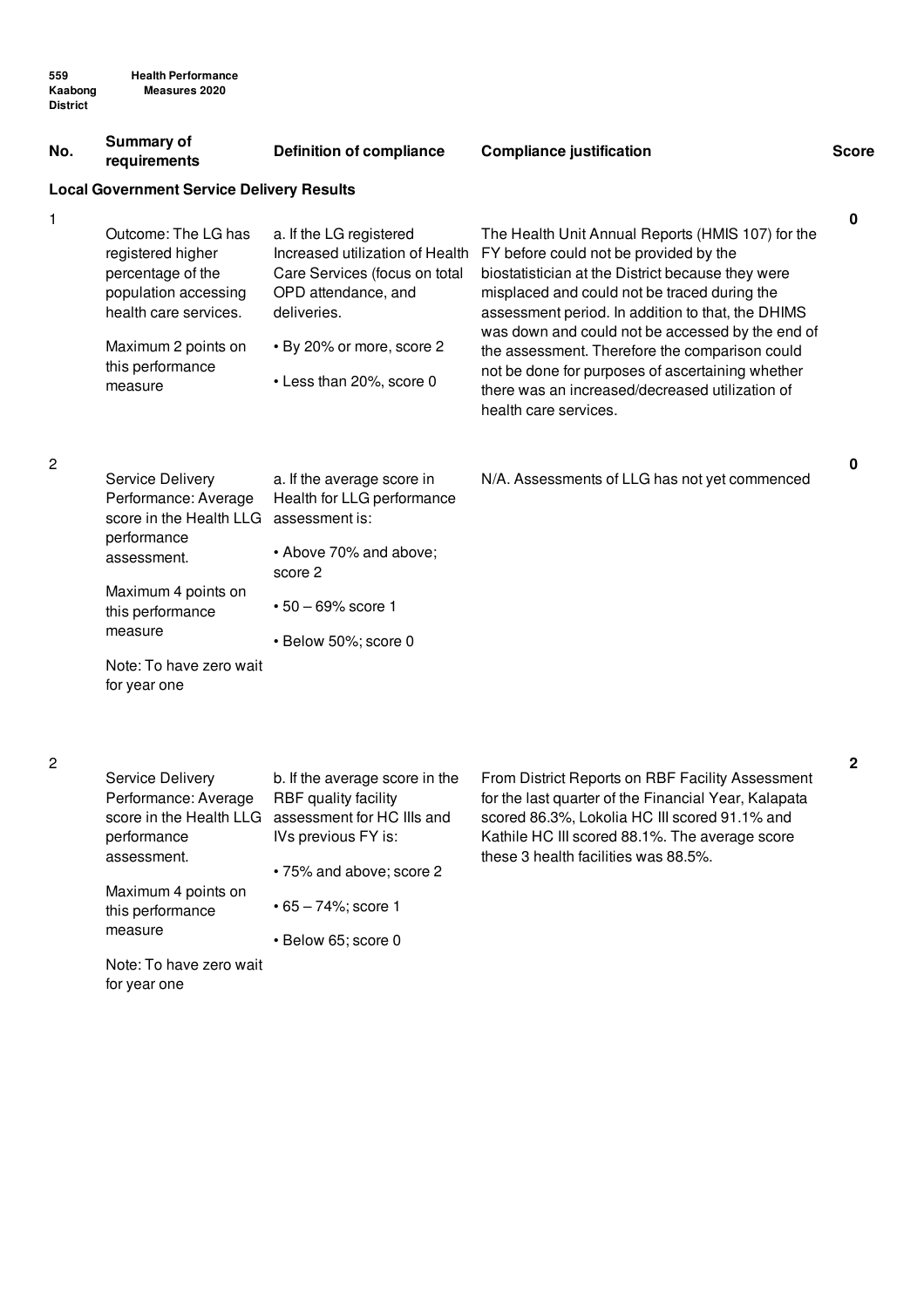Investment performance: The LG has managed health projects as per guidelines.

Maximum 8 points on this performance measure

a. If the LG budgeted and spent all the health development grant for the previous FY on eligible activities as per the health grant and budget guidelines, score 2 or else score 0.

The DLG budget and spent health development grant in FY2019/20 on eligible activities i.e.

Budget Estimates FY2019/20

Page 24 Building Construction - Construction Expenses at Morulem HCII Ugx 7,000,000

Page 24 Building Construction - Latrines at Lokwakaramoe HCII Ugx 19,750,000

Page 24 Building Construction - Staff Houses at Timu HCII Ugx 7,000,000

Annual Budget Performance Report FY2019/20

Page 58 Two stance lined pit latrine at constructed in Lokwakaramoe HC II; Retention for the construction of a staff house at Timu HC II and OPD at Morulem HC II paid Ugx 29,750,000

Investment performance: The LG has managed health projects as per guidelines.

Maximum 8 points on this performance measure

b. If the DHO/MMOH, LG and CDO certified works on health projects before the LG made payments to the contractors/ suppliers score 2 or else score 0

Engineer, Environment Officer request for payment to suppliers/contractors in The DLG had 1 investment project, review of FY2019/20 showed that the CDO and Environment Officer did not sign the interim payment certificates before the LG made payments to Contractors

> Request for payment of Ugx 19,450,000 by M/s Rock Motel Ltd for construction of 2 stance VIP latrine with 2 bathing shelters in Lokwakaramoe HC 11 was made on the 18 June 2020. The DHO forwarded the payment request on the 18 June 2020. Payment certificate No 1 was prepared by DE and signed by DHO on the 22 June 2020. Payment was made on the 30 June 2020 Receipt Nos. 001,002 & 003.

measure

| Investment<br>performance: The LG                    | c. If the variations in the<br>contract price of sampled                                                      | Only one project was executed under health for FY<br>2019/2020. This was:                                              |
|------------------------------------------------------|---------------------------------------------------------------------------------------------------------------|------------------------------------------------------------------------------------------------------------------------|
| has managed health<br>projects as per<br>guidelines. | health infrastructure<br>investments are within +/-20%<br>of the MoWT Engineers<br>estimates, score 2 or else | • Construction of 2 Stances Latrine at<br>Lokwakaramoi Health Centre II.<br>Ref.Kaab559/WRKS/19-20/00014.LG Engineer's |
| Maximum 8 points on<br>this performance              | score 0                                                                                                       | estimates was UGX 20,000,000 against a Final<br>contract value was UGX 19,450,000.                                     |

**Variation was -2.75%** which was within +/-20%.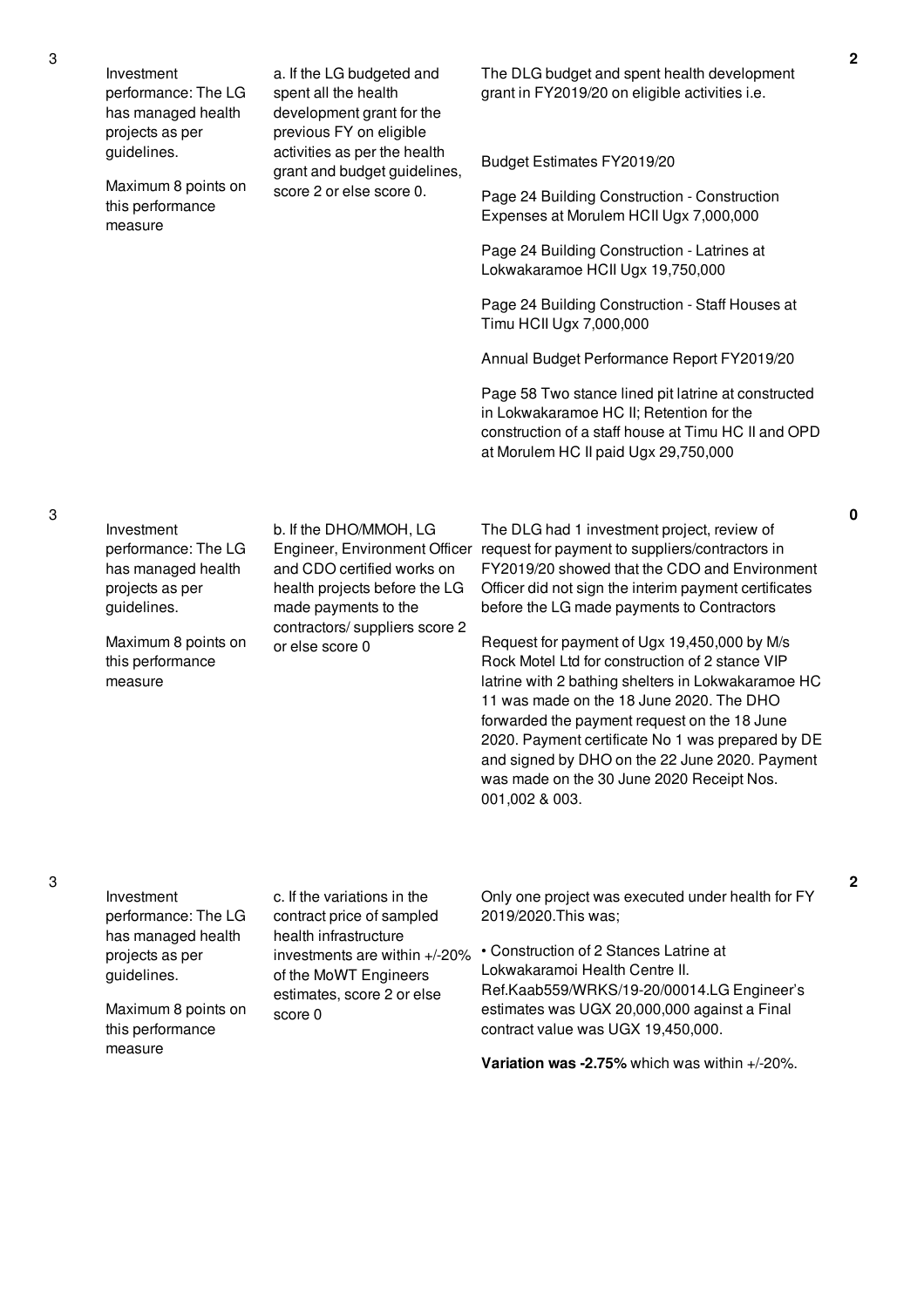| Investment<br>performance: The LG<br>has managed health<br>projects as per<br>guidelines.                                                                        | d. Evidence that the health<br>sector investment projects<br>implemented in the previous<br>FY were completed as per<br>work plan by end of the FY                                          | There was no project of upgrading a HCII to HC III<br>for FY 2019/2020 in Kaabong DLG.                                                                                                                 | $\mathbf{2}$ |
|------------------------------------------------------------------------------------------------------------------------------------------------------------------|---------------------------------------------------------------------------------------------------------------------------------------------------------------------------------------------|--------------------------------------------------------------------------------------------------------------------------------------------------------------------------------------------------------|--------------|
| Maximum 8 points on<br>this performance<br>measure                                                                                                               | • If 100 % Score 2<br>• Between 80 and 99% score<br>1<br>• less than 80 %: Score 0                                                                                                          |                                                                                                                                                                                                        |              |
| Achievement of<br>Standards: The LG has<br>met health staffing and<br>infrastructure facility<br>standards<br>Maximum 4 points on<br>this performance<br>measure | a. Evidence that the LG has<br>recruited staff for all HCIIIs<br>and HCIVs as per staffing<br>structure<br>• If above 90% score 2<br>• If 75% - 90%: score 1<br>$\cdot$ Below 75 %: score 0 | There are 5 HC III each expected to have a total of<br>19 health workers according to the structure (total of<br>95 health workers). The staffing in the LG stands at<br>51 which makes a 54% filling. | $\mathbf{0}$ |
| Achievement of<br>Standards: The LG has<br>met health staffing and<br>infrastructure facility<br>standards                                                       | infrastructure construction<br>projects meet the approved<br>MoH Facility Infrastructure<br>Designs.                                                                                        | b. Evidence that the LG health There was no project of upgrading a HCII to HC III<br>for FY 2019/2020 in Kaabong DLG.                                                                                  | $\mathbf{2}$ |

# **Performance Reporting and Performance Improvement**

this performance

measure

Maximum 4 points on • If 100 % score 2 or else

score 0

4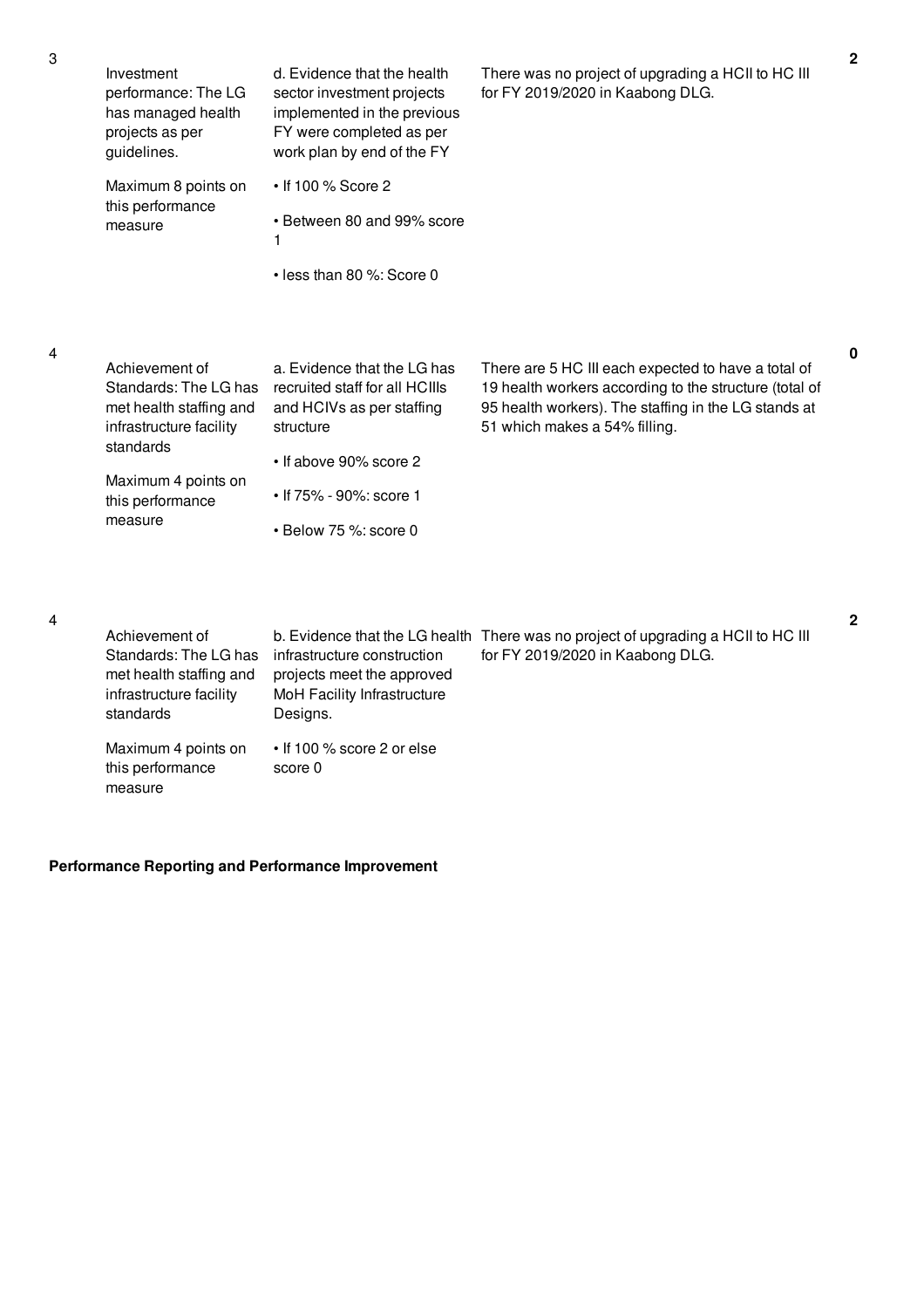Accuracy of Reported Information: The LG maintains and reports accurate information

Maximum 4 points on this performance measure

a. Evidence that information on positions of health workers filled is accurate: Score 2 or else 0

• The staff list provided by the Human Resources Office and staff lists at Kalapata HC III, Lokolia HCIII and Kathile HCIII for the previous FY where not matching. For instance, at Lokolia HC III, Alelo Christine (enrolled Midwife), Lotyang David Ikoli (Health Information Assistant), Naberei Lilly Frances (Nursing officer) and Olinga Andrew (Enrolled Nurse) were not working at this health facility and were not on the staff list of the same. At Kathile HC III, Achan Yolanda Kotol (Nursing officer) Ajok Susan Mary (enrolled Nurse) and Atim Teddy (Enrolled Midwife), were not working at this health facility.

At Kalapata HC III, Logwee John (Porter) Angom Dorcus (enrolled nurse) Nakong Kerine (Enrolled Midwife) and Nakng Molly Alany (Nursing assistant) were not on the staff list of the health facility. It was discovered that those cadres were transferred to other health facilities. Therefore the information on positions of health workers filled was inaccurate. The Human resources office did not update its staff after effecting transfers in the three health facilities.

• According to DHO, there was no upgraded or constructed health facilities for the previous FY. **2**

5

Accuracy of Reported Information: The LG maintains and reports accurate information

Maximum 4 points on this performance measure

b. Evidence that information on health facilities upgraded or constructed and functional is accurate: Score 2 or else 0

6

Health Facility Compliance to the Budget and Grant Guidelines, Result Based Financing and Performance Improvement: LG has enforced Health Facility Compliance, Result Based Financing and implemented Performance Improvement support.

a) Health facilities prepared and submitted Annual Workplans & budgets to the DHO/MMOH by March 31st of the previous FY as per the LG Planning Guidelines for Health Sector:

• Score 2 or else 0

• Health Facility annual work plans and budgets for the previous FY were prepared as per the LG Planning Guidelines for Health Sector though they were not submitted by March 31st.

• The 3 sampled health facility submissions indicated that Kalapata HC III submitted its workplan and budget on 8th/sept/2019, Lokolia HC III submitted the same on 31st/May/2019 and Kathile HC III submitted its workplan and budget on 6th/Aug/2019. Because the work plans and budget were prepared as per the LG Planning Guidelines for Health Sector, the district does score.

Maximum 14 points on this performance measure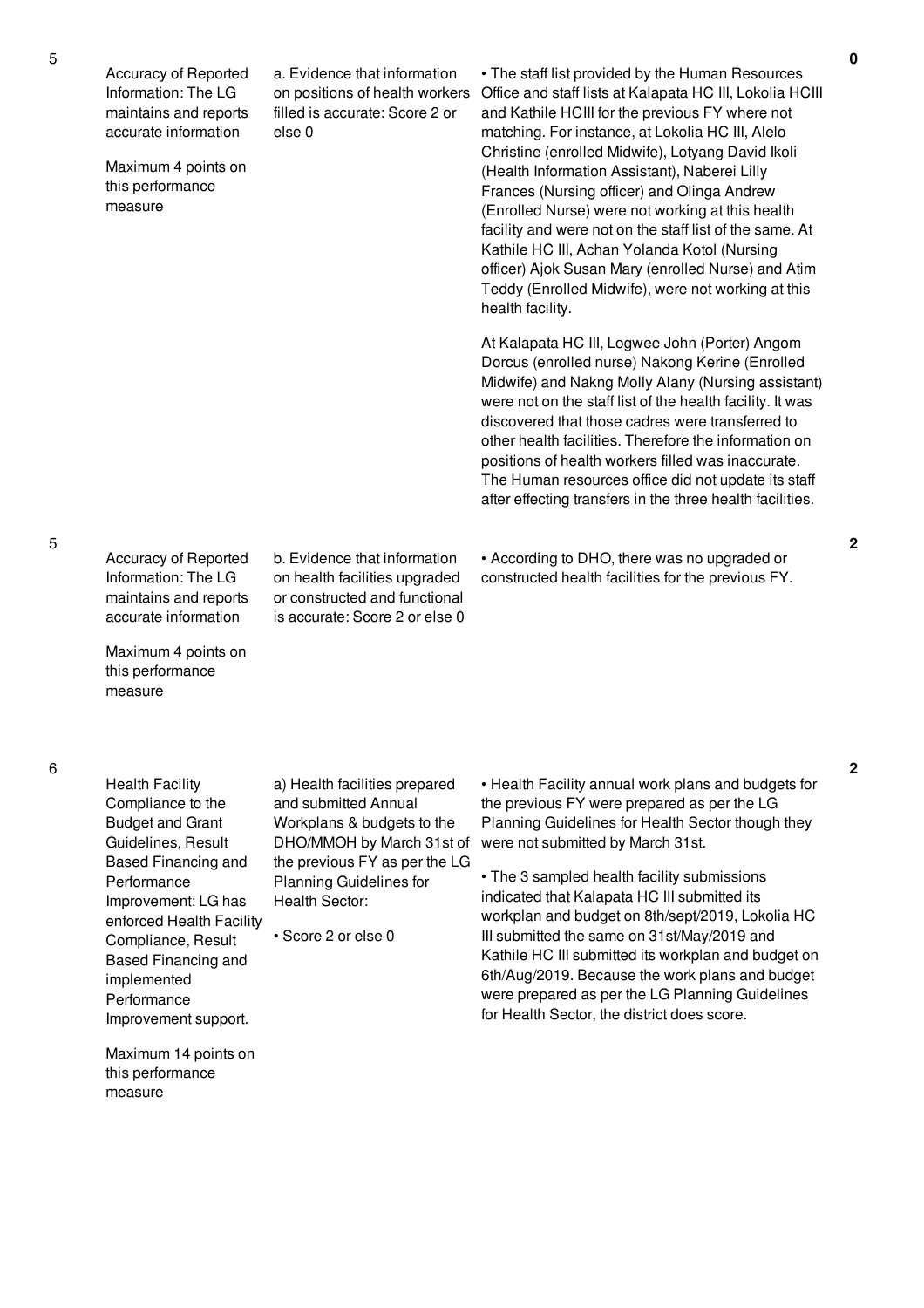Health Facility Compliance to the Budget and Grant Guidelines, Result Based Financing and Performance Improvement: LG has enforced Health Facility : Compliance, Result Based Financing and implemented Performance Improvement support.

b) Health facilities prepared and submitted to the DHO/MMOH Annual Budget Performance Reports for the previous FY by July 15th of the previous FY as per the Budget and Grant Guidelines There was no evidence that Health facilities prepared and submitted to the DHO/MMOH Annual Budget Performance Reports for the previous FY by July 15th of the previous FY as per the Budget and Grant Guidelines. Because the DHO could not provide the same during the assessment period.

• Score 2 or else 0

Maximum 14 points on this performance measure

6

Health Facility Compliance to the Budget and Grant Guidelines, Result Based Financing and Performance Improvement: LG has enforced Health Facility Compliance, Result Based Financing and implemented Performance Improvement support.

a) Health facilities have developed and reported on implementation of facility improvement plans that incorporate performance issues identified in monitoring and assessment reports

• Score 2 or else 0

• There was no evidence that Health facilities had developed and reported on implementation of facility improvement plans that incorporate performance issues identified in monitoring and assessment reports.

• There was no single implementation report availed to the assessor by end of day 2 of the assessment activity. On further probing, the DHO said the implementation reports were misplaced and could not be traced at that time.

Maximum 14 points on this performance measure

Health Facility Compliance to the Budget and Grant Guidelines, Result Based Financing and Performance Improvement: LG has enforced Health Facility Compliance, Result Based Financing and implemented Performance Improvement support.

Maximum 14 points on this performance

measure

d) Evidence that health facilities submitted up to date monthly and quarterly HMIS reports timely (7 days following the end of each month and quarter) If 100%,

• score 2 or else score 0

Health Facility HMIS monthly Reports for the previous FY for the following health facilities were submitted late as follows; Kathile HC III, submitted the monthly reports October 2019 on 8th/11/2019, monthly report for July 2019 was submitted on 8th/8/2019. Kalapata HC III submitted the monthly report for January on 18th/2/2020 and Lokolia HC III, submitted its 3rd quarter report on 9/4/2020.Therefore there was untimely submission of HMIS monthly and quarterly reports.

**0**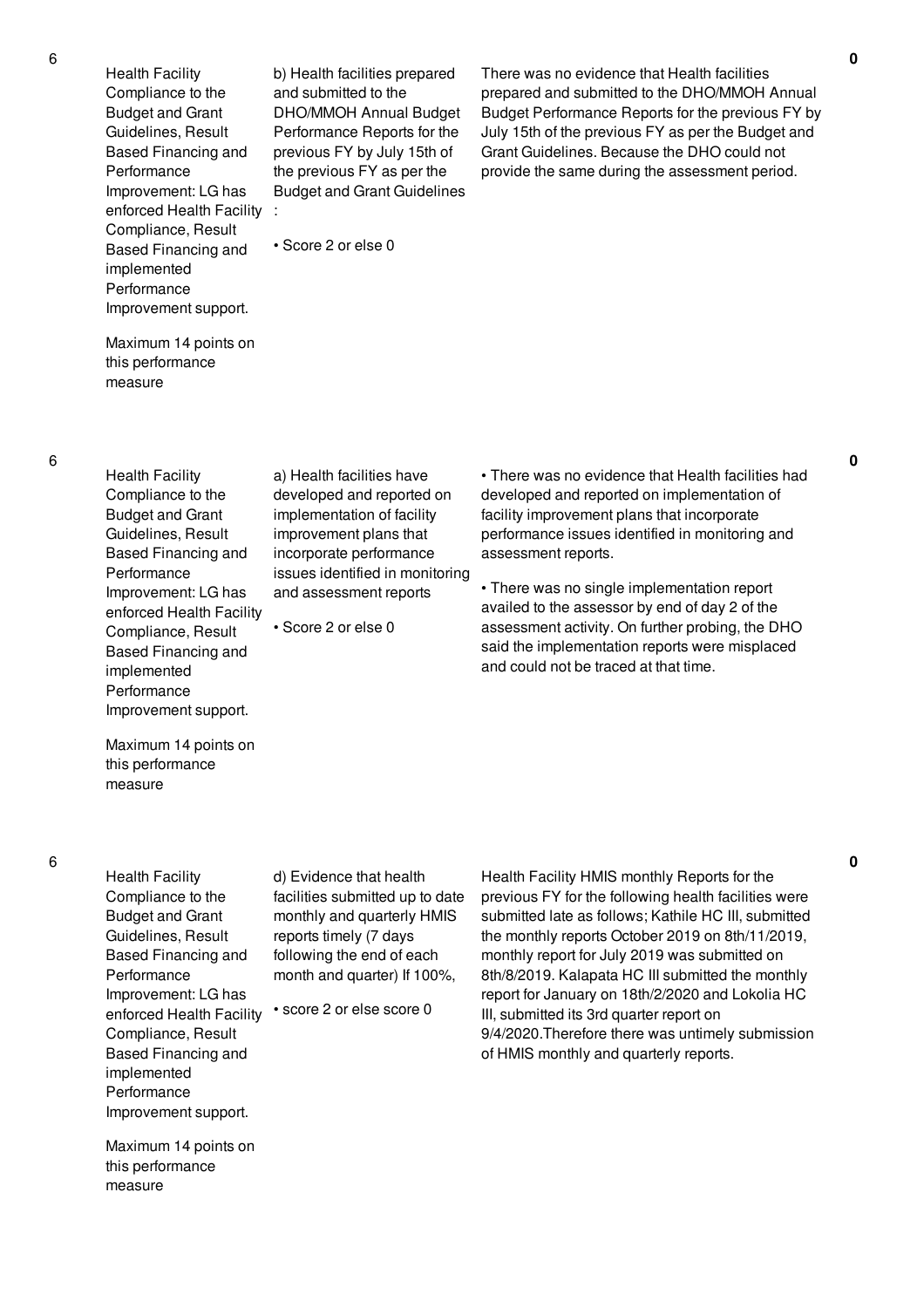Health Facility Compliance to the Budget and Grant Guidelines, Result Based Financing and Performance Improvement: LG has enforced Health Facility Compliance, Result Based Financing and implemented Performance Improvement support.

e) Evidence that Health facilities submitted RBF invoices timely (by 15th of the month following end of the quarter). If 100%, score 2 or else score 0

Note: Municipalities submit to districts

From the 3 sampled Health Facility record of submissions of RBF invoices, Kathile HC III, submitted on 28th/7/2020, Kalapata HC III and Lokolia HC III submitted on 28th/7/2020. These were all late submissions given the fact that submissions are supposed to be made on 15th of the month following end of the quarter.

Maximum 14 points on this performance measure

- Health Facility Compliance to the Budget and Grant Guidelines, Result Based Financing and Performance Improvement: LG has enforced Health Facility else score 0 Compliance, Result Based Financing and implemented Performance Improvement support.
	- f) If the LG timely (by end of 3rd week of the month following end of the quarter) verified, compiled and submitted to MOH facility RBF invoices for all RBF Health Facilities, if 100%, score 1 or

• DHMT submissions of facility RBF invoices to MoH could not be traced. The RBF focal person was not available to provide more information by the end of day 2 of assessment though the DHO informed the assessor that submissions were made by email and by the RBF focal person who could not be reached by phone. However, the DHO confessed that they have always submitted late.

Maximum 14 points on this performance measure

Health Facility Compliance to the Budget and Grant Guidelines, Result Based Financing and Performance Improvement: LG has enforced Health Facility Compliance, Result Based Financing and implemented Performance Improvement support.  $\Omega$ 

Maximum 14 points on this performance

measure

g) If the LG timely (by end of the first month of the following quarter) compiled and submitted all quarterly (4) Budget Performance Reports. If 100%, score 1 or else score

The DLG did not provide evidence that the Health Department submitted timely quarterly budget performance reports for FY2019/20 to the planner for consolidation.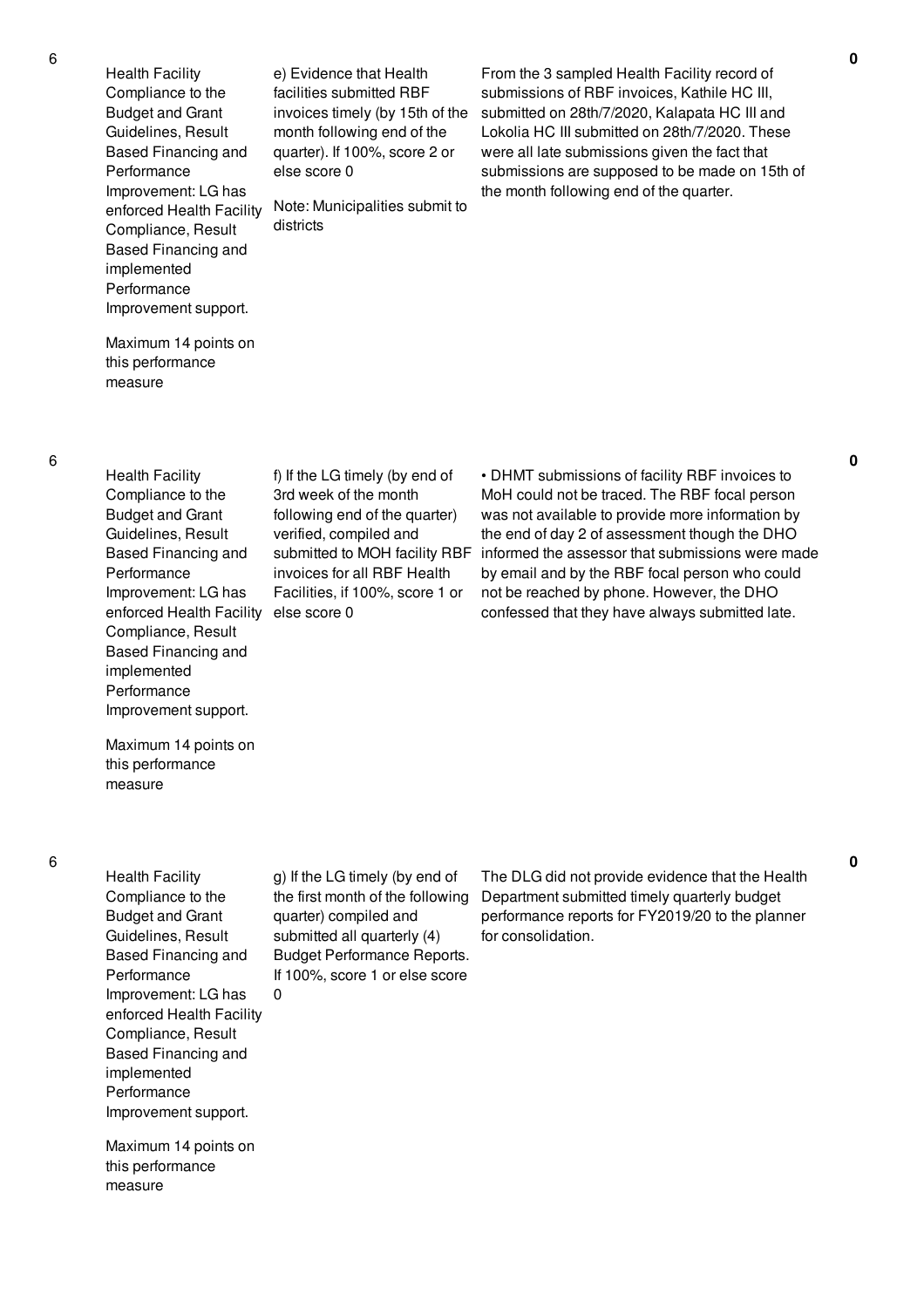**0**

**2**

enforced Health Facility h) Evidence that the LG has: i. Developed an approved Performance Improvement Plan for the weakest performing health facilities, score 1 or else 0 • According to the DHO, Pakangala HC II, Lodiko HC II and Usake HC II were the weakest performing health facilities. The assessment reports for these 3 health facilities could not be traced by the DHO, but while reviewing quarter 4 narrative report, the assessor discovered that those 3 health facilities were being mentioned as the weakest performing health facilities though the scores were not reflected. However, there was no Evidence that the LG developed an approved Performance Improvement Plan for these weak performing facilities.

Maximum 14 points on this performance measure

Improvement support.

Health Facility Compliance to the Budget and Grant Guidelines, Result Based Financing and

Performance

implemented Performance

Improvement: LG has

Compliance, Result Based Financing and

6

- Health Facility Compliance to the Budget and Grant Guidelines, Result Based Financing and Performance Improvement: LG has enforced Health Facility Compliance, Result Based Financing and implemented Performance Improvement support. ii. Implemented Performance
	- Improvement Plan for weakest performing facilities, score 1 or else 0

• There was no evidence that the LG implemented Performance Improvement Plan for these weakest performing facilities.

Maximum 14 points on this performance measure

#### **Human Resource Management and Development**

7

Budgeting for, actual recruitment and deployment of staff: The i. Budgeted for health workers Local Government has budgeted for, recruited and deployed staff as per guidelines (at least 75% of the staff required). a) Evidence that the LG has: as per guidelines/in accordance with the staffing norms score 2 or else 0 Districts.

Maximum 9 points on this performance measure

From both the approved budget and performance contract the LG budgeted for 2,762,708,196= for 229 health workers, received a total of 2,674,803,480= for 225 health workers. 87,904,716= for 4 health workers was taken back to the treasury because 1 health worker died, and 3 health workers transferred services to other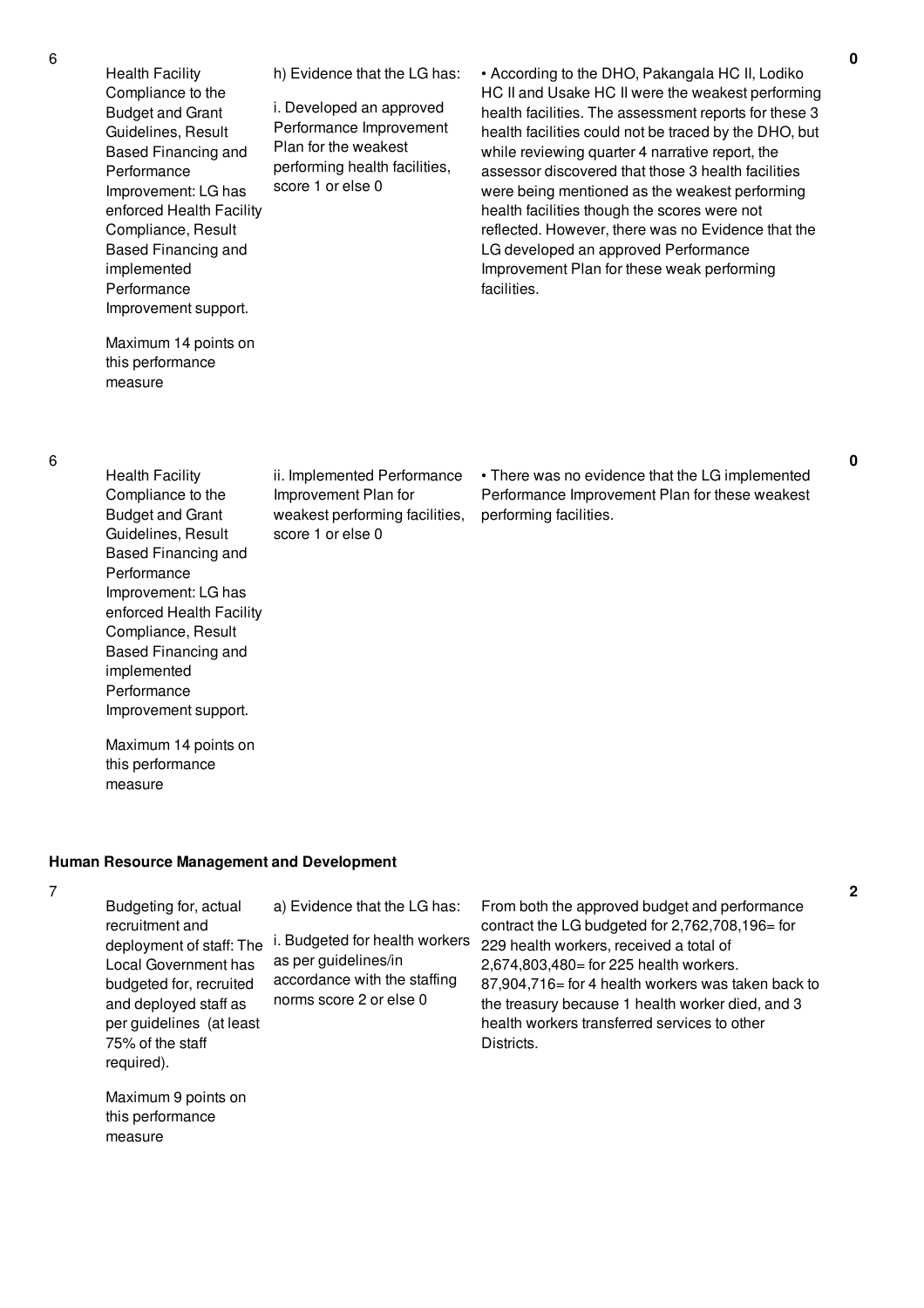Budgeting for, actual recruitment and deployment of staff: The Local Government has budgeted for, recruited and deployed staff as per guidelines (at least 75% of the staff required).

Maximum 9 points on this performance measure

a) Evidence that the LG has:

ii. Deployed health workers as per guidelines (all the health facilities to have at least 75% of staff required) in accordance with the staffing norms score 2 or else 0

• From the LG Performance contract, the approved staff number for the health department was 458(100%). From the a summary of the staffing norm obtained from the DHO,It was further establish that the positions substantively filled were 299 (50.0%).

7

Budgeting for, actual recruitment and Local Government has budgeted for, recruited and deployed staff as per guidelines (at least 75% of the staff required).

deployment of staff: The facilities where they are workers are working in health deployed, score 3 or else score 0

b) Evidence that health

Maximum 9 points on this performance measure

• The assessor reviewed the deployment list for FY 2020/2021 obtained from DHO and compared it with the attendance roster at the sampled health facilities. The findings were as follows;

• At Lokolia HC III, Alelo Christine (enrolled Midwife), Lotyang David Ikoli (Health Information Assistant), Naberei Lilly Frances (Nursing officer) and Olinga Andrew (Enrolled Nurse) were not working at this health facility.

• At Kathile HC III, Achan Yolanda Kotol (Nursing officer) Ajok Susan Mary (enrolled Nurse) and Atim Teddy (Enrolled Midwife), were not working at this health facility.

• At Kalapata HC III, Logwee John (Porter) Angom Dorcus (enrolled nurse) Nakong Kerine (Enrolled Midwife) and Nakong Molly Alany (Nursing assistant) were not working at this health facility.

• It was further discovered that the other health workers working at other health facilities but within the District. Therefore the list from DHO needed to have been updated.

7

Budgeting for, actual recruitment and Local Government has budgeted for, recruited and deployed staff as per guidelines (at least score 0 75% of the staff required).

deployment of staff: The deployment and disseminated c) Evidence that the LG has publicized health workers by, among others, posting on facility notice boards, for the current FY score 2 or else

• At the notice boards of the sapled health facilities of Kalapata HC III, Kathile HC III and Lokolia HC III, there was no circular from the DHO to health facility in charges regarding deployment of staff.

• Therefore there was no evidence that the LG had publicized health workers deployment and disseminated by, among others, posting on facility notice boards.

Maximum 9 points on this performance measure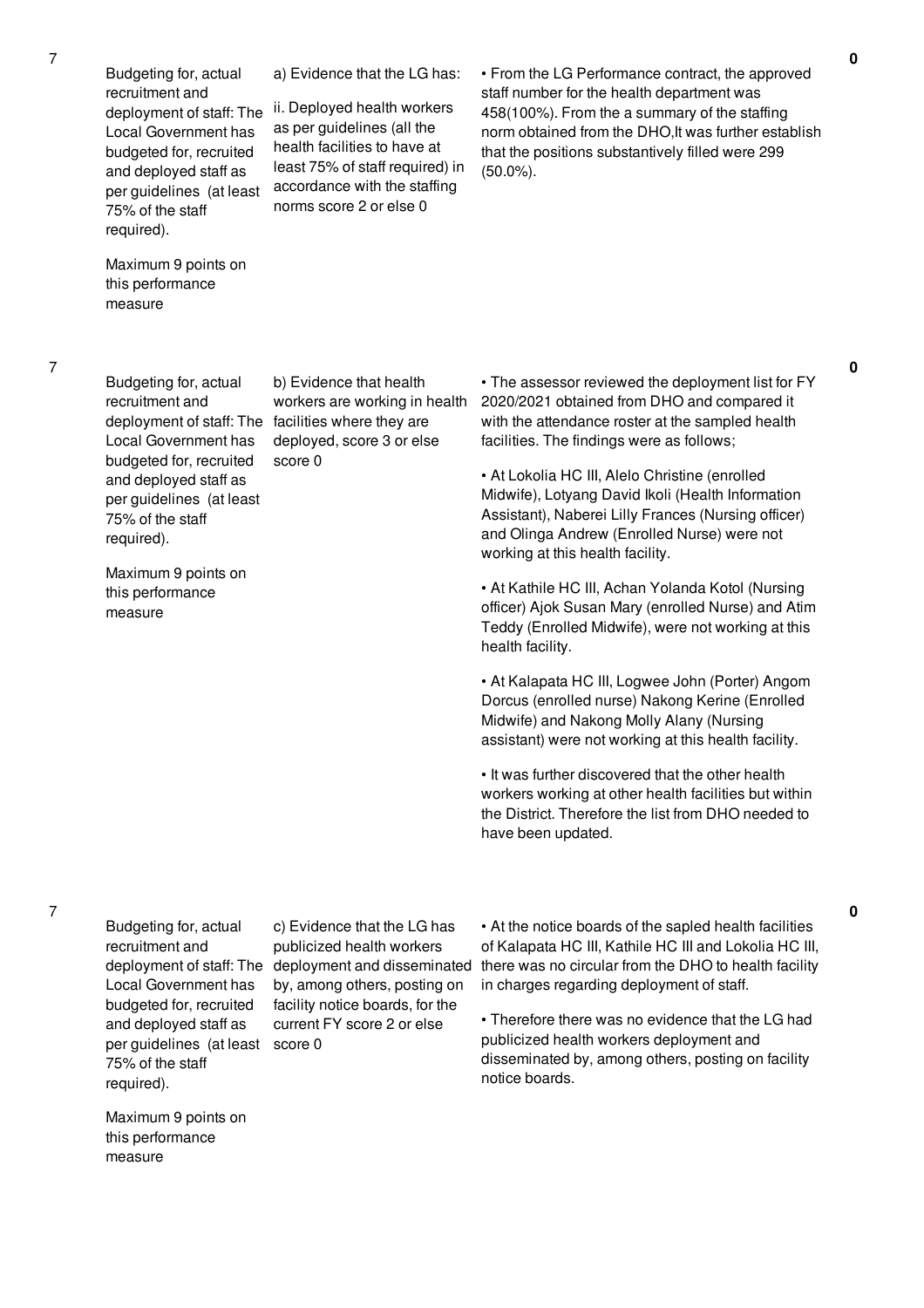Performance management: The LG has appraised, taken corrective action and trained Health Workers.

Maximum 6 points on this performance measure

a) Evidence that the DHO/MMOHs has:

i. Conducted annual performance appraisal of all Health facility In-charges against the agreed performance plans and submitted a copy to HRO during the previous FY score 1 or else 0

There was evidence that DHO conducted annual performance appraisal of all health facility in charges against the agreed performance plans. Out of the 27 health facilities, 10 were sampled as follows;

1. Nalibe James of Lokeri HCII was appraised 16/7/2020

2. Etit Josephine of Kakamar HC II was appraised 14/7/2020

3. Opio Kennedy Munu of Ksmion KC II was appraised on 20/7/2020

4. Adokorac Scovia of Lotim HC II was appraised on 7/8/2020

5. Opio Emmanuel of Usake HC II was appraised on 17/7/2020

6. Loduku Robert of Amacharikol HC II was appraised on 27/7/2020

7. Okidi Daniel of Morulem HC II was appraised on 13/7/2020

8. Locham Isaac of Lokanayona HC II was appraised on 13/7/2020

9. Adongo Sarah of Morukori HC II was appraised on 13/7/2020

10. Lopeyo Pope Paul of Loyoyo HCIII was appraised on 14/10/2020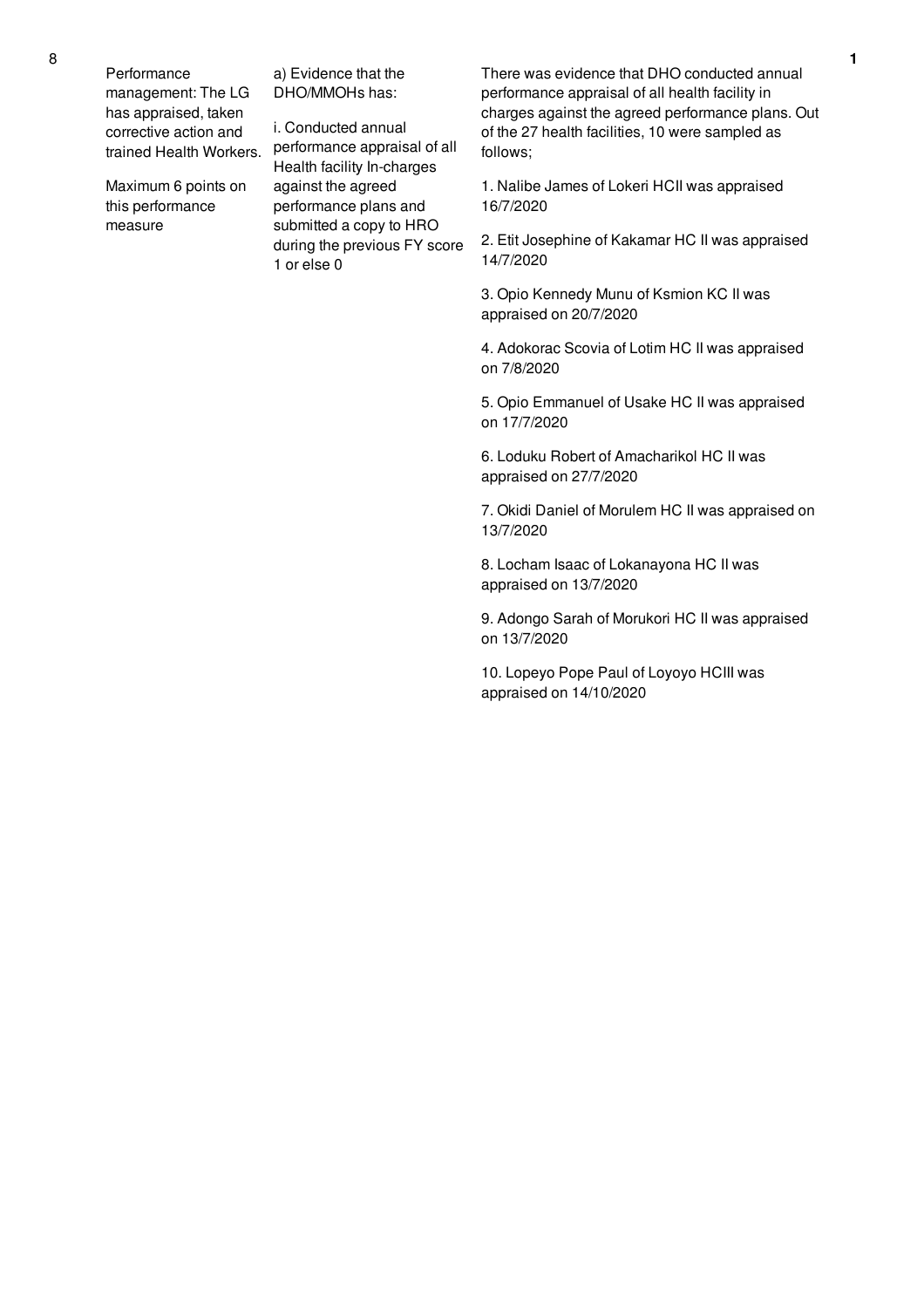Performance management: The LG has appraised, taken corrective action and trained Health Workers.

Maximum 6 points on this performance measure

ii. Ensured that Health Facility In-charges conducted performance appraisal of all health facility workers against the agreed performance plans and submitted a copy through DHO/MMOH to HRO during the previous FY score 1 or else 0

There was evidence that In charges conducted annual performance appraisal of all health facility workers against the agreed performance plans.

From the files of 10 health workers files sampled, it was evident that appraisals were carried out for the previous financial year as follows;

1. Achom Ana Loy an Enrolled Midwife was appraised on 30/6/2020

2. Koryang Max Mark a nursing assistant was appraised on 17/7/2020

3. Atim Teddy an enrolled nurse was appraised on 14/7/2020

4. Akol Margaret a porter was appraised on 10/7/2020

5. Ariko Mario a porter was appraised on 20/7/2020

6. Alelo Christine an enrolled midwife was appraised on 20/7/2020

7. Adungo Paul a nursing assistant was appraised on 20/7/2020

8. Napech Mary an enrolled Nurse was appraised on 8/7/2020

9. Among Christine an enrolled Mdwife was appraised on 3/7/2020

10. Lokwang Peter a nursing assistant was appraised 3/7/2020

Performance management: The LG has appraised, taken corrective action and trained Health Workers.

Maximum 6 points on this performance

measure

iii. Taken corrective actions based on the appraisal reports, score 2 or else 0

There was though no evidence that any corrective action was taken based on the appraisal reports

**1**

## 8

Performance management: The LG has appraised, taken corrective action and trained Health Workers.

Maximum 6 points on this performance measure

#### b) Evidence that the LG:

i. conducted training of health workers (Continuous Professional Development) in accordance to the training plans at District/MC level, score 1 or else 0

• The LG conducted training of health workers (Continuous Professional Development). But not in accordance to the training plans at District level because the LG had no resources to implement its training plan. The trainings were funded by partners Such as UNICEF and Jhiego.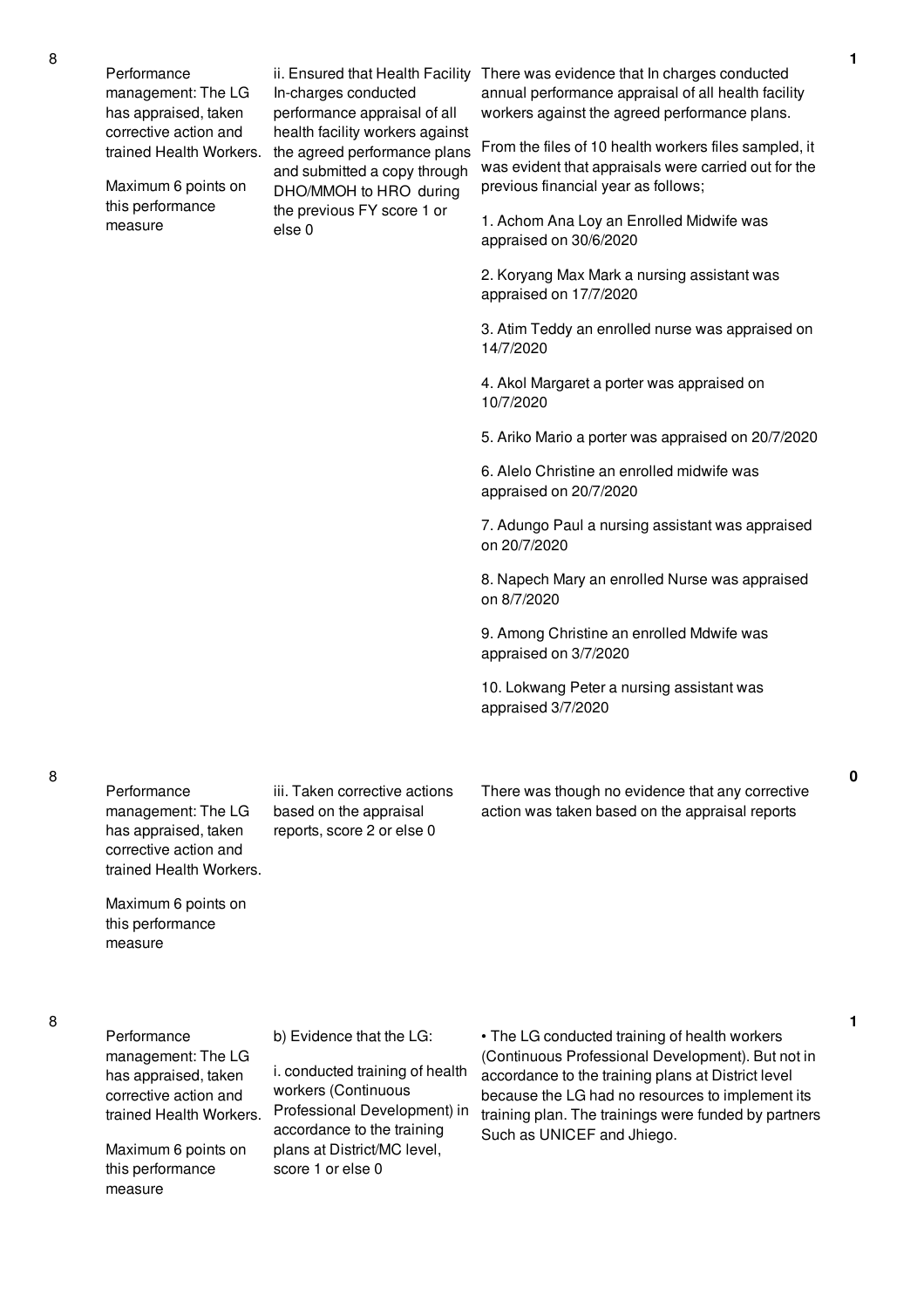Performance management: The LG has appraised, taken corrective action and trained Health Workers.

ii. Documented training activities in the training/CPD database, score 1 or else score 0

Maximum 6 points on this performance measure

LG had documented training activities by filing training reports. For instance, the following reports were filed;

HMIS training report (training supported by Jhiego), a training conducted from 12th 13th/5/2020 and attended by 23 health workers.

Training report on facility quality care assessment program by MoH with support from UNICEF held from 2nd-6th/February/2020.

And a report on training of comprehensive HIV/AIDS care from 27th-31st/Jan/2020.

#### **Management, Monitoring and Supervision of Services.**

9

| Planning, budgeting,      | a. Evidence that the           | • According to DHO,     |
|---------------------------|--------------------------------|-------------------------|
| and transfer of funds for | CAO/Town Clerk confirmed       | of Health facilities (G |
| service delivery: The     | the list of Health facilities  | NWR grants) in the p    |
| Local Government has      | (GoU and PNFP receiving        | not necessary for CA    |
| budgeted, used and        | PHC NWR grants) and            |                         |
| disseminated funds for    | notified the MOH in writing by |                         |
| service delivery as per   | September 30th if a health     |                         |
| guidelines.               | facility had been listed       |                         |
|                           | incorrectly or missed in the   |                         |
| Maximum 9 points on       | previous FY, score 2 or else   |                         |
| this performance          | ecora N                        |                         |

score 0

there were no errors in the list GoU and PNFP receiving PHC orevious FY. Therefore it was  $A\Omega$  to write to the MoH.

Planning, budgeting, and transfer of funds for service delivery: The Local Government has budgeted, used and disseminated funds for service delivery as per guidelines.

measure

Maximum 9 points on this performance measure

allocations towards monitoring service delivery and management of District health services in line with the health sector grant guidelines (15% of the PHC NWR Grant for LLHF allocation made for DHO/MMOH), score 2 or else score 0.

b. Evidence that the LG made The DLG allocated funds to Health Management and Supervision, however the District did not provide breakdown of these funds to ascertain allocations made towards monitoring service delivery.

Budget Estimates FY2019/20

Page 22 NGO Basic Healthcare Services (LLS) Ugx 0

Page 22 Basic Healthcare Services (HCIV-HCII-LLS) Ugx 223,742,000

Primary Healthcare Non-Wage Recurrent Grant-Ugx 223,742,000

Page 23 Health Management and Supervision Ugx 3,502,890,000

**2**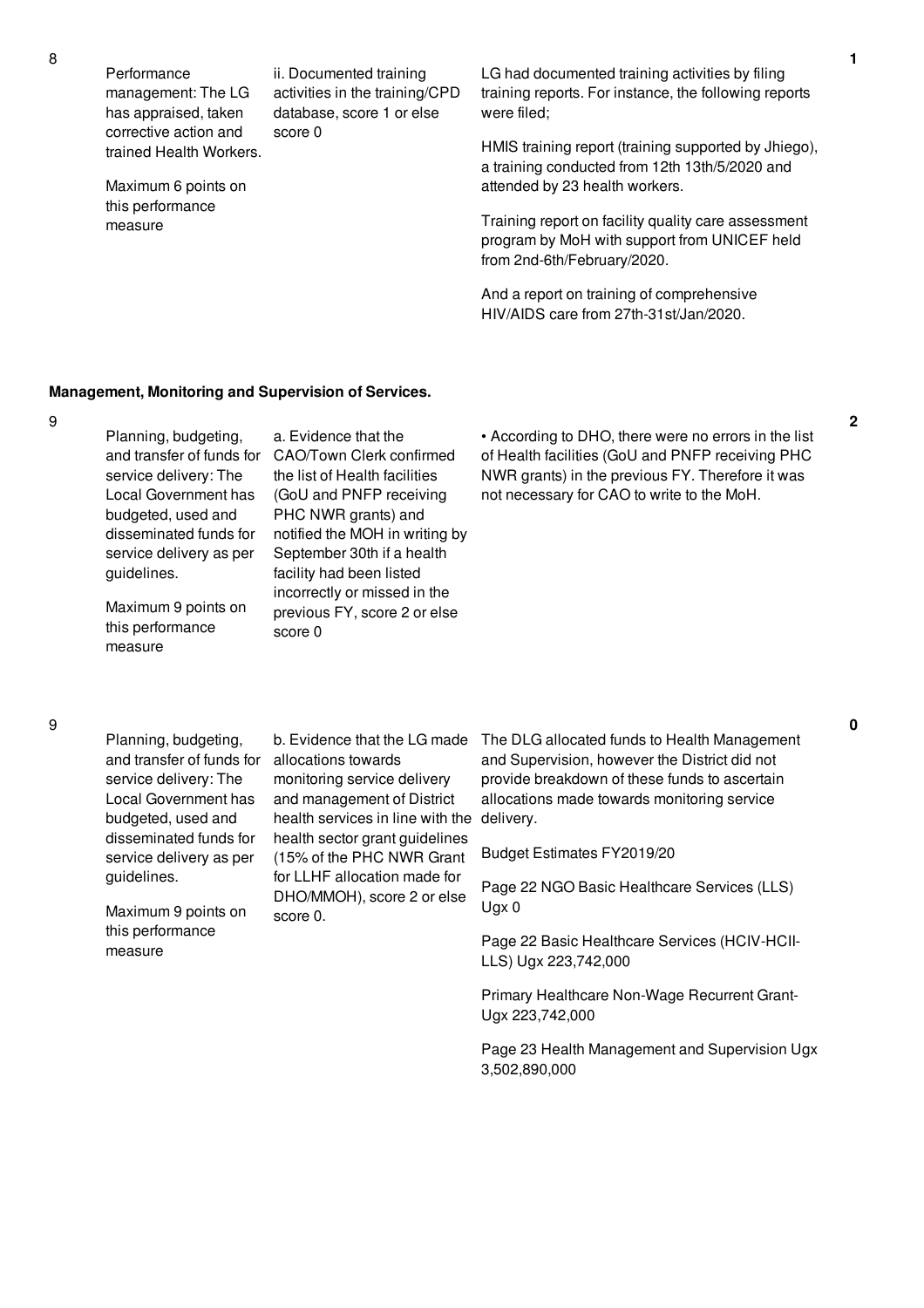9

Planning, budgeting, service delivery: The Local Government has budgeted, used and disseminated funds for service delivery as per guidelines.

accordance to the score 2 or else score 0

Maximum 9 points on this performance measure

and transfer of funds for warranting/verification of c. If the LG made timely direct grant transfers to health facilities for the last FY, in requirements of the budget

The DLG did not make timely warranting of direct grant transfers to health facilities.

PS/ST communication of expenditure limits facilitate warrant approvals.

- Q1 FY2019/20 on the 9 July 2019
- Q2 FY2019/20 on the 2 October 2019
- Q3 FY2019/20 on the 8 January 2020
- Q4 FY2019/20 on the 28 April 2020

Warrants created all NWR Grants

- Q1 FY2019/20 on the 12 August 2019
- Q2 FY2019/20 on the 24 October 2019
- Q3 FY2019/20 on the 24 January 2020
- Q4 FY2019/20 on the 17 April 2020

service delivery: The Local Government has budgeted, used and disseminated funds for service delivery as per guidelines.

and transfer of funds for communicated all PHC NWR d. If the LG invoiced and Grant transfers for the previous FY to health facilities assessment. within 5 working days from the day of receipt of the funds release in each quarter, score 2 or else score 0

The DLG did not provide evidence of communication of fund releases to the health facilities in the FY2019/20 at the time of

Releases for the all Quarters FY2019/20 as per Cost Centre List (sample of 3 HCs)

Q1 FY2019/20 Q2 FY2019/20 Q3 FY2019/20 Q4 FY2019/20

KACHOLO HC III Ugx 4,550,714 Ugx 4,550,993 Ugx 4,550,162 Ugx 4,550,668

KAMION HC II Ugx 1,506,903 Ugx 1,506,995 Ugx 1,506,720 Ugx 1,506,887

LOKANAYONA HC II Ugx 1,506,903 Ugx 1,506,995 Ugx 1,506,720 Ugx 1,506,887

Dates when sampled Health Centres bank accounts were credited

Q1 FY2019/20 Q2 FY2019/20 Q3 FY2019/20 Q4 FY2019/20

KACHOLO HC III 13 Aug 19 2 Nov 19 31 Jan

**0**

Planning, budgeting,

Maximum 9 points on this performance measure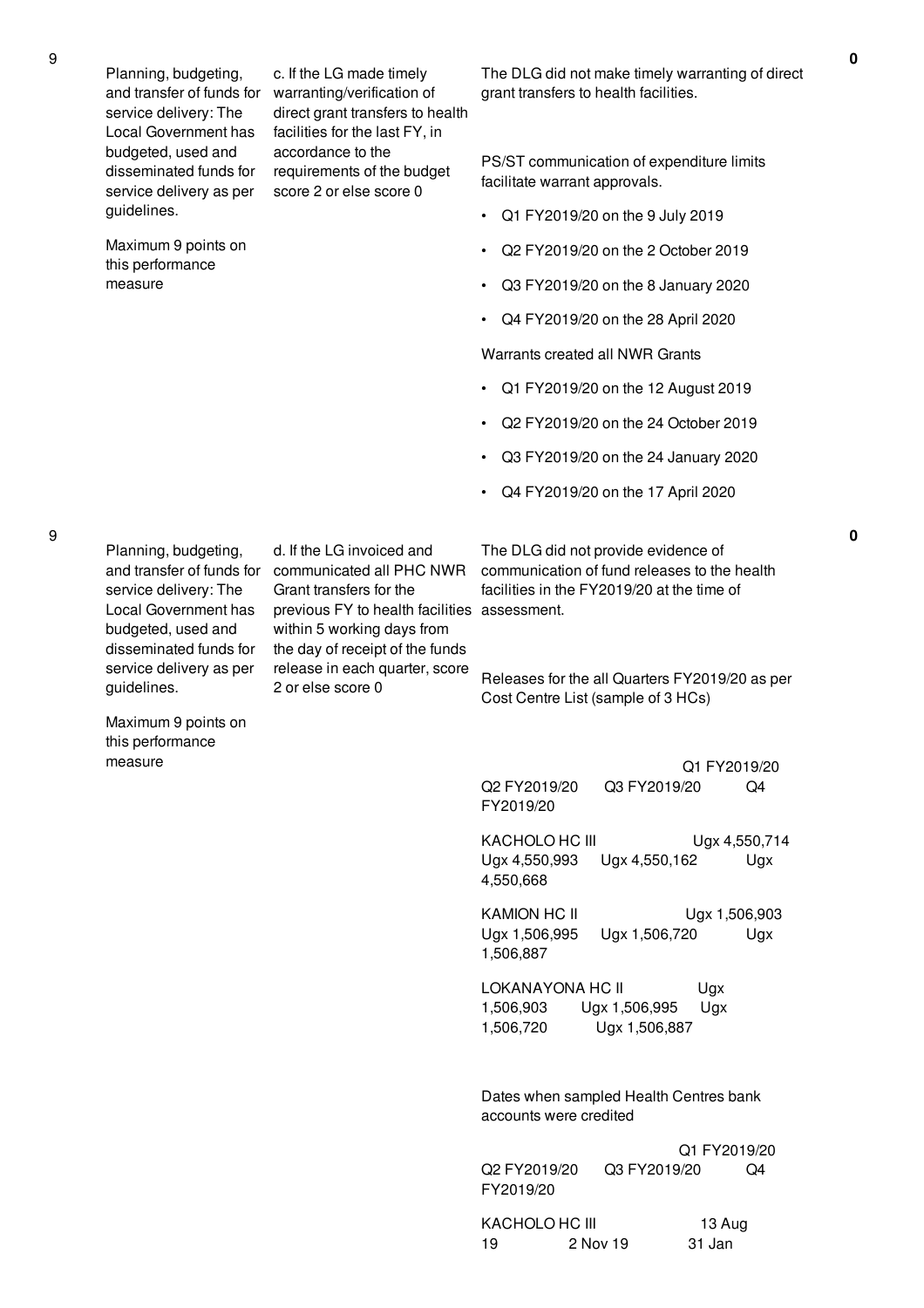20 29 April 20

KAMION HC II 13 Aug 19 2 Nov 19 31 Jan 20 29 April 20

LOKANAYONA HC II 13 Aug 19 2 Nov 19 31 Jan 20 29 April 20

Warrant & Invoicing

Q1 FY2019/20 Invoice date 25 Aug 2019 Warrant 12 Aug 19

Q2 FY2019/20 Invoice date 23 October 2019 Warrant 24 Oct 19

Q3 FY2019/20. Invoice date 30 January 2020. Warrant 24 January 2020

Q4 FY201920. Invoice date 24 April 2020. Warrant17 April 2020

Planning, budgeting, and transfer of funds for service delivery: The Local Government has budgeted, used and disseminated funds for service delivery as per guidelines.

Maximum 9 points on this performance measure

e. Evidence that the LG has publicized all the quarterly financial releases to all health facilities within 5 working days from the date of receipt of the expenditure limits from MoFPED- e.g. through posting on public notice boards: score 1 or else score  $\Omega$ 

There was no evidence that the LG had publicized all the quarterly financial releases to all health facilities within 5 working days from the date of receipt of the expenditure limits from MoFPED.

However, 1st quarter releases for FY 2020/2021, were on the notice board though one could not ascertain whether they were publicized within the mandatory 5 working days.

Routine oversight and monitoring: The LG monitored, provided hands -on support supervision to health facilities.

Maximum 7 points on this performance measure

department implemented action(s) recommended by the DHMT Quarterly performance review meeting (s) held during the previous FY, score 2 or else score 0

a. Evidence that the LG health • After reviewing Minutes of Quarterly review meetings (minutes of all the 4 quarters) dated 26th/9/2019, 17th/12/2019, 12th/3/2020 and 24th/6/2020, and the 4 DHMT quarterly performance reports, it was realized that routinely monitored and provided hands on support supervision to health facilities as was emphasized in all quarterly review meetings.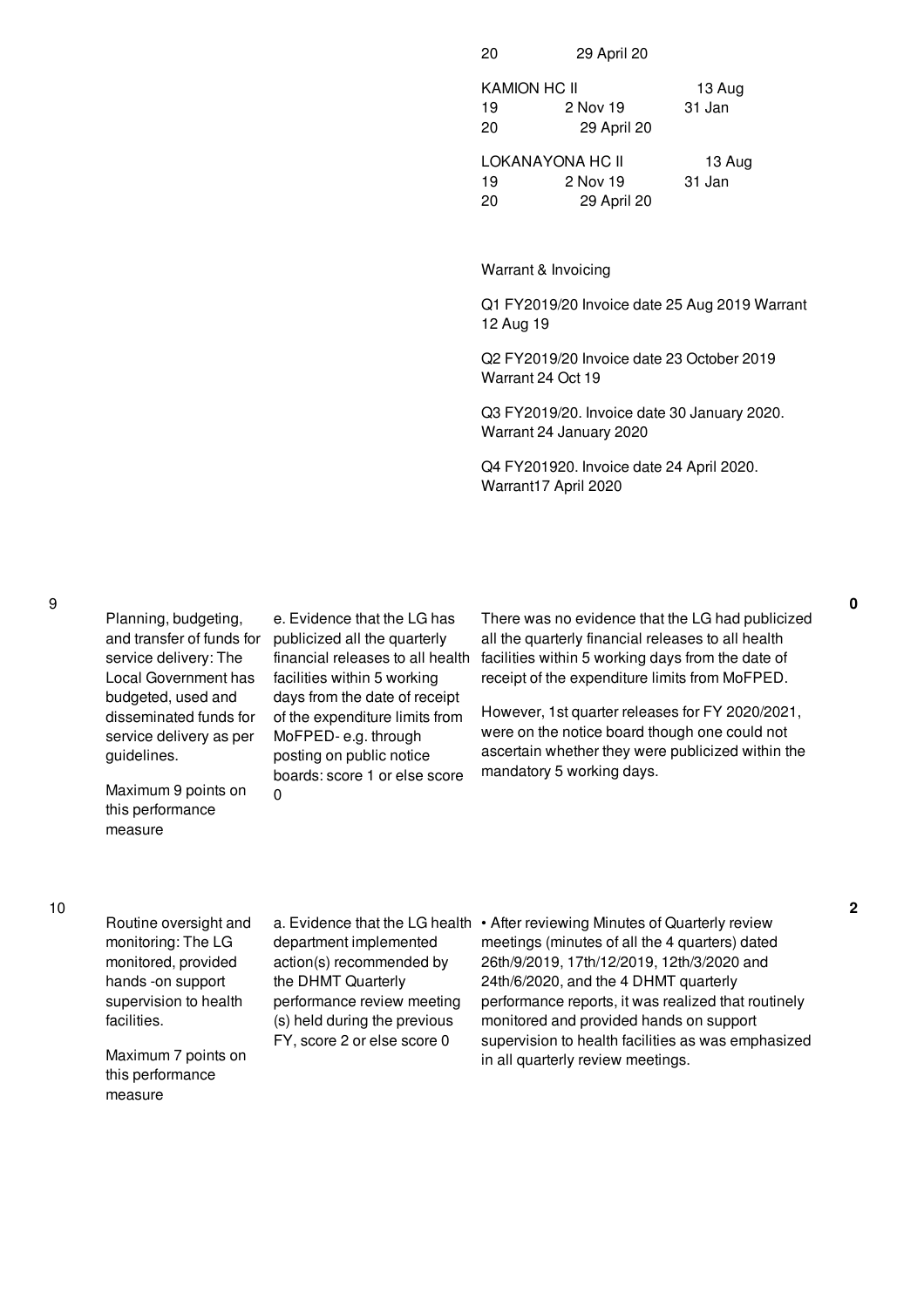| 10 | Routine oversight and<br>monitoring: The LG<br>monitored, provided<br>hands -on support<br>supervision to health<br>facilities.<br>Maximum 7 points on<br>this performance<br>measure | b. If the LG quarterly<br>performance review meetings<br>involve all health facilities in<br>charges, implementing<br>partners, DHMTs, key LG<br>departments e.g. WASH,<br>Community Development,<br>Education department, score<br>1 or else 0                         | • From the Minutes of DHMT quarterly performance<br>review meetings reviewed held on 26th/9/2019,<br>17th/12/2019, 12th/3/2020 and 24th/6/2020, there<br>was no evidence that the LG quarterly performance<br>review meetings involved all health facilities in<br>charges, implementing partners, DHMTs, key LG<br>departments. This was partly because the<br>attendance lists were not availed to the assessor by<br>the DHO. The DHO said that they attendance lists<br>were misplaced. Therefore it was hard to know who<br>was in attendance and who was absent in those<br>meetings. |
|----|---------------------------------------------------------------------------------------------------------------------------------------------------------------------------------------|-------------------------------------------------------------------------------------------------------------------------------------------------------------------------------------------------------------------------------------------------------------------------|---------------------------------------------------------------------------------------------------------------------------------------------------------------------------------------------------------------------------------------------------------------------------------------------------------------------------------------------------------------------------------------------------------------------------------------------------------------------------------------------------------------------------------------------------------------------------------------------|
| 10 | Routine oversight and<br>monitoring: The LG<br>monitored, provided<br>hands -on support<br>supervision to health<br>facilities.<br>Maximum 7 points on<br>this performance<br>measure | c. If the LG supervised 100%<br>of HC IVs and General<br>hospitals (including PNFPs<br>receiving PHC grant) at least<br>once every quarter in the<br>previous FY (where<br>applicable) : score 1 or else,<br>score 0<br>If not applicable, provide the<br>score         | • Kaabong District has no single HC IV. However, it<br>has a general Hospital. There was no single<br>evidence that the LG supervised the General<br>hospital at least once every quarter in the previous<br>FY. There was also no single support supervision<br>report or minutes in regard to the same availed to<br>the assessor. The DHO said that the support<br>supervision reports for the hospital were not<br>available because they did not document the<br>support supervision activities for the hospital.                                                                      |
| 10 | Routine oversight and<br>monitoring: The LG<br>monitored, provided<br>hands -on support<br>supervision to health<br>facilities.<br>Maximum 7 points on<br>this performance<br>measure | d. Evidence that DHT/MHT<br>ensured that Health Sub<br>Districts (HSDs) carried out<br>support supervision of lower<br>level health facilities within<br>the previous FY (where<br>applicable), score 1 or else<br>score 0<br>• If not applicable, provide the<br>score | • The HSD for Kaabong district is hosted by<br>Kaabong general Hospital since the district has no<br>HC IV.<br>• From the HSD supervision and monitoring reports<br>for the previous FY; HSD in 1st and 2nd quarter,<br>support supervised only 6 out of the 27 health<br>facilities in the district. In 3rd quarter, HSD support<br>supervised only 18 health facilities and in 4th<br>quarter, the HSD only support supervised 19 health<br>facilities out of the 27.<br>• There was no evidence that feedback was given<br>from LG health department to HSDs during the last<br>FY.      |
| 10 | Routine oversight and<br>monitoring: The LG<br>monitored, provided<br>hands -on support<br>supervision to health<br>facilities.                                                       | e. Evidence that the LG used<br>results/reports from<br>discussion of the support<br>supervision and monitoring<br>visits, to make<br>recommendations for specific                                                                                                      | • There was no evidence that the LG used<br>results/reports from discussion of the support<br>supervision and monitoring visits, to make<br>recommendations for specific corrective actions and<br>that implementation of these were followed up<br>during the previous FY.                                                                                                                                                                                                                                                                                                                 |

corrective actions and that implementation of these were

followed up during the previous FY, score 1 or else

score 0

10

Maximum 7 points on this performance

measure

**0**

**0**

**0**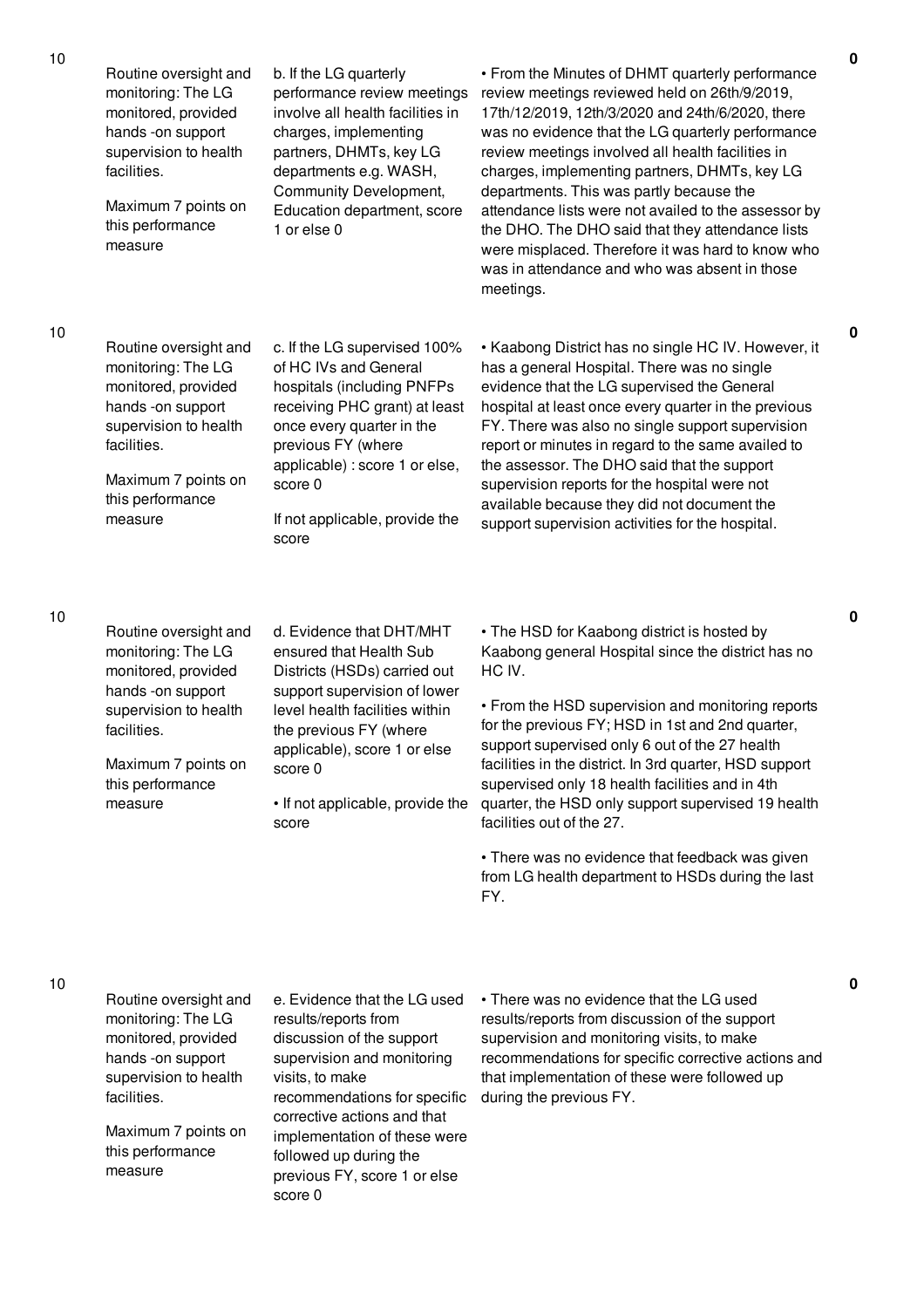10

Routine oversight and monitoring: The LG monitored, provided hands -on support supervision to health facilities.

Maximum 7 points on this performance measure

f. Evidence that the LG provided support to all health facilities in the management of medicines and health supplies, during the previous FY: score 1 or else, score 0

• In all the 4 quarterly support supervision reports for management of medicines and health supplies reviewed, there was no evidence that the LG provided support to all health facilities in the management of medicines and health supplies, during the previous FY. Documents titled Support supervision reports for management of medicines and health supplies had content of medicine stock assessment.

11

Health promotion, disease prevention and LG Health department conducted Health promotion, disease prevention and social mobilization activities

social mobilization: The Health Office budget to health a. If the LG allocated at least 30% of District / Municipal promotion and prevention activities, Score 2 or else score 0

Review of the Overview of Workplan Revenues and Expenditures by Source for Health Department in the Budget Estimates FY2019/20 (page 20-24) did not show allocations made towards Health Promotion and Prevention Activities.

Maximum 4 points on this performance measure

11

Health promotion, disease prevention and social mobilization: The LG Health department conducted Health promotion, disease prevention and social mobilization activities

Maximum 4 points on this performance measure

b. Evidence of DHT/MHT led health promotion, disease prevention and social mobilization activities as per ToRs for DHTs, during the previous FY score 1 or else score 0

• Quarterly progress report for the first quarter indicate that mentorship of staff on how to use their data to determine their daily health education talk was done.

• In the 2nd quarter, focus on health promotion was on prevention of malaria which was causing high mortalities.

• In the 3rd quarter, , distribution of IEC materials on covid-19 and maternal health was done and mobilization of communities on covid-19 outbreak.

• In 4th quarter, the focus of health promotion was on educating the population on covid-19 and training of health workers, VHTs and LC 1s chairpersons and radio talk shows on covid-19.

**0**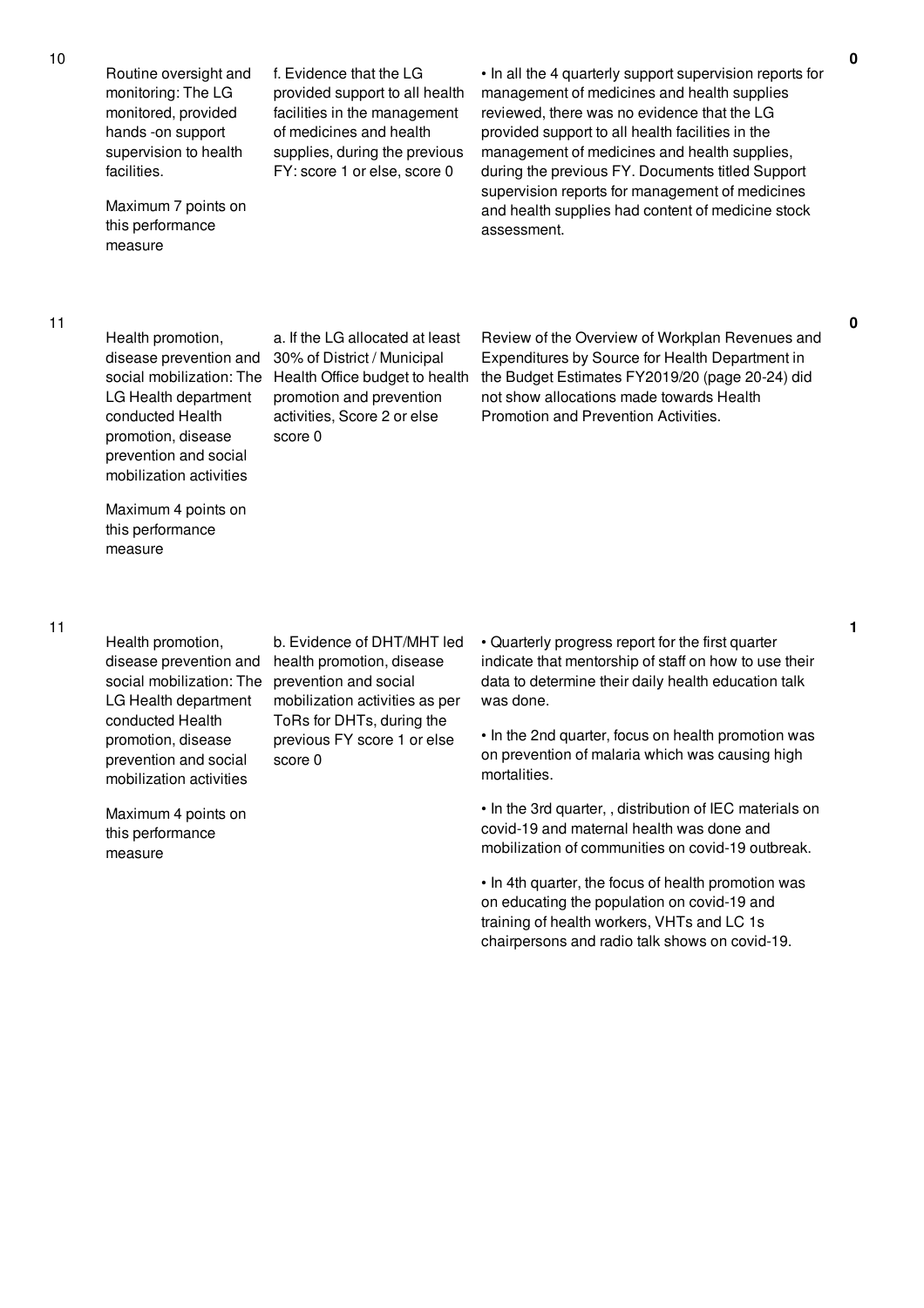Health promotion, disease prevention and social mobilization: The LG Health department conducted Health promotion, disease prevention and social mobilization activities

Maximum 4 points on this performance measure

**Investment Management**

12

Planning and Budgeting for Investments: The LG has carried out Planning and Budgeting for health investments as per guidelines.

Maximum 4 points on this performance measure

a. Evidence that the LG has an updated Asset register which sets out health facilities and equipment relative to basic standards: Score 1 or else 0

c. Evidence of follow-up actions taken by the DHT/MHT on health promotion and disease prevention issues in their minutes and reports: score 1

or else score 0

• There was no evidence provided to prove that the LG had an updated health facilities Asset register. The DHO confirmed that the health facilities asset register was not in place. on further probing, the DHO said they only had an inventory.

• It was evident in the DHT minutes that follow up actions on health promotion and disease promotion was taken. In the DHT minutes of a meeting held on 16th/Apr/2020, follow up on actions was minute 04/04/2020 and specifically it was on observation of

Covid-19 SOPs by staff and communities. In another meeting held on 17th/10/2019, under minute 04/10/2019, follow up on nutrition and family

support is documented.

### 12

Planning and Budgeting for Investments: The LG has carried out Planning and Budgeting for health investments as per guidelines.

Maximum 4 points on this performance measure

b. Evidence that the prioritized investments in the

health sector for the previous FY were: (i) derived from the third LG Development Plan (LGDPIII);

(ii) desk appraisal by the LG; and

(iii) eligible for expenditure under sector guidelines and funding source (e.g. sector development grant, Discretionary Development Equalization Grant (DDEG)):

score 1 or else score 0

The DLG did not provide evidence that desk appraisal reports that showed that prioritized investments for FY2019/20 under the Health Sector were derived from the LG Development Plan; eligible for expenditure as per sector guidelines and funding source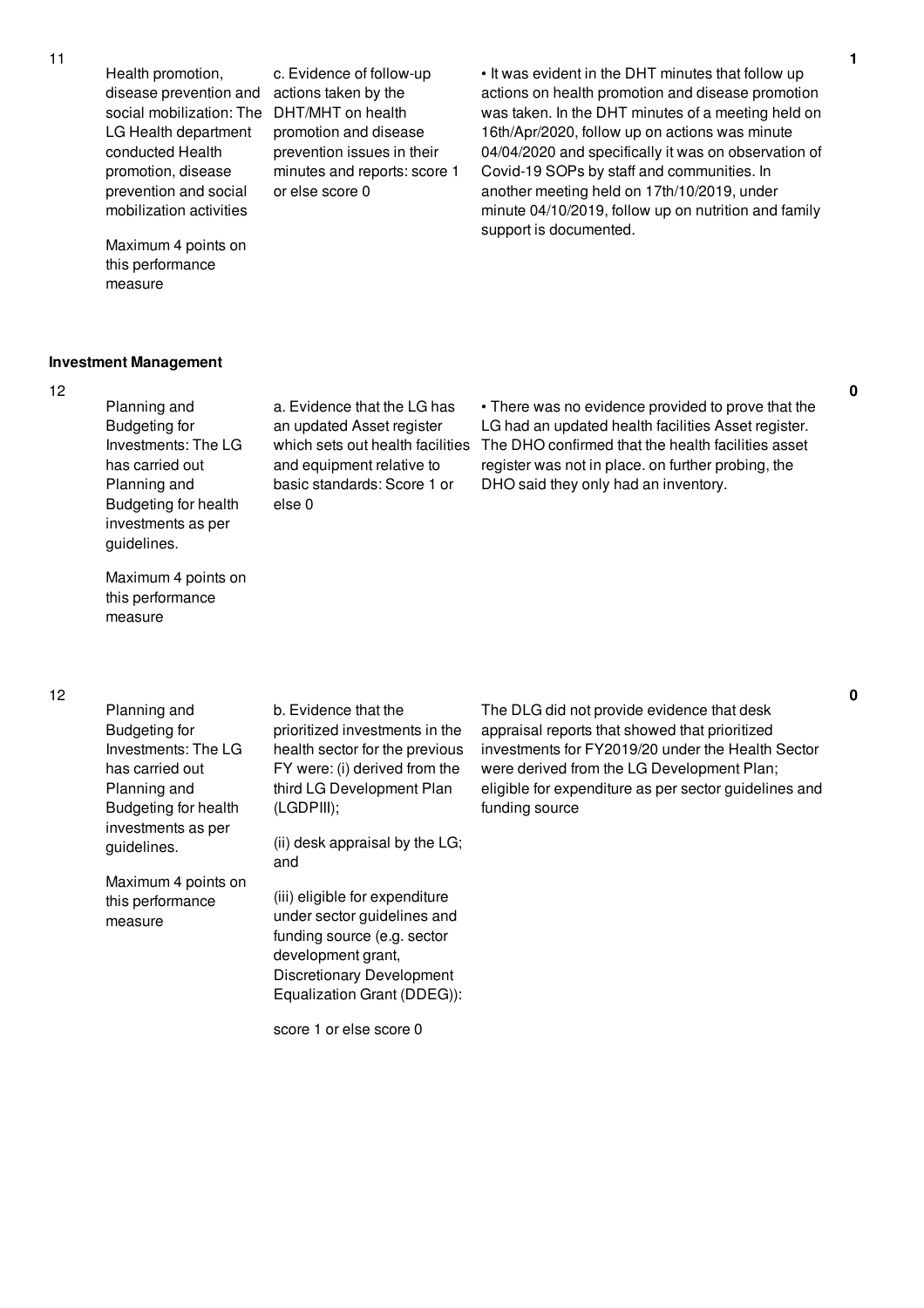| 12 | Planning and<br><b>Budgeting for</b><br>Investments: The LG<br>has carried out<br>Planning and<br>Budgeting for health<br>investments as per<br>guidelines.<br>Maximum 4 points on<br>this performance<br>measure | c. Evidence that the LG<br>has conducted field Appraisal<br>to check for: (i) technical<br>feasibility; (ii) environment<br>and social acceptability; and<br>(iii) customized designs to site<br>conditions: score 1 or else<br>score 0                                              | The DLG did not provide field appraisal reports that<br>showed that prioritized investments for FY2019/20<br>under the Health Sector was field appraised for<br>technical feasibility, environmental and social<br>acceptability; and had their designs customized to<br>suit site conditions |
|----|-------------------------------------------------------------------------------------------------------------------------------------------------------------------------------------------------------------------|--------------------------------------------------------------------------------------------------------------------------------------------------------------------------------------------------------------------------------------------------------------------------------------|-----------------------------------------------------------------------------------------------------------------------------------------------------------------------------------------------------------------------------------------------------------------------------------------------|
| 12 | Planning and<br><b>Budgeting for</b><br>Investments: The LG<br>has carried out<br>Planning and<br>Budgeting for health<br>investments as per<br>guidelines.<br>Maximum 4 points on<br>this performance<br>measure | d. Evidence that the health<br>facility investments were<br>screened for environmental<br>and social risks and<br>mitigation measures put in<br>place before being approved<br>for construction using the<br>checklist: score 1 or else<br>score 0                                   | Kaabong DLG did not carry out screening for<br>environmental and social risks for all health facility<br>investments.                                                                                                                                                                         |
| 13 | Procurement, contract<br>The LG procured and<br>managed health<br>contracts as per<br>guidelines<br>Maximum 10 points on<br>this performance<br>measure                                                           | management/execution: department timely (by April 30<br>for the current FY ) submitted<br>all its infrastructure and other<br>procurement requests to PDU<br>for incorporation into the<br>approved LG annual work<br>plan, budget and procurement<br>plans: score 1 or else score 0 | a. Evidence that the LG health Health Department through the DHO submitted the<br>User Department Procurement Plan on<br>29/04/2020. This was received by the PDU on<br>29/04/2020.                                                                                                           |
| 13 | Procurement, contract<br>management/execution: submitted procurement<br>The LG procured and<br>managed health<br>contracts as per<br>guidelines                                                                   | request form (Form PP1) to<br>the PDU by 1st Quarter of the<br>current FY: score 1 or else,<br>score 0                                                                                                                                                                               | b. If the LG Health department For FY 2020/2021, Health Department had only one<br>project incorporated in the procurement plan. Health<br>Department submitted LGPP Form 1 through the<br>DHO with the project, Renovation of a Staff House<br>at Nariamaoe Health Centre on 02/07/2020.     |

Maximum 10 points on this performance

measure

**0**

**0**

**1**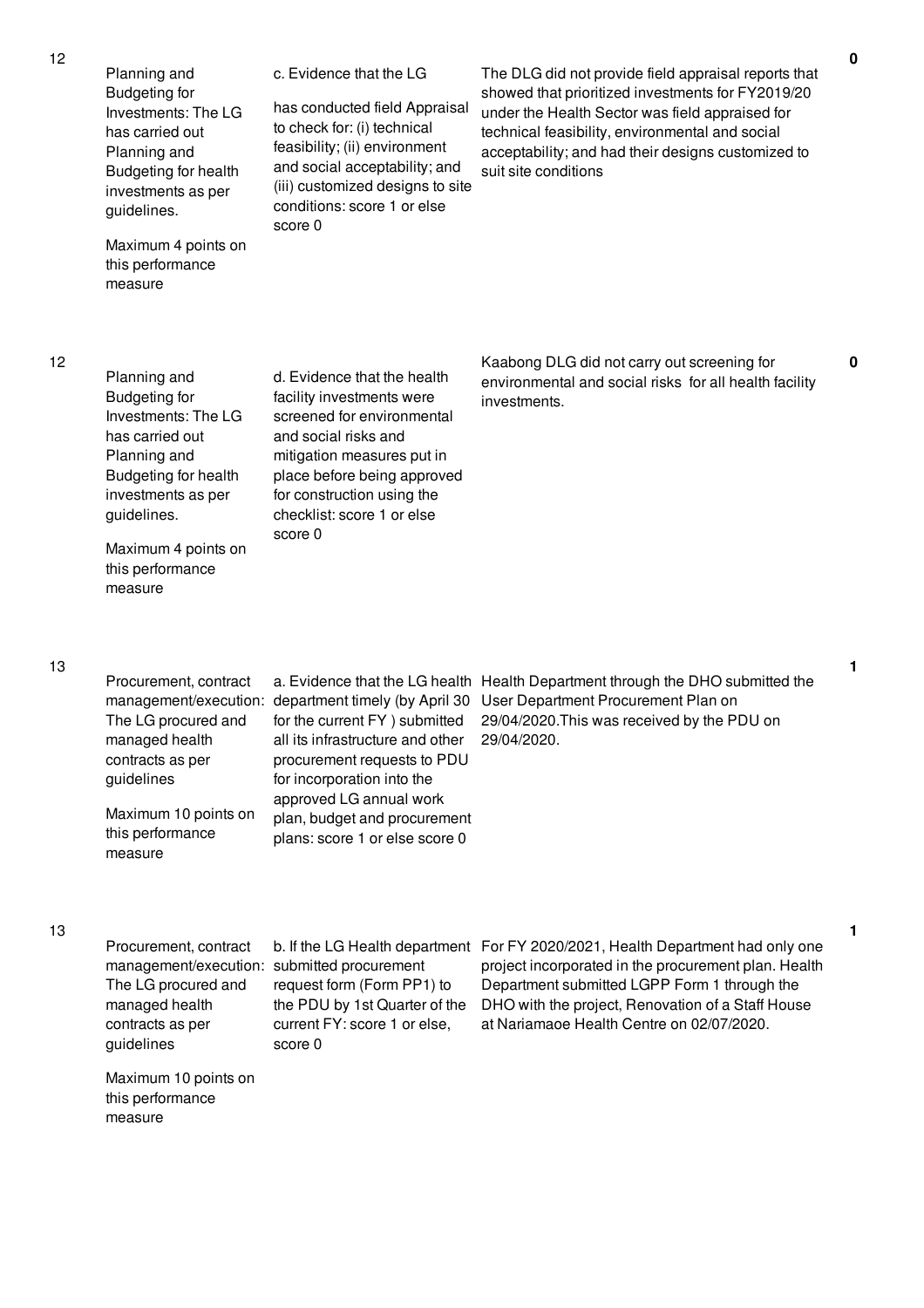Procurement, contract The LG procured and managed health contracts as per guidelines

Maximum 10 points on this performance measure

management/execution: infrastructure investments for c. Evidence that the health the previous FY was approved by the Contracts Committee and cleared by the Solicitor General (where above the threshold), before commencement of construction: score 1 or else score 0

Only one project was executed under health for FY 2019/2020.This was approved by the contracts committee as follows;

Construction of 2 Stances Latrine at Lokwakaramoi Health Centre II. Ref.Kaab559/WRKS/19-20/00014 at a final contract value of UGX 19,450,000, was approved under Min.04/FEB/DCC/2019-2020 (6) dated 11/02/2020 before commencement of works on 04/03/2020.

## 13

| Procurement, contract<br>management/execution:<br>The LG procured and<br>managed health<br>contracts as per<br>guidelines<br>Maximum 10 points on<br>this performance<br>measure | d. Evidence that the LG<br>properly established a Project<br>Implementation team for all<br>health projects composed of:<br>$(i)$ : score 1 or else score 0<br>If there is no project, provide<br>the score | For the projects executed under Health for the FY<br>2019/2020, there was no evidence of proper<br>establishment of PIT. All that was availed was<br>evidence from the work contract signed on<br>04/03/2020 where the DHO and District Engineer<br>were listed as Contract Manager and Technical<br>Supervisor respectively. All other members of PIT<br>were not designated. |
|----------------------------------------------------------------------------------------------------------------------------------------------------------------------------------|-------------------------------------------------------------------------------------------------------------------------------------------------------------------------------------------------------------|--------------------------------------------------------------------------------------------------------------------------------------------------------------------------------------------------------------------------------------------------------------------------------------------------------------------------------------------------------------------------------|
|----------------------------------------------------------------------------------------------------------------------------------------------------------------------------------|-------------------------------------------------------------------------------------------------------------------------------------------------------------------------------------------------------------|--------------------------------------------------------------------------------------------------------------------------------------------------------------------------------------------------------------------------------------------------------------------------------------------------------------------------------------------------------------------------------|

### 13

| Procurement, contract | e. Evidence that the health                       |
|-----------------------|---------------------------------------------------|
|                       | management/execution: infrastructure followed the |
| The LG procured and   | standard technical designs                        |
| managed health        | provided by the MoH: score 1                      |
| contracts as per      | or else score 0                                   |
| guidelines            |                                                   |
|                       | If there is no project, provide                   |
| Maximum 10 points on  | the score                                         |

this performance measure

For the FY 2019/2020, there was no project of upgrading HC II to HC III in Kaabong DLG.

#### 13

| Procurement, contract | f. Evidence that the Clerk of                       | There were no records of daily reports from the  |
|-----------------------|-----------------------------------------------------|--------------------------------------------------|
|                       | management/execution: Works maintains daily records | Clerk of Works consolidated as weekly reports to |
| The LG procured and   | that are consolidated weekly                        | the District Engineer and copied to the DHO.     |
| managed health        | to the District Engineer in                         |                                                  |
| contracts as per      | copy to the DHO, for each                           |                                                  |
| guidelines            | health infrastructure project:                      |                                                  |
|                       | score 1 or else score 0                             |                                                  |
| Maximum 10 points on  |                                                     |                                                  |
| this performance      | If there is no project, provide                     |                                                  |
| measure               | the score                                           |                                                  |

**0**

**1**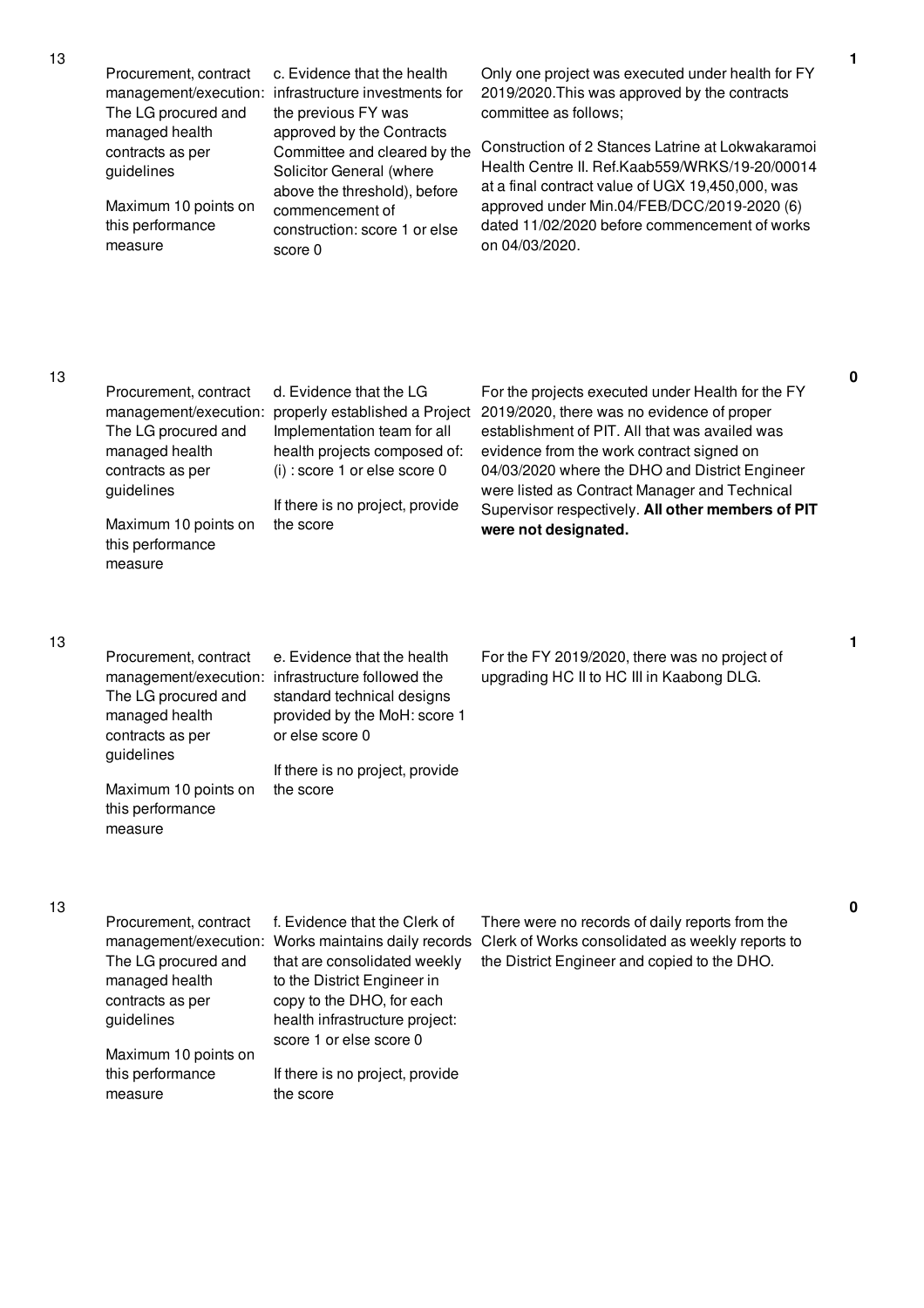Clerk and comprised of the Sub-county Chief (SAS), the designated contract and project managers, chairperson of the HUMC, incharge for beneficiary facility , the Community Development and Environmental officers: score 1 or else score 0

If there is no project, provide the score

There were no records of site meetings. No minutes were available.

All that was provided was provided was PAF monitoring report for 3rd Quarter signed by all stakeholders which included the project of Construction of 2 Stances Latrine at Lokwakaramoi Health Centre II.

| Procurement, contract |            |  |
|-----------------------|------------|--|
| management/execution: | $\epsilon$ |  |
| The LG procured and   | ŗ          |  |
| managed health        | ł          |  |
| contracts as per      | í          |  |
| guidelines            | ľ          |  |
|                       |            |  |

Maximum 10 points on this performance measure

h. Evidence that the LG carried out technical supervision of works at all health infrastructure projects at least monthly, by the relevant officers including the Engineers, Environment officers, CDOs, at critical stages of construction: score 1, or else score 0

If there is no project, provide the score

For the FY 2019/2020, there was no project of upgrading HC II to HC III in Kaabong DLG.

Procurement, contract The LG procured and managed health contracts as per guidelines

Maximum 10 points on this performance measure

management/execution: DHO/MMOH verified works i. Evidence that the and initiated payments of contractors within specified timeframes (within 2 weeks or 10 working days), score 1 or else score 0

The DLG had 1 investment project, review of request of payments to suppliers/contractors in FY2019/20 showed that the DHO made timely recommendations for payments to Contractors for project investments in the sector.

Request for payment of Ugx 19,450,000 by M/s Rock Motel Ltd for construction of 2 stance VIP latrine with 2 bathing shelters in Lokwakaramoe HC 11 was made on the 18 June 2020. The DHO forwarded the payment request on the 18 June 2020 on the same day the request for payment was made by the contractor. Payment certificate No 1 was prepared by DE and signed by DHO on the 22 June 2020. Payment was made on the 30 June 2020 Receipt Nos. 001,002 & 003.

**1**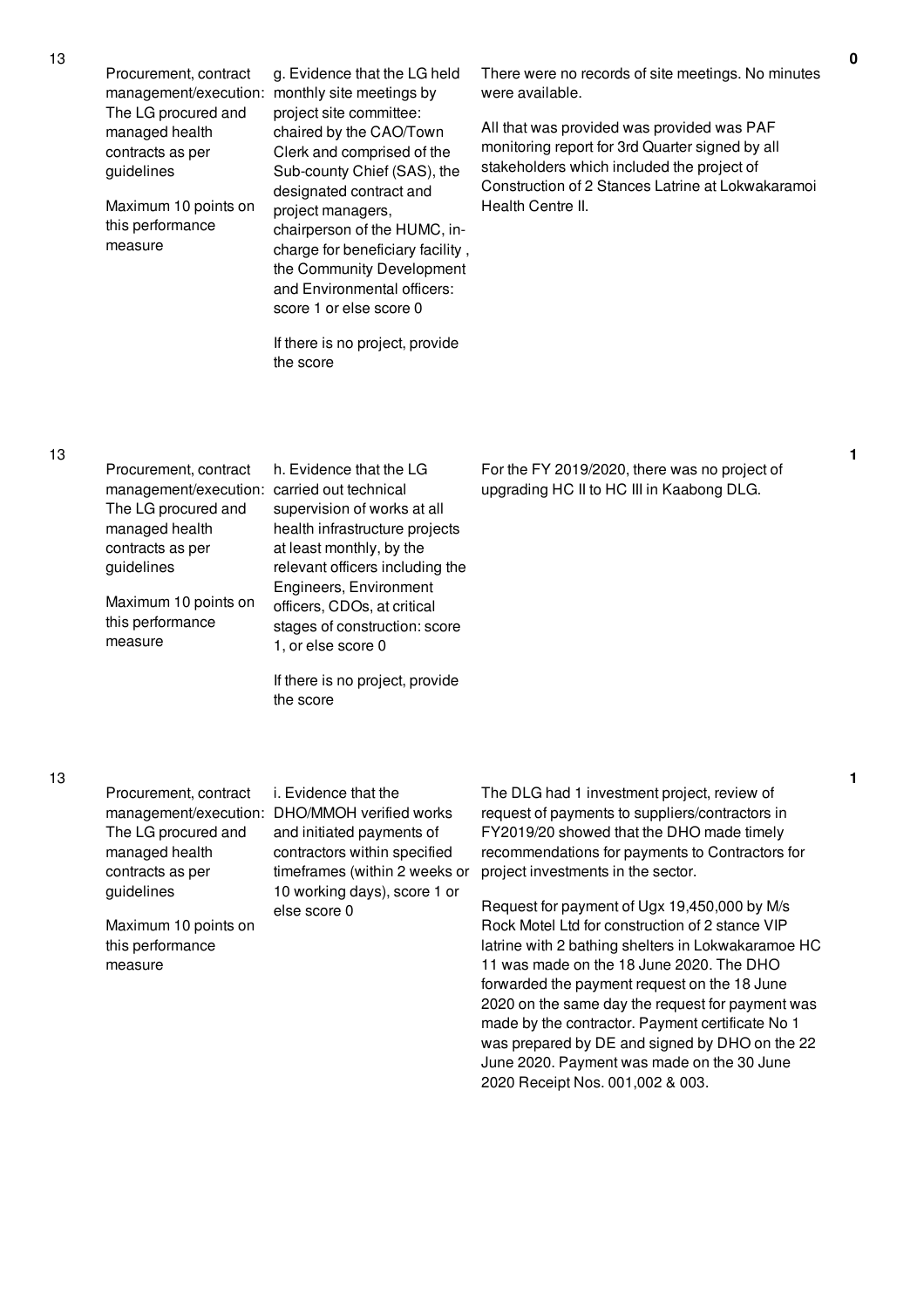Procurement, contract The LG procured and managed health contracts as per guidelines

management/execution: complete procurement file for j. Evidence that the LG has a each health infrastructure contract with all records as required by the PPDA Law score 1 or else score 0

Maximum 10 points on this performance measure

For the project executed under health the previous FY, there were complete procurement files as per PPDA guidelines as follows;

• Construction of 2 Stances Latrine at Lokwakaramoi Health Centre II. Ref.Kaab559/WRKS/19-20/00014 had the Evaluation report signed by the evaluation committee on 28/01/2020, Work contract signed on 14/03/2020 and Contract decision minutes for Min.04 /FEB/DCC/2019-2020 dated 11/02/20

## **Environment and Social Safeguards**

Grievance redress: The a. Evidence that the Local LG has established a mechanism of addressing health sector grievances in line with the LG grievance redress framework Maximum 2 points on this performance measure Government has recorded, investigated, responded and reported in line with the LG grievance redress framework score 2 or else 0 There was no evidence that Kaabong DLG has recorded, investigated, responded and reported in line with the LG grievance redress framework 15 Safeguards for service delivery: LG Health Department ensures safeguards for service delivery Maximum 5 points on this performance measure a. Evidence that the LG has disseminated guidelines on health care / medical waste management to health facilities : score 2 points or else score 0 There was no evidence that Kaabong DLG disseminated guidelines on health care / medical waste management to sampled health facilities 15 Safeguards for service delivery: LG Health Department ensures safeguards for service delivery Maximum 5 points on this performance measure b. Evidence that the LG has in place a functional system for Medical waste management or central infrastructures for managing medical waste (either an incinerator or Registered waste management service provider): score 2 or else score 0 Of the sampled three Health facilities; Kalapata HCIII had a placenta pit, Lokolia HCIII had an incinerator and Kathalie HCIII had a placenta pit.The funds for waste management is financed by the PHC budget and management of medical waste is done by the support staff( cleaners)

**0**

**0**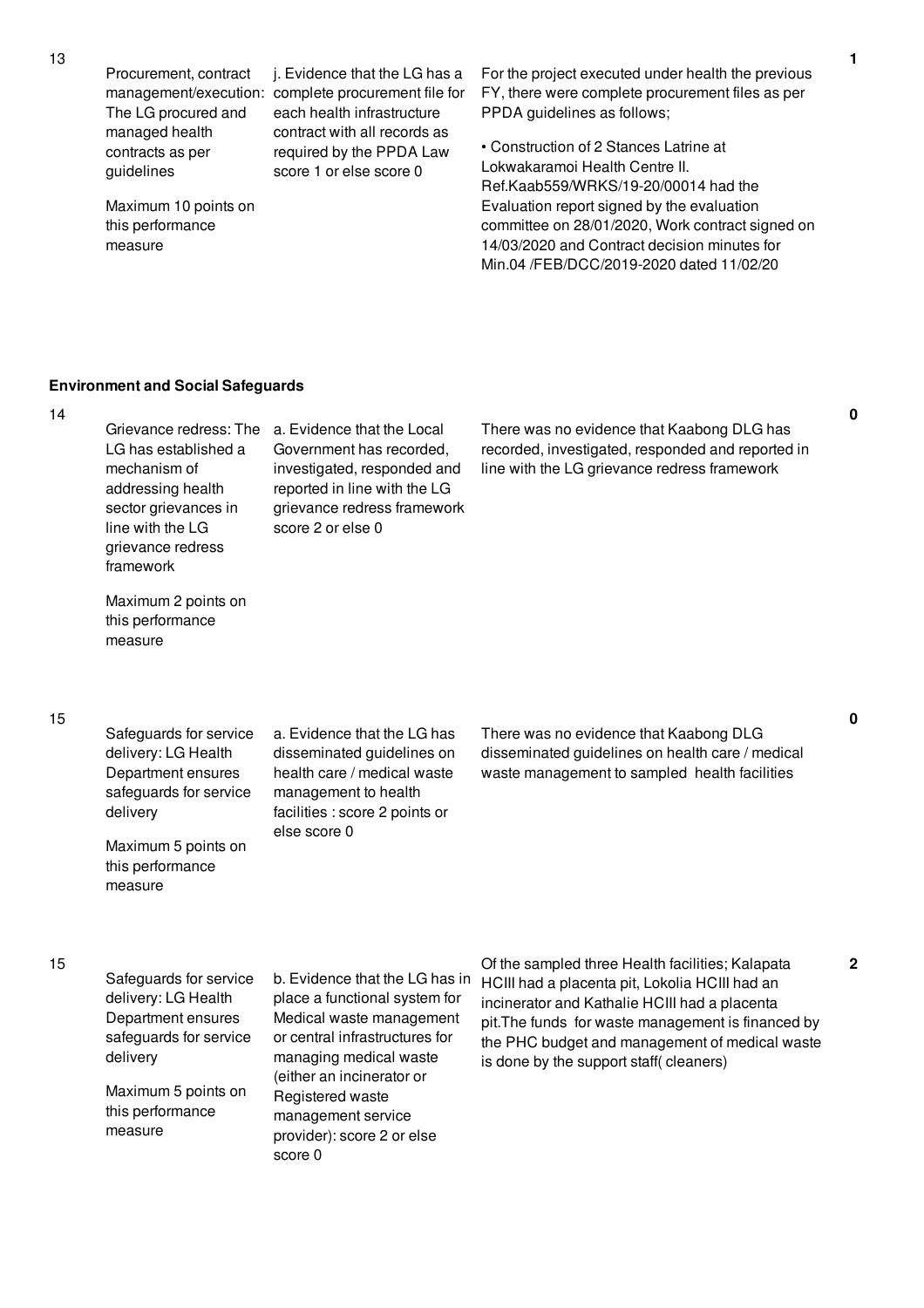Safeguards for service delivery: LG Health Department ensures safeguards for service delivery

Maximum 5 points on this performance measure

c. Evidence that the LG has conducted training (s) and created awareness in healthcare waste management score 1 or else score 0

There was no evidence that Kaabong LG conducted training (s) and created awareness in healthcare waste management as per the sampled three facilities.

16

Safeguards in the Delivery of Investment Management: LG Health infrastructure projects incorporate Safeguards in the delivery of the investments

Environment and Social of the previous FY: score 2 or a. Evidence that a costed ESMP was incorporated into designs, BoQs, bidding and contractual documents for health infrastructure projects else score 0

There was no evidence that a costed ESMP was incorporated into designs, BoQs, bidding and contractual documents for health infrastructure projects of the previou.Health infrastructures were not screened by the EO and CDO

Maximum 8 points on this performance measure

16

Safeguards in the Delivery of Investment Management: LG Health infrastructure projects incorporate Safeguards in the delivery of the investments

Maximum 8 points on this performance measure

Environment and Social availability (e.g. a land title, b. Evidence that all health sector projects are implemented on land where the LG has proof of ownership, access and agreement; Formal Consent, MoUs, etc.), without any encumbrances: score 2 or else, score 0

The Environment officer , Physical planner and DHO could not present documentation of land acquistion status for Health infrastructures at the time of the assessment.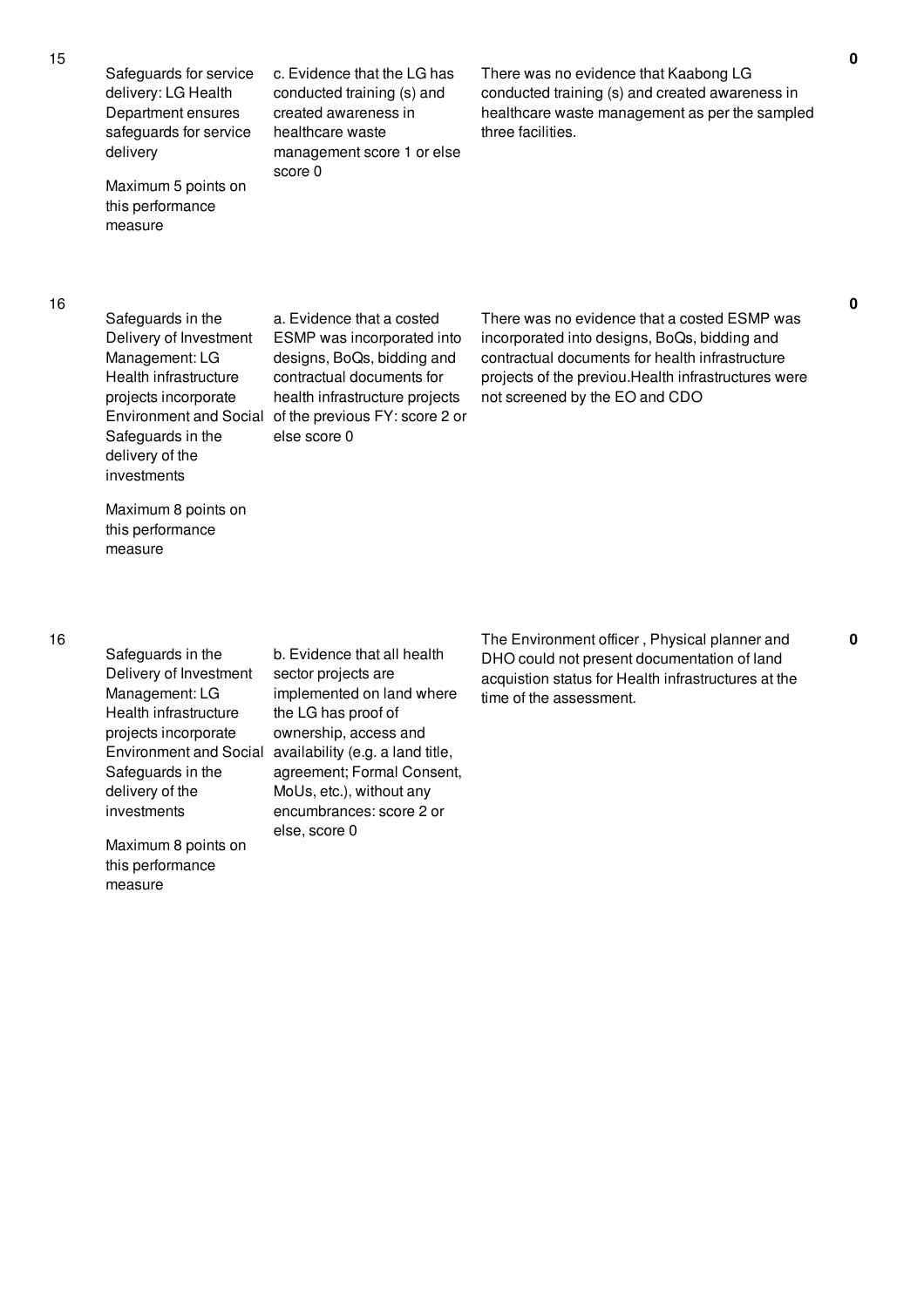Safeguards in the Delivery of Investment Management: LG Health infrastructure projects incorporate Safeguards in the delivery of the investments

Environment and Social compliance with ESMPs; and c. Evidence that the LG conducted support supervision and monitoring of health projects to ascertain provide monthly reports: score 2 or else score 0.

Environment Officer and CDO Officer and CDO conducted support supervision There was no evidence that the LG Environment and monitoring of health projects to ascertain compliance with ESMPs and provided monthly reports

Maximum 8 points on this performance measure

Safeguards in the Delivery of Investment Management: LG Health infrastructure projects incorporate Environment and Social of contractor Safeguards in the delivery of the investments

Maximum 8 points on this performance measure

and Social Certification forms were completed and signed and CDO, prior to payments

invoices/certificates at interim and final stages of all health infrastructure projects score 2 or else score 0

d. Evidence that Environment The Environment and Social Certification forms by the LG Environment Officer contractor invoices/certificates at interim and final were not completed and signed by the LG Environment Officer and CDO, prior to payments of stages of all health infrastructure projects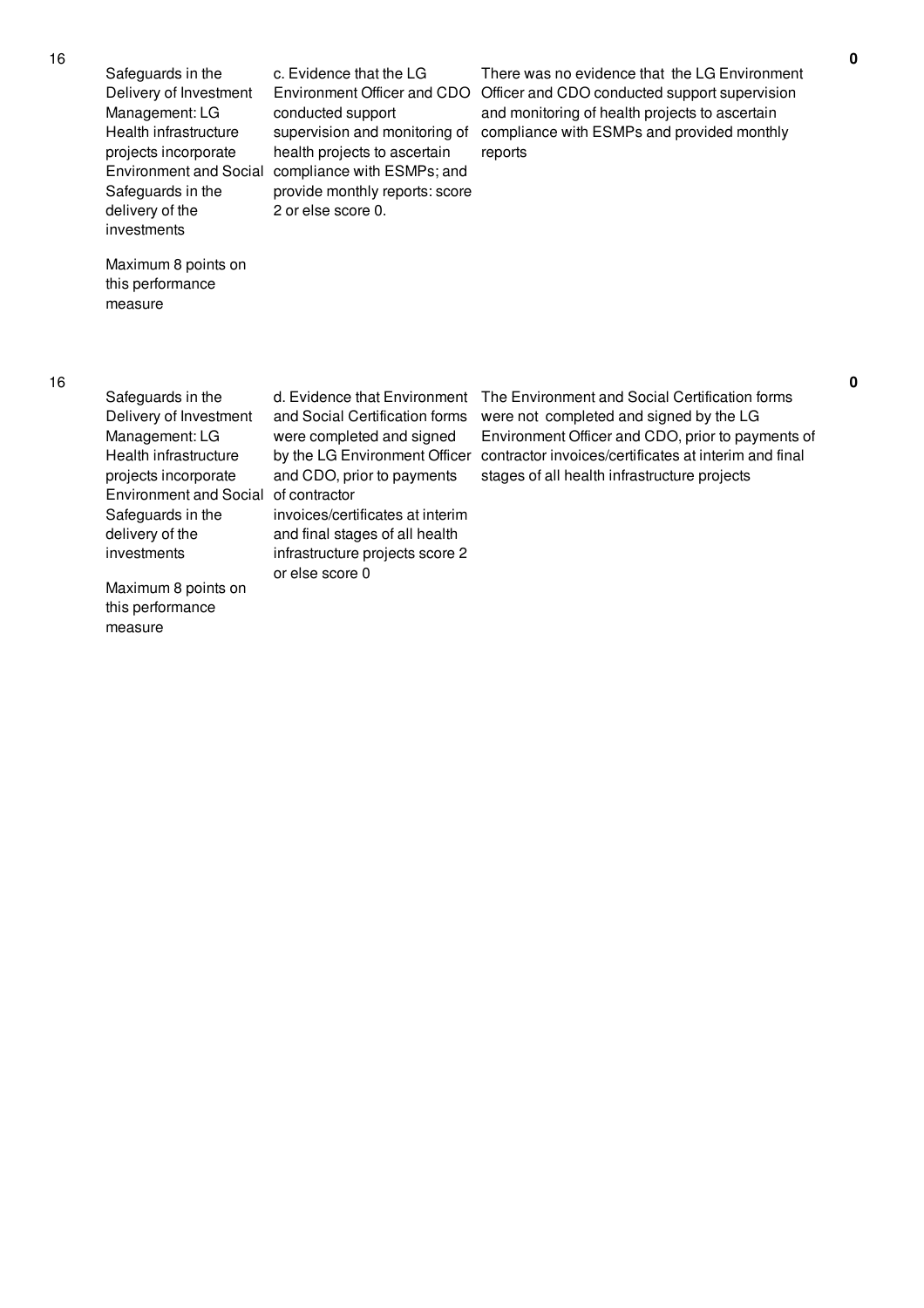| No. | Summary of<br>requirements                                                                                                                                                                | <b>Definition of compliance</b>                                                                                                                                                                     | <b>Compliance justification</b>                                                                                                                                                                                                                                                                                                                                                                                                                                                                                                                                                                                                                            | <b>Score</b> |
|-----|-------------------------------------------------------------------------------------------------------------------------------------------------------------------------------------------|-----------------------------------------------------------------------------------------------------------------------------------------------------------------------------------------------------|------------------------------------------------------------------------------------------------------------------------------------------------------------------------------------------------------------------------------------------------------------------------------------------------------------------------------------------------------------------------------------------------------------------------------------------------------------------------------------------------------------------------------------------------------------------------------------------------------------------------------------------------------------|--------------|
|     | <b>Local Government Service Delivery Results</b>                                                                                                                                          |                                                                                                                                                                                                     |                                                                                                                                                                                                                                                                                                                                                                                                                                                                                                                                                                                                                                                            |              |
| 1   | Water & Environment<br>Outcomes: The LG has<br>registered high<br>functionality of water<br>sources and<br>management<br>committees<br>Maximum 4 points on<br>this performance<br>measure | a. % of rural water sources that are<br>functional.<br>If the district rural water source<br>functionality as per the sector MIS is:<br>o 90 - 100%: score 2<br>o 80-89%; score 1<br>o Below 80%: 0 | The MWE MIS database does not show<br>records<br>the<br>water<br>on<br>sources<br>functionality for the current FY 20/21.<br>However, according to the same Ministry<br>MIS database for the previous FY 19/20,<br>the percentage of functional sources<br>stood at 81%; Kaabong district has 13<br>sub-counties<br>and<br>each<br>had<br>a<br>functionality rate as follows;<br>o Kaabong East sub-county at 82%,<br>o Kaabong Town Council at 59%,<br>o Kaabong West sub-county at 69%,<br>o Kakamar sub-county at 89%<br>o Kalapata sub county at 80%<br>o Kamion sub county at 77%<br>o Kathile sub county at 80%<br>o Kathile South sub county at 94% | 1            |
|     |                                                                                                                                                                                           |                                                                                                                                                                                                     |                                                                                                                                                                                                                                                                                                                                                                                                                                                                                                                                                                                                                                                            |              |

- o Lodiko sub county at 94%
- o Lolelia sub county at 79%
- o Lotim sub county at 82%
- o Loyoro sub county at 75%
- o Sidok sub county at 78%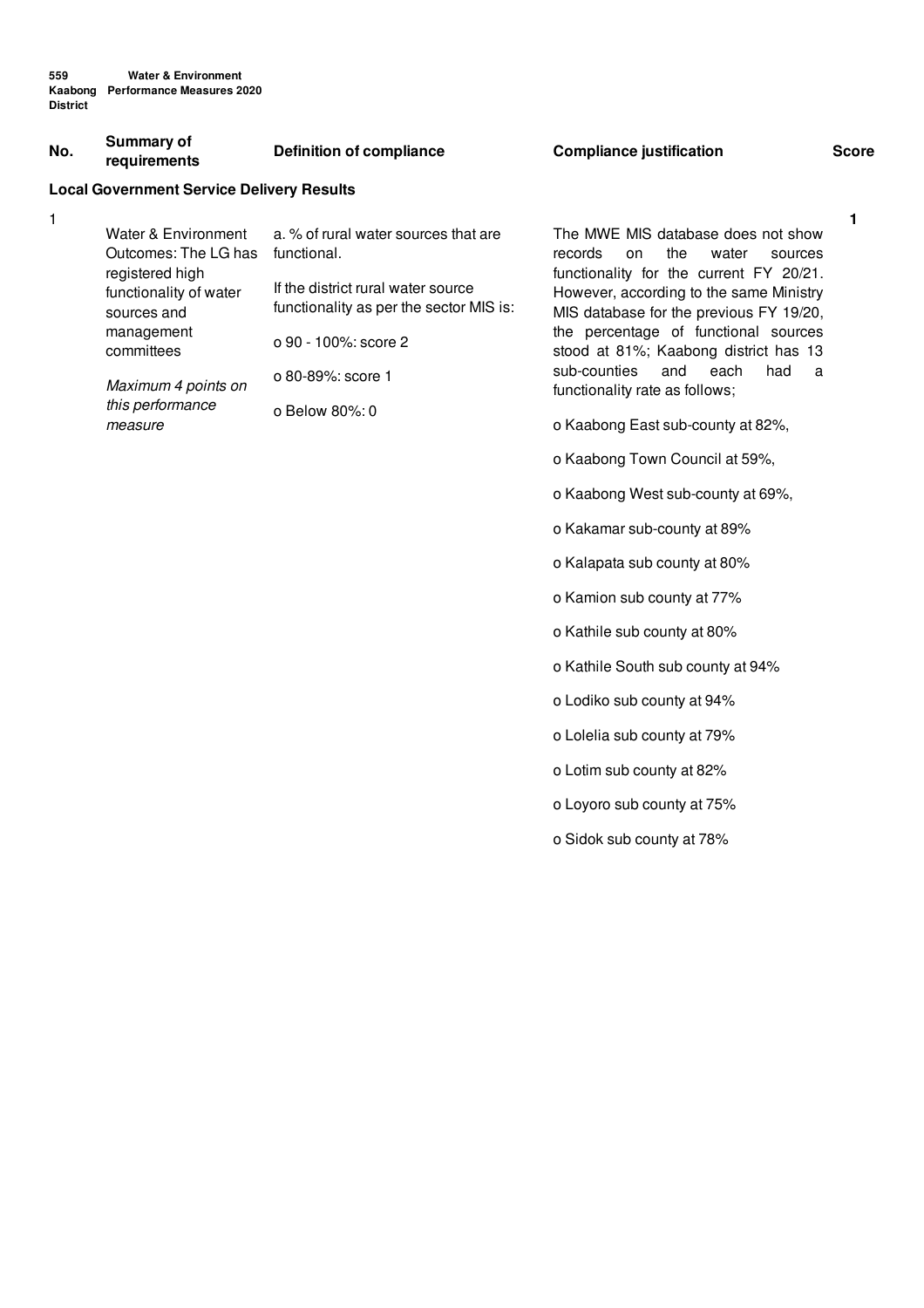| Water & Environment<br>Outcomes: The LG has<br>registered high<br>functionality of water<br>sources and<br>management<br>committees<br>Maximum 4 points on<br>this performance<br>measure | b. % of facilities with functional water &<br>sanitation committees (documented<br>water user fee collection records and<br>utilization with the approval of the<br>WSCs). If the district WSS facilities that<br>have functional WSCs is:<br>o 90 - 100%: score 2<br>o 80-89%: score 1<br>o Below 80%: 0 | percentage<br>of facilities<br>The<br>with<br>Water<br>functional<br>and<br>Sanitation<br>Committees is 94% according to the<br>Ministry MIS for the previous FY 19/20<br>i.e. 383 of 406 sources managed by<br>WSCs have Water and Sanitation<br>Committees that are functional.<br>For example; from one of the sampled<br>sources at Lokido Sub County, Lomuria<br>village, source number: DWD 69845, it<br>comprised of 9 members, 5 women and<br>4 men and each household contributes<br>1,000 UGX per month per household.<br>At the time of visit, the fees had not been<br>requested for any O&M work |
|-------------------------------------------------------------------------------------------------------------------------------------------------------------------------------------------|-----------------------------------------------------------------------------------------------------------------------------------------------------------------------------------------------------------------------------------------------------------------------------------------------------------|---------------------------------------------------------------------------------------------------------------------------------------------------------------------------------------------------------------------------------------------------------------------------------------------------------------------------------------------------------------------------------------------------------------------------------------------------------------------------------------------------------------------------------------------------------------------------------------------------------------|
| Service Delivery<br>Performance: Average<br>score in the water and<br>environment LLGs<br>performance<br>assessment<br>Maximum 8 points on<br>this performance<br>measure                 | a. The LG average score in the water<br>and environment LLGs performance<br>assessment for the current. FY.<br>If LG average scores is<br>a. Above 80% score 2<br>b. 60 -80%: 1<br>c. Below 60:0<br>(Only applicable when LLG assessment<br>starts)                                                       | Not applicable. Assessment system for<br>LLG is yet to be developed.                                                                                                                                                                                                                                                                                                                                                                                                                                                                                                                                          |
| Service Delivery<br>Performance: Average<br>score in the water and<br>environment LLGs<br>performance<br>assessment<br>Maximum 8 points on<br>this performance<br>measure                 | b. % of budgeted water projects<br>implemented in the sub-counties with<br>safe water coverage below the district<br>average in the previous FY.<br>o If 100 % of water projects are<br>implemented in the targeted S/Cs: Score<br>2<br>o If 80-99%: Score 1<br>o If below 80 %: Score 0                  | The safe water coverage for Kaabong<br>district stands at 85%. The district has<br>13 sub counties as follows:<br>o Kaabong sub-county with safe water<br>coverage at 95%,<br>o Kaabong TC with safe water coverage<br>at 95%,<br>o Kaabong West sub-county with safe<br>water coverage at 65%,<br>o Kakamar sub-county with safe water<br>coverage at 69%<br>o Kalapata sub-county with safe water<br>coverage at 95%,<br>o Kamion sub-county with safe water<br>coverage at 95%,<br>o Kathile sub-county with safe water<br>coverage at 95%,<br>o Kathile South sub-county with safe                        |

2

2

**0**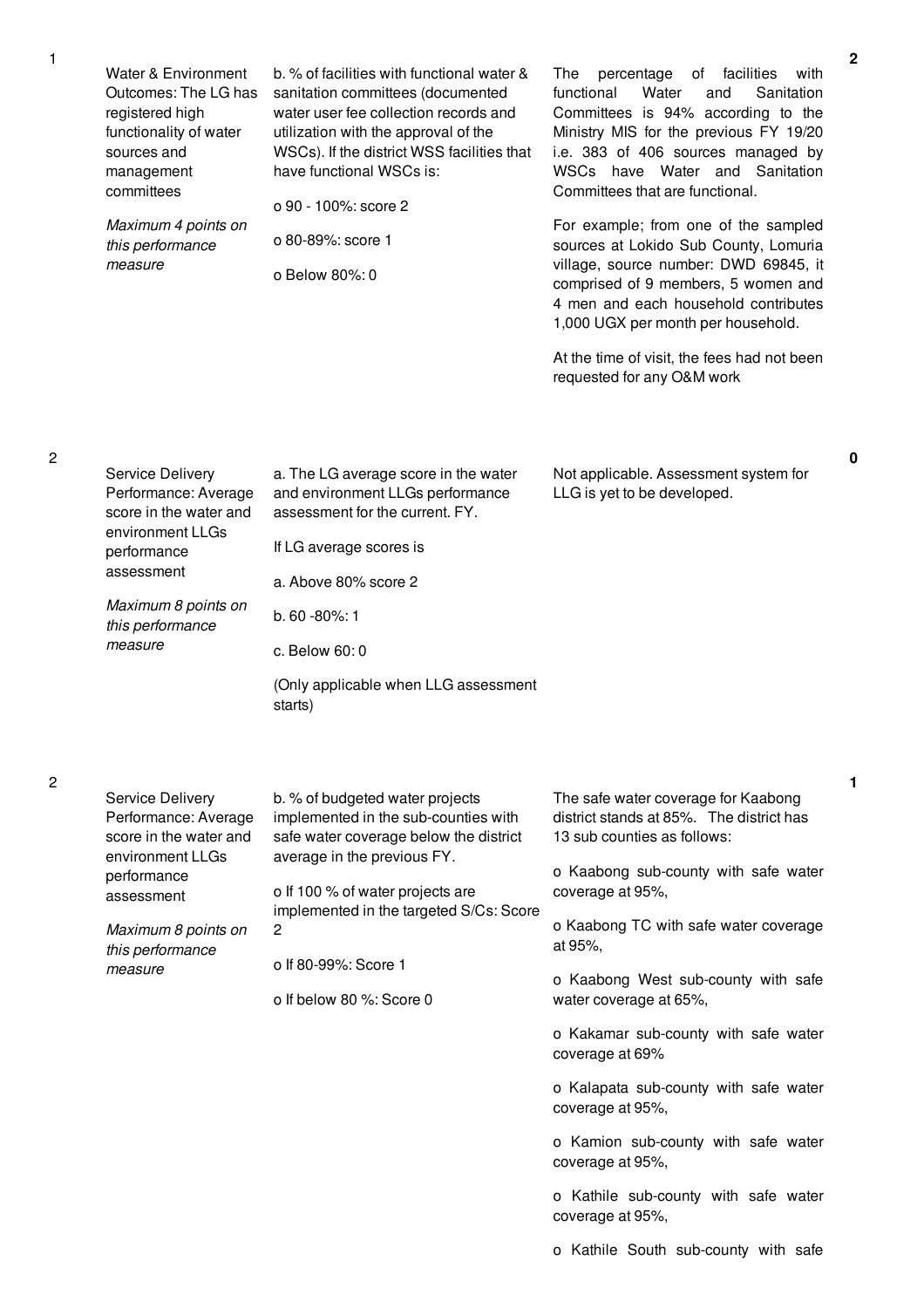water coverage at 95%

o Lodiko sub-county with safe water coverage at 70%,

o Lolelia sub-county with safe water coverage at 95%,

o Lotim sub-county with safe water coverage at 55%,

o Loyoro sub-county with safe water coverage at 95%

o Sidok sub-county with safe water coverage at 95%

According to the annual Work plan/ budget approved and stamped by the Permanent Secretary, Ministry of Water and Environment on 5th August 2019 for the FY 2019/20, the total grant planned by Kaabong District Water Office was 316,210,451 UGX for FY 2019/20 and five projects were planned and budgeted for under rural water development (254,516,193 UGX).

The annual progress report Quarter 4 of the FY 19/20 signed and stamped by the Central Registry Ministry of Water and Environment on 20th July, 2020, indicated that five projects were implemented in the 8 sub-counties of; Kaabong TC, Kalapata sub-county, Kakamar sub-county, Kathile South sub county, Kamion sub county, Lodiko sub county expect the borehole drilling of Lokkoki borehole in Lotim sub-county.

Of these only the sub counties of Kakamar, Lodiko and Lotim that have safe water coverages below the district average were budgeted for implementation of water projects.

The planned implementations were as follows:

**Rehabilitation** of 10 boreholes but however only 4 boreholes were rehabilitated;

o 1 borehole in Lodiko sub-county,

o 1 borehole in Kathile South subcounty

o 1 borehole in Kathile sub-county

o 1 borehole in Lotimo sub-county

**Deep borehole drilling** (Hand pumped);

o 1 borehole in Kakamar sub-county,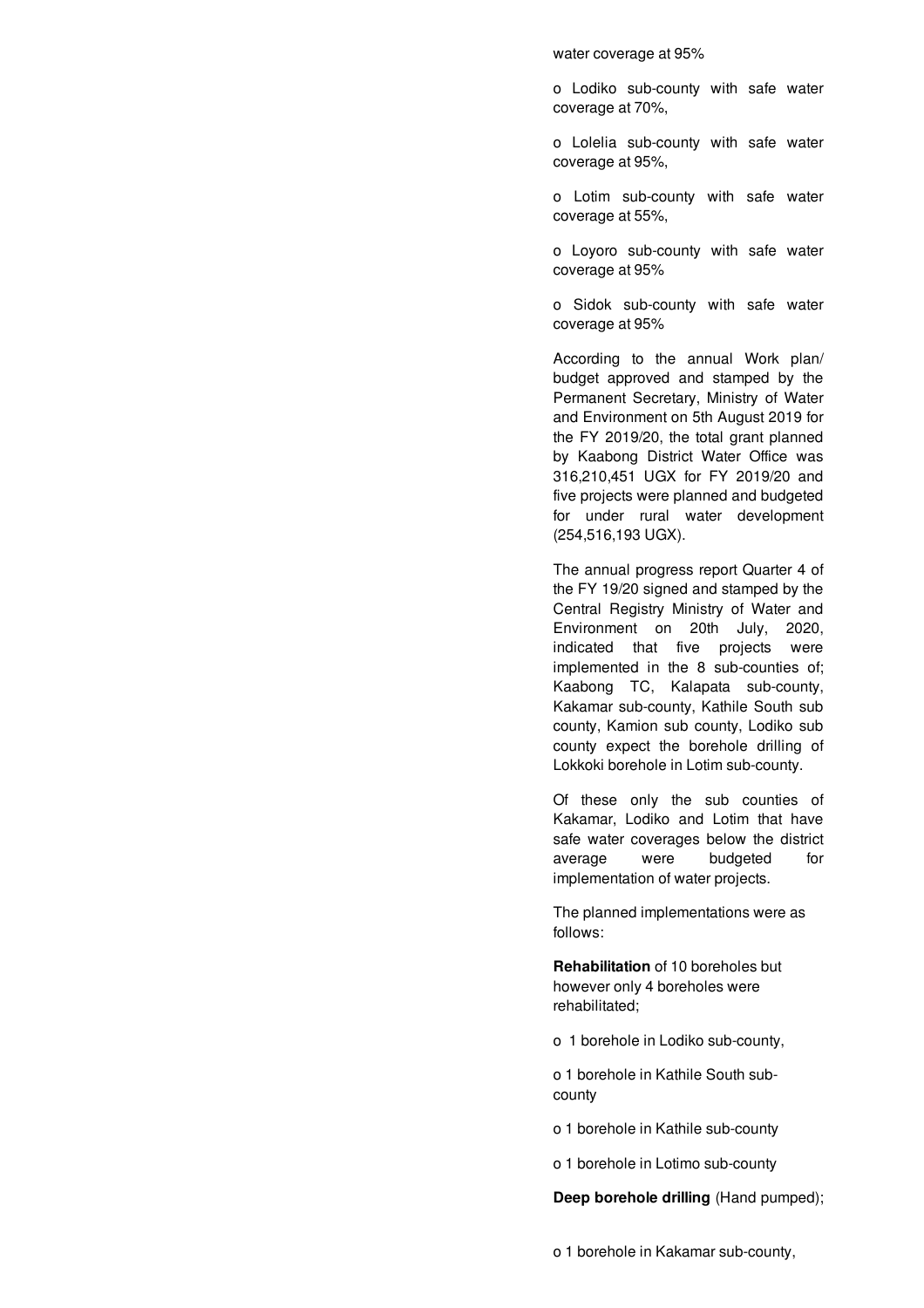o 1 borehole in Lotimo sub county

o 1 borehole in Lokido sub-county,

o 1 borehole in Kathile South sub county.

**Construction of public latrines** in RGCs (2-stance) in Kaabong Town council.

# **Construction of latrines;**

o 1 two-stance latrine Kalapata sub county

o 1 three-stance latrine in Lotim sub county

**Design of piped water system** (GFS, Borehole, surface) feasibility studies and tender documentation in Kamion sub county.

The total cost for these planned implementations came to a total of 223,250,000 UGX. i.e.

o 9,750,000 UGX for the rehabilitation of 4 boreholes (Unit cost for rehabilitation per borehole was 975,000 UGX),

o 96,000,000 UGX for deep borehole drilling of 4 boreholes (unit cost of the borehole 24,000,000 UGX)

o 23,500,000 UGX for the construction of public latrines in RGCs (unit cost of the latrine 23,500,000 UGX)

o 34,000,000 UGX for the construction of latrines (unit cost of the latrine 17,000,000 UGX)

o 60,000,000 UGX for the design of piped water system, feasibility studies and tender documentation.

Therefore, the target for the sub counties with safe water coverage below district average i.e. for Kakamar, Lodiko and Lotim was: 66,950,000 UGX.

Therefore, the percentage that was budgeted for the sub counties with safe water coverage below the district average comes to 30%.

The budgeted water project in the sub county with safe water coverage below the district average in the previous FY 2019/20 were implemented at 83.3% i.e. with except the borehole drilling in Lotim sub county.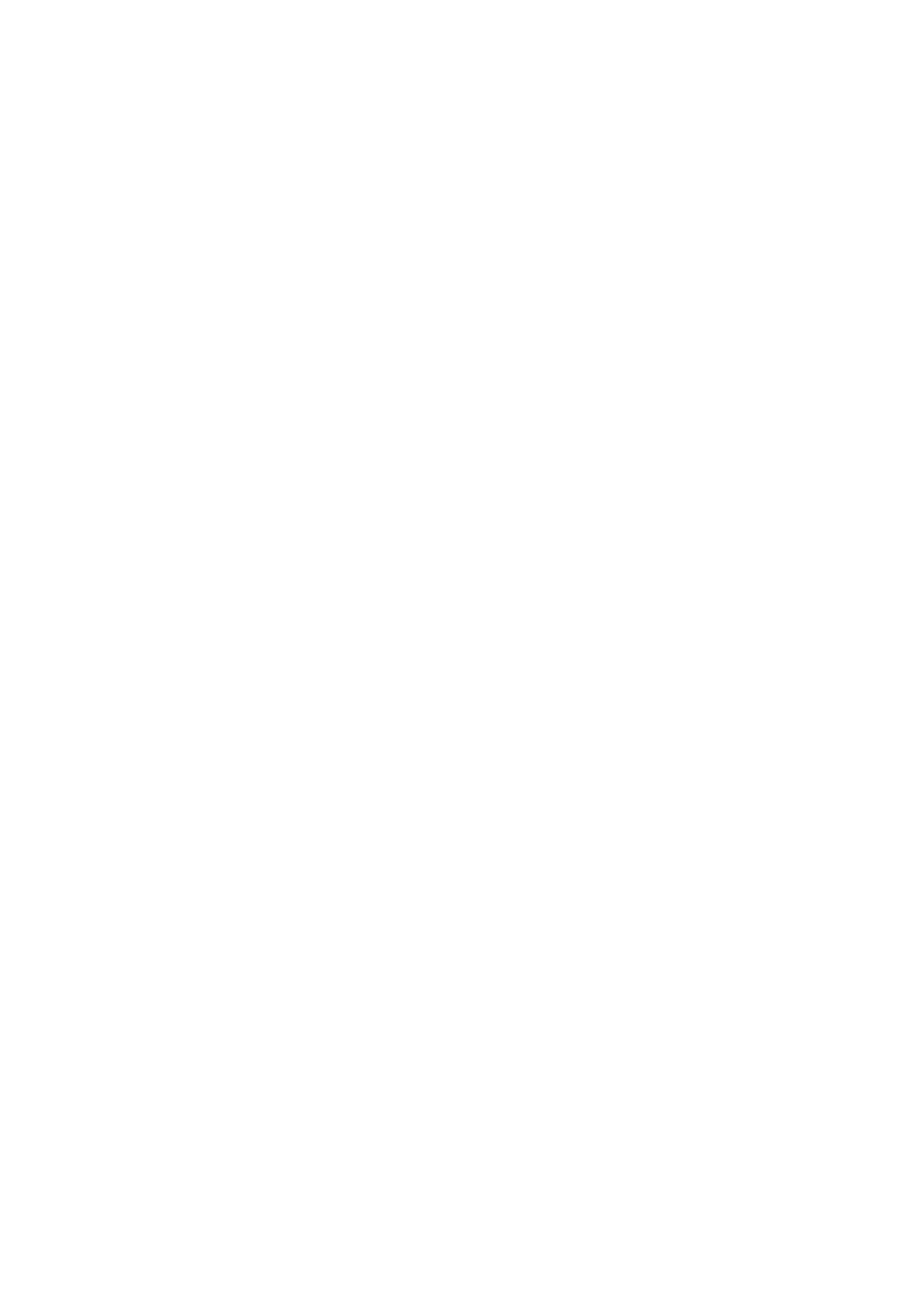Service Delivery Performance: Average score in the water and environment LLGs performance assessment

c. If variations in the contract price of sampled WSS infrastructure investments for the previous FY are within +/- 20% of engineer's estimates

o If within +/-20% score 2

*Maximum 8 points on this performance measure*

o If not score 0

The five sampled projects implemented in Kaabong DLG indicated variations as follows:

**Project 1: Drilling of 4 boreholes** in Kakamar, Lodiko, Kathile South and Lotimo sub counties

Eng.'s Estimate: 96,000,000 UGX

Contract price: 63,685,000 UGX

Variation: -33.66%

Therefore, the variation of the contract price for this project is **not within** +/- 20%

**Project 2: Design of piped water system, feasibility studies and tender documentation** in Kamion sub county.

Estimate: 60,000,000 UGX

Contract price: 47,506,500 UGX.

Variation: -20.8%

Therefore, the variation of the contract price for this project is **not within** +/- 20%.

**Project 3: Construction of public latrine** in Kaabong town council.

Estimate: 23,500,000 UGX

Contract price: 21,116,750 UGX.

Variation: -10.14%

Therefore, the variation of the contract price for this project is **within** +/- 20%.

**Project 4: Construction of latrines** in Kalapata and Lotim sun counties

Estimate: 34,000,000 UGX

Contract price: 33,569,150 UGX.

Variation: -1.26%

Therefore, the variation of the contract price for this project is **within** +/- 20%.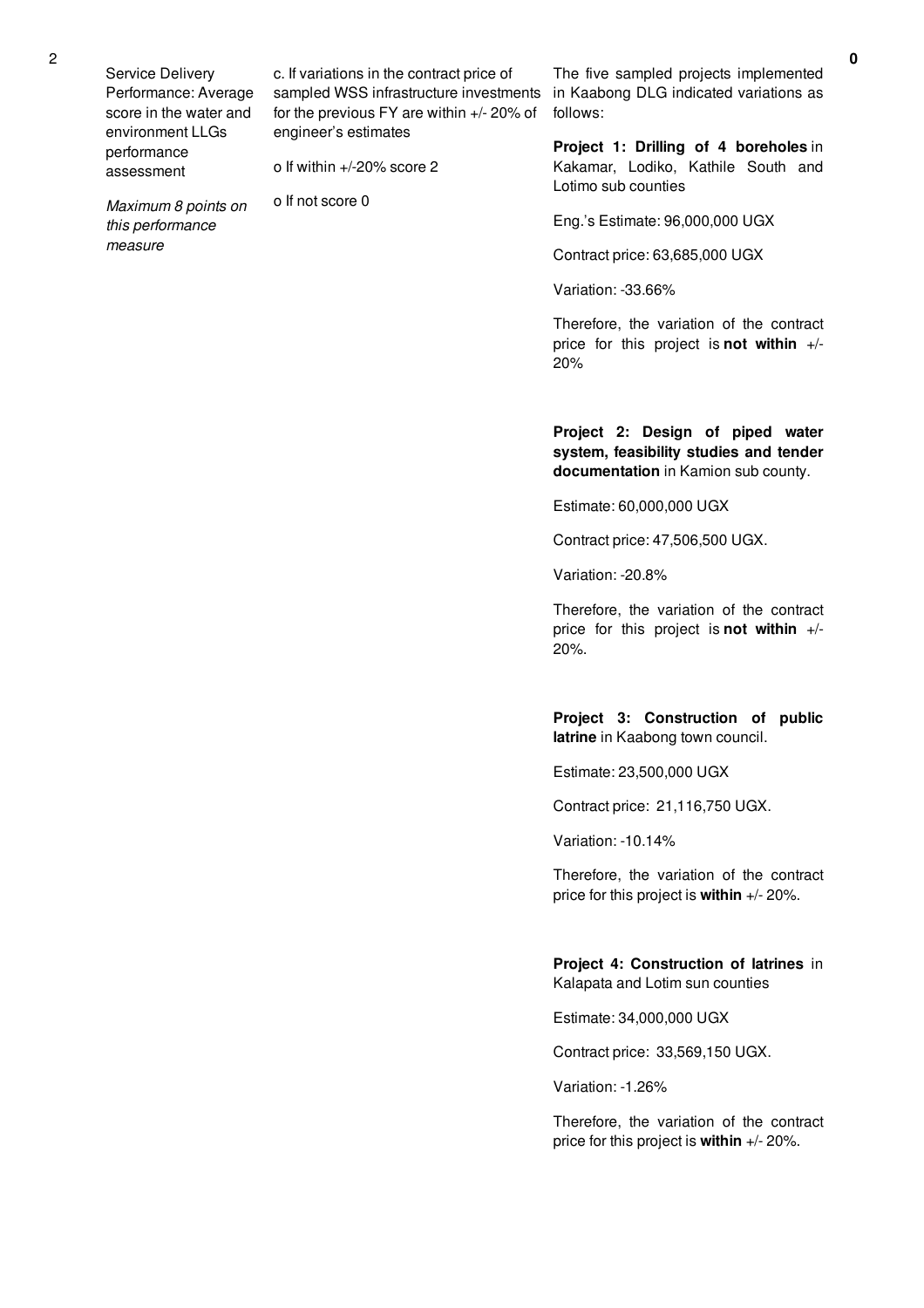Service Delivery Performance: Average score in the water and environment LLGs performance assessment

*Maximum 8 points on this performance measure*

d. % of WSS infrastructure projects completed as per annual work plan by end of FY.

o If 100% projects completed: score 2

o If 80-99% projects completed: score 1

o If projects completed are below 80%: 0

According to the AWP for the FY 2019/20 and the Annual Budget Performance report of FY 2019/20, 3 of the planned 5 projects (60%) were implemented and completed by end the FY 2019/20. As shown below;

Certificate of completion dated 8th July 2020 issued to Jolly and Joe Medium Enterprises for the construction of two stance lined latrine in Kalapata sub county signed by the Ag. DWO, District Engineer and CAO.

Certificate of completion dated 16th June 2020 issued to Lina Constructors and Supplies Ltd for the construction of 3 stance lined latrine in Lotim sub county signed by the Ag. DWO, District Engineer and CAO.

Certificate of completion dated 8th June 2020 issued to Lokodopei Enterprises for the construction of two stance lined latrine in Kaabong town council signed by the Ag. DWO, Dsitrict Engineer and CAO.

The Ag. DWO planned to drill 4 boreholes but at the end the FY 2019/20 had drilled 3 boreholes in Kakamar, Lodiko and Kathile sub counties with exception of the borehole in Lotim sub county.

The Ag. DWO planned to rehabilitate 10 boreholes but at the end of the FY 2019/20 had rehabilitated 5 boreholes.

Only 60% of the planned projects were implemented and completed by end the FY 2019/20.

| Achievement of<br>Standards: The LG has      | supply facilities that are functioning | a. If there is an increase in the % of water There was an increase in the percentage<br>of functional water supply points in |
|----------------------------------------------|----------------------------------------|------------------------------------------------------------------------------------------------------------------------------|
| met WSS infrastructure<br>facility standards | o If there is an increase: score 2     | Kaabong district as indicated by the<br>Ministry of Water and Environment                                                    |
| Maximum 4 points on                          | o If no increase: score 0.             | (MWE) MIS reports.                                                                                                           |
| this performance                             |                                        | FY 2018/19: 77% of functional water                                                                                          |
| measure                                      |                                        | source points was registered (366 No,                                                                                        |
|                                              |                                        | Sources) and for FY 2019/20: 81%                                                                                             |
|                                              |                                        | functional water source points was                                                                                           |

This indicated an increase of 4% of the functional water source points between the two financial years.

registered (497 No, Sources).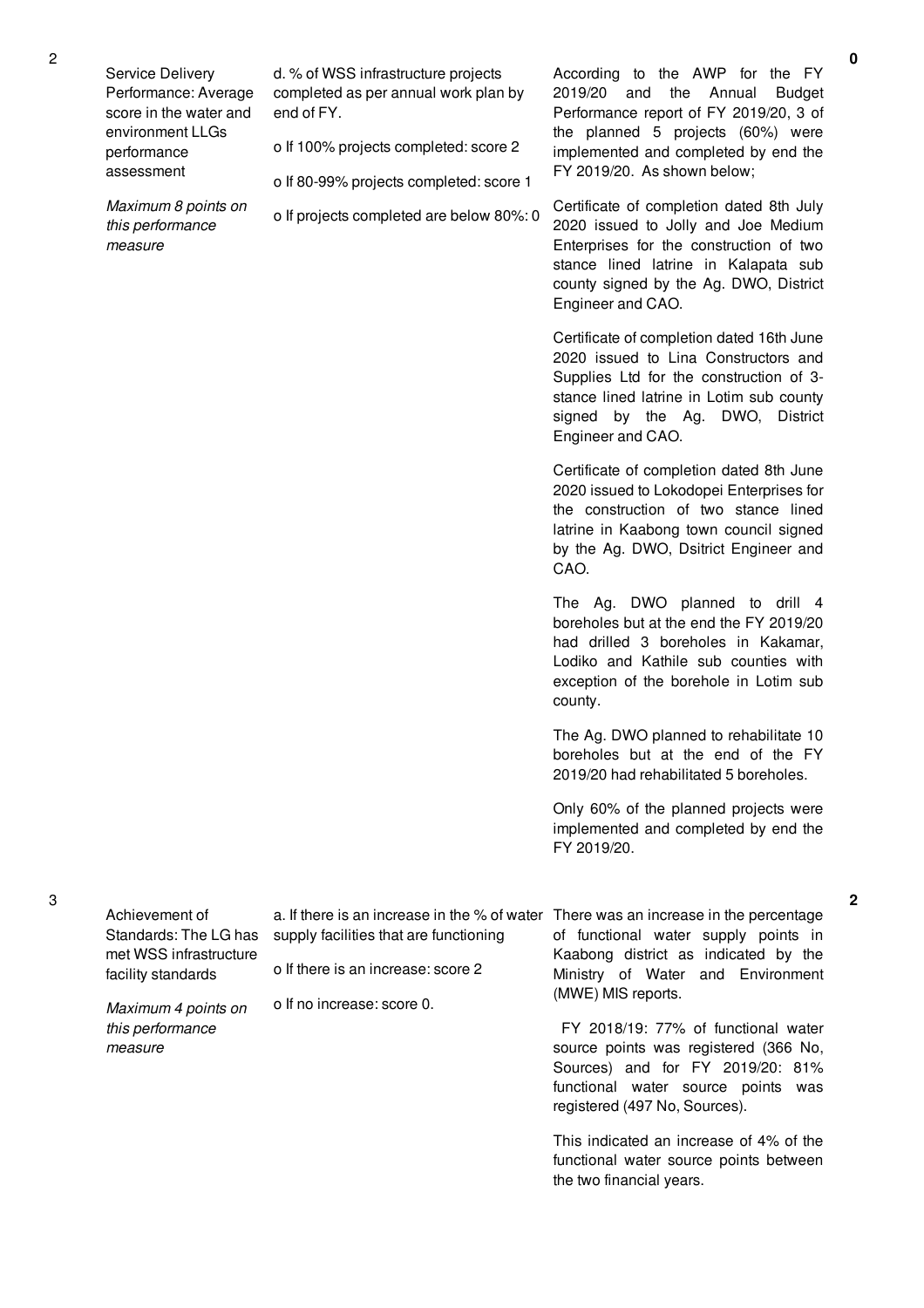Achievement of Standards: The LG has met WSS infrastructure facility standards *Maximum 4 points on this performance measure* b. If there is an Increase in % of facilities with functional water & sanitation committees (with documented water user Sanitation Committees in Kaabong fee collection records and utilization with district as indicated by the MIS reports of the approval of the WSCs). o If increase is more than 5% score 2 o If increase is between 0-5%, score 1 o If there is no increase : score 0. There was an decrease in the percentage of functional Water and the MWE. For the FY 2018/19: 94% of functional water and sanitation committees was registered with 352 in number. For the FY 2019/20: 92% of functional water and sanitation committees was registered with 383 in number. This indicated an decrease of 2% for functional water and sanitation committees between the two financial

# **Performance Reporting and Performance Improvement**

4

Accuracy of Reported accurately reported on constructed WSS infrastructure projects and service performance

Information: The LG has WSS facilities constructed in the The DWO has accurately reported on previous FY and performance of the facilities is as reported: Score: 3

*Maximum 3 points on this performance measure*

From the DWO records, WSS projects implemented in FY 2019/20 were accurately reported in the annual quarter 4 progress report as they were implemented.

Water sources in the annual progress report in the different sub counties include;

o Lotim sub-county: Morulem

years.

o Kathile sub-county: Todokonose

o Kathile South sub-county: Nariamaoi and Lois

o Lodiko sub county: Lopeedo and Sakatan

o Kaabong West sub county: Lomusian

o Kakamar sub county: Nokosowan

The progress reports recorded and also the field inspections revealed the water points as follows;

Borehole DWD NO-69846 completed by ICON projects Ltd in FY 19/20 in Lois village Kathile sub-county,

Borehole DWD No- 69847 completed by ICON projects Ltd in FY 19/20 in Nakasowan village in Kakamar subcounty,

Borehole DWD No-69845 completed by ICON Projects Ltd in FY 19/20 Sakatan village Lodiko sub-county.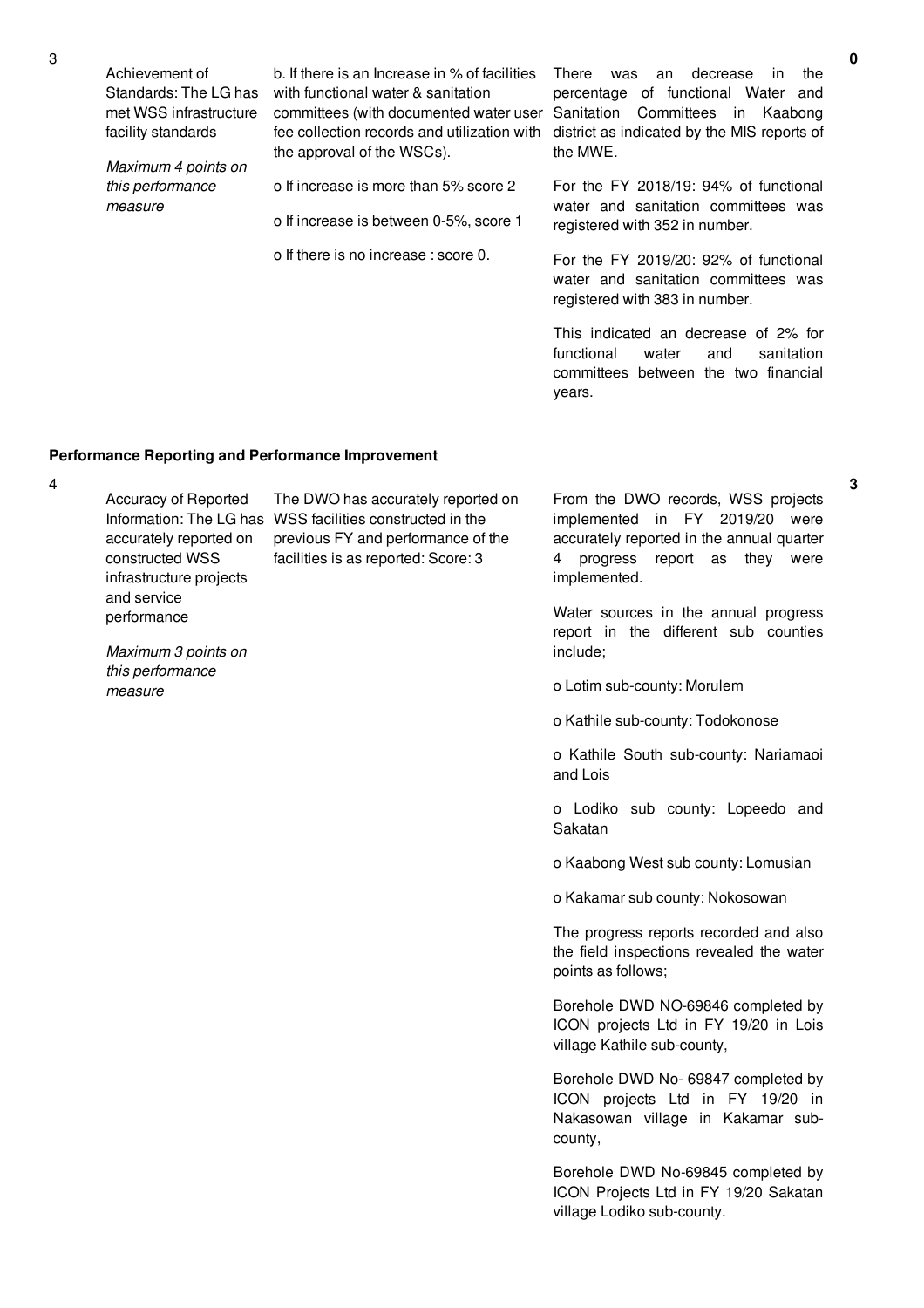Reporting and performance improvement: The LG information and supports LLGs to improve their performance

*Maximum 7 points on this performance measure*

compiles, updates WSS and sanitation, functionality of facilities a. Evidence that the LG Water Office collects and compiles quarterly information on sub-county water supply and WSCs, safe water collection and storage and community involvement): Score 2

Based on evidence from the quarterly reports Q1, Q2, Q3 and Q4 signed and stamped by the Permanent Secretary MWE on 28th October 2019, 14th January 2020, 20th July 2020 and 20th July 2020 respectively and Form 1 reports filled by the district through the sub county staffs, there was evidence of quarterly information on sub county water supply and sanitation, functionality of facilities and WSCs, safe water and community involvement in water and sanitation activities.

5

Reporting and performance improvement: The LG information and supports LLGs to improve their performance

compiles, updates WSS information (new facilities, population with water supply and sanitation served, functionality of WSCs and WSS facilities, etc.) and uses compiled information for planning purposes: Score 3 or else 0

b. Evidence that the LG Water Office updates the MIS (WSS data) quarterly

*Maximum 7 points on this performance measure*

The DWO MIS records in the form of MS Excel reports indicated updated records on quarterly basis for new facilities, population served, functionality of WSCs and WSS facilities. i.e. for the quarter 4 dated 10th July, 2020 signed and stamped by the Permanent Secretary on 20th July 2020, Rural water functionality was at 81%, rural safe water coverage (access) at 85%. For example;

o Kaabong East sub county functionality was at 82% with safe water coverage at 95% and a population of 9,900

o Kaabong TC functionality was at 59% with safe water coverage at 95% and a population of 14,550

o Kaabong West sub county functionality was at 69% with a safe water coverage at 65% and a population of 8,700

o Kakamar sub county functionality was at 89% with safe coverage at 69% and a population of 5,400

o Kalapata sub county functionality was at 80% with safe water coverage at 95% and a population of 16,056

o Kamion functionality was at 77% with safe water coverage at 95% and a population of 6,600

o Kathile sub county functionality was at 80% with a safe water coverage at 95% and a population of 13,500

o Kathile South sub county functionality was at 94% with safe coverage at 95% and a population of 9,500

o Lodiko sub county functionality was at 87% with safe water coverage at 70% and a population of 4,500

o Lolelia sub county functionality was at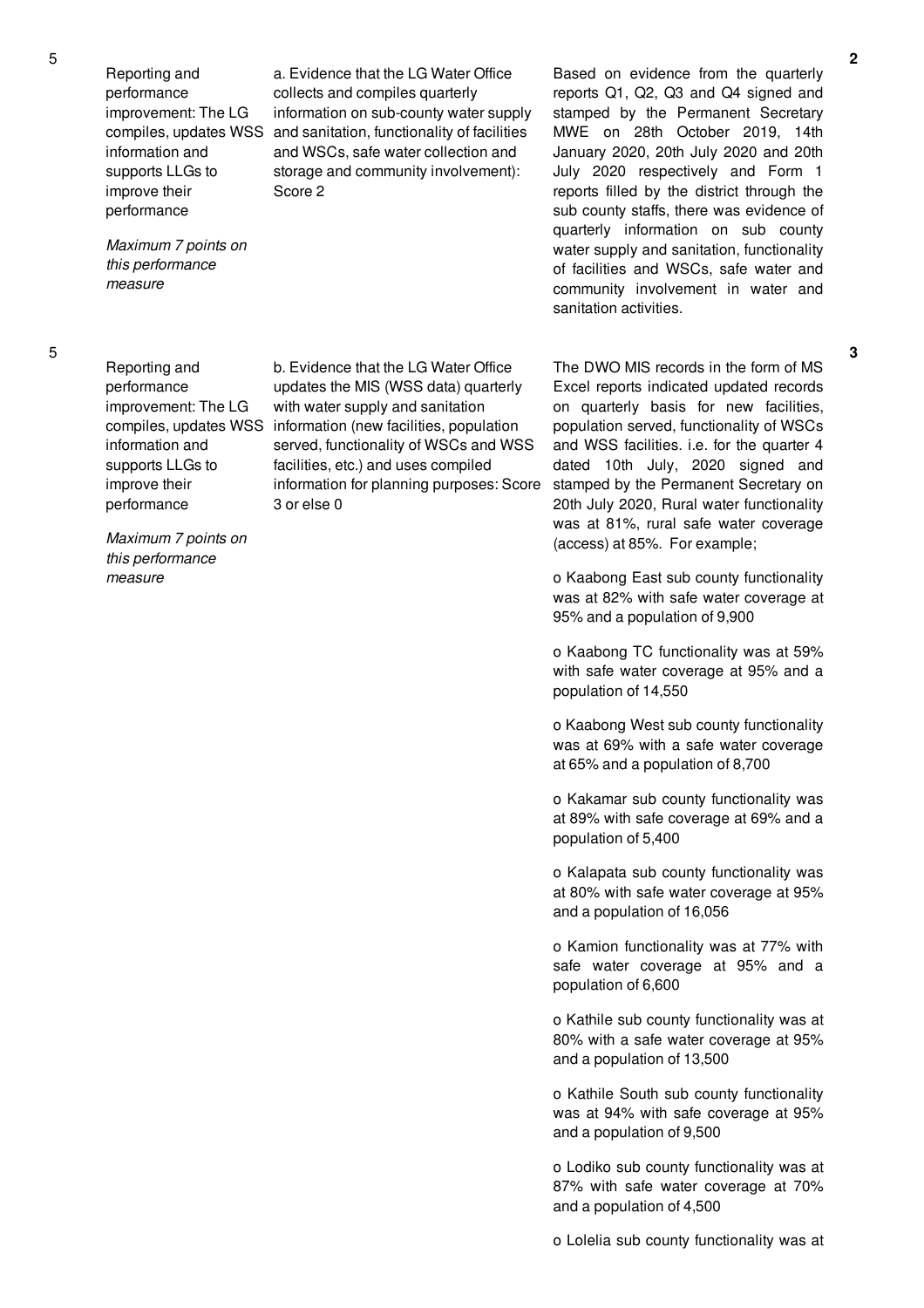79% with safe water coverage at 95% and a population of 14,400

o Lotim sub county functionality was at 82% with a safe water coverage at 55% and a population of 6,600

o Loyoro sub county functionality was at 75% with safe coverage at 95% and a population of 12,000

o Sidok sub county functionality was at 78% with safe coverage at 95% and a population of 12,000

Upon studying the annual work plan for the current FY 2020/21, it was observed that the DWO used the information gathered from the previous financial year 2019/20 to plan for this FY 2020/21; e.g. some facilities were allocated for the sub-counties with safe water coverages below the district average, e.g. Deep borehole drilling i.e. 1 borehole in Kaabong West sub county and 1 borehole in Lotim sub county, and borehole rehabilitation i.e. 2 boreholes in Lodiko sub county and 1 borehole in Kaabong West sub county.

c. Evidence that DWO has supported the At the time of assessment, performance of LLGs had not been assessed.

# **Human Resource Management and Development**

6

Budgeting for Water & Sanitation and Environment & Natural Resources: The Local Government has budgeted for staff

Reporting and performance

information and supports LLGs to improve their performance

*measure*

improvement: The LG

*Maximum 7 points on this performance*

compiles, updates WSS and implement performance

*Maximum 4 points on this performance measure*

a. Evidence that the DWO has budgeted for the following Water & Sanitation staff: 1 Civil Engineer(Water); 2 Assistant Water Officers (1 for mobilization and 1 for sanitation & hygiene); 1 Engineering Assistant (Water) & 1 Borehole Maintenance Technician: Score 2

25% lowest performing LLGs in the previous FY LLG assessment to develop

improvement plans: Score 2 or else 0

*Note: Only applicable from the assessment where there has been a previous assessment of the LLGs' performance. In case there is no previous assessment score 0.*

> The Water Officer budgeted for the water staff under the LG estimates vote 559; these are; the water officer and the borehole technician.

5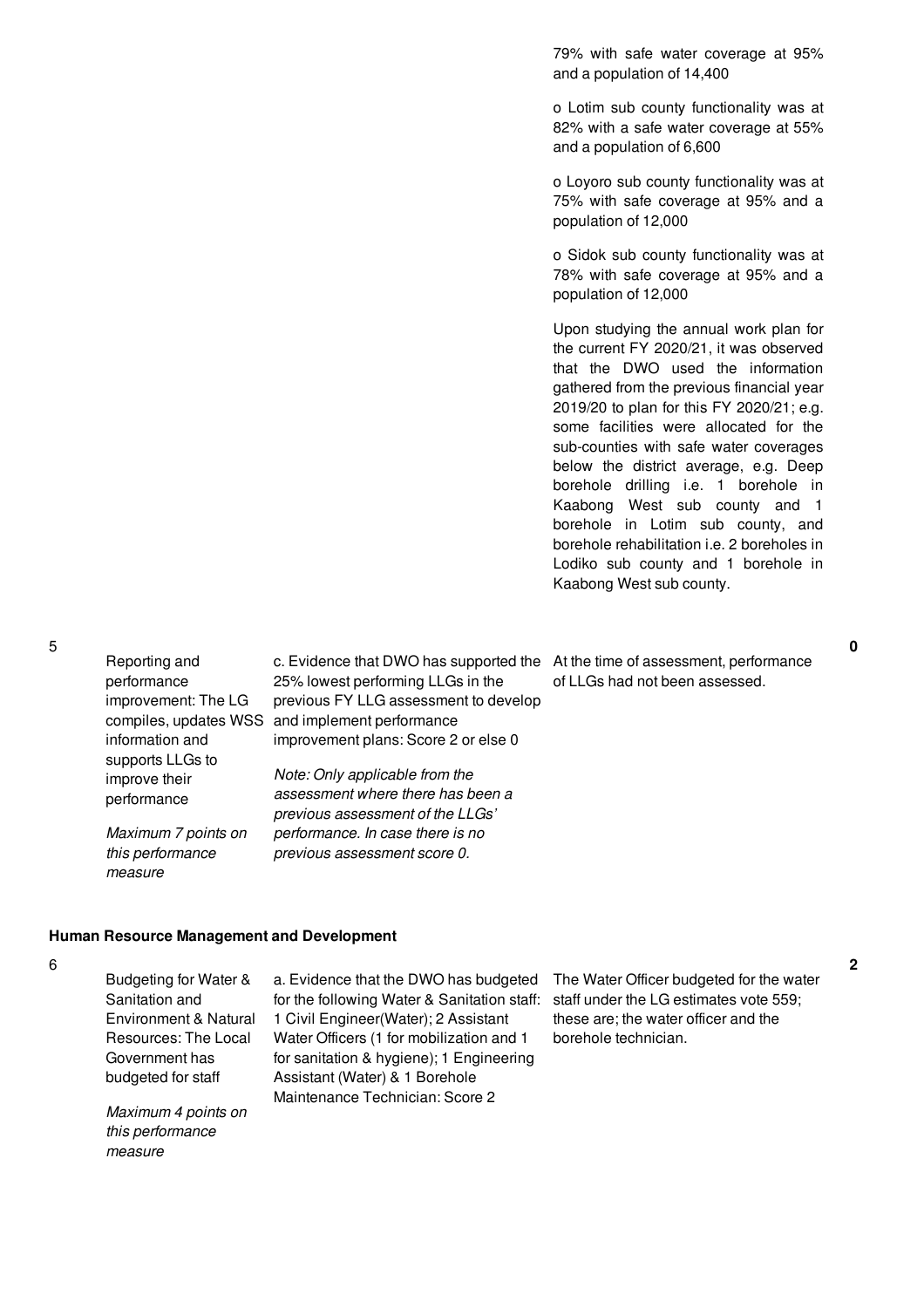| 6 | Budgeting for Water &<br>Sanitation and<br>Environment & Natural<br>Resources: The Local<br>Government has<br>budgeted for staff<br>Maximum 4 points on<br>this performance<br>measure           | b. Evidence that the Environment and<br>Natural Resources Officer has budgeted<br>for the following Environment & Natural<br>Resources staff: 1 Natural Resources<br>Officer; 1 Environment Officer; 1 Forestry<br>Officer: Score 2                                                         | The DNRO budgeted for the water staff<br>under the LG estimates vote 559. These<br>were the physical planner, the<br>environment office and the land<br>supervisor.                                                   |
|---|--------------------------------------------------------------------------------------------------------------------------------------------------------------------------------------------------|---------------------------------------------------------------------------------------------------------------------------------------------------------------------------------------------------------------------------------------------------------------------------------------------|-----------------------------------------------------------------------------------------------------------------------------------------------------------------------------------------------------------------------|
| 7 | Performance<br>Management: The LG<br>appraised staff and<br>conducted trainings in<br>line with the district<br>training plans.<br>Maximum 6 points on<br>this performance                       | a. The DWO has appraised District<br>Water Office staff against the agreed<br>performance plans during the previous<br>FY: Score 3                                                                                                                                                          | There was no evidence that all the DWO<br>staff were appraised for FY 2019/2020.<br>1. The water officer, had no valid<br>appraisal report on file, while<br>2. The borehole technician was<br>appraised on 20/5/2020 |
| 7 | measure<br>Performance<br>Management: The LG<br>appraised staff and<br>conducted trainings in<br>line with the district<br>training plans.<br>Maximum 6 points on<br>this performance<br>measure | b. The District Water Office has identified<br>capacity needs of staff from the<br>performance appraisal process and<br>ensured that training activities have been<br>conducted in adherence to the training<br>plans at district level and documented in<br>the training database: Score 3 | There was no evidence of a Capacity<br>Needs Assessment report, training plan<br>and a training report for the FY 2019/20.                                                                                            |

Planning, Budgeting and Transfer of Funds for service delivery: The Local Government has allocated and spent funds for service delivery as prescribed in the sector guidelines.

**Management, Monitoring and Supervision of Services.**

*Maximum 6 points on this performance measure*

- a) Evidence that the DWO has prioritized budget allocations to sub-counties that have safe water coverage below that of the district:
- If 100 % of the budget allocation for the current FY is allocated to S/Cs below the district average coverage: Score 3
- • If 80-99%: Score 2
- $\cdot$   $\cdot$  If 60-79: Score 1
- If below 60 %: Score 0

The Annual Work Plan (AWP) for the current FY 2020/21 dated 10th July 2020 approved and signed on 20th July 2020 by the Rural Water Supply and Sanitation and Central Registry Ministry of Water and Environment indicated that 5 projects in water development were planned namely;

**Project 1:** Deep borehole drilling of 5 boreholes;

o 1 borehole in Lotim sub county,

o 2 boreholes in Kalapata sub county

o 1 borehole in Kaabong East sub county and

o 1 borehole in Kaabong West sub county.

**Project 2:** Rehabilitation of 15 boreholes;

**0**

**0**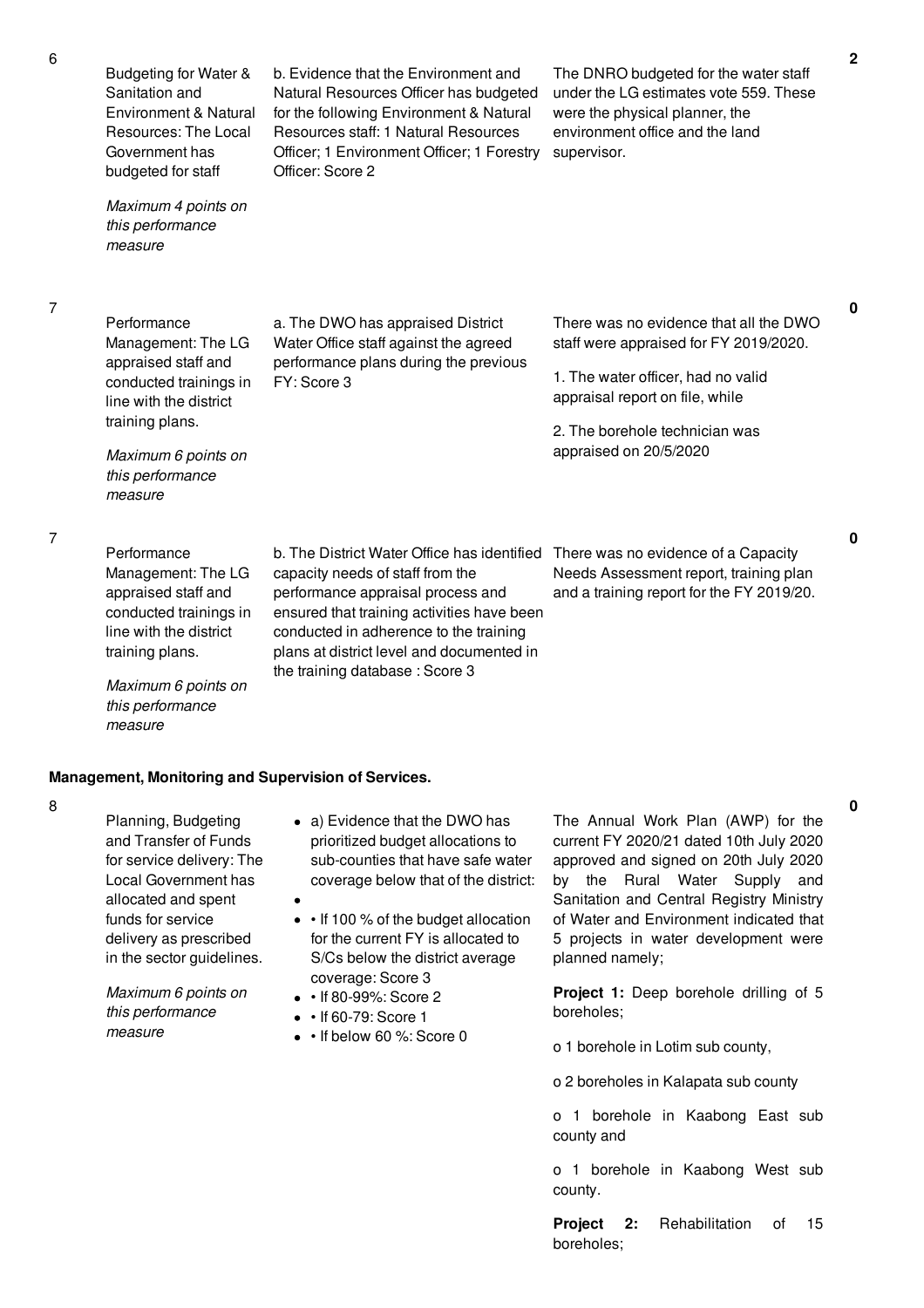o 2 boreholes in Lodiko sub county

o 2 boreholes in Kaabong West sub county

o 4 boreholes in Kalapata sub county

o 2 boreholes in Kathile sub county

o 3 boreholes in Sidok sub county

o 1 borehole in Kaabong West sub county

**Project 3:** Deep borehole drilling (production well) in Lolelia sub county

**Project 4:** Design of piped water system (GFS, Borehole, surface) feasibility studies and Tender documentation in Lolelia sub county.

**Project 5:** Construction of public latrines in RGCs in Loyoro sub county

All the projects are in the sub-counties with safe water coverage above district average with exception of;

1 borehole rehabilitation in Kaabong West sub county,

2 borehole rehabilitation in Lodiko sub county,

1 deep borehole drilling in Kaabong West sub county and

1 deep borehole drilling in Lotim sub county

which have safe water coverage below the district average.

The sub counties safe water coverages at the beginning of the financial year were as follows:

o Kaabong East sub county functionality was at 82% with safe water coverage at 95%

o Kaabong TC functionality was at 59% with safe water coverage at 95%

o Kaabong West sub county functionality was at 69% with a safe water coverage at 65%

o Kakamar sub county functionality was at 89% with safe coverage at 69%

o Kalapata sub county functionality was at 80% with safe water coverage at 95%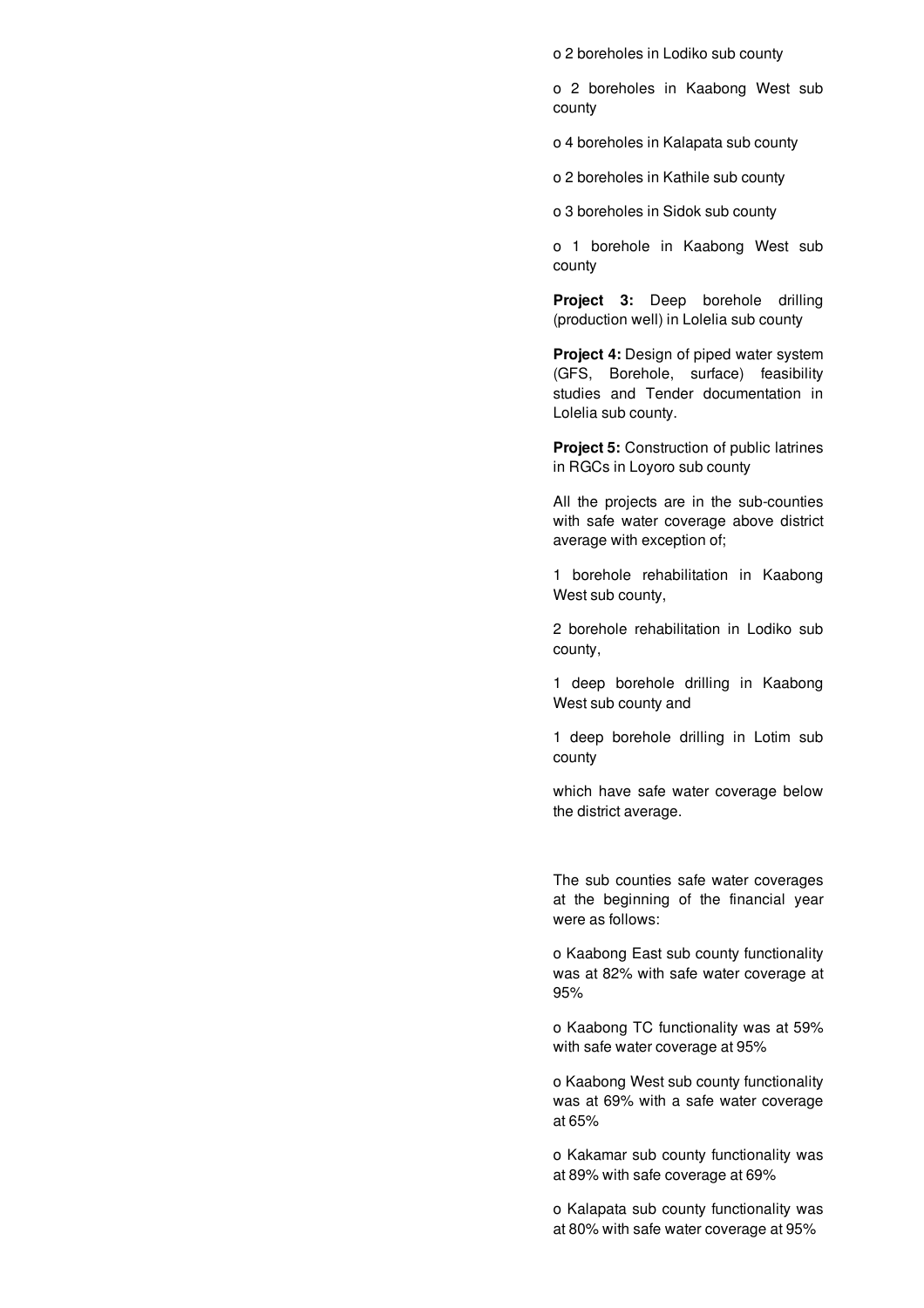o Kamion functionality was at 77% with safe water coverage at 95%

o Kathile sub county functionality was at 80% with a safe water coverage at 95%

o Kathile South sub county functionality was at 94% with safe coverage at 95%

o Lodiko sub county functionality was at 87% with safe water coverage at 70%

o Lolelia sub county functionality was at 79% with safe water coverage at 95%

o Lotim sub county functionality was at 82% with a safe water coverage at 55%

o Loyoro sub county functionality was at 75% with safe coverage at 95%

o Sidok sub county functionality was at 78% with safe coverage at 95%

The annual budget for the current year FY 2020/21 was 294,672,731 UGX that was planned for water development. Project 1, 2, 3, 4 and 5 above together have a budget allocation of 181,296,000 UGX according to the District Annual Work Plan.

For the FY 2020/21, the budget allocation to sub-counties with safe water coverage below district average is as follows;

o Deep borehole drilling of 5 boreholes in Lotim, Kalapata, Kaabong West and Kaabong East sub counties at 120,000,000UGX (unit cost for borehole is 24,000,000 UGX) therefore, target for sub-counties with safe water coverage below district average gives 48,000,000 UGX i.e. excluding the 2 boreholes at Kalapata sub county and 1 borehole at Kaabong East sub county.

o Deep borehole drilling (production well) in Lolelia sub county at 30,000,000 UGX

o Construction of public latrines in RGCs in Loyoro sub county at 15,000,000 UGX

o Design of piped water system (GFS, Borehole, surface) feasibility studies and Tender documentation in Lolelia sub county at 50,000,000 UGX.

o Rehabilitation of 15 boreholes in Lodiko, Kaabong East, Kaabong West, Kalapata, Kathile and Sidok sub counties at 16,296,000 UGX: (unit cost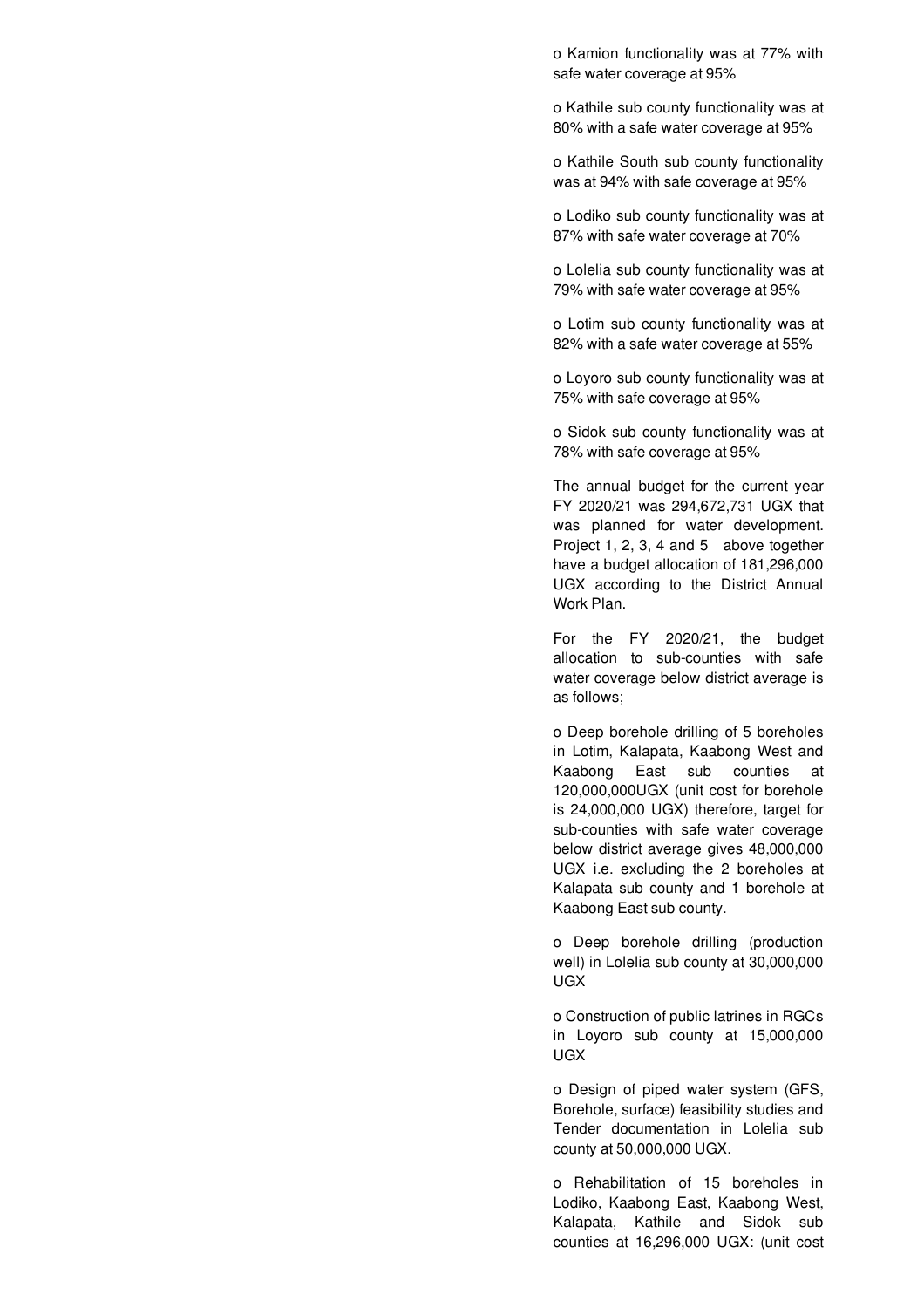Planning, Budgeting and Transfer of Funds Local Government has allocated and spent funds for service delivery as prescribed in the sector guidelines.

*Maximum 6 points on this performance measure*

for service delivery: The respective allocations per source to be b) Evidence that the DWO communicated to the LLGs their constructed in the current FY: Score 3

for borehole is 1,086,400 UGX); therefore, target for sub-counties with safe water coverage below district average gives a total of 3,259,200 UGX i.e. excluding the 2 boreholes at Kaabong East sub county, 2 boreholes in Kathile sub county, 3 boreholes in Sidok sub county, 4 boreholes in Kalapata sub county

The total allocation therefore of the budget to sub- counties below district safe water coverage is 51,259,200 UGX.

Therefore, the budget allocation for the current FY allocated to sub-counties below the district average coverage is 28.3%.

There was evidence of notices placed on district notice board indicating budget allocations per source for water projects for the current FY 2020/21 in the respective sub counties; i.e.

A notice dated 30th June 2020, indicated budget allocations of the current 2020/21 of the sanitation facilities per source for each sub county.

However, there was no evidence of notices indicating budget allocations per sources for water projects at the sub counties.

From the district Q4 software report dated 13th November 2020, indicated that the advocacy meeting was held on 10th November 2020 at the Kaabong Court Hall and during the sub county advocacy meeting the budget allocations for the FY 2020/21 were discussed.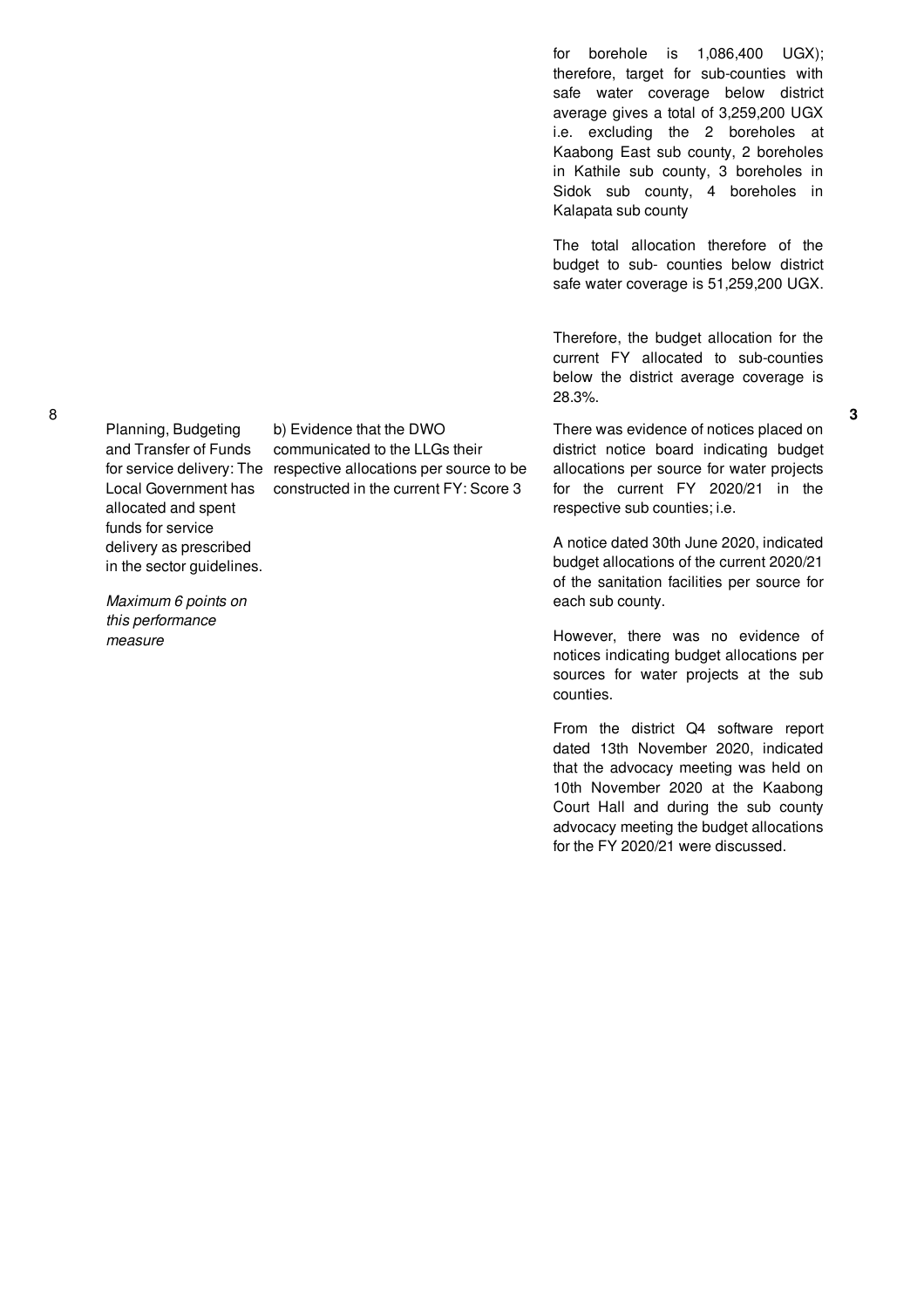Routine Oversight and Monitoring: The LG has monitored WSS facilities and provided follow up support.

*Maximum 8 points on this performance measure*

a. Evidence that the district Water Office has monitored each of WSS facilities at least quarterly (key areas to include functionality of Water supply and public sanitation facilities, environment, and social safeguards, etc.)

**•** If more than 95% of the WSS facilities monitored quarterly: score 4

**•** If 80-99% of the WSS facilities monitored quarterly: score 2

**•** If less than 80% of the WSS facilities monitored quarterly: Score 0

In the previous FY 2019/20, the district planned rehabilitation of 10 boreholes, construction of public latrines in RGCs, construction of latrines, design of piped water system, feasibility studies and tender documentation and deep drilling of 4 boreholes

Reviewed evidence provided from the list of WSS facilities implemented last FY 2019/20, and monitoring reports for the FY 2019/20 for quarters 2, 3 and quarter 4 indicated that monitoring was carried out for the 5 projects;

Q2 monitoring report dated 30th December 2019 showed that routine monitoring of the functionality of water sources for 13 boreholes and monitoring of Moreleum Barracks borehole in Lotim sub county and Todokonase boreholein Kathile sub county was carried out.

Q3 monitoring report dated 24th March 2020 showed that monitoring of the Kopodth water scheme in Sidok sub county was done.

Q4 monitoring report dated 30th June 2020 showed that monitoring of 3 constructed latrines in Kaabong TC, Kalapata and Lotim sub counties and monitoring of the new drilled boreholes in Kathile South, Kakamar and Lodiko sub counties was done.

Some of challenges identified during Q4 monitoring were; there was low water potential in Saktan and Lois village in Lodiko and Lotim sub counties respectively and tsetse flies infestation in Nakosowan village that disturbed the surveyors during hydrological works.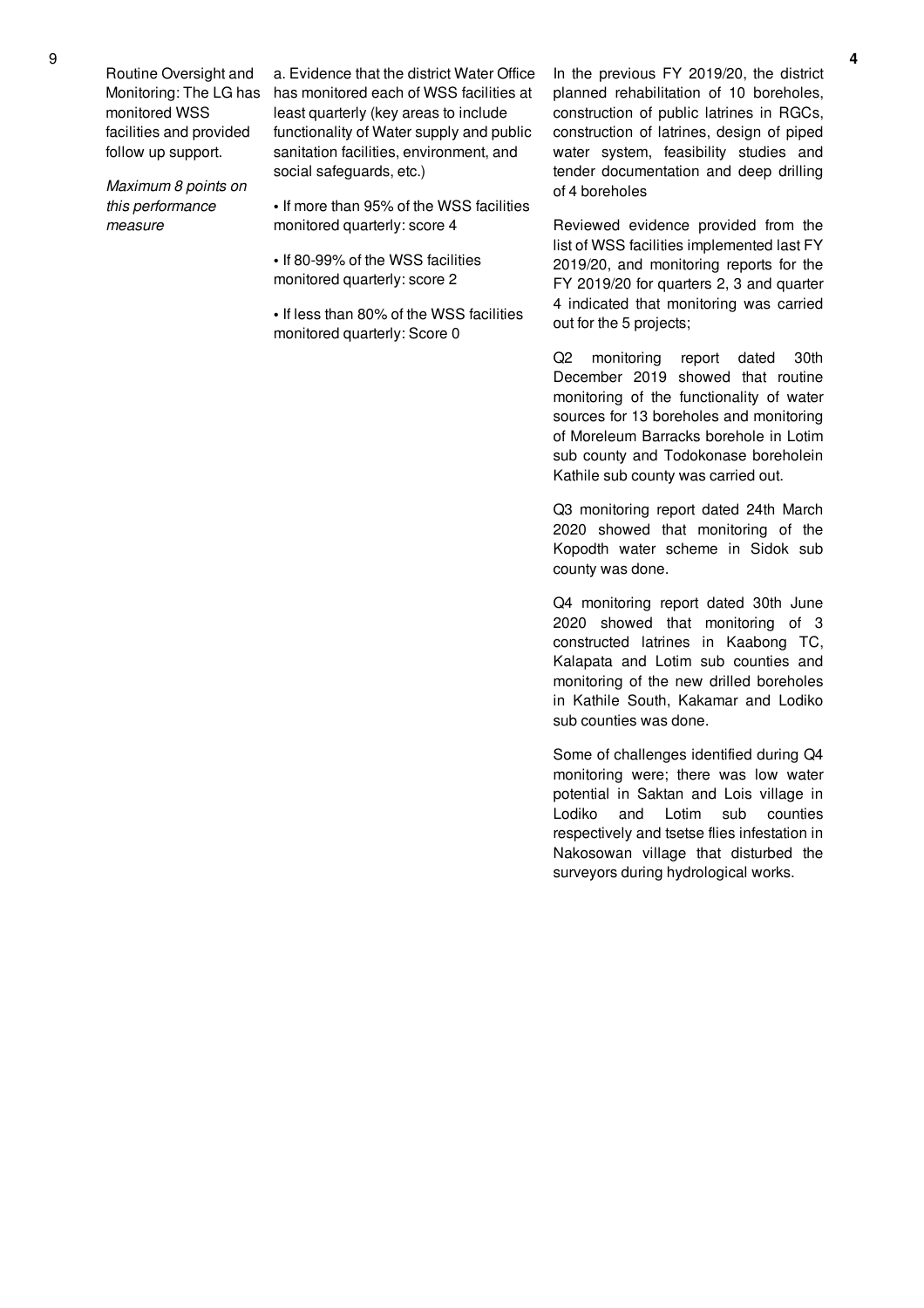Routine Oversight and Monitoring: The LG has monitored WSS facilities and provided follow up support.

*Maximum 8 points on this performance measure*

b. Evidence that the DWO conducted quarterly DWSCC meetings and among other agenda items, key issues identified from quarterly monitoring of WSS facilities were discussed and remedial actions incorporated in the current FY AWP. Score 2

Reviewed evidence from the DWSCC meeting minutes records indicated that the DWO held the quarterly DWSCC Meetings as follows:

The evidence provided from DWSCC minutes Q1 and Q3 dated 24th September 2019 and 28th February 2020 prepared and signed by the DWO showed that they met on these dates and key issues on regular monitoring of sanitation and hygiene activities were discussed.

Some of the issues raised included; in quarter one under min5/WASH/09/2019; the DWO should lobby for transport to help run WASH activities and partners to donate transport means, vehicles and motorcycles to help support WASH activities.

However, there was no evidence that the DWO conducted DWSSCC meeting in Q2 and Q4 since there was no evidence of DWSCC minutes in Q2 and Q4.

9

Routine Oversight and Monitoring: The LG has monitored WSS facilities and provided follow up support.

*Maximum 8 points on this performance measure*

c. The District Water Officer publicizes budget allocations for the current FY to LLGs with safe water coverage below the LG average to all sub-counties: Score 2

Budget allocations for the current FY2020/21 for the LLGs with safe water coverage below district average were publicized on the district notice boards as;

A notice dated 30th June 2020, indicated budget allocations of the current 2020/21 of the sanitation facilities per source for each sub county.

However, there was no evidence of notices at the sub county headquarters.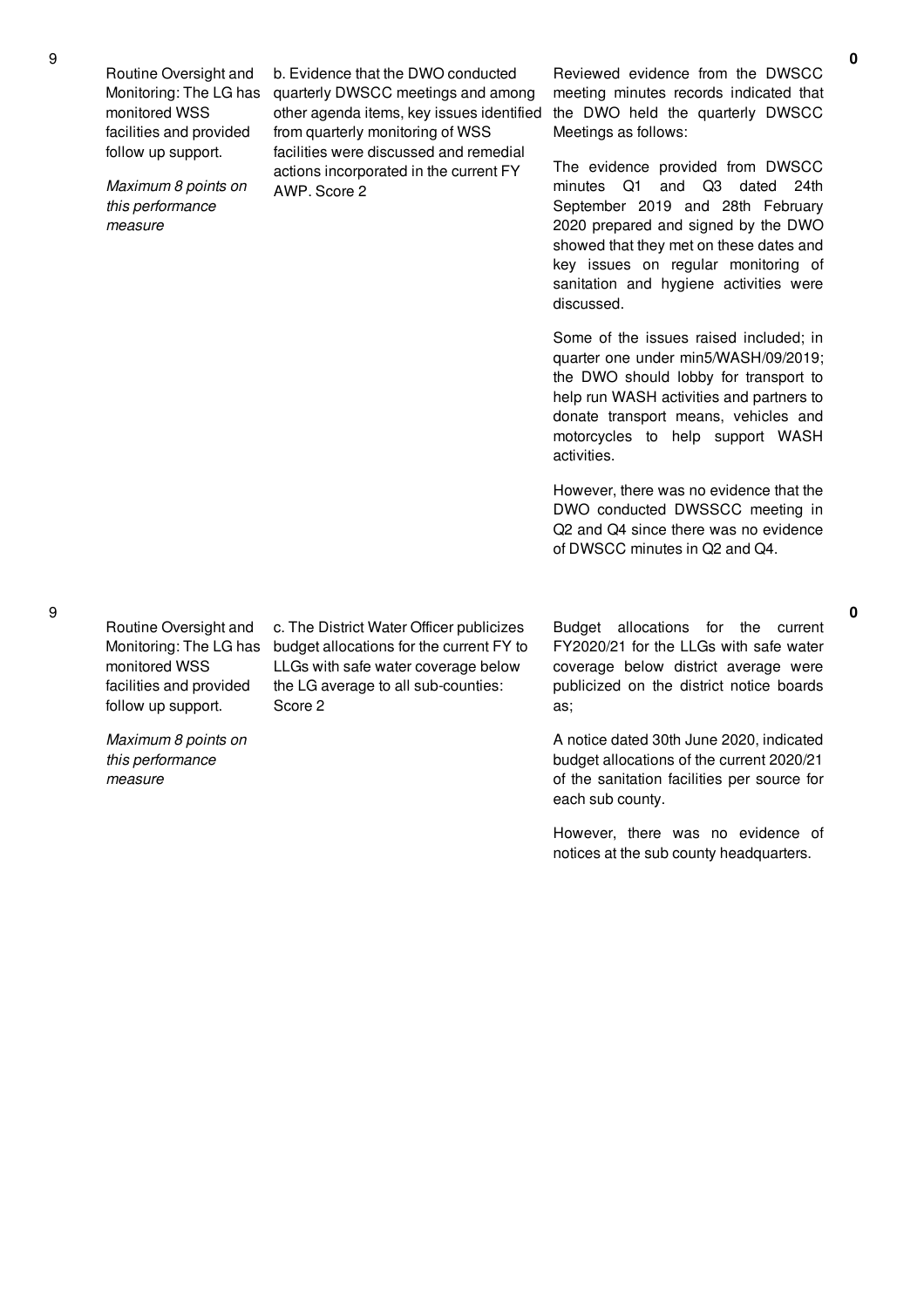conducted

*Maximum 6 points on this performance measure*

Mobilization for WSS is a. For previous FY, the DWO allocated a The AWP for the previous FY 2019/20 minimum of 40% of the NWR rural water and sanitation budget as per sector guidelines towards mobilization activities:

- **•** If funds were allocated score 3
- **•** If not score 0

signed and stamped by the Permanent Secretary Ministry of Water and Environment on 5th August 2019 indicated 41,892,278 UGX under the NWR.

Of this 41,092,278 UGX (**98%**) was allocated to facilitate community mobilization activities e.g.

o DWSSCC meetings costed 3,536,000 UGX

o Mandatory public notices costed 400,000 UGX

o Support to district costed 5,000,000 UGX

o Stationary and printing costed 800,000 UGX

o 0 &M Vehicles costed 2,500,000 UGX

o Fuel and lubricants costed 10,800,000 UGX

o Construction supervision visits costed 2,760,000 UGX

o Inspection of water points after construction costed 1,069,700 UGX

o Regular data collection and analysis costed 2,142,000 UGX

o Planning and advocacy meetings at district costed 3,930,000 UGX

o Planning and advocacy meetings at sub county level costed 2,729,419 UGX

o Establishing WUC costed 3,414,000 UGX

o Post construction support to (WUCs) software steps costed 1,971,159 UGX

o Follow upon O&M, behavior change and issues costed 840,000 UGX.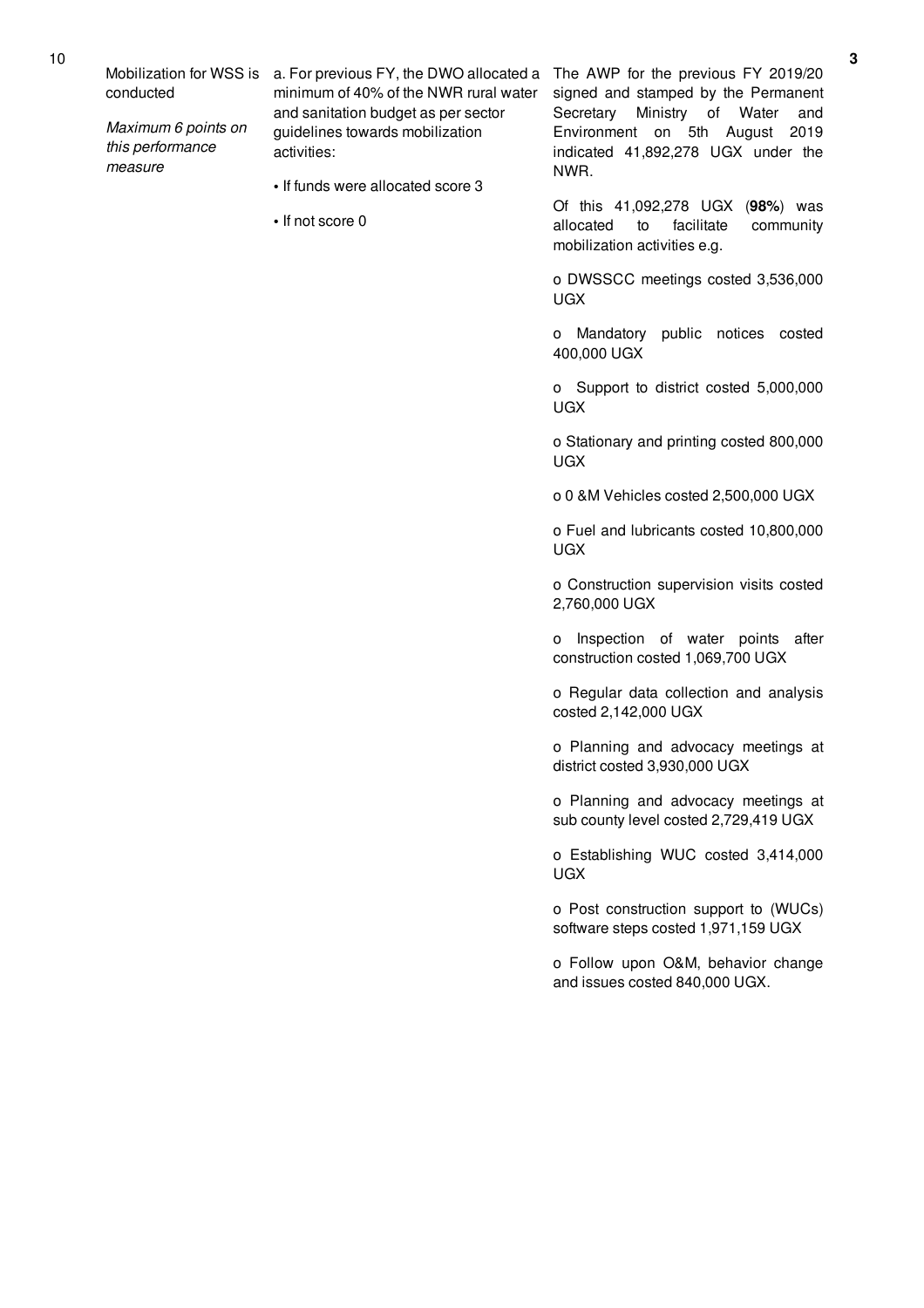conducted

*Maximum 6 points on this performance measure*

Mobilization for WSS is b. For the previous FY, the District Water Officer in liaison with the Community Development Officer trained WSCs on their roles on O&M of WSS facilities: Score 3.

From the District Q4 software report dated 24th February 2020, there was evidence that the DWO and CDO trained the WSCs on their roles in O&M of WSS facilities.

From the field inspections, Tikola Joseph the chairman on the WUC in Nakasowan village in Kakamar sub county was interviewed and clearly noted that they were trained on their roles on O&M and as a committee, they collect 1,000 UGX from each household per month as contribution to O&M but so far have not collected any money.

Lomuria Peter a member on the WUC in Sakatan village Lodiko sub county was interviewed and clearly noted that they were trained on their roles on O&M and as a committee, they collect 1,000 UGX from each household as contribution to O&M.

Iko Lucia a member on the WUC in Lois village Kathile South sub county was interviewed and clearly noted that they were trained on their roles on O&M and as a committee, they contribute in 1,000 UGX from each household as contribution to O&M.

# **Investment Management**

11

Planning and Budgeting for Investments is conducted effectively

*Maximum 14 points on this performance measure*

a. Existence of an up-to-date LG asset register which sets out water supply and sanitation facilities by location and LLG:

Score 4 or else 0

There was no up to date assets register.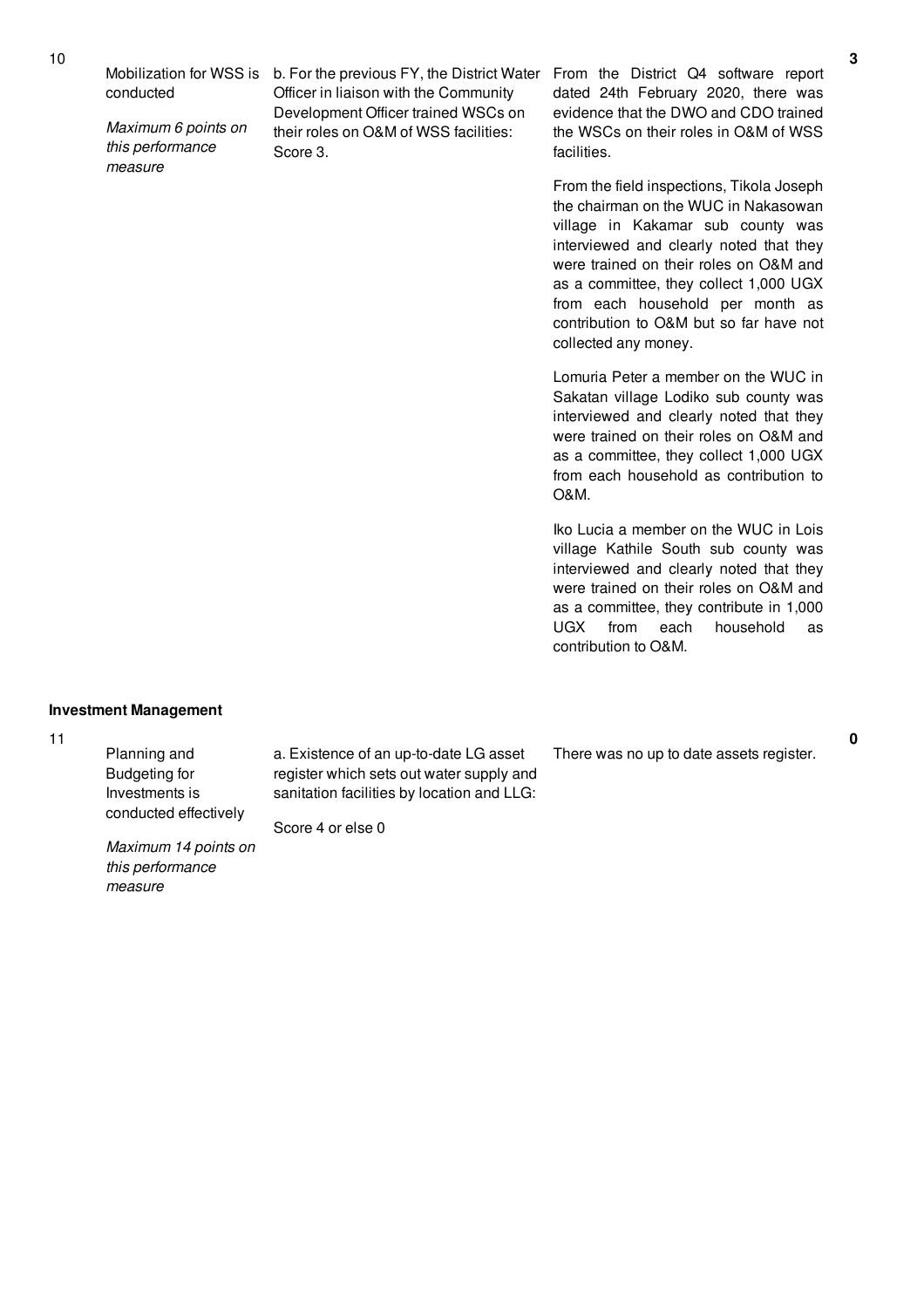Planning and Budgeting for Investments is conducted effectively

*Maximum 14 points on this performance measure*

Evidence that the LG DWO has conducted a desk appraisal for all WSS projects in the budget to establish whether the prioritized investments were derived from the approved district development plans (LGDPIII) and are eligible for expenditure under sector guidelines (prioritize investments for subcounties with safe water coverage below the district average and rehabilitation of non-functional facilities) and funding source (e.g. sector development grant, DDEG). If desk appraisal was conducted and if all projects are derived from the LGDP and are eligible:

The DLG did not provide desk appraisal reports that showed that prioritized investments for all WSS projects in FY2019/20 were derived from the LG Development Plan and are eligible for expenditure under the sector guidelines.

Score 4 or else score 0.

11

Planning and Budgeting for Investments is conducted effectively c. All budgeted investments for current FY have completed applications from beneficiary communities: Score 2

*Maximum 14 points on this performance measure*

From the community application files, there was evidence that the beneficiary communities applied for WSS investments for the current FY 2020/21 signed by the community members as e.g.:

1. Kalapata Sub county Kalere village applied for a borehole on 20th November 2020 signed by the LC1 Lokure Inyasio.

2. Lotim sub county Nakwanya village applied for a borehole on 10th July 2020 signed by the LC1 Samali Lokol.

3. Kaabong East sub county Marulem village applied for a borehole on 7th July 2020 signed by the LC1 Chegem John Bosco.

*measure*

Planning and Budgeting for Investments is conducted effectively *Maximum 14 points on this performance* d. Evidence that the LG has conducted field appraisal to check for: (i) technical feasibility; (ii) environmental social acceptability; and (iii) customized designs for WSS projects for current FY. Score 2

The DLG did not provide field appraisal reports for WSS projects in FY2019/20 to determine whether they were technically feasible, environmentally, and socially acceptable and the designs were been customized in case of any technical issues

**0**

**2**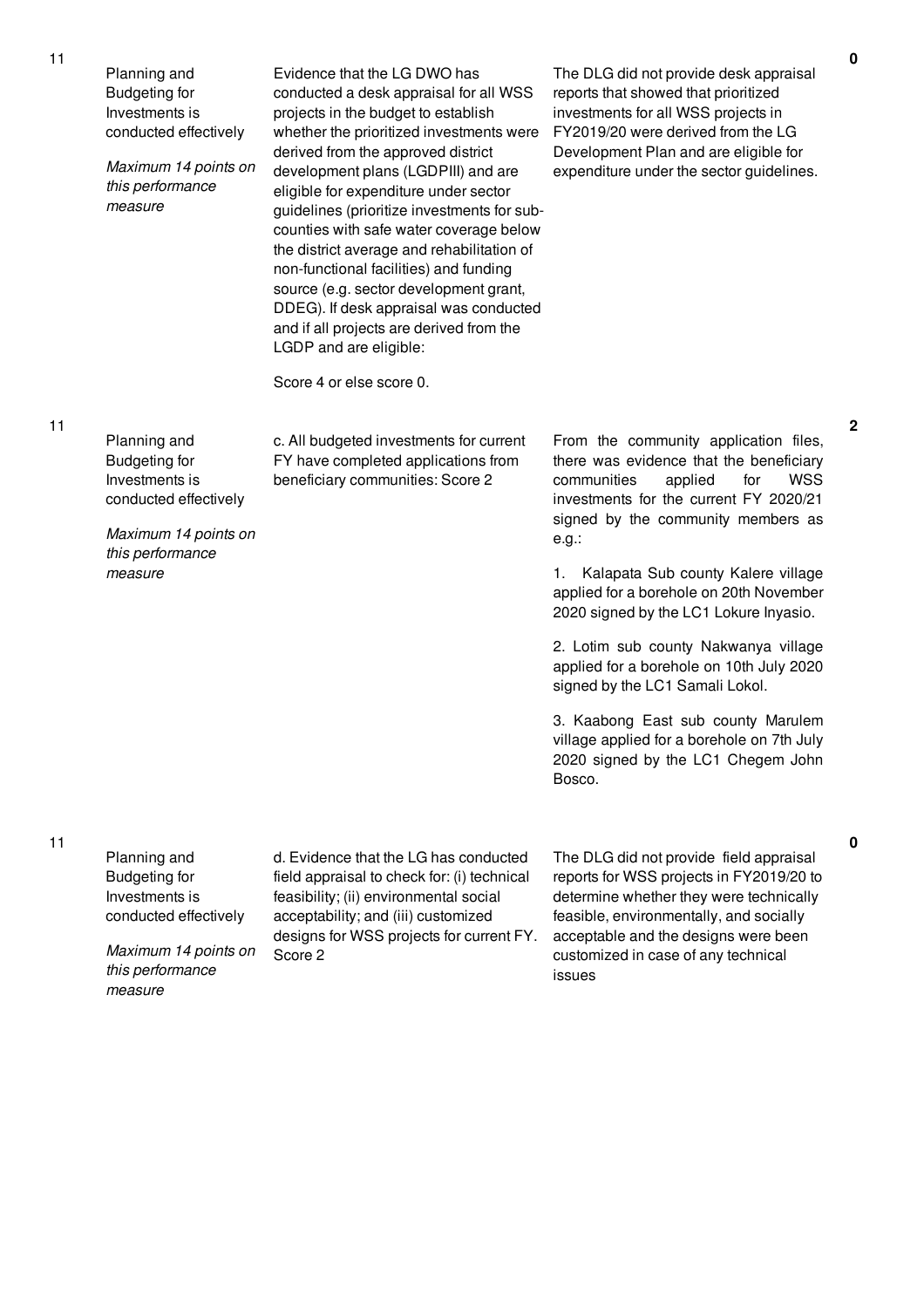.

Planning and Budgeting for Investments is conducted effectively *Maximum 14 points on this performance measure* e. Evidence that all water infrastructure projects for the current FY were screened for environmental and social risks/ impacts and ESIA/ESMPs prepared before being approved for construction - costed ESMPs incorporated into designs, BoQs, bidding and contract documents. Score 2 The screening for all water projects was done and the ESMPs prepared and costed .However the ESMPs were not incorporated in the BoQs, bidding and contract documents. Screening for construction of 3 stance pit latrine at Lotim p/s was done on 28/04/2020.The ESMP was prepared on 29/04/2020 and costed at UGX: 500,000 Screening for construction of 2 stance latrine at Kom girls was done on 29/04/2020.The ESMP was prepared on 29/04/2020 and costed at UGX: 500,000 Screening for construction of boreholes at Sakatan and Nakosowen was done on 29/04/2020.The ESMP was prepared on 29/04/2020 and costed at UGX: 500,000 Procurement and **Contract** Management/execution: approved: Score 2 or else 0 The LG has effectively managed the WSS procurements *Maximum 14 points on this performance measure* a. Evidence that the water infrastructure investments were incorporated in the LG The LG approved Procurement Plan for 2020/2021 prepared by the PDU on 15/10/2020 and received by PPDA on 21/10/2020 had the following water infrastructure investments; I) Survey & Drilling of 4 boreholes at selected Sub Counties & 1 Well at Loleila budgeted at UGX 126,000,000 under DWSCG.

> II) Design of Piped Water System at Loleila RGC budgeted at UGX 50,000,000 under DWSCG.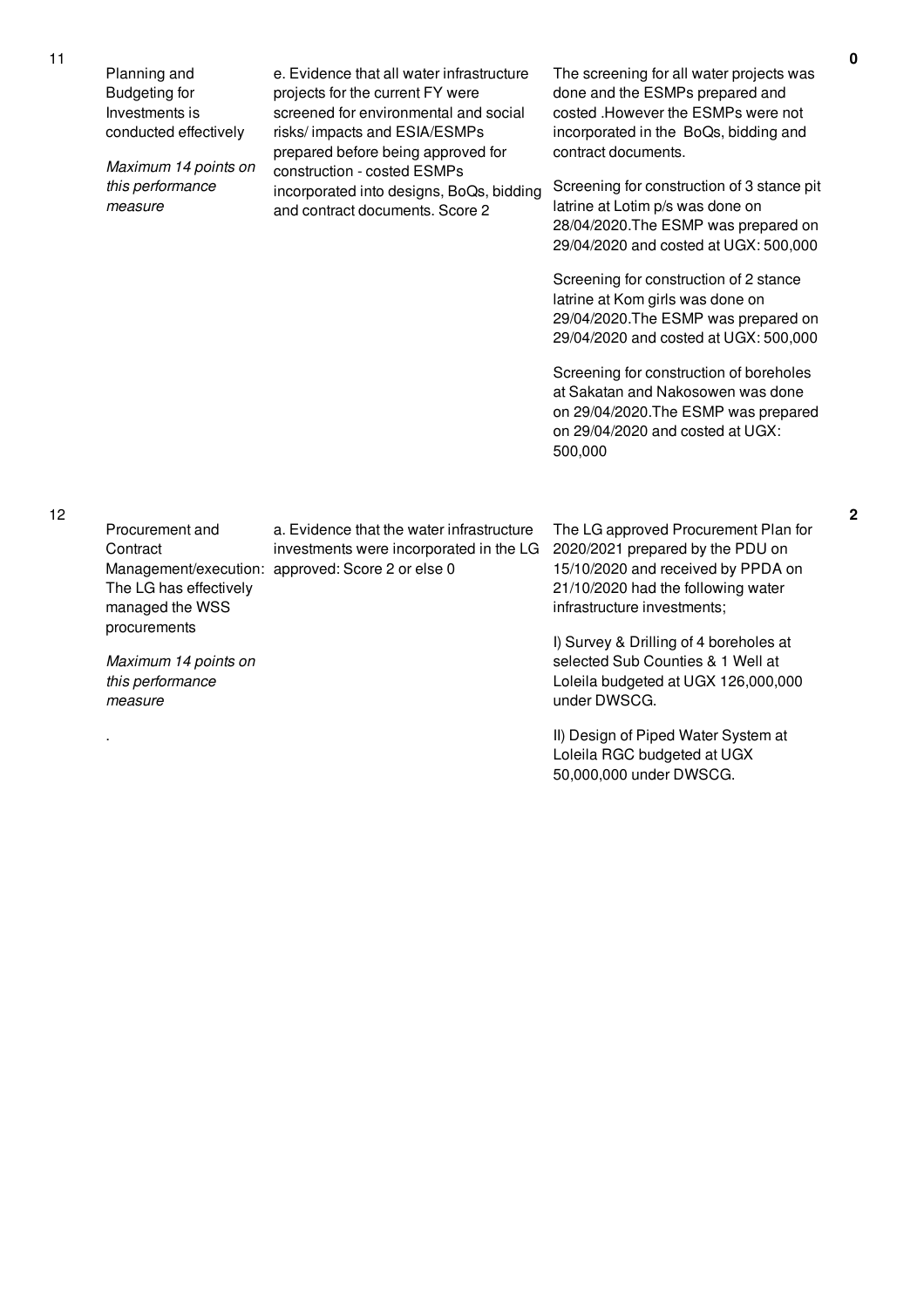Procurement and **Contract** Management/execution: previous FY was approved by the The LG has effectively managed the WSS procurements *Maximum 14 points on this performance measure* . b. Evidence that the water supply and public sanitation infrastructure for the Contracts Committee before commencement of construction Score 2: follows; Lodiko Sub Counties. 2020 on 11/02/2020 before contract signature on 04/03/2020. at Lotim Sub 20/00011 approved under Min.04/FEB/DCC/2019-2020 on 04/03/2020. at Morulem Health Centre signature on 04/03/2020.

12

Procurement and **Contract** The LG has effectively managed the WSS procurements

*Maximum 14 points on this performance measure*

.

Management/execution: Implementation team as specified in the c. Evidence that the District Water Officer There was no evidence of establishment properly established the Project Water sector guidelines Score 2:

Three projects were executed under water for the previous FY. These were approved by the contracts committee as

1. Drilling of Six Boreholes at Kakamar, Lotim, Kamion, Kathile South, Loyoro & Ref.Kaab559/WRKS/19-20/00005 approved under Min.04/FEB/DCC/2019-

2. Construction of 3 Stances VIP Latrine County.Ref.Kaab559/WRKS/19-

11/02/2020 before contract signature on

3. Construction of 2 Stances VIP Latrine II.Ref.Kaab559/WRKS/19-20/00012 approved under Min.04/FEB/DCC/2019- 2020 on 11/02/2020 before contract

of the PIT.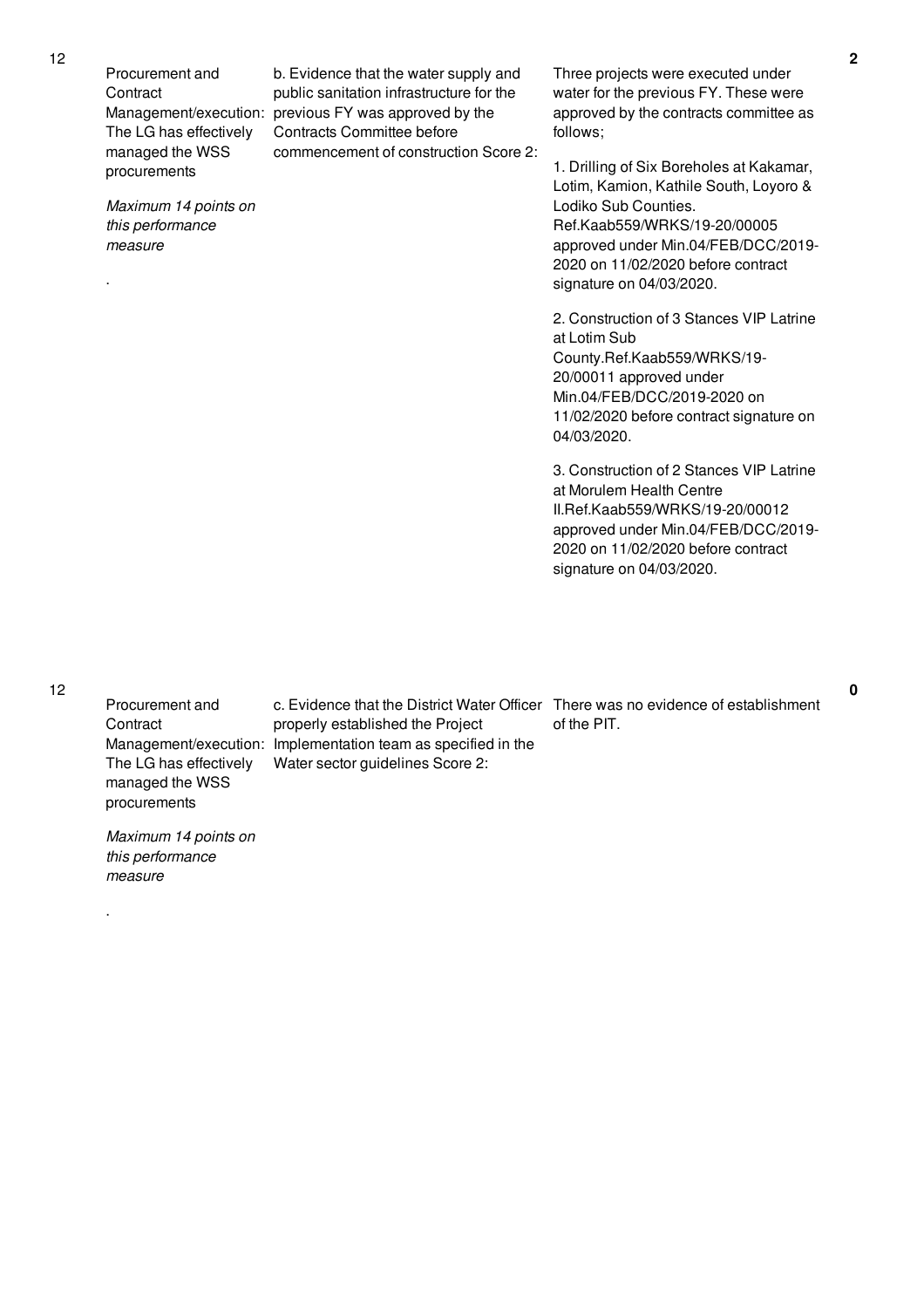Procurement and **Contract** The LG has effectively managed the WSS procurements

*Maximum 14 points on this performance measure*

Management/execution: constructed as per the standard technical d. Evidence that water and public sanitation infrastructure sampled were designs provided by the DWO: Score 2

The technical drawing of the borehole signed and stamped by the DWO on 9th January 2020 were standard with the scale of 1: 1.

From the field inspections of the three boreholes in Kathile South, Kakamar and Lodiko sub Counties, it was evidenced that the boreholes were constructed as per the technical designs including the drain, the apron, the spout and the handpump were all seen.

.

.

Procurement and **Contract** The LG has effectively managed the WSS procurements

*Maximum 14 points on this performance measure*

Management/execution: supervision of WSS infrastructure e. Evidence that the relevant technical officers carry out monthly technical projects: Score 2

There was no evidence that all the relevant technical officers carried out monthly technical supervision of WSS projects.

All that was availed were monthly monitoring reports stating status of the two projects executed under water. These reports were prepared by the DWO and addressed to the CAO on 30/05/2020, 05/06/2020 and finally an inspection report for payment dated 08/07/2020.Only the DWO participated in preparing these reports, **there was no evidence that the Environment Officer and CDO participated in supervising the projects.**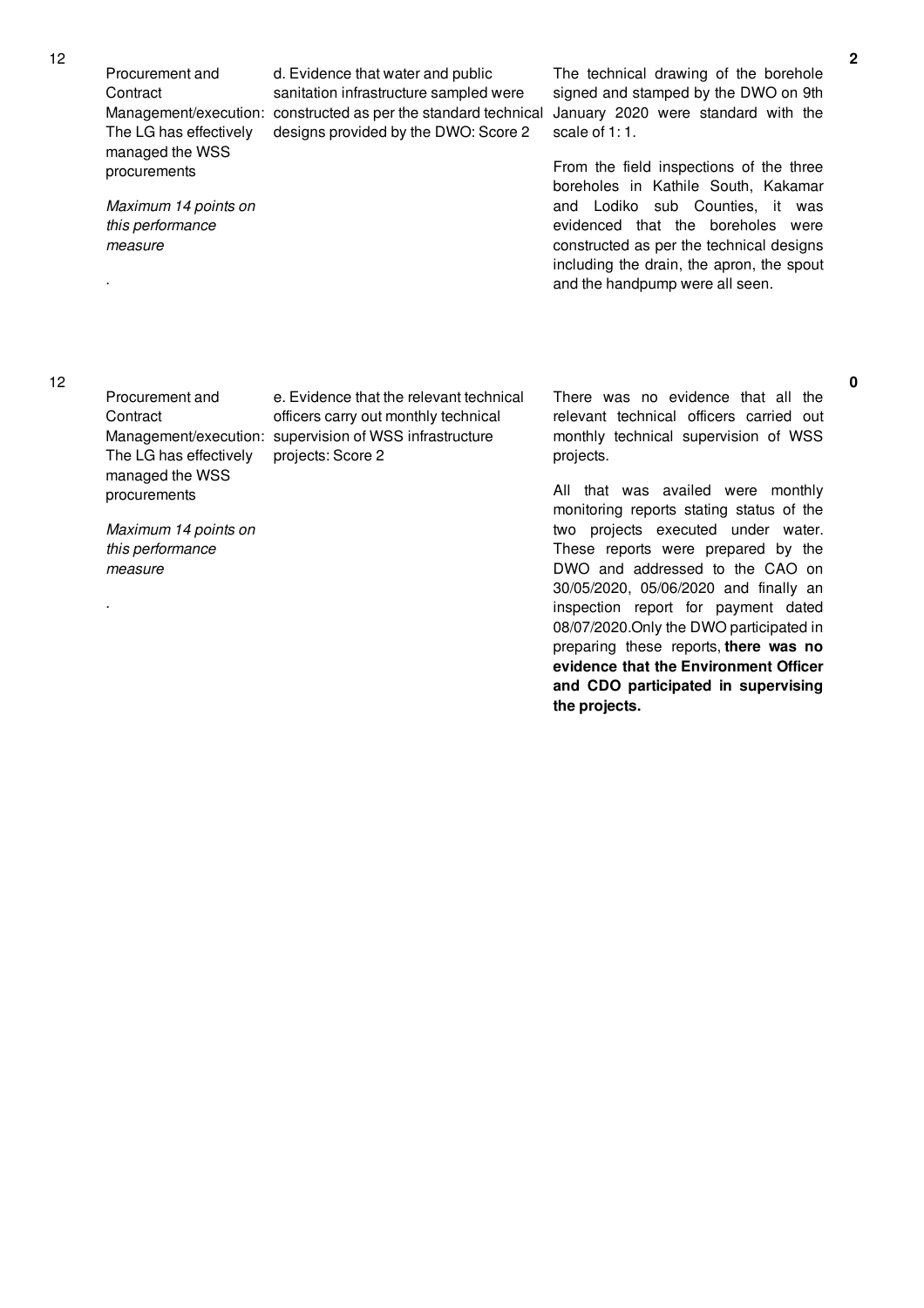Procurement and **Contract** The LG has effectively managed the WSS procurements

*Maximum 14 points on this performance measure*

.

Management/execution: works and initiated payments of f. For the sampled contracts, there is evidence that the DWO has verified contractors within specified timeframes in the contracts

> o If 100 % contracts paid on time: Score 2

o If not score 0

A sample of request for payment to suppliers/contractors in FY2019/20 showed that the DWO made timely payments to Contractors in FY2019/20.

Request for payment of Ugx 58,650,000 was made by M/s Terracon Technical Works (UG) Ltd on the 10 June 2020 for feasibility services and detailed engineering design of piped water supply system at Kamion RGC. The DWO forwarded payment request 9 days after the request for payment was made by the Contractor (i.e. 19 June 2020). The DWO signed payment certificate no 1, 9 days after the request for payment was made Contractor (i.e. 19 June 2020)

Request for payment of Ugx 64,280,250 was made by M/s Icon Projects Limited on the 5 June 2020 for siting and drilling of 3 boreholes. The DWO forwarded payment request 17 days after the request for payment was made by the Contractor (i.e. 22 June 2020). The DWO signed payment certificate no 1, 17 days after the request for payment was made Contractor (i.e. 22 June 2020)

Request for payment of Ugx 14,674,150 was made by M/s Jolly and Joe Medium Enterprise on the 15 June 2020 for construction of 2 stance of latrine at Morulem HC11. The DWO forwarded payment request 28 days after the request for payment was made by the Contractor (i.e. 13 July 2020). The DWO signed payment certificate no 1, 28 days after the request for payment was made Contractor (i.e. 13 July 2020)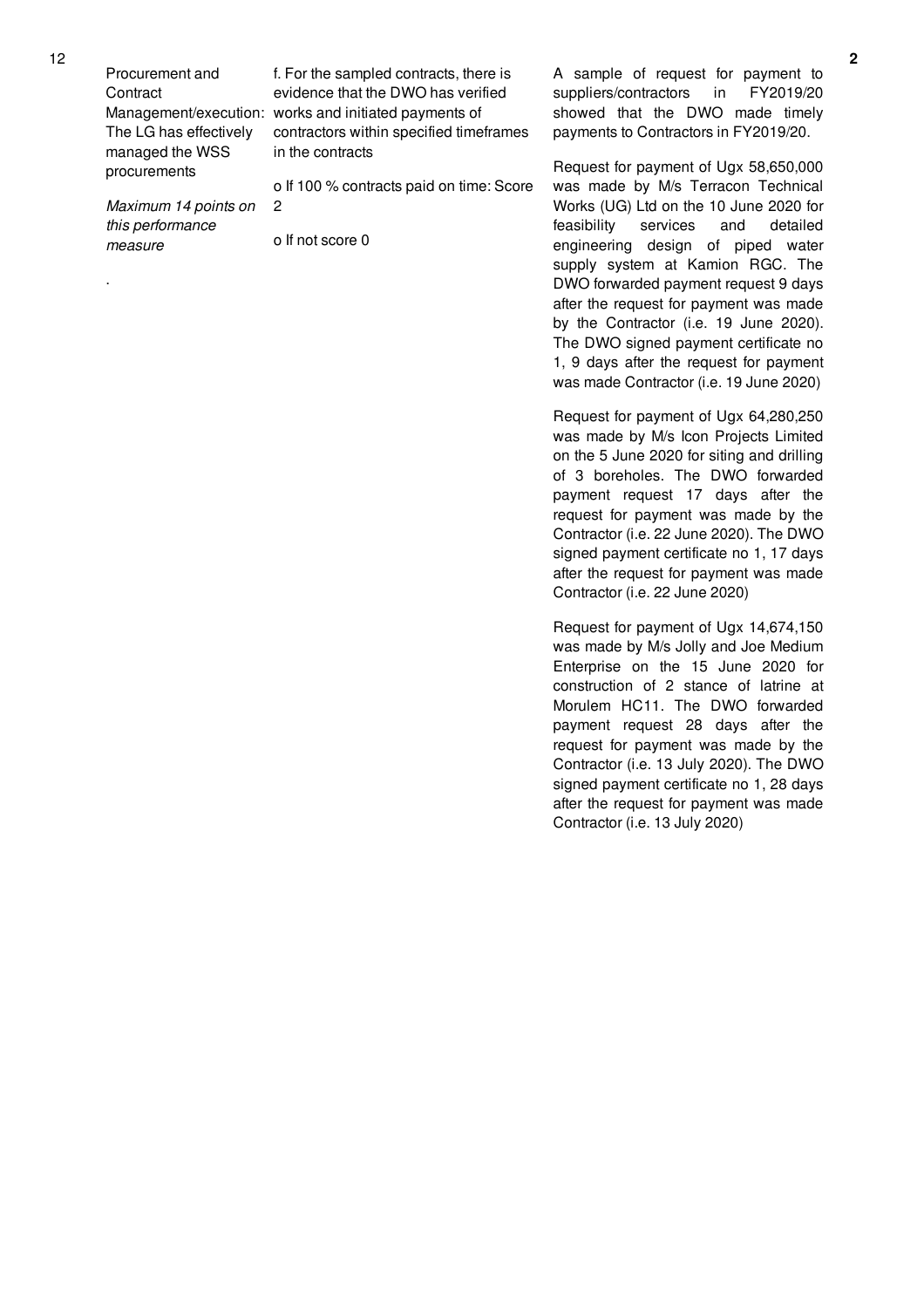Procurement and **Contract** The LG has effectively managed the WSS procurements

as required by the PPDA Law:

Score 2, If not score 0

*Maximum 14 points on this performance measure*

.

Management/execution: in place for each contract with all records available in the PDU as per PPDA g. Evidence that a complete procurement Procurement files for the projects file for water infrastructure investments is executed in the previous FY were guidelines as follows;

> 1. Drilling of Six Boreholes at Kakamar, Lotim, Kamion, Kathile South, Loyoro & Lodiko Sub Counties. Ref.Kaab559/WRKS/19-20/00005 had an evaluation report signed by the evaluation committee on 30/01/2020, a works contract dated 04/03/2020 and records of contracts committee meeting Min.04/FEB/DCC/2019-2020 dated on 11/02/2020.

2. Construction of 3 Stances VIP Latrine at Lotim Sub County.Ref.Kaab559/WRKS/19-

20/00011 had an evaluation report signed by the evaluation committee on 28/01/2020, a works contract dated 04/03/2020 and records of contracts committee meeting Min.04/FEB/DCC/2019-2020 dated on 11/02/2020.

3. Construction of 2 Stances VIP Latrine at Morulem Health Centre II.Ref.Kaab559/WRKS/19-20/00012 had an evaluation report signed by the evaluation committee on 28/01/2020, a works contract dated 04/03/2020 and records of contracts committee meeting Min.04/FEB/DCC/2019-2020 dated on 11/02/2020.

# **Environment and Social Requirements**

Grievance Redress: a mechanism of addressing WSS related grievances in line with the LG grievance redress framework

The LG has established the District Grievances Redress Evidence that the DWO in liaison with Committee recorded, investigated, responded to and reported on water and environment grievances as per the LG grievance redress framework:

Score 3, If not score 0

There was no evidence that the DWO in liaison with the District Grievances Redress Committee recorded, investigated, responded to and reported on water and environment grievances as per the LG grievance redress framework:

*Maximum 3 points this performance measure*

12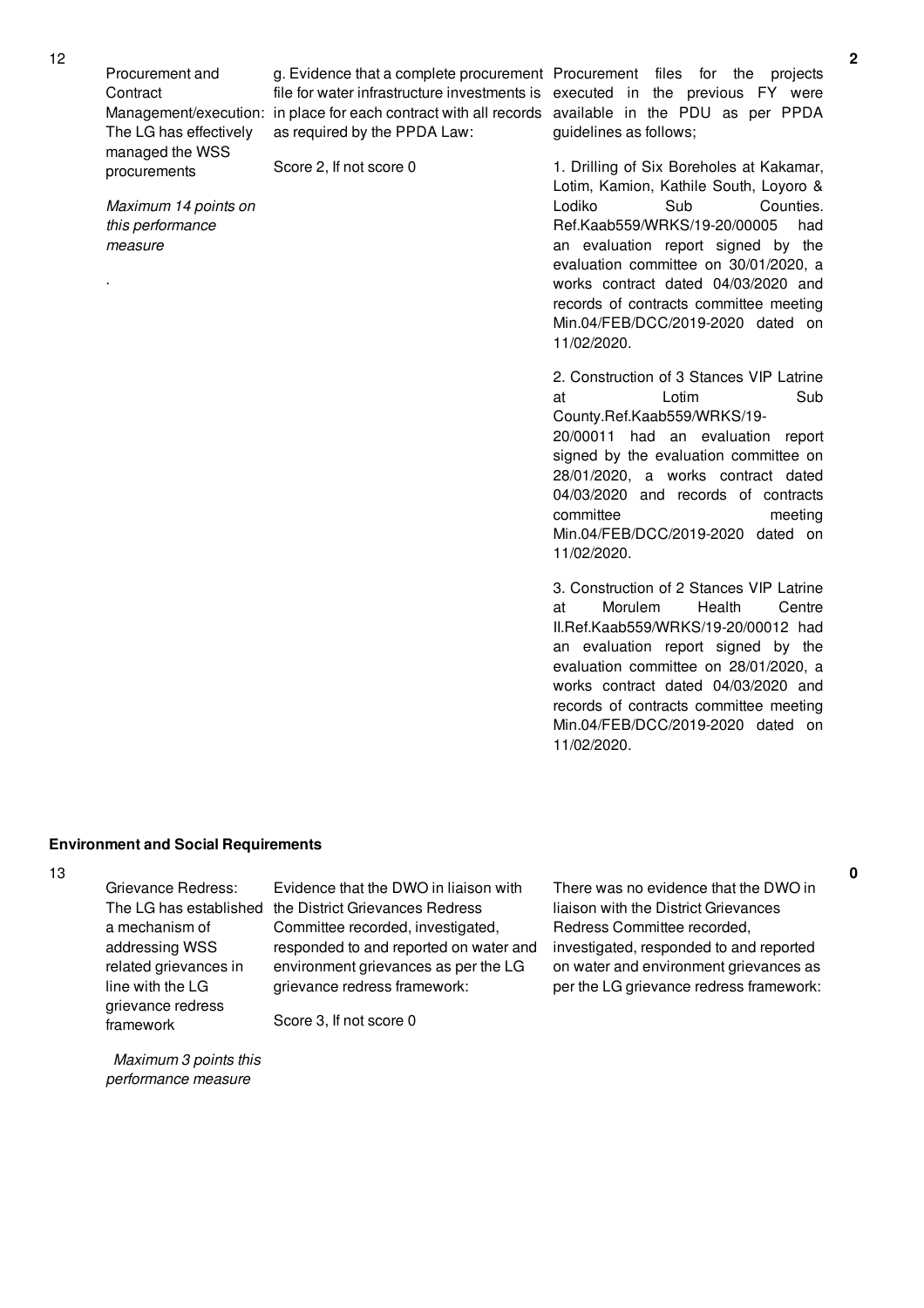| 14 | Safeguards for service<br>delivery<br>Maximum 3 points on<br>this performance<br>measure            | Evidence that the DWO and the<br>Environment Officer have disseminated<br>guidelines on water source & catchment<br>protection and natural resource<br>management to CDOs:<br>Score 3, If not score 0                                       | There was no evidence that the DWO<br>and the Environment Officer<br>disseminated guidelines on water source<br>& catchment protection and natural<br>resource management to CDOs:                                                                                                                                                 |
|----|-----------------------------------------------------------------------------------------------------|---------------------------------------------------------------------------------------------------------------------------------------------------------------------------------------------------------------------------------------------|------------------------------------------------------------------------------------------------------------------------------------------------------------------------------------------------------------------------------------------------------------------------------------------------------------------------------------|
| 15 | Safeguards in the<br>Delivery of Investments<br>Maximum 10 points on<br>this performance<br>measure | a. Evidence that water source protection<br>plans & natural resource management<br>plans for WSS facilities constructed in<br>the previous FY were prepared and<br>implemented: Score 3, If not score 0                                     | Of the sampled three water sources of<br>Kathile south(Lois borehole)<br>,Kakamar(Nakasowan borehole) and<br>Lokido (Sakatan) subcounties, none had<br>evidence that water source protection<br>plans & natural resource management<br>plans for WSS facilities constructed in<br>the previous FY were prepared and<br>implemented |
| 15 | Safeguards in the<br>Delivery of Investments<br>Maximum 10 points on<br>this performance<br>measure | b. Evidence that all WSS projects are<br>implemented on land where the LG has<br>proof of consent (e.g. a land title,<br>agreement; Formal Consent, MoUs, etc.),<br>without any encumbrances:<br>Score 3, If not score 0                    | There was no written evidence to show<br>that WSS projects are implemented on<br>land where the LG has proof of consent.<br>i.e. there was no evidence of land<br>consent forms provided for the three<br>projects implemented in FY 2019/20.                                                                                      |
| 15 | Safeguards in the<br>Delivery of Investments<br>Maximum 10 points on<br>this performance<br>measure | c. Evidence that E&S Certification forms<br>are completed and signed by<br>Environmental Officer and CDO prior to<br>payments of contractor<br>invoices/certificates at interim and final<br>stages of projects:<br>Score 2, If not score 0 | Review of payments for investment<br>projects under the water sector in<br>FY2019/20 showed that the<br>Environmental Officer and CDO did not<br>complete and sign E&S Certification<br>forms before payments were made to<br>Contractors.                                                                                         |
| 15 | Safeguards in the<br>Delivery of Investments<br>Maximum 10 points on<br>this performance<br>measure | d. Evidence that the CDO and<br>environment Officers undertakes<br>monitoring to ascertain compliance with<br>ESMPs; and provide monthly reports:<br>Score 2, If not score 0                                                                | There was no evidence that the CDO<br>and environment Officers undertakes<br>monitoring to ascertain compliance with<br>ESMPs; and provided monthly reports:                                                                                                                                                                       |

**0**

**0**

**0**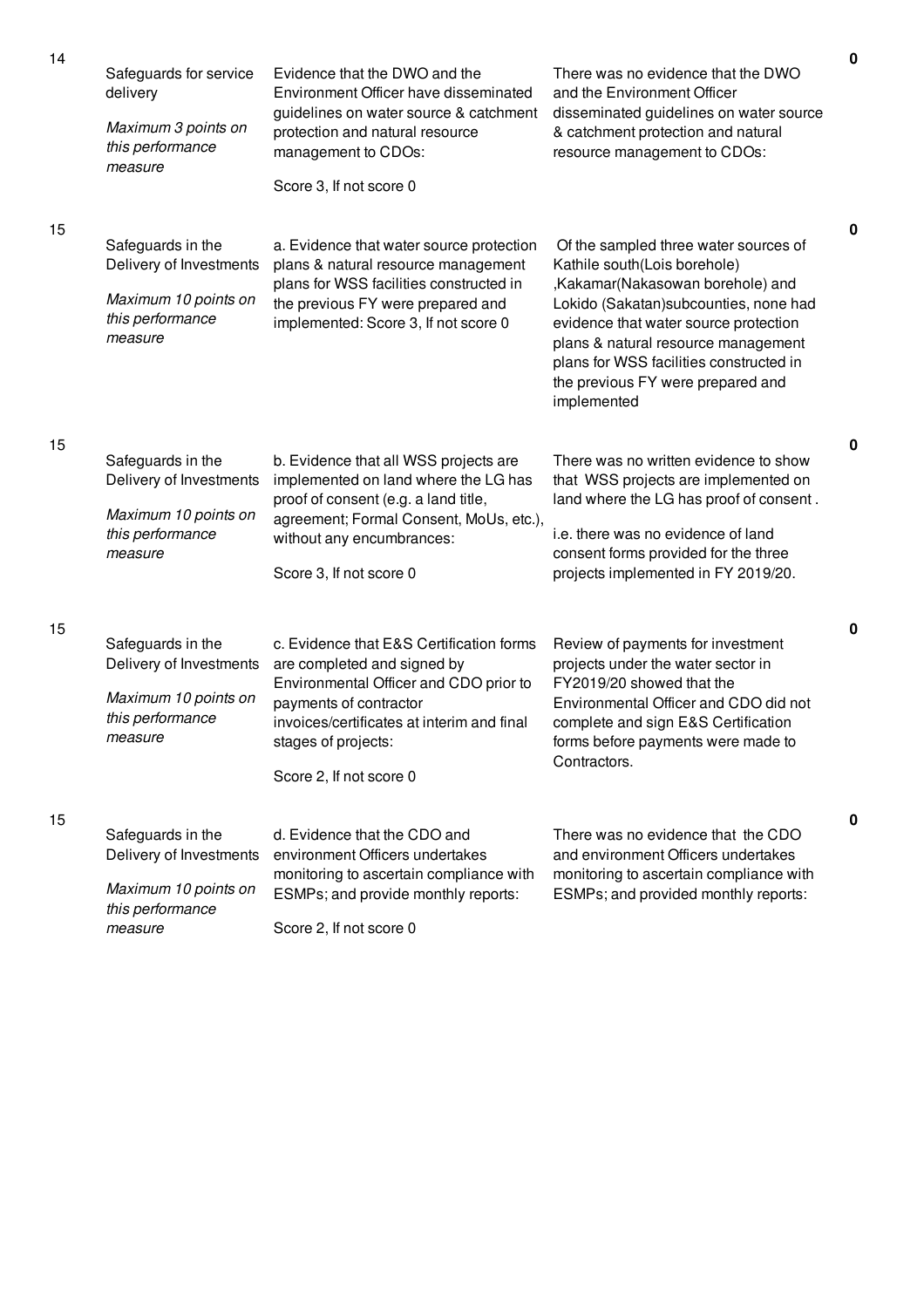| No. | <b>Summary of</b><br>requirements                                   | <b>Definition of compliance</b>                                                                                                                                                                                                                         | Compliance<br>justification                                            | <b>Score</b> |
|-----|---------------------------------------------------------------------|---------------------------------------------------------------------------------------------------------------------------------------------------------------------------------------------------------------------------------------------------------|------------------------------------------------------------------------|--------------|
|     | <b>Local Government Service Delivery Results</b>                    |                                                                                                                                                                                                                                                         |                                                                        |              |
| 1   | Outcome: The LG has<br>increased acreage of<br>newly irrigated land | a) Evidence that the LG has up to-date data on irrigated Micro-scale Irrigation<br>land for the last two FYs disaggregated between micro- not applicable in the<br>scale irrigation grant beneficiaries and non-beneficiaries - LG<br>score 2 or else 0 |                                                                        | 0            |
|     | Maximum score 4                                                     |                                                                                                                                                                                                                                                         |                                                                        |              |
|     | Maximum 20 points for<br>this performance area                      |                                                                                                                                                                                                                                                         |                                                                        |              |
| 1   | Outcome: The LG has                                                 | b) Evidence that the LG has increased acreage of newly                                                                                                                                                                                                  | Micro-scale Irrigation                                                 | $\pmb{0}$    |
|     | increased acreage of<br>newly irrigated land                        | irrigated land in the previous FY as compared to previous<br>FY but one:                                                                                                                                                                                | not applicable in the<br>LG                                            |              |
|     | Maximum score 4                                                     | • By more than 5% score 2                                                                                                                                                                                                                               |                                                                        |              |
|     | Maximum 20 points for                                               | • Between 1% and 4% score 1                                                                                                                                                                                                                             |                                                                        |              |
|     | this performance area                                               | • If no increase score 0                                                                                                                                                                                                                                |                                                                        |              |
| 2   |                                                                     |                                                                                                                                                                                                                                                         |                                                                        | 0            |
|     | Service Delivery<br>Performance: Average                            | a) Evidence that the average score in the micro-scale<br>irrigation for LLG performance assessment is:                                                                                                                                                  | N/A. Assessment of<br>LLG has not yet                                  |              |
|     | score in the micro-scale<br>irrigation for the LLG                  | • Above 70%; score 4                                                                                                                                                                                                                                    | commenced.                                                             |              |
|     | performance<br>assessment. Maximum                                  | $\cdot$ 60 - 69%; score 2                                                                                                                                                                                                                               |                                                                        |              |
|     | score 4                                                             | · Below 60%; score 0                                                                                                                                                                                                                                    |                                                                        |              |
|     |                                                                     | Maximum score 4                                                                                                                                                                                                                                         |                                                                        |              |
| 3   |                                                                     |                                                                                                                                                                                                                                                         |                                                                        | 0            |
|     | Investment<br>Performance: The LG<br>has managed the                | a) Evidence that the development component of micro-<br>scale irrigation grant has been used on eligible activities<br>Interior and installation of irrigation equipment                                                                                | The DLG did not<br>receive Micro Irrigation<br>Grant therefore did not |              |

has managed the of micro-scale irrigations equipment as per guidelines

supply and installation including accompanying supplier manuals and training): (procurement and installation of irrigation equipment, Score 2 or else score 0

Grant, therefore did not have micro irrigation activities

Maximum score 6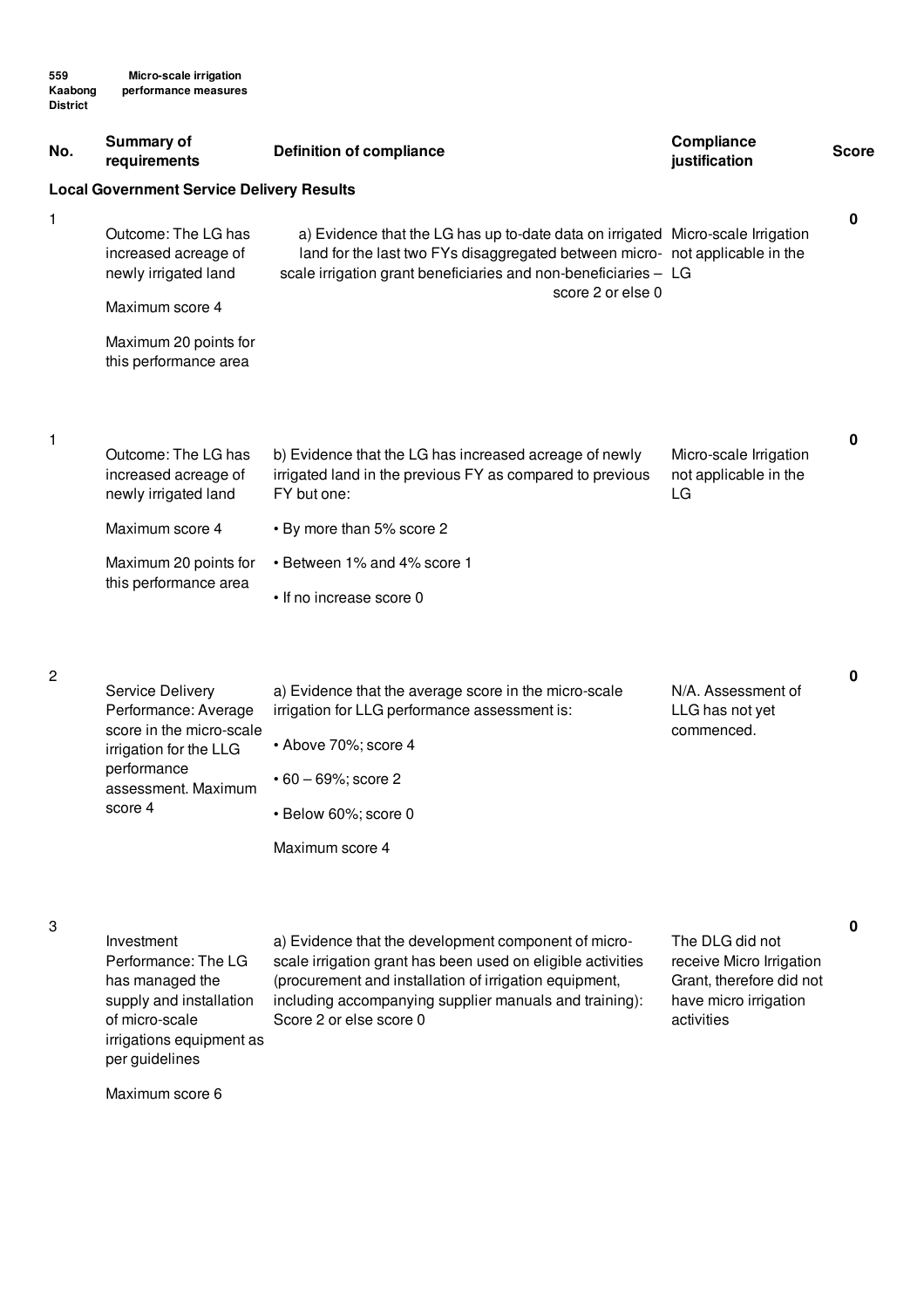3

4

| Investment<br>Performance: The LG<br>has managed the<br>supply and installation<br>of micro-scale<br>irrigations equipment as<br>per guidelines<br>Maximum score 6 | b) Evidence that the approved farmer signed an<br>Acceptance Form confirming that equipment is working<br>well, before the LG made payments to the suppliers: Score<br>1 or else score 0                                                   | The DLG did not<br>receive Micro Irrigation<br>Grant, therefore did not<br>have micro irrigation<br>activities                                                                                                                                                                                                                                                                                                          | $\mathbf 0$ |
|--------------------------------------------------------------------------------------------------------------------------------------------------------------------|--------------------------------------------------------------------------------------------------------------------------------------------------------------------------------------------------------------------------------------------|-------------------------------------------------------------------------------------------------------------------------------------------------------------------------------------------------------------------------------------------------------------------------------------------------------------------------------------------------------------------------------------------------------------------------|-------------|
| Investment<br>Performance: The LG<br>has managed the<br>supply and installation<br>of micro-scale<br>irrigations equipment as<br>per guidelines<br>Maximum score 6 | Evidence that the variations in the contract price are within<br>+/-20% of the Agriculture Engineers estimates: Score 1 or<br>else score 0                                                                                                 | The DLG did not<br>receive Micro Irrigation<br>Grant, therefore did not<br>have micro irrigation<br>activities                                                                                                                                                                                                                                                                                                          | 0           |
| Investment<br>Performance: The LG<br>has managed the<br>supply and installation<br>of micro-scale<br>irrigations equipment as<br>per guidelines<br>Maximum score 6 | d) Evidence that micro-scale irrigation equipment where<br>contracts were signed during the previous FY were<br>installed/completed within the previous FY<br>$\cdot$ If 100% score 2<br>• Between 80 - 99% score 1<br>· Below 80% score 0 | The DLG did not<br>receive Micro Irrigation<br>Grant, therefore did not<br>have micro irrigation<br>activities                                                                                                                                                                                                                                                                                                          | 0           |
| Achievement of<br>standards: The LG has<br>met staffing and micro-<br>scale irrigation<br>standards<br>Maximum score 6                                             | a) Evidence that the LG has recruited LLG extension<br>workers as per staffing structure<br>$\cdot$ If 100% score 2<br>• If $75 - 99\%$ score 1<br>• If below 75% score 0                                                                  | The LG structure has a<br>provision of 47 LLGs,<br>but there was a total of<br>9 Extension workers<br>shared among the 14<br>sub counties making a<br>percentage of 19%<br>staffing.<br>1. Egaru Daniel - A<br>Veterinary officer<br>recruited under Min.<br>No. 102/2015(2) of<br>6/11/2015<br>2. Akao Sarah – An<br><b>Assistant Agricultural</b><br>Officer recruited under<br>Min. No. 10/2017(b)(7)<br>of 1/4/2017 | 0           |

3. Kamaka Irene – An Assistant Agricultural officer recruited under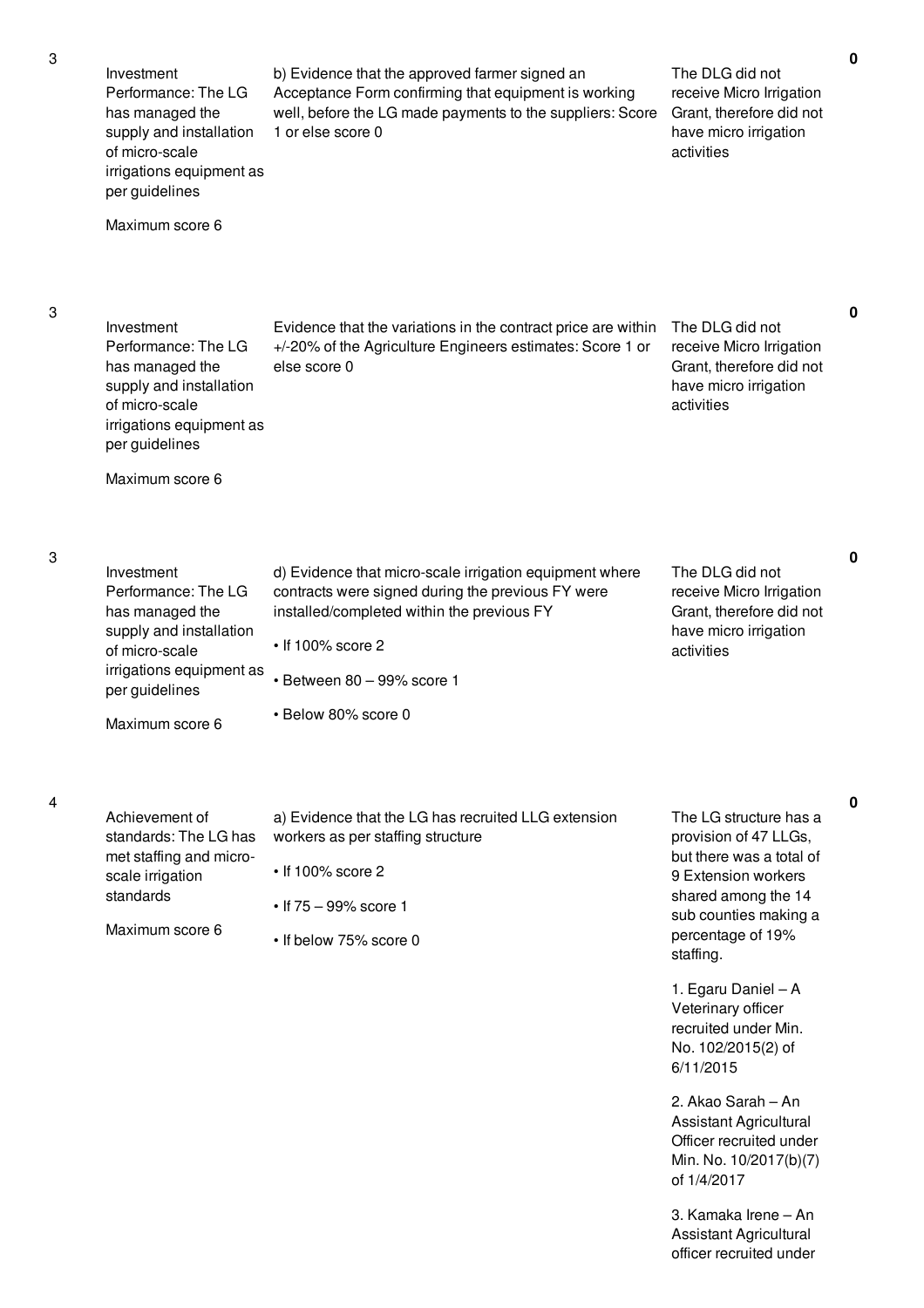Min. No. 10/2017(b)1 of 1/4/2017

4. Awino Moreen – An Agricultural officer recruited under Min. No. 10/2017(a)4 of 1/4/2017

5. Awili Evaline Akello – A Veterinary officer recruited under Min. No. 102/2015(1) pf 6/11/2015

6. Akot Hillary Ben – An Assistant Agricultural Officer recruited under Min. No. 10/2017(b)4 of 1/4/2017

7. Akitui Miriam – An Assistant Agricultural officer recruited under Min. No. 10/2017(b)6 of 1/4/2017

8. Mugume Ronald – An Assistant Veterinary officer recruited under Min. No. 10/2017(c ) 1 of 1/4/2017

9. Lokong John Robert – An Agriculture Officer recruited under Min. No. 104/2015(2) of 6/11/2015

4

Achievement of standards: The LG has met staffing and microscale irrigation standards

b) Evidence that the micro-scale irrigation equipment meets standards as defined by MAAIF

• If 100% score 2 or else score 0

Not applicable because the LG does not have Micro scale irrigation projects at the moment

**0**

Maximum score 6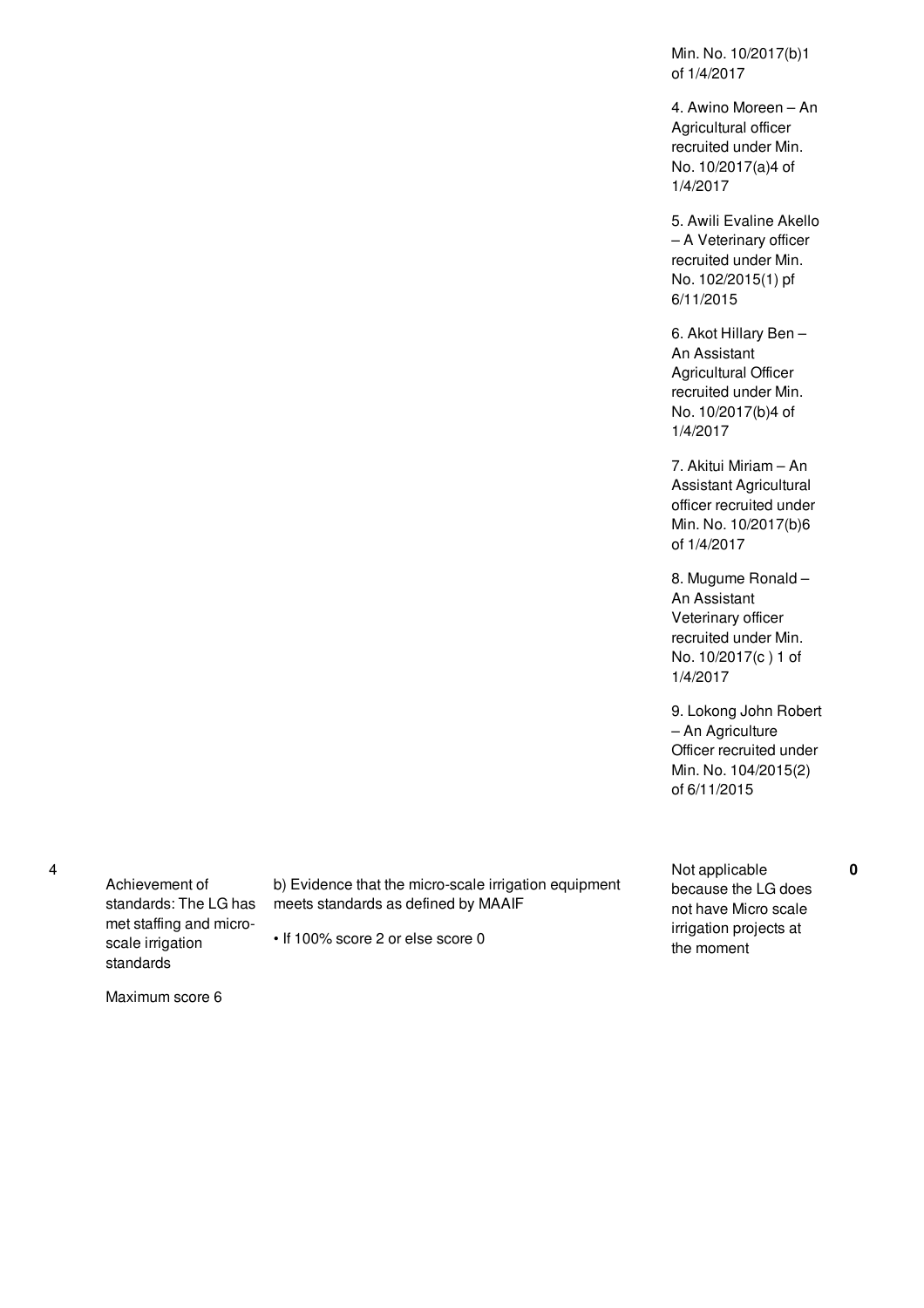5

6

6

improvement plans

Maximum score 6

Achievement of standards: The LG has met staffing and microscale irrigation standards Maximum score 6 b) Evidence that the installed micro-scale irrigation systems during last FY are functional • If 100% are functional score 2 or else score 0 Not applicable because the LG does not have mircoscale irigation projects at the moment. **Performance Reporting and Performance Improvement** Accuracy of reported information: The LG has workers filled is accurate: Score 2 or else 0 reported accurate information Maximum score 4 a) Evidence that information on position of extension According to the staffing list obtained from the HRM division, there was evidence that positions of extension workers filled is accurate in the sub counties visited. Accuracy of reported information: The LG has system installed and functioning is accurate: Score 2 or reported accurate information Maximum score 4 b) Evidence that information on micro-scale irrigation else 0 Not applicable because the LG does not implement Micro scale irrigation Reporting and Performance Improvement: The LG has collected and entered information into MIS, and developed and implemented performance improvement plans Maximum score 6 a) Evidence that information is collected quarterly on newly Micro-scale Irrigation irrigated land, functionality of irrigation equipment installed; not applicable in the provision of complementary services and farmer Expression of Interest: Score 2 or else 0 LG Reporting and Performance Improvement: The LG has collected and entered information into MIS, and developed and implemented performance b) Evidence that the LG has entered up to-date LLG information into MIS: Score 1 or else 0 Micro-scale Irrigation not applicable in the LG

**0**

**2**

**0**

**0**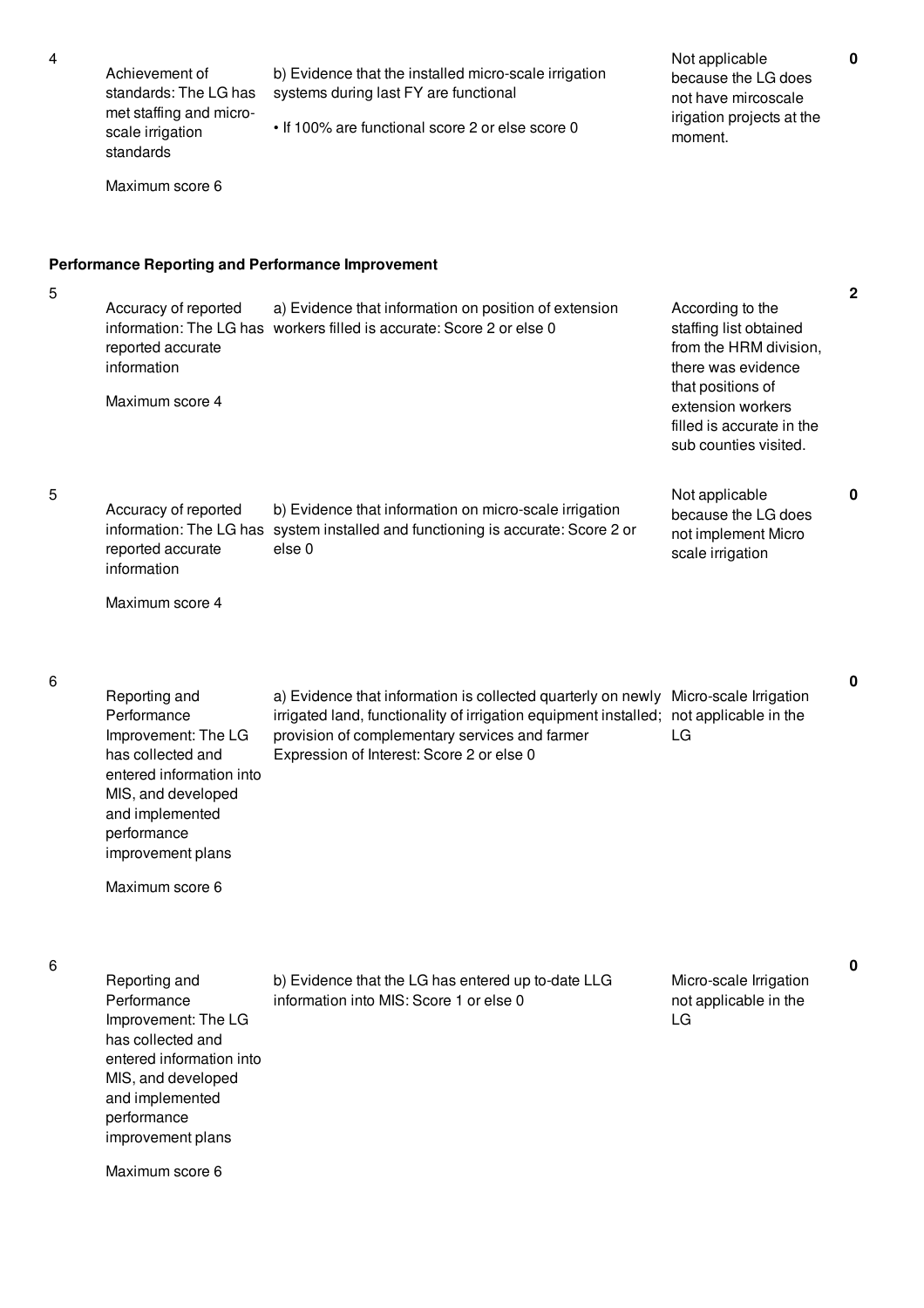|   | I      |         |   |  |
|---|--------|---------|---|--|
|   | ٦<br>× |         |   |  |
| ć | ×      | I<br>۰. | I |  |

6

| 6 | Reporting and<br>Performance<br>Improvement: The LG<br>has collected and<br>entered information into<br>MIS, and developed<br>and implemented<br>performance<br>improvement plans<br>Maximum score 6                                           | c. Evidence that the LG has prepared a quarterly report<br>using information compiled from LLGs in the MIS: Score 1<br>or else 0               | Micro-scale Irrigation<br>not applicable in the<br>LG | $\mathbf 0$ |
|---|------------------------------------------------------------------------------------------------------------------------------------------------------------------------------------------------------------------------------------------------|------------------------------------------------------------------------------------------------------------------------------------------------|-------------------------------------------------------|-------------|
| 6 | Reporting and<br>Performance<br>Improvement: The LG<br>has collected and<br>entered information into<br>MIS, and developed<br>and implemented<br>performance<br>improvement plans<br>Maximum score 6                                           | d) Evidence that the LG has:<br>i. Developed an approved Performance Improvement Plan<br>for the lowest performing LLGs score 1 or else 0      | Micro-scale Irrigation<br>not applicable in the<br>LG | $\mathbf 0$ |
| 6 | Reporting and<br>Performance<br>Improvement: The LG<br>has collected and<br>entered information into<br>MIS, and developed<br>and implemented<br>performance<br>improvement plans<br>Maximum score 6                                           | ii. Implemented Performance Improvement Plan for lowest<br>performing LLGs: Score 1 or else 0                                                  | Micro-scale Irrigation<br>not applicable in the<br>LG | $\mathbf 0$ |
| 7 | <b>Human Resource Management and Development</b><br>Budgeting for, actual<br>recruitment and<br>deployment of staff: The<br>Local Government has<br>budgeted, actually<br>recruited and deployed<br>staff as per guidelines<br>Maximum score 6 | a) Evidence that the LG has:<br>i. Budgeted for extension workers as per guidelines/in<br>accordance with the staffing norms score 1 or else 0 | Micro-scale Irrigation<br>not applicable in the<br>LG | $\mathbf 0$ |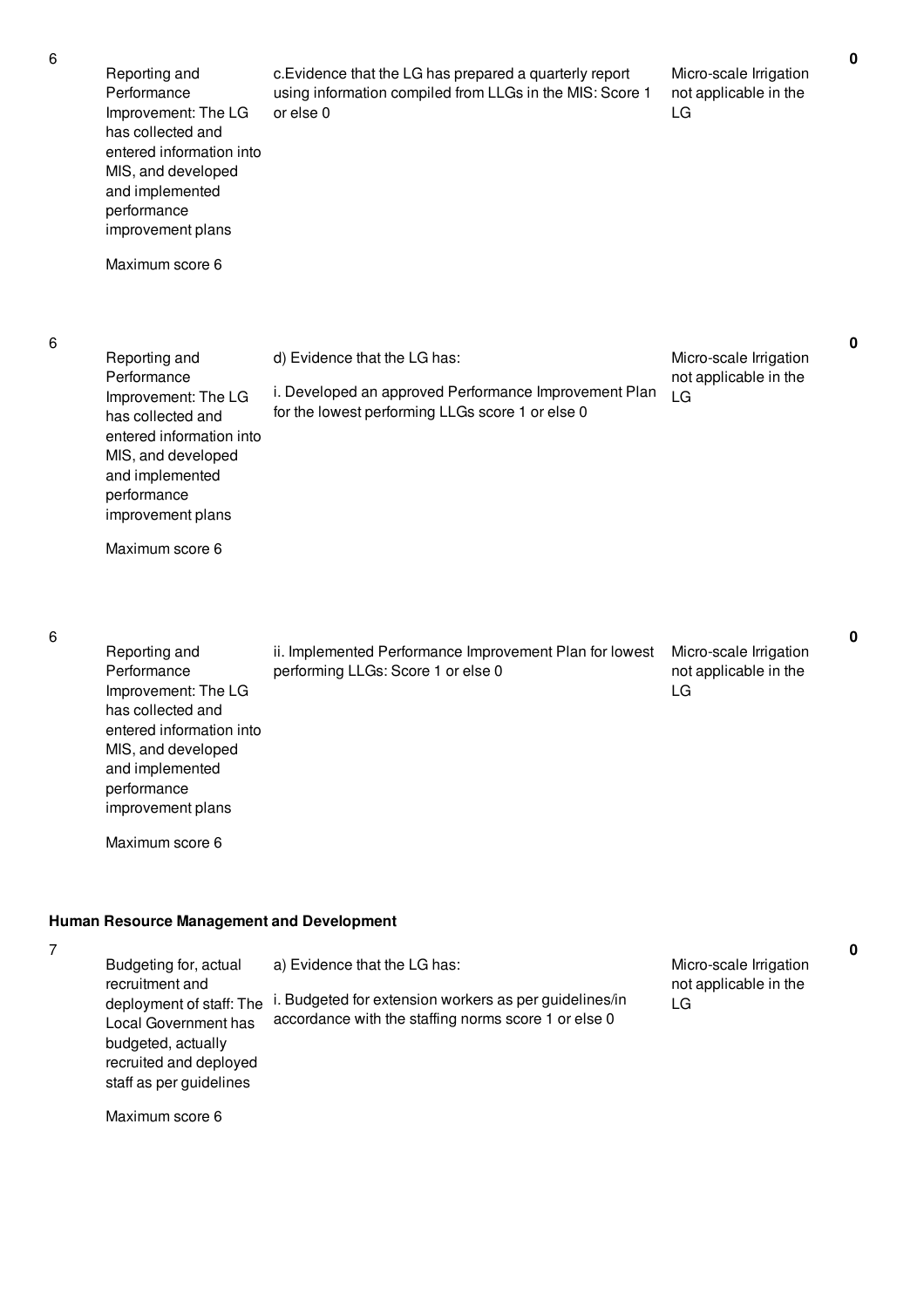7

7

8

| Budgeting for, actual<br>recruitment and<br>deployment of staff: The<br>Local Government has<br>budgeted, actually<br>recruited and deployed<br>staff as per guidelines<br>Maximum score 6        | ii Deployed extension workers as per guidelines score 1 or Micro-scale Irrigation<br>else <sub>0</sub>                                                                                                                                               | not applicable in the<br>LG                                                                                                                                                                                                 | $\mathbf 0$  |
|---------------------------------------------------------------------------------------------------------------------------------------------------------------------------------------------------|------------------------------------------------------------------------------------------------------------------------------------------------------------------------------------------------------------------------------------------------------|-----------------------------------------------------------------------------------------------------------------------------------------------------------------------------------------------------------------------------|--------------|
| Budgeting for, actual<br>recruitment and<br>deployment of staff: The<br><b>Local Government has</b><br>budgeted, actually<br>recruited and deployed<br>staff as per guidelines<br>Maximum score 6 | b) Evidence that extension workers are working in LLGs<br>where they are deployed: Score 2 or else 0                                                                                                                                                 | There was evidence<br>that extension workers<br>were working where<br>they are deployed for<br>instance at Kakamar<br>SC, Akitui Mirriam an<br><b>Assistant Agriculture</b><br>Officer was confirmed<br>to be working there | $\mathbf 0$  |
| Budgeting for, actual<br>recruitment and<br>Local Government has<br>budgeted, actually<br>recruited and deployed<br>staff as per guidelines<br>Maximum score 6                                    | c) Evidence that extension workers' deployment has been<br>publicized and disseminated to LLGs by among others<br>deployment of staff: The displaying staff list on the LLG notice board. Score 2 or<br>else <sub>0</sub>                            | All LLGs had<br>displayed staff lists on<br>the noticeboards<br>including the<br>extension workers                                                                                                                          | $\mathbf{2}$ |
| Performance<br>management: The LG<br>has appraised, taken<br>corrective action and<br>trained Extension<br>Workers<br>Maximum score 4                                                             | a) Evidence that the District Production Coordinator has:<br>i. Conducted annual performance appraisal of all<br>Extension Workers against the agreed performance plans<br>and has submitted a copy to HRO during the previous FY:<br>Score 1 else 0 | No appraisal were<br>conducted in the<br>previous FY for<br><b>Extension workers</b>                                                                                                                                        | 0            |
| Performance<br>management: The LG<br>has appraised, taken<br>corrective action and<br>trained Extension<br>Workers<br>Maximum score 4                                                             | a) Evidence that the District Production Coordinator has;<br>Taken corrective actions: Score 1 or else 0                                                                                                                                             | No evidence of any<br>corrective action taken<br>from the appraisal<br>reports                                                                                                                                              | 0            |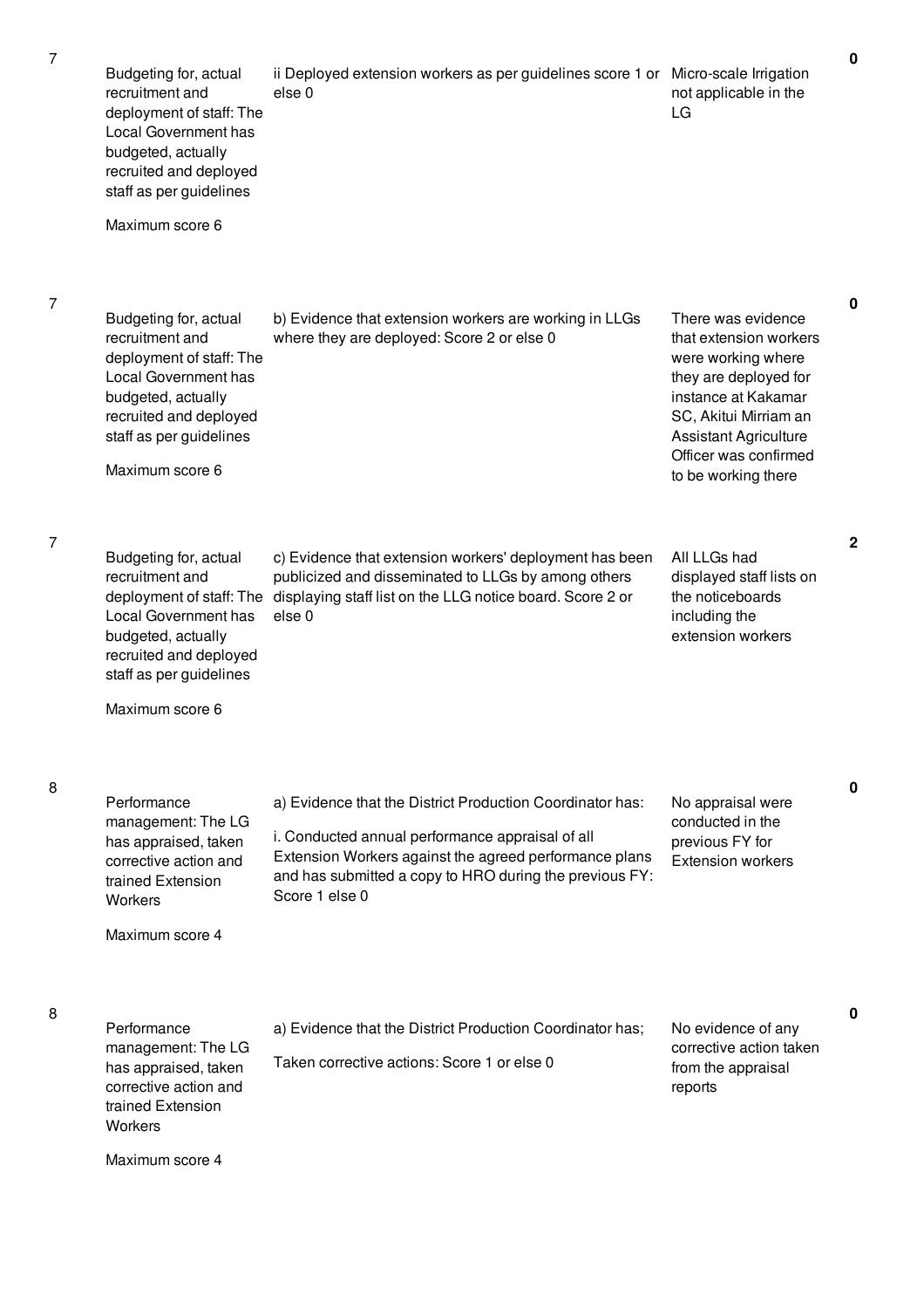| 8 | Performance<br>management: The LG<br>has appraised, taken<br>corrective action and<br>trained Extension<br>Workers<br>Maximum score 4                                                       | b) Evidence that:<br>i. Training activities were conducted in accordance to the<br>training plans at District level: Score 1 or else 0                                                                                                                                                                                                                                            | Micro-scale Irrigation<br>not applicable in the<br>LG                                                                                | 0           |
|---|---------------------------------------------------------------------------------------------------------------------------------------------------------------------------------------------|-----------------------------------------------------------------------------------------------------------------------------------------------------------------------------------------------------------------------------------------------------------------------------------------------------------------------------------------------------------------------------------|--------------------------------------------------------------------------------------------------------------------------------------|-------------|
| 8 | Performance<br>management: The LG<br>has appraised, taken<br>corrective action and<br>trained Extension<br>Workers<br>Maximum score 4                                                       | ii Evidence that training activities were documented in the<br>training database: Score 1 or else 0                                                                                                                                                                                                                                                                               | Micro-scale Irrigation<br>not applicable in the<br>LG                                                                                | $\mathbf 0$ |
|   | Management, Monitoring and Supervision of Services.                                                                                                                                         |                                                                                                                                                                                                                                                                                                                                                                                   |                                                                                                                                      |             |
| 9 | Planning, budgeting<br>and transfer of funds for<br>service delivery: The<br>Local Government has<br>budgeted, used and<br>disseminated funds for<br>service delivery as per<br>guidelines. | a) Evidence that the LG has appropriately allocated the<br>micro scale irrigation grant between (i) capital development receive micro scale<br>(micro scale irrigation equipment); and (ii) complementary<br>services (in FY 2020/21 100% to complementary services;<br>starting from FY 2021/22 - 75% capital development; and<br>25% complementary services): Score 2 or else 0 | The DLG did not<br>irrigation grant and<br>therefore did not plan<br>for any activities under<br>Micro-Scale Irrigation<br>projects. | 0           |
|   | Maximum score 10                                                                                                                                                                            |                                                                                                                                                                                                                                                                                                                                                                                   |                                                                                                                                      |             |
| 9 |                                                                                                                                                                                             |                                                                                                                                                                                                                                                                                                                                                                                   |                                                                                                                                      | 0           |

Planning, budgeting and transfer of funds for service delivery: The Local Government has budgeted, used and disseminated funds for service delivery as per guidelines.

Maximum score 10

b) Evidence that budget allocations have been made towards complementary services in line with the sector guidelines i.e. (i) maximum 25% for enhancing LG capacity to support irrigated agriculture (of which maximum 15% awareness raising of local leaders and maximum 10% procurement, Monitoring and Supervision); and (ii) minimum 75% for enhancing farmer capacity for uptake of micro scale irrigation (Awareness raising of farmers, Farm visit, Demonstrations, Farmer Field Schools): Score 2 or else score 0

The DLG did not receive micro scale irrigation grant and therefore did not plan for any activities under Micro- Scale Irrigation projects.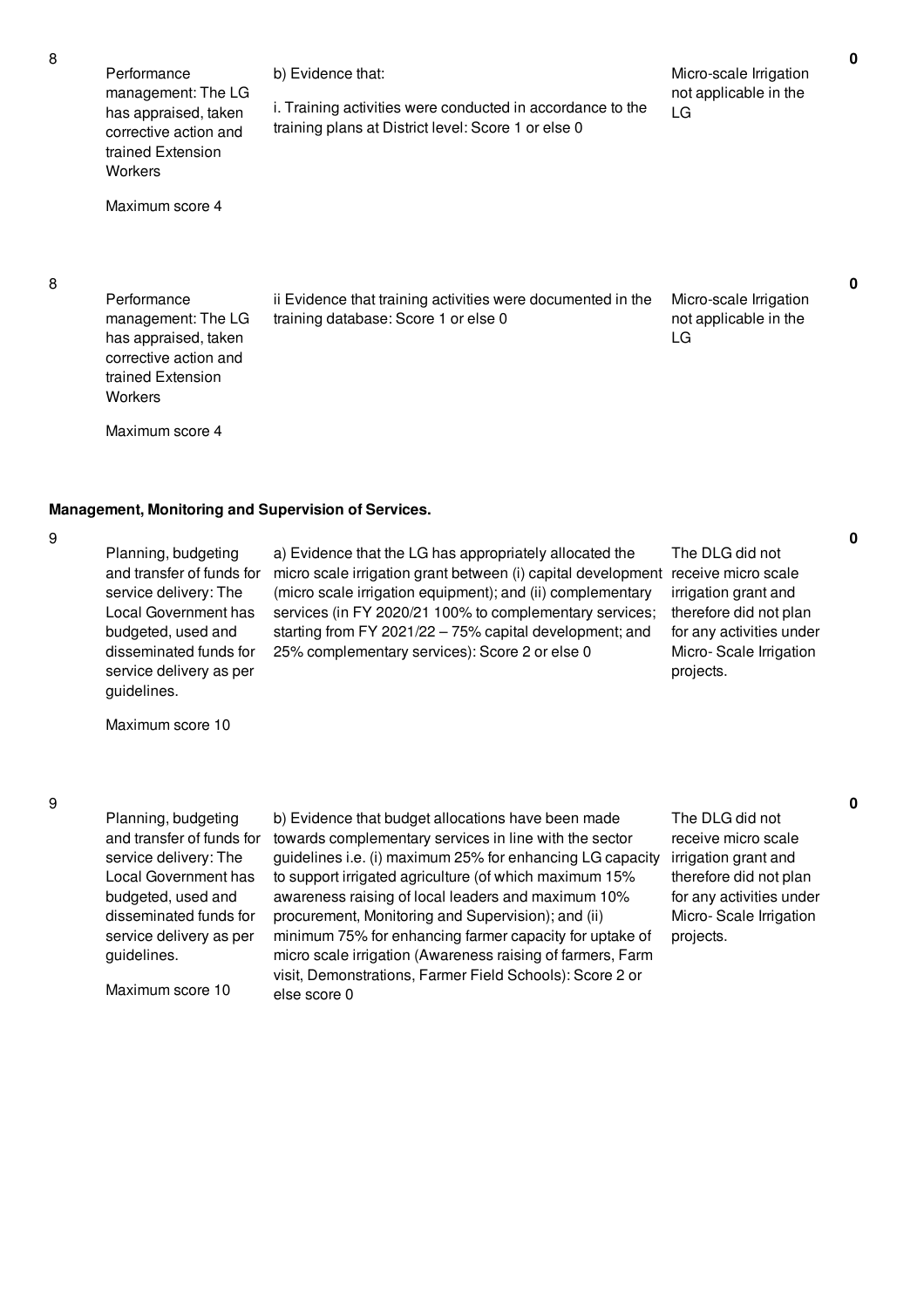9

| Planning, budgeting<br>and transfer of funds for<br>service delivery: The<br>Local Government has<br>budgeted, used and<br>disseminated funds for<br>service delivery as per<br>guidelines. | c) Evidence that the co-funding is reflected in the LG<br>Budget and allocated as per guidelines: Score 2 or else 0                                                                                                                                                                                                        | The DLG did not<br>receive micro scale<br>irrigation grant and<br>therefore did not plan<br>for any activities under<br>Micro-Scale Irrigation<br>projects. |   |
|---------------------------------------------------------------------------------------------------------------------------------------------------------------------------------------------|----------------------------------------------------------------------------------------------------------------------------------------------------------------------------------------------------------------------------------------------------------------------------------------------------------------------------|-------------------------------------------------------------------------------------------------------------------------------------------------------------|---|
| Maximum score 10                                                                                                                                                                            |                                                                                                                                                                                                                                                                                                                            |                                                                                                                                                             |   |
| Planning, budgeting<br>and transfer of funds for<br>service delivery: The<br>Local Government has<br>budgeted, used and<br>disseminated funds for<br>service delivery as per<br>guidelines. | d) Evidence that the LG has used the farmer co-funding<br>following the same rules applicable to the micro scale<br>irrigation grant: Score 2 or else 0                                                                                                                                                                    | The DLG did not<br>receive micro scale<br>irrigation grant and<br>therefore did not plan<br>for any activities under<br>Micro-Scale Irrigation<br>projects. | 0 |
| Maximum score 10                                                                                                                                                                            |                                                                                                                                                                                                                                                                                                                            |                                                                                                                                                             |   |
| Planning, budgeting<br>and transfer of funds for<br>service delivery: The<br>Local Government has<br>budgeted, used and<br>disseminated funds for<br>service delivery as per<br>guidelines. | e) Evidence that the LG has disseminated information on<br>use of the farmer co-funding: Score 2 or else 0                                                                                                                                                                                                                 | The DLG did not<br>receive micro scale<br>irrigation grant and<br>therefore did not plan<br>for any activities under<br>Micro-Scale Irrigation<br>projects. | 0 |
| Maximum score 10                                                                                                                                                                            |                                                                                                                                                                                                                                                                                                                            |                                                                                                                                                             |   |
| Routine oversight and<br>monitoring: The LG<br>monitored, provided<br>hands-on support and<br>ran farmer field schools<br>as per guidelines                                                 | a) Evidence that the DPO has monitored on a monthly<br>basis installed micro-scale irrigation equipment (key areas<br>to include functionality of equipment, environment and<br>social safeguards including adequacy of water source,<br>efficiency of micro irrigation equipment in terms of water<br>conservation, etc.) | Micro-scale Irrigation<br>not applicable in the<br>LG                                                                                                       | 0 |
| Maximum score 8                                                                                                                                                                             | • If more than 90% of the micro-irrigation equipment<br>monitored: Score 2                                                                                                                                                                                                                                                 |                                                                                                                                                             |   |
|                                                                                                                                                                                             | • 70-89% monitored score 1                                                                                                                                                                                                                                                                                                 |                                                                                                                                                             |   |
|                                                                                                                                                                                             | Less than 70% score 0                                                                                                                                                                                                                                                                                                      |                                                                                                                                                             |   |
|                                                                                                                                                                                             |                                                                                                                                                                                                                                                                                                                            |                                                                                                                                                             |   |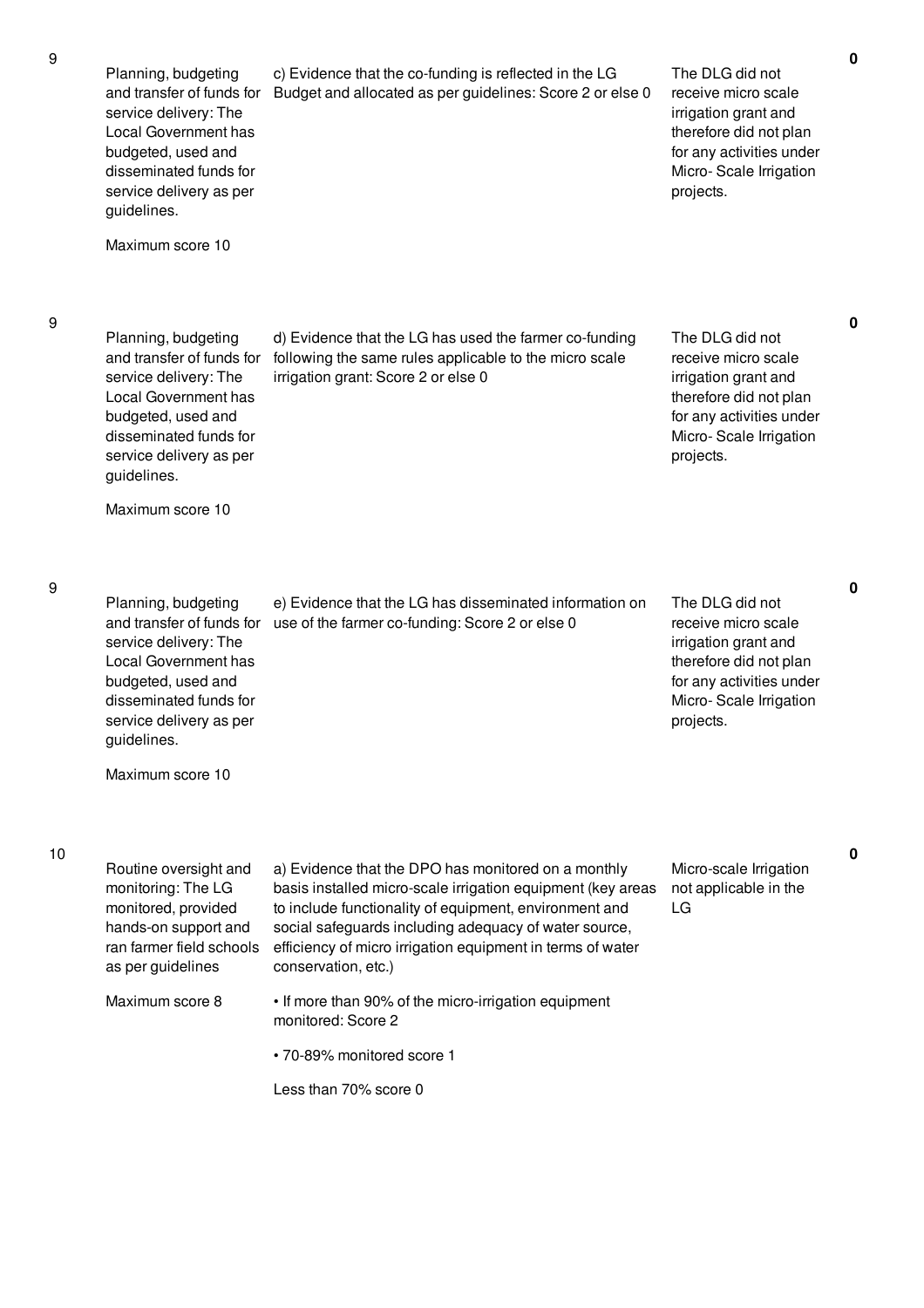| 10 | Routine oversight and<br>monitoring: The LG<br>monitored, provided<br>hands-on support and<br>ran farmer field schools<br>as per guidelines<br>Maximum score 8         | b. Evidence that the LG has overseen technical training &<br>support to the Approved Farmer to achieve servicing and<br>maintenance during the warranty period: Score 2 or else 0                          | Micro-scale Irrigation<br>not applicable in the<br>LG |
|----|------------------------------------------------------------------------------------------------------------------------------------------------------------------------|------------------------------------------------------------------------------------------------------------------------------------------------------------------------------------------------------------|-------------------------------------------------------|
|    |                                                                                                                                                                        |                                                                                                                                                                                                            |                                                       |
| 10 | Routine oversight and<br>monitoring: The LG<br>monitored, provided<br>hands-on support and<br>ran farmer field schools<br>as per guidelines                            | c) Evidence that the LG has provided hands-on support to<br>the LLG extension workers during the implementation of<br>complementary services within the previous FY as per<br>guidelines score 2 or else 0 | Micro-scale Irrigation<br>not applicable in the<br>LG |
|    | Maximum score 8                                                                                                                                                        |                                                                                                                                                                                                            |                                                       |
| 10 | Routine oversight and<br>monitoring: The LG<br>monitored, provided<br>hands-on support and<br>ran farmer field schools<br>as per guidelines                            | d) Evidence that the LG has established and run farmer<br>field schools as per guidelines: Score 2 or else 0                                                                                               | Micro-scale Irrigation<br>not applicable in the<br>LG |
|    | Maximum score 8                                                                                                                                                        |                                                                                                                                                                                                            |                                                       |
| 11 | Mobilization of farmers:<br>The LG has conducted<br>activities to mobilize<br>farmers to participate in<br>irrigation and irrigated<br>agriculture.<br>Maximum score 4 | a) Evidence that the LG has conducted activities to<br>mobilize farmers as per guidelines: Score 2 or else 0                                                                                               | Micro-scale Irrigation<br>not applicable in the<br>LG |
|    |                                                                                                                                                                        |                                                                                                                                                                                                            |                                                       |
| 11 | Mobilization of farmers:<br>The LG has conducted<br>activities to mobilize<br>farmers to participate in<br>irrigation and irrigated<br>agriculture.                    | b) Evidence that the District has trained staff and political<br>leaders at District and LLG levels: Score 2 or else 0                                                                                     | Micro-scale Irrigation<br>not applicable in the<br>LG |
|    | Maximum score 4                                                                                                                                                        |                                                                                                                                                                                                            |                                                       |

**Investment Management**

**0**

**0**

**0**

**0**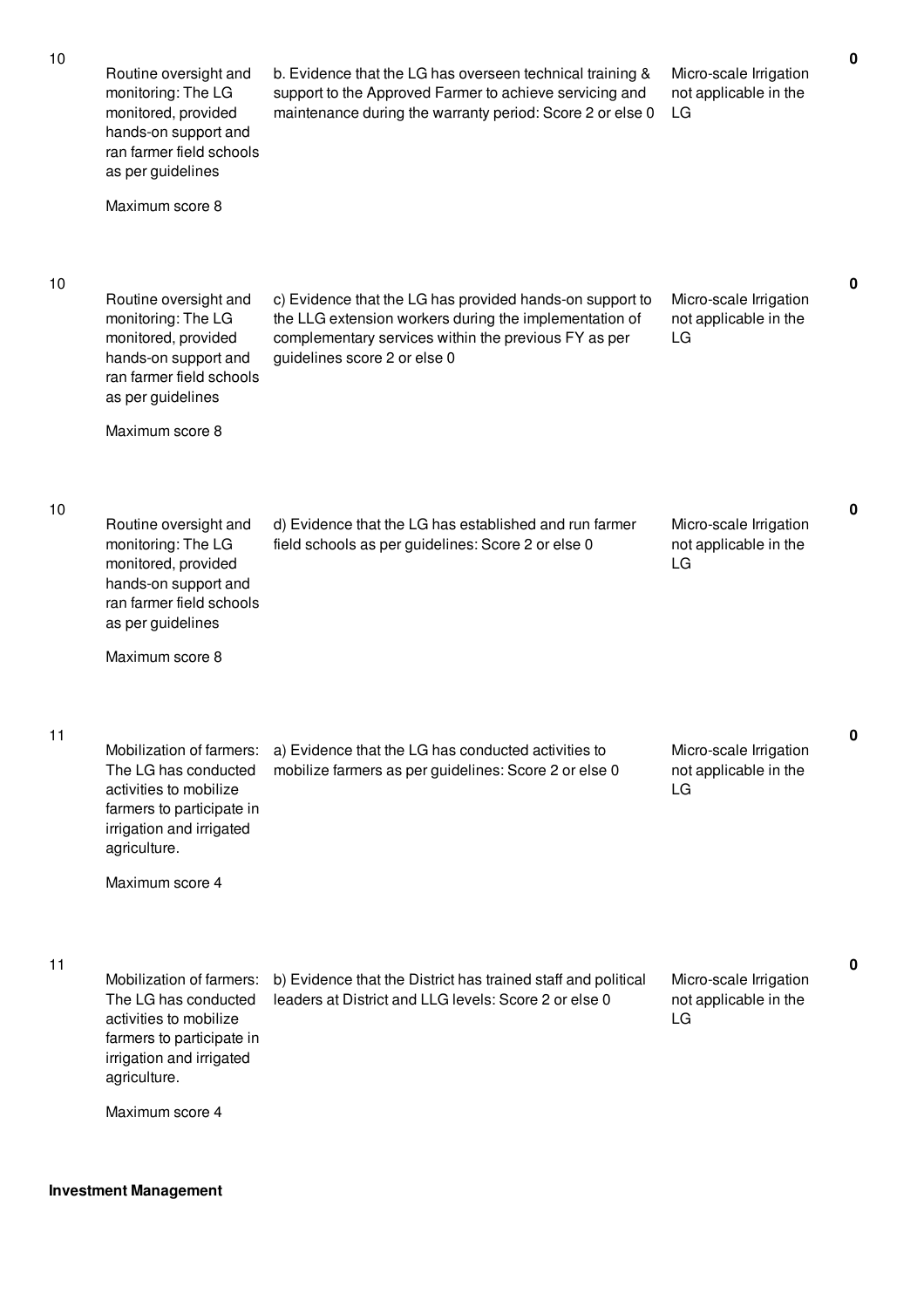| 12 | Planning and budgeting<br>for investments: The LG<br>has selected farmers<br>and budgeted for micro-<br>scale irrigation as per<br>guidelines<br>Maximum score 8 | a) Evidence that the LG has an updated register of micro-<br>scale irrigation equipment supplied to farmers in the<br>previous FY as per the format: Score 2 or else 0                                                                          | Not applicable<br>because microscale<br>irrigation is not<br>implemented in the LG     |
|----|------------------------------------------------------------------------------------------------------------------------------------------------------------------|-------------------------------------------------------------------------------------------------------------------------------------------------------------------------------------------------------------------------------------------------|----------------------------------------------------------------------------------------|
| 12 | for investments: The LG<br>has selected farmers<br>and budgeted for micro-<br>scale irrigation as per<br>guidelines<br>Maximum score 8                           | Planning and budgeting b) Evidence that the LG keeps an up-to-date database of<br>applications at the time of the assessment: Score 2 or else<br>0                                                                                              | Not applicable<br>because microscale<br>irrigation is not<br>implemented in the LG     |
| 12 | Planning and budgeting<br>for investments: The LG<br>has selected farmers<br>and budgeted for micro-<br>scale irrigation as per<br>guidelines<br>Maximum score 8 | c) Evidence that the District has carried out farm visits to<br>farmers that submitted complete Expressions of Interest<br>(EOI): Score 2 or else 0                                                                                             | Not applicable<br>because microscale<br>irrigation is not<br>implemented in the LG     |
| 12 | Planning and budgeting<br>for investments: The LG<br>has selected farmers<br>and budgeted for micro-<br>scale irrigation as per<br>guidelines<br>Maximum score 8 | d) For DDEG financed projects:<br>Evidence that the LG District Agricultural Engineer (as<br>Secretariat) publicized the eligible farmers that they have<br>been approved by posting on the District and LLG<br>noticeboards: Score 2 or else 0 | Not applicable<br>because microscale<br>irrigation is not<br>implemented in the LG     |
| 13 | Procurement, contract<br>management/execution:<br>The LG procured and<br>managed micro-scale<br>irrigation contracts as<br>per guidelines                        | a) Evidence that the micro-scale irrigation systems were<br>incorporated in the LG approved procurement plan for the<br>current FY: Score 1 or else score 0.                                                                                    | There were no<br>planned micro-scale<br>projects in Kaabong<br>DLG for the current FY. |

**0**

**0**

**0**

**0**

Maximum score 18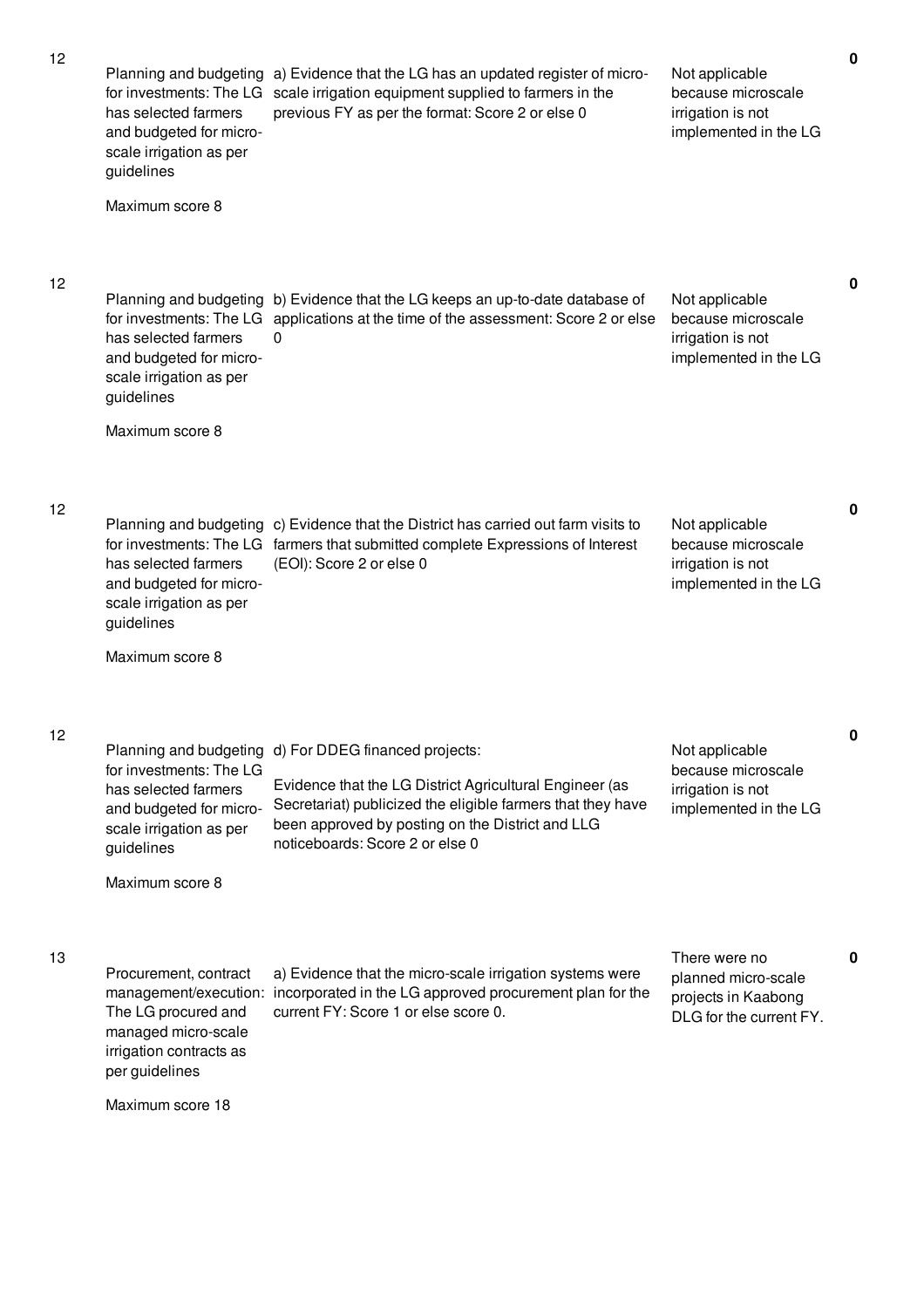| 13 | Procurement, contract<br>management/execution:<br>The LG procured and<br>managed micro-scale<br>irrigation contracts as<br>per guidelines                     | b) Evidence that the LG requested for quotation from<br>irrigation equipment suppliers pre-qualified by the Ministry<br>of Agriculture, Animal Industry and Fisheries (MAAIF):<br>Score 2 or else 0                              | There were no<br>planned micro-scale<br>projects in Kaabong<br>DLG for the current FY. |
|----|---------------------------------------------------------------------------------------------------------------------------------------------------------------|----------------------------------------------------------------------------------------------------------------------------------------------------------------------------------------------------------------------------------|----------------------------------------------------------------------------------------|
|    | Maximum score 18                                                                                                                                              |                                                                                                                                                                                                                                  |                                                                                        |
| 13 | Procurement, contract<br>management/execution:<br>The LG procured and<br>managed micro-scale<br>irrigation contracts as<br>per guidelines<br>Maximum score 18 | c) Evidence that the LG concluded the selection of the<br>irrigation equipment supplier based on the set criteria:<br>Score 2 or else 0                                                                                          | There were no<br>planned micro-scale<br>projects in Kaabong<br>DLG for the current FY. |
|    |                                                                                                                                                               |                                                                                                                                                                                                                                  |                                                                                        |
| 13 | Procurement, contract<br>management/execution:<br>The LG procured and<br>managed micro-scale<br>irrigation contracts as<br>per guidelines                     | d) Evidence that the micro-scale irrigation systems for the<br>previous FY was approved by the Contracts Committee:<br>Score 1 or else 0                                                                                         | There were no<br>planned micro-scale<br>projects in Kaabong<br>DLG for the current FY. |
|    | Maximum score 18                                                                                                                                              |                                                                                                                                                                                                                                  |                                                                                        |
| 13 | Procurement, contract<br>management/execution:<br>The LG procured and<br>managed micro-scale<br>irrigation contracts as<br>per guidelines<br>Maximum score 18 | e. Evidence that the LG signed the contract with the lowest<br>priced technically responsive irrigation equipment supplier<br>for the farmer with a farmer as a witness before<br>commencement of installation score 2 or else 0 | There were no<br>planned micro-scale<br>projects in Kaabong<br>DLG for the current FY. |
|    |                                                                                                                                                               |                                                                                                                                                                                                                                  |                                                                                        |
| 13 | Procurement, contract<br>The LG procured and<br>managed micro-scale<br>irrigation contracts as<br>per guidelines                                              | f) Evidence that the micro-scale irrigation equipment<br>management/execution: installed is in line with the design output sheet (generated<br>by IrriTrack App): Score 2 or else 0                                              | There were no<br>planned micro-scale<br>projects in Kaabong<br>DLG for the current FY. |
|    | Maximum score 18                                                                                                                                              |                                                                                                                                                                                                                                  |                                                                                        |

**0**

**0**

**0**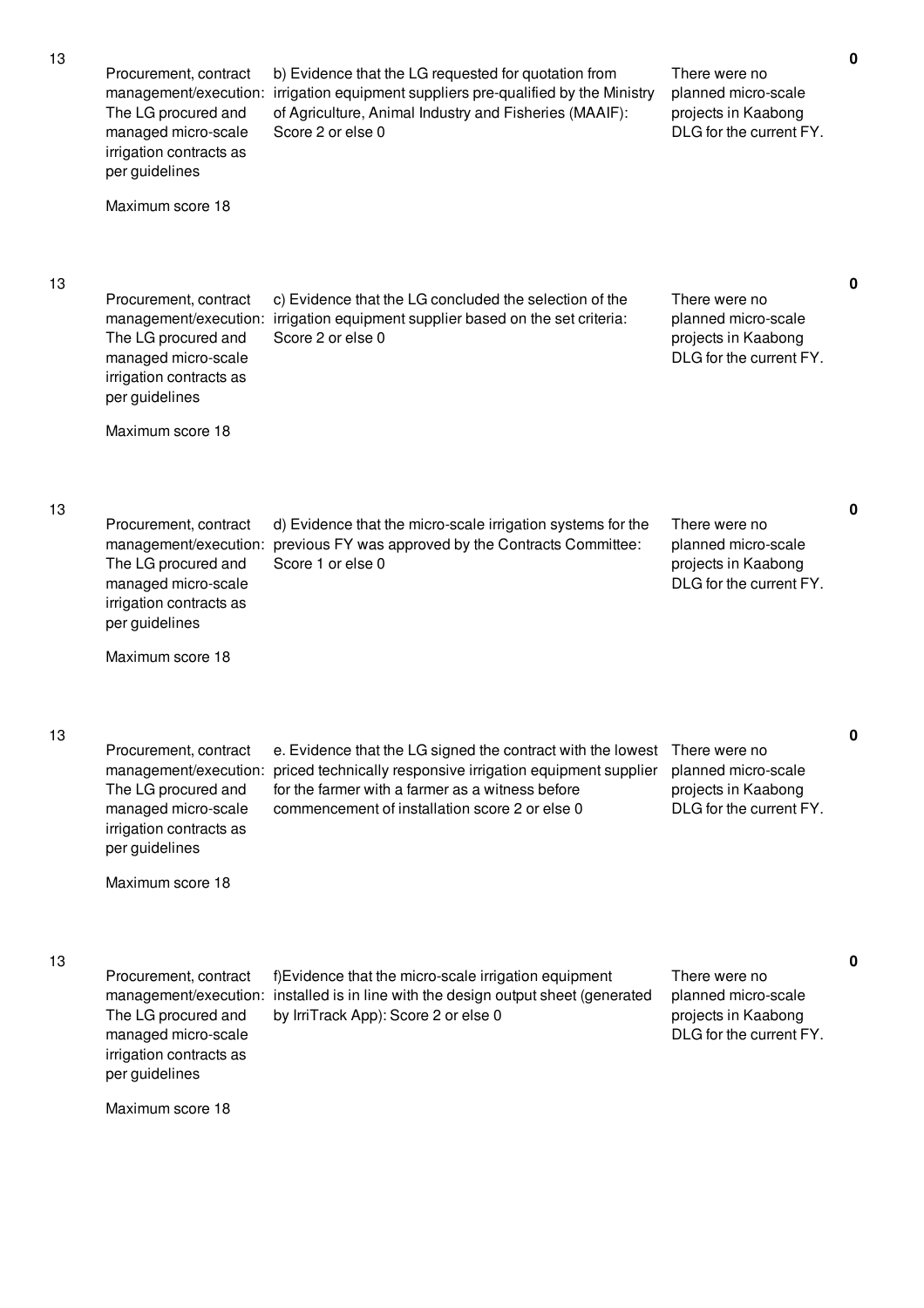| 13 | Procurement, contract<br>management/execution:<br>The LG procured and<br>managed micro-scale<br>irrigation contracts as<br>per guidelines<br>Maximum score 18                     | g) Evidence that the LG have conducted regular technical<br>supervision of micro-scale irrigation projects by the<br>relevant technical officers (District Senior Agricultural<br>Engineer or Contracted staff): Score 2 or else 0 | There were no<br>planned micro-scale<br>projects in Kaabong<br>DLG for the current FY.  | $\mathbf 0$ |
|----|-----------------------------------------------------------------------------------------------------------------------------------------------------------------------------------|------------------------------------------------------------------------------------------------------------------------------------------------------------------------------------------------------------------------------------|-----------------------------------------------------------------------------------------|-------------|
| 13 | Procurement, contract<br>management/execution:<br>The LG procured and<br>managed micro-scale<br>irrigation contracts as<br>per guidelines<br>Maximum score 18                     | h) Evidence that the LG has overseen the irrigation<br>equipment supplier during:<br>i. Testing the functionality of the installed equipment: Score<br>1 or else 0                                                                 | There were no<br>planned micro-scale<br>projects in Kaabong<br>DLG for the current FY.  | 0           |
| 13 | Procurement, contract<br>management/execution:<br>The LG procured and<br>managed micro-scale<br>irrigation contracts as<br>per guidelines                                         | ii. Hand-over of the equipment to the Approved Farmer<br>(delivery note by the supplies and goods received note by<br>the approved farmer): Score 1 or 0                                                                           | There were no<br>planned micro-scale<br>projects in Kaabong<br>DLG for the current FY.  | $\mathbf 0$ |
| 13 | Maximum score 18<br>Procurement, contract<br>management/execution:<br>The LG procured and<br>managed micro-scale<br>irrigation contracts as<br>per guidelines<br>Maximum score 18 | i) Evidence that the Local Government has made payment<br>of the supplier within specified timeframes subject to the<br>presence of the Approved farmer's signed acceptance<br>form: Score 2 or else 0                             | I here were no<br>planned micro-scale<br>projects in Kaabong<br>DLG for the current FY. | 0           |
| 13 | Procurement, contract<br>The LG procured and<br>managed micro-scale<br>irrigation contracts as<br>per guidelines<br>Maximum score 18                                              | j) Evidence that the LG has a complete procurement file for<br>management/execution: each contract and with all records required by the PPDA<br>Law: Score 2 or else 0                                                             | There were no<br>planned micro-scale<br>projects in Kaabong<br>DLG for the current FY.  | 0           |

# **Environment and Social Safeguards**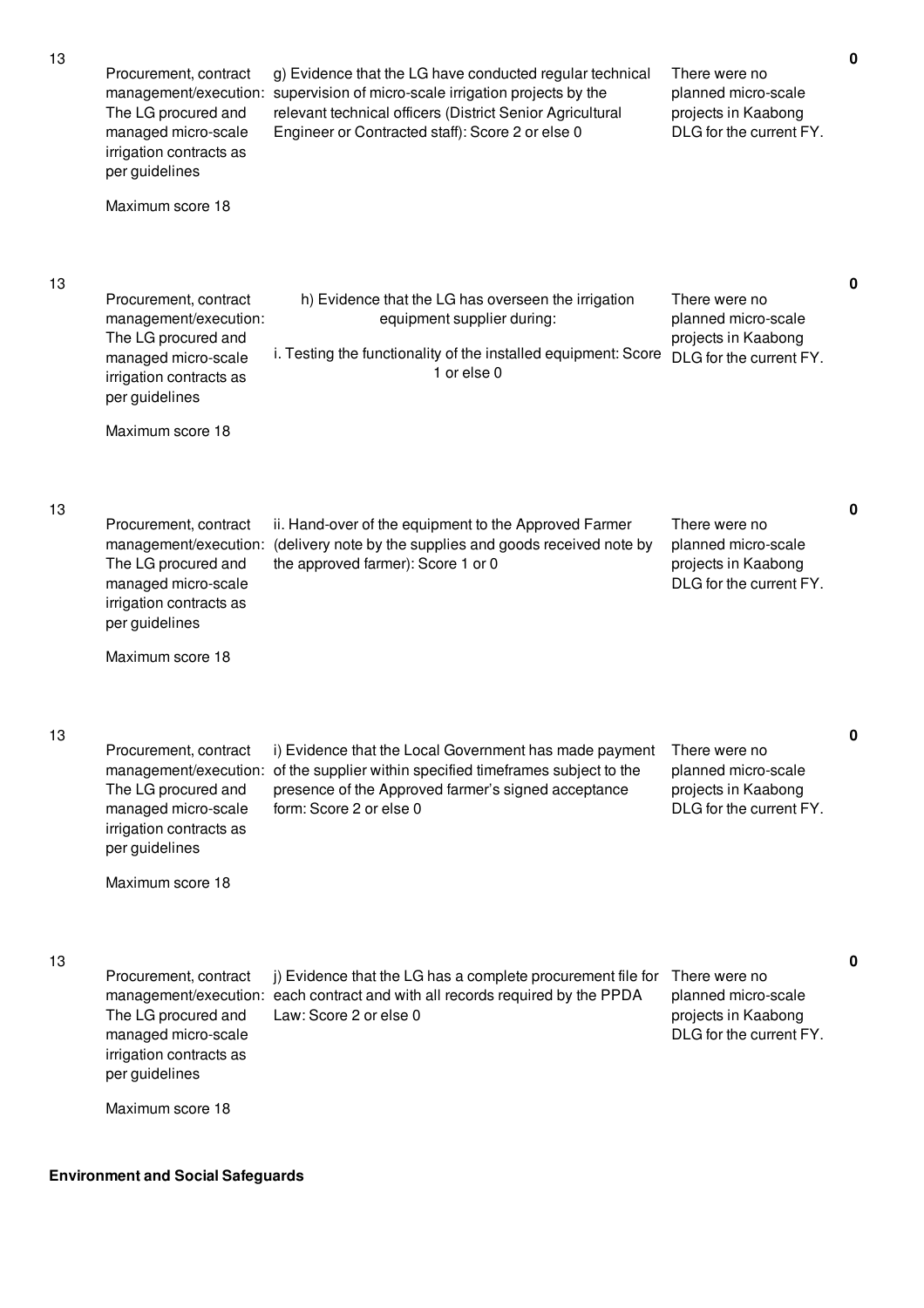| Grievance redress: The   |
|--------------------------|
| LG has established a     |
| mechanism of             |
| addressing micro-scale   |
| irrigation grievances in |
| line with the LG         |

grievance redress framework

Maximum score 6

a) Evidence that the Local Government has displayed details of the nature and avenues to address grievance prominently in multiple public areas: Score 2 or else 0

Not applicable.Kaabong DLG had no micro scale irrigation at the time of this assessment

**0**

**0**

**0**

**0**

## 14

| Grievance redress: The                             | b) Micro-scale irrigation grievances have been:    | Not                                     |
|----------------------------------------------------|----------------------------------------------------|-----------------------------------------|
| LG has established a<br>mechanism of               | i). Recorded score 1 or else 0                     | applicable.Kaabong<br>DLG had no micro  |
| addressing micro-scale<br>irrigation grievances in | ii). Investigated score 1 or else 0                | scale irrigation at the<br>time of this |
| line with the LG<br>grievance redress              | iii). Responded to score 1 or else 0               | assessment                              |
| framework                                          | iv). Reported on in line with LG grievance redress |                                         |
| Maximum score 6                                    | framework score 1 or else 0                        |                                         |

14

| LG has established a<br>mechanism of<br>addressing micro-scale<br>irrigation grievances in<br>line with the LG<br>grievance redress<br>framework | Grievance redress: The b) Micro-scale irrigation grievances have been:<br>ii. Investigated score 1 or else 0<br>iii. Responded to score 1 or else 0<br>iv. Reported on in line with LG grievance redress<br>framework score 1 or else 0 | Not<br>applicable.Kaabong<br>DLG had no micro<br>scale irrigation at the<br>time of this<br>assessment |
|--------------------------------------------------------------------------------------------------------------------------------------------------|-----------------------------------------------------------------------------------------------------------------------------------------------------------------------------------------------------------------------------------------|--------------------------------------------------------------------------------------------------------|
|--------------------------------------------------------------------------------------------------------------------------------------------------|-----------------------------------------------------------------------------------------------------------------------------------------------------------------------------------------------------------------------------------------|--------------------------------------------------------------------------------------------------------|

Maximum score 6

## 14

Grievance redress: The b) Micro-scale irrigation grievances have been: LG has established a mechanism of addressing micro-scale irrigation grievances in line with the LG grievance redress framework iii. Responded to score 1 or else 0 iv. Reported on in line with LG grievance redress framework score 1 or else 0 Not applicable.Kaabong DLG had no micro scale irrigation at the time of this assessment

Maximum score 6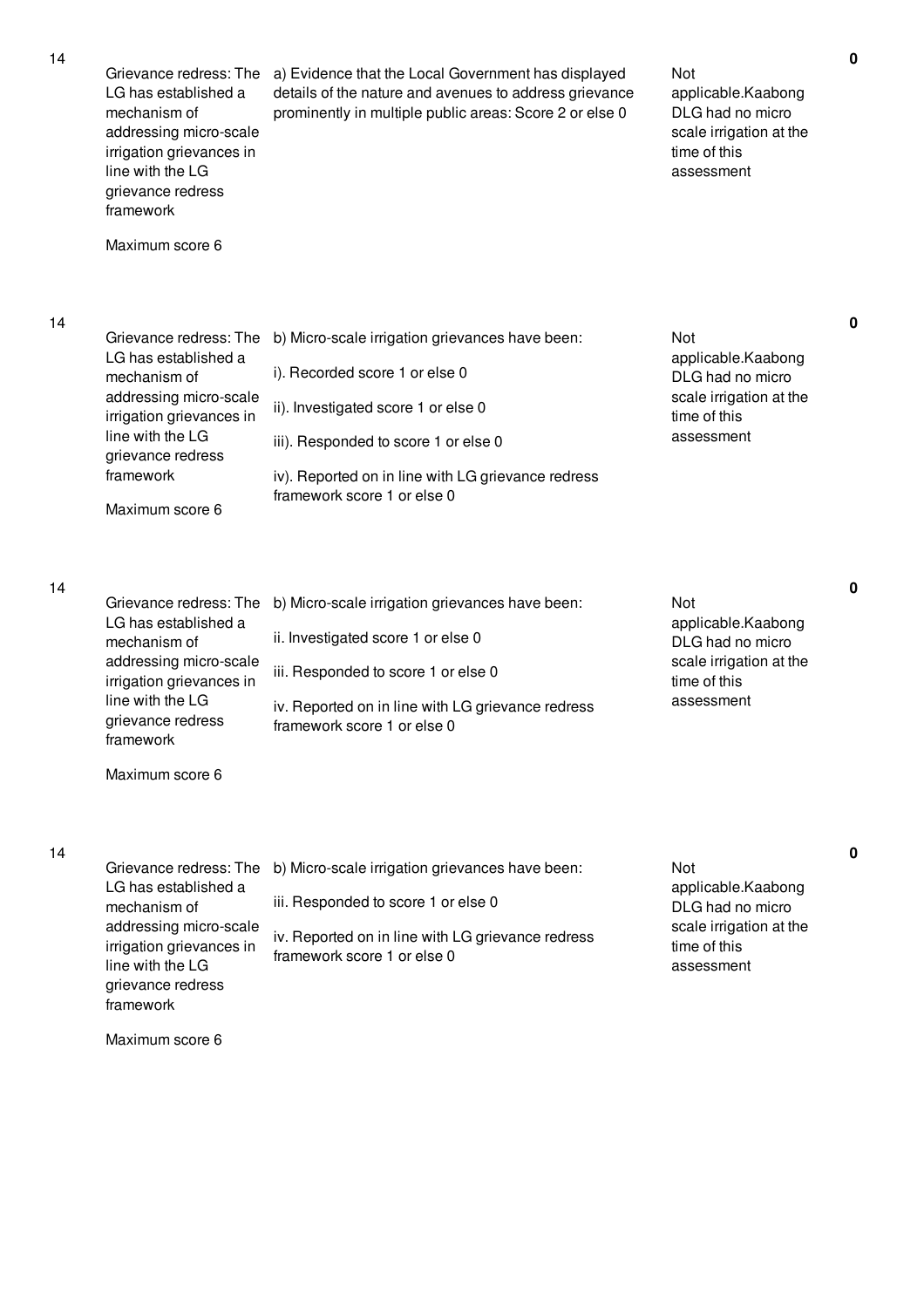| 14 | Grievance redress: The<br>LG has established a<br>mechanism of<br>addressing micro-scale<br>irrigation grievances in<br>line with the LG<br>grievance redress<br>framework<br>Maximum score 6 | b) Micro-scale irrigation grievances have been:<br>iv. Reported on in line with LG grievance redress<br>framework score 1 or else 0                                                                                                                                                                   | Not<br>applicable.Kaabong<br>DLG had no micro<br>scale irrigation at the<br>time of this<br>assessment  | υ |
|----|-----------------------------------------------------------------------------------------------------------------------------------------------------------------------------------------------|-------------------------------------------------------------------------------------------------------------------------------------------------------------------------------------------------------------------------------------------------------------------------------------------------------|---------------------------------------------------------------------------------------------------------|---|
|    | <b>Environment and Social Requirements</b>                                                                                                                                                    |                                                                                                                                                                                                                                                                                                       |                                                                                                         |   |
| 15 | Safeguards in the<br>delivery of investments<br>Maximum score 6                                                                                                                               | a) Evidence that LGs have disseminated Micro- irrigation<br>guidelines to provide for proper siting, land access (without<br>encumbrance), proper use of agrochemicals and safe<br>disposal of chemical waste containers etc.<br>score 2 or else 0                                                    | Not<br>applicable.Kaabong<br>DLG had no micro<br>scale irrigation at the<br>time of this<br>assessment. | 0 |
| 15 | Safeguards in the<br>delivery of investments<br>Maximum score 6                                                                                                                               | b) Evidence that Environmental, Social and Climate<br>Change screening have been carried out and where<br>required, ESMPs developed, prior to installation of<br>irrigation equipment.<br>i. Costed ESMP were incorporated into designs, BoQs,<br>bidding and contractual documents score 1 or else 0 | Not<br>applicable.Kaabong<br>DLG had no micro<br>scale irrigation at the<br>time of this<br>assessment  | 0 |
| 15 | Safeguards in the<br>delivery of investments<br>Maximum score 6                                                                                                                               | ii. Monitoring of irrigation impacts e.g. adequacy of water<br>source (quality & quantity), efficiency of system in terms of<br>water conservation, use of agro-chemicals & management<br>of resultant chemical waste containers score 1 or else 0                                                    | Not<br>applicable.Kaabong<br>DLG had no micro<br>scale irrigation at the<br>time of this<br>assessment  | 0 |
| 15 | Safeguards in the<br>delivery of investments<br>Maximum score 6                                                                                                                               | iii. E&S Certification forms are completed and signed by<br>Environmental Officer prior to payments of contractor<br>invoices/certificates at interim and final stages of projects<br>score 1 or else 0                                                                                               | Not<br>applicable.Kaabong<br>DLG had no micro<br>scale irrigation at the<br>time of this<br>assessment  | 0 |
| 15 | Safeguards in the<br>delivery of investments<br>Maximum score 6                                                                                                                               | iv. E&S Certification forms are completed and signed by<br>CDO prior to payments of contractor invoices/certificates at<br>interim and final stages of projects score 1 or else 0                                                                                                                     | Not<br>applicable.Kaabong<br>DLG had no micro<br>scale irrigation at the<br>time of this<br>assessment  | 0 |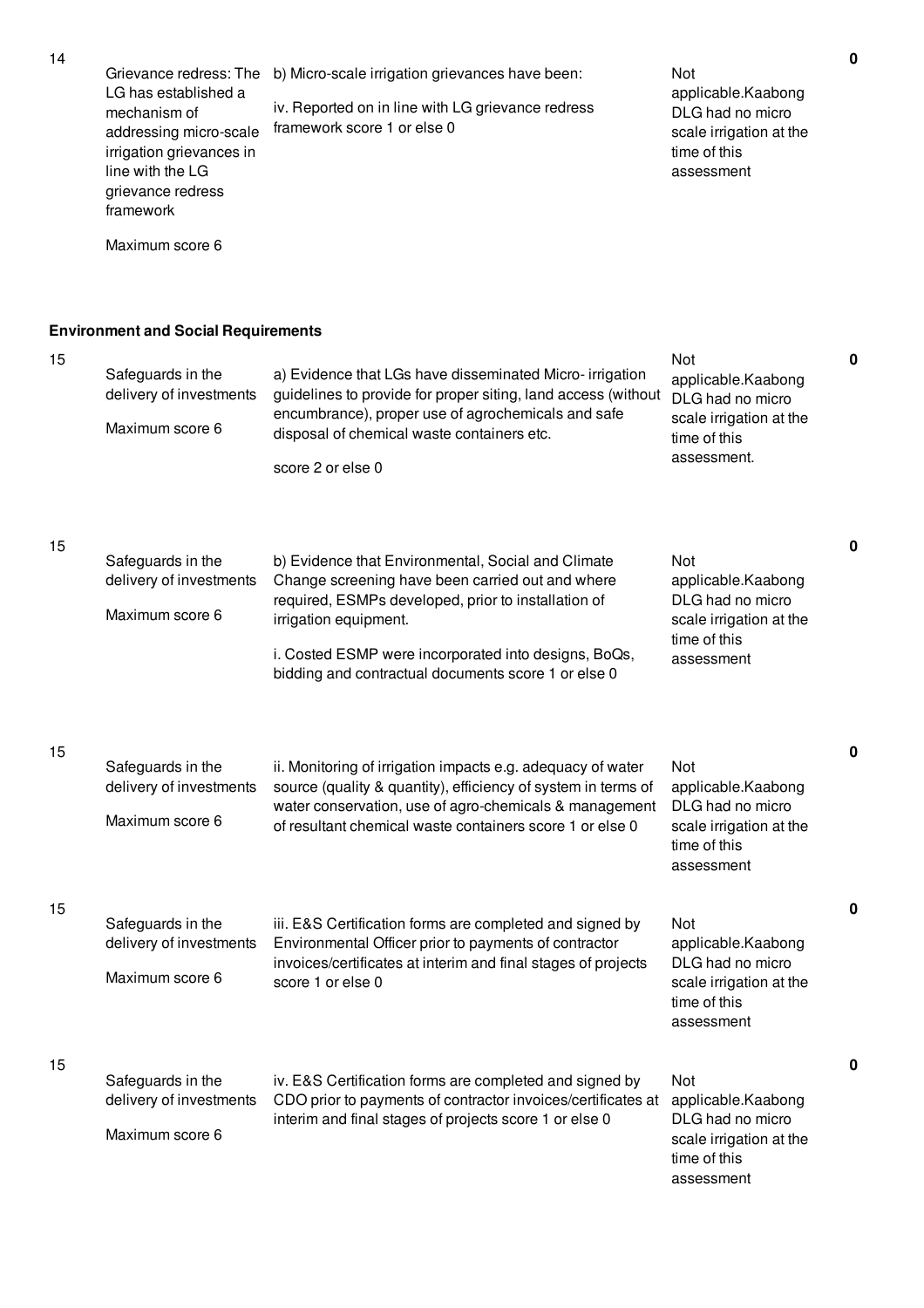| No.            | <b>Summary of requirements</b>                                                                                                                                                                                                                                      | <b>Definition of</b><br>compliance                                                                               | <b>Compliance justification</b>                                                                                                         | <b>Score</b> |
|----------------|---------------------------------------------------------------------------------------------------------------------------------------------------------------------------------------------------------------------------------------------------------------------|------------------------------------------------------------------------------------------------------------------|-----------------------------------------------------------------------------------------------------------------------------------------|--------------|
|                | Human Resource Management and Development                                                                                                                                                                                                                           |                                                                                                                  |                                                                                                                                         |              |
| 1              | Evidence that the LG has recruited or requested<br>for secondment of staff for all critical positions in<br>the District Production Office responsible for<br>micro-scale irrigation<br>Maximum score is 70                                                         | If the LG has recruited<br>the Senior Agriculture<br>Engineer score 70 or<br>else 0.                             | The post Senior Agriculture<br>Engineer is vacant and there is no<br>evidence that the LG requested<br>for secondment of staff from CG. | 0            |
| $\overline{2}$ | <b>Environment and Social Requirements</b><br>Evidence that the LG has carried out<br>Environmental, Social and Climate Change<br>screening have been carried out for potential<br>investments and where required costed ESMPs<br>developed.<br>Maximum score is 30 | If the LG:<br>a. Carried out<br>Environmental, Social<br>and Climate Change<br>screening, score 15 or<br>else 0. | Not applicable. There is no micro<br>scale irrigation in Kaabong DLG.                                                                   | 0            |

Evidence that the LG has carried out Environmental, Social and Climate Change screening have been carried out for potential investments and where required costed ESMPs developed.

Maximum score is 30

b. Carried out Social Impact Assessments (ESIAs) where required, score 15 or else 0.

Not applicable.There is no micro scale irrigation in Kaabong DLG.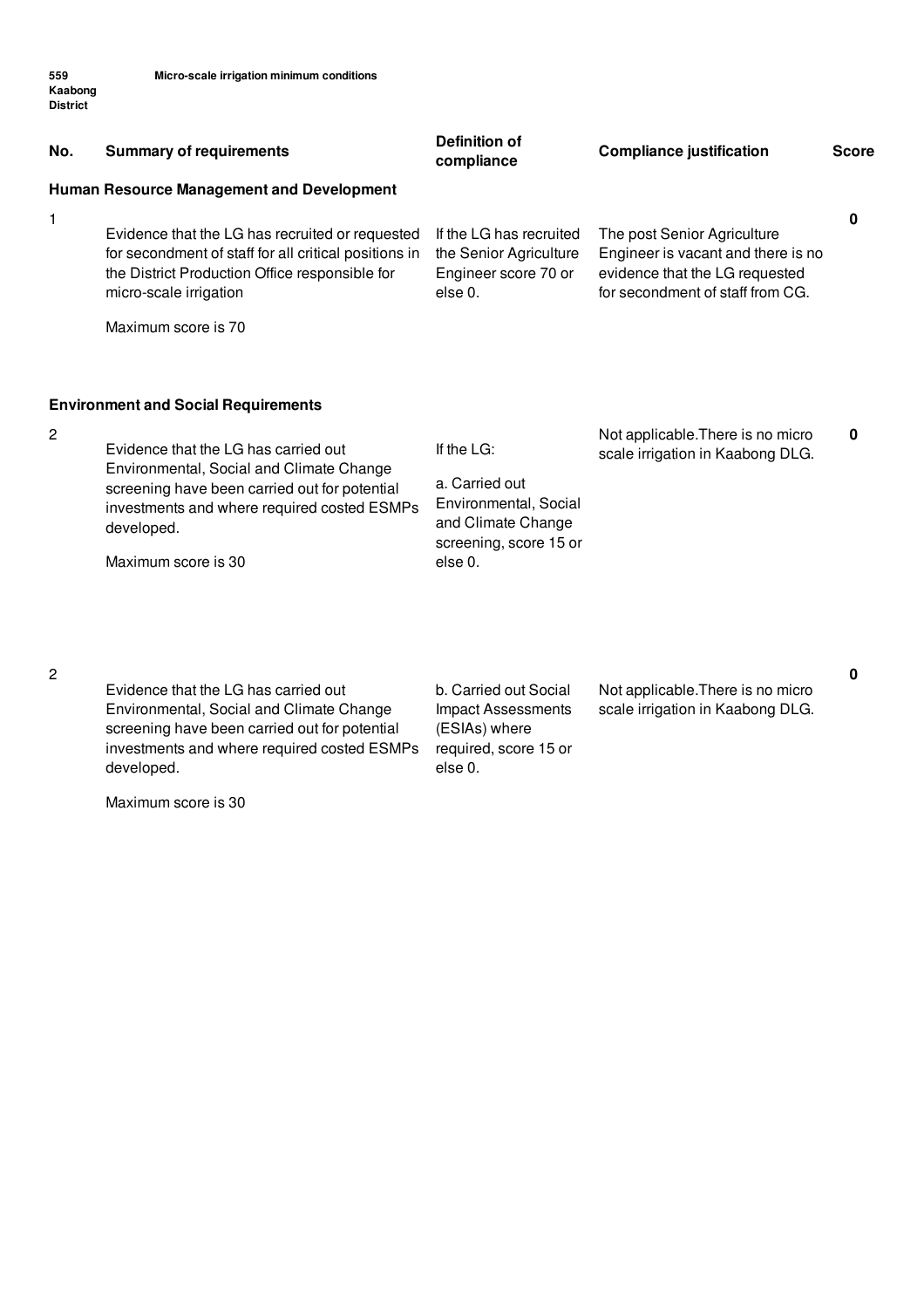| No. | <b>Summary of requirements</b>                                                                                     | <b>Definition of</b><br>compliance                                                                  | <b>Compliance justification</b>                                                                                                                                                 | <b>Score</b> |
|-----|--------------------------------------------------------------------------------------------------------------------|-----------------------------------------------------------------------------------------------------|---------------------------------------------------------------------------------------------------------------------------------------------------------------------------------|--------------|
|     | Human Resource Management and Development                                                                          |                                                                                                     |                                                                                                                                                                                 |              |
| 1   | Evidence that the LG has recruited or formally<br>requested for secondment of staff for all critical<br>positions. | If the LG has recruited:<br>a. 1 Civil Engineer<br>(Water), score 15 or<br>else 0.                  | The post of Civil Engineer<br>is vacant and there is no<br>evidence that the LG<br>requested for secondment<br>of staff from the MWE                                            | 0            |
| 1   | Evidence that the LG has recruited or formally<br>requested for secondment of staff for all critical<br>positions. | b. 1 Assistant Water<br>Officer for mobilization,<br>score 10 or else 0.                            | The post of Assistant Water<br>officer for mobilization is<br>vacant and there is no<br>evidence that the LG<br>requested for secondment<br>of staff from MWE                   | 0            |
| 1   | Evidence that the LG has recruited or formally<br>requested for secondment of staff for all critical<br>positions. | c. 1 Borehole<br>Maintenance<br>Technician/Assistant<br>Engineering Officer,<br>score 10 or else 0. | The post of Borehole<br>Maintenance Technician is<br>substantively filled by Abil<br>Hillary Kamol who was<br>recruited under Min<br>43/KBGDSC/2011 dated<br>1/5/2011           | 10           |
| 1   | Evidence that the LG has recruited or formally<br>requested for secondment of staff for all critical<br>positions. | d. 1 Natural Resources<br>Officer, score 15 or<br>else 0.                                           | The position of Natural<br>Resources Officer is vacant<br>and the LG has no<br>evidence to show that they<br>requested for secondment<br>from MWE                               | 0            |
| 1   | Evidence that the LG has recruited or formally<br>requested for secondment of staff for all critical<br>positions. | e. 1 Environment<br>Officer, score 10 or else<br>0.                                                 | The post of Environment<br>Officer is substantively<br>filled by Lomongin<br>Emmanuel under Min. No<br>64/05/DSC/2015(1) of<br>1/6/2015                                         | 10           |
| 1   | Evidence that the LG has recruited or formally<br>requested for secondment of staff for all critical<br>positions. | 10 or else 0.                                                                                       | f. Forestry Officer, score The post of Forestry officer<br>is vacant and the LG has<br>no evidence to show that<br>they requested for<br>secondment of staff from<br><b>MWE</b> | 0            |

## **Environment and Social Requirements**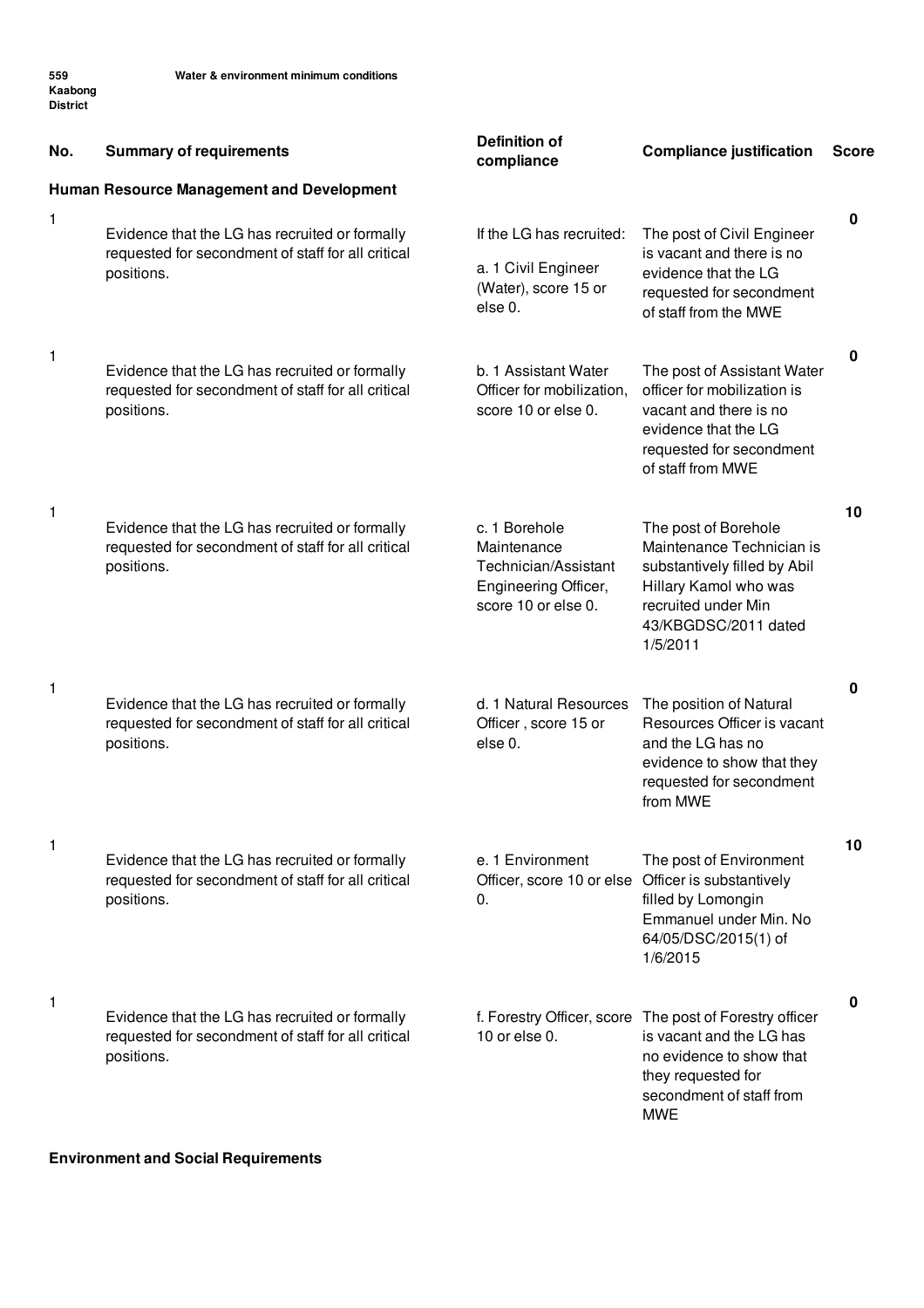Evidence that the LG has carried out Environmental. Social and Climate Change screening/Environment and Social Impact Assessment (ESIAs) (including child protection plans) where applicable, and abstraction permits have been issued to contractors by the Directorate of Water Resources Management (DWRM) prior to commencement of all civil works on all water sector projects

If the LG:

a. Carried out Environmental, Social and Climate Change screening/Environment, score 10 or else 0.

There was evidence that Kaabong DLG carried out Environmental, Social and Climate Change screening/Environment;

Screening for Consstruction of 3 stance VIP latrine at Lotim p/s was done on 28/04/2020

Screening for Construction of a borehole at Nakosowan was done on 29/04/2020

Screening for construction of borehole at Sakatan was done on 29/04/2020

2

Evidence that the LG has carried out Environmental. Social and Climate Change screening/Environment and Social Impact Assessment (ESIAs) (including child protection plans) where applicable, and abstraction permits have been issued to contractors by the Directorate of Water Resources Management (DWRM) prior to commencement of all civil works on all water sector projects

b. Carried out Social Impact Assessments (ESIAs) , score 10 or else 0.

The water projects didnot qualify undergoing an Environment and Social Impact assessment as per the recommendations of the Environment and Social Management plan

2

Evidence that the LG has carried out Environmental. Social and Climate Change screening/Environment and Social Impact Assessment (ESIAs) (including child protection plans) where applicable, and abstraction permits have been issued to contractors by the Directorate of Water Resources Management (DWRM) prior to commencement of all civil works on all water sector projects

c. Ensured that the LG got abstraction permits for all piped water systems issued by DWRM, score 10 or else 0.

Drilling permit was issued to Icon projects ltd, DP06983/DW/2019,Signed on 23rd July 2019 by Director of Water Development. **10**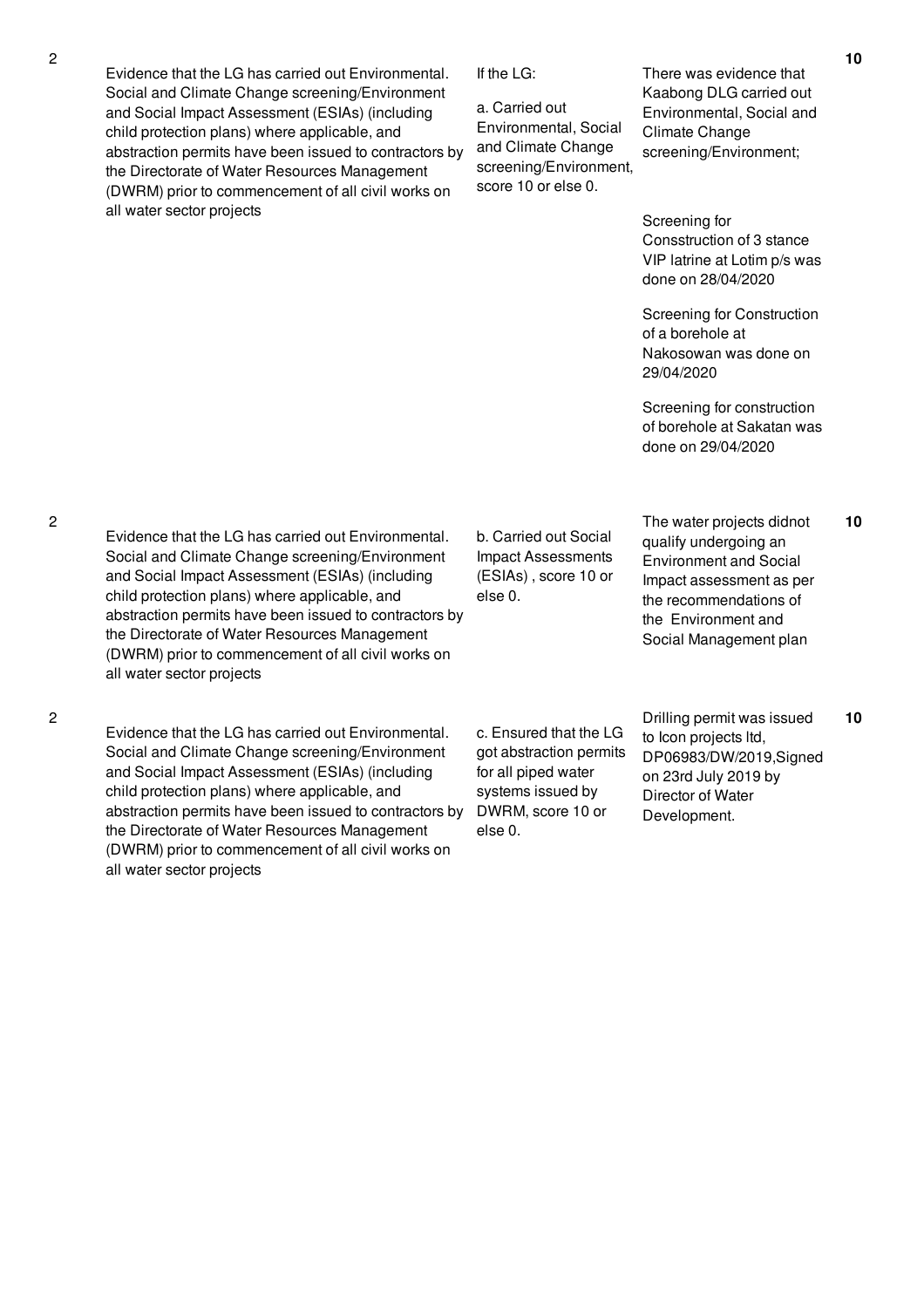| No. | <b>Summary of requirements</b>                                                                                                            | Definition of compliance Compliance justification                                        |                                                                                                                                                                                                                                    | <b>Score</b> |
|-----|-------------------------------------------------------------------------------------------------------------------------------------------|------------------------------------------------------------------------------------------|------------------------------------------------------------------------------------------------------------------------------------------------------------------------------------------------------------------------------------|--------------|
|     | <b>Human Resource Management and Development</b>                                                                                          |                                                                                          |                                                                                                                                                                                                                                    |              |
| 1   | Evidence that the District has<br>substantively recruited or formally<br>requested for secondment of staff for<br>all critical positions. | recruited or formally<br>of:                                                             | If the LG has substantively The post of DHO is substantively filled by<br>Nalibe Sharif who was appointed under<br>requested for secondment Minute 7/KBGDSC/2020 of 20th April<br>2020                                             | 10           |
|     | Applicable to Districts only.                                                                                                             | a. District Health Officer,                                                              |                                                                                                                                                                                                                                    |              |
|     | Maximum score is 70                                                                                                                       | score 10 or else 0.                                                                      |                                                                                                                                                                                                                                    |              |
| 1   |                                                                                                                                           |                                                                                          |                                                                                                                                                                                                                                    | 0            |
|     | Evidence that the District has<br>substantively recruited or formally<br>requested for secondment of staff for<br>all critical positions. | Officer Maternal, Child<br>Health and Nursing, score<br>10 or else 0                     | b. Assistant District Health The post of Assistant District Health Officer<br>Maternal, Child Health and Nursing is not<br>substantively filled and there is no<br>evidence that the LG requested for                              |              |
|     | Applicable to Districts only.                                                                                                             |                                                                                          | secondment of staff from CG. Duties were<br>assigned to Alwoch Patience Ojok on                                                                                                                                                    |              |
|     | Maximum score is 70                                                                                                                       |                                                                                          | 23/6/2017                                                                                                                                                                                                                          |              |
| 1   |                                                                                                                                           |                                                                                          |                                                                                                                                                                                                                                    | 0            |
|     | Evidence that the District has<br>substantively recruited or formally<br>requested for secondment of staff for<br>all critical positions. | <b>Officer Environmental</b>                                                             | c. Assistant District Health The position of Assistant District Health<br>Officer Environmental Health is vacant and<br>Health, score 10 or else 0. there is no evidence that the LG requested<br>for secondment of staff from CG. |              |
|     | Applicable to Districts only.                                                                                                             |                                                                                          |                                                                                                                                                                                                                                    |              |
|     | Maximum score is 70                                                                                                                       |                                                                                          |                                                                                                                                                                                                                                    |              |
| 1   | Evidence that the District has                                                                                                            |                                                                                          | The position of Principal Health Inspector                                                                                                                                                                                         | 0            |
|     | substantively recruited or formally<br>requested for secondment of staff for<br>all critical positions.                                   | d. Principal Health<br>Inspector (Senior<br>Environment Officer),<br>score 10 or else 0. | is vacant and there was no evidence that<br>the LG requested for secondment of staff<br>from CG. The duties were assigned to                                                                                                       |              |
|     | Applicable to Districts only.                                                                                                             |                                                                                          | Ekoom Robert on 6/8/2019                                                                                                                                                                                                           |              |
|     | Maximum score is 70                                                                                                                       |                                                                                          |                                                                                                                                                                                                                                    |              |
|     |                                                                                                                                           |                                                                                          |                                                                                                                                                                                                                                    |              |
|     |                                                                                                                                           |                                                                                          |                                                                                                                                                                                                                                    |              |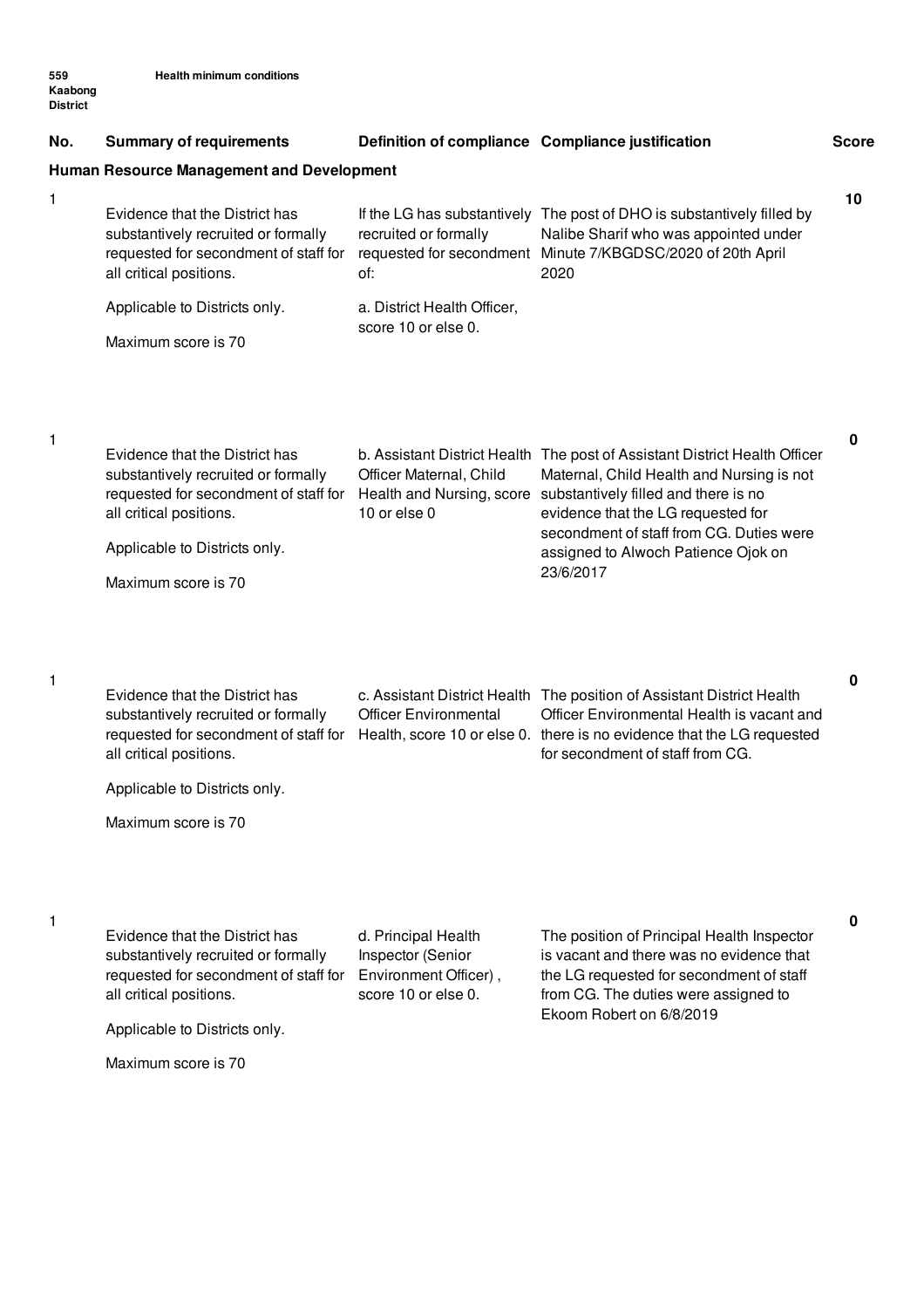| Evidence that the District has<br>substantively recruited or formally<br>requested for secondment of staff for<br>all critical positions.<br>Applicable to Districts only.                                 | e. Senior Health<br>0.                                                                                                                             | The position of Senior Health Educator is<br>Educator, score 10 or else substantively filled By Anyakun Sandro<br>Lotyang who was appointed under Min<br>32/KBGDSC/2019(B)(II)(1) of 5/6/2019 | 10 |
|------------------------------------------------------------------------------------------------------------------------------------------------------------------------------------------------------------|----------------------------------------------------------------------------------------------------------------------------------------------------|-----------------------------------------------------------------------------------------------------------------------------------------------------------------------------------------------|----|
| Maximum score is 70                                                                                                                                                                                        |                                                                                                                                                    |                                                                                                                                                                                               |    |
| Evidence that the District has<br>substantively recruited or formally<br>requested for secondment of staff for<br>all critical positions.                                                                  | f. Biostatistician, score 10<br>or $0.$                                                                                                            | The position of Biostatistician is<br>substantively filled by Simon Ekwee who<br>was appointed under Min No. 10/2007 on<br>1/11/2007                                                          | 10 |
| Applicable to Districts only.                                                                                                                                                                              |                                                                                                                                                    |                                                                                                                                                                                               |    |
| Maximum score is 70                                                                                                                                                                                        |                                                                                                                                                    |                                                                                                                                                                                               |    |
| Evidence that the District has<br>substantively recruited or formally<br>requested for secondment of staff for<br>all critical positions.<br>Applicable to Districts only.<br>Maximum score is 70          | g. District Cold Chain<br>Technician, score 10 or<br>else 0.                                                                                       | The post of Cold Chain Technician is<br>vacant and there is no evidence that the<br>LG requested for secondment of staff from<br>CG.                                                          | 0  |
| Evidence that the Municipality has in h. If the MC has in place<br>place or formally requested for<br>secondment of staff for all critical<br>positions.<br>Applicable to MCs only.<br>Maximum score is 70 | or formally requested for<br>secondment of Medical<br><b>Officer of Health Services</b><br>/Principal Medical Officer,<br>score $30$ or else $0$ . |                                                                                                                                                                                               |    |
| Evidence that the Municipality has in i. If the MC has in place or<br>place or formally requested for<br>secondment of staff for all critical<br>positions.                                                | formally requested for<br>secondment of Principal<br>Health Inspector, score 20<br>or else 0.                                                      |                                                                                                                                                                                               |    |
| Applicable to MCs only.                                                                                                                                                                                    |                                                                                                                                                    |                                                                                                                                                                                               |    |
| Maximum score is 70                                                                                                                                                                                        |                                                                                                                                                    |                                                                                                                                                                                               |    |

1

1

1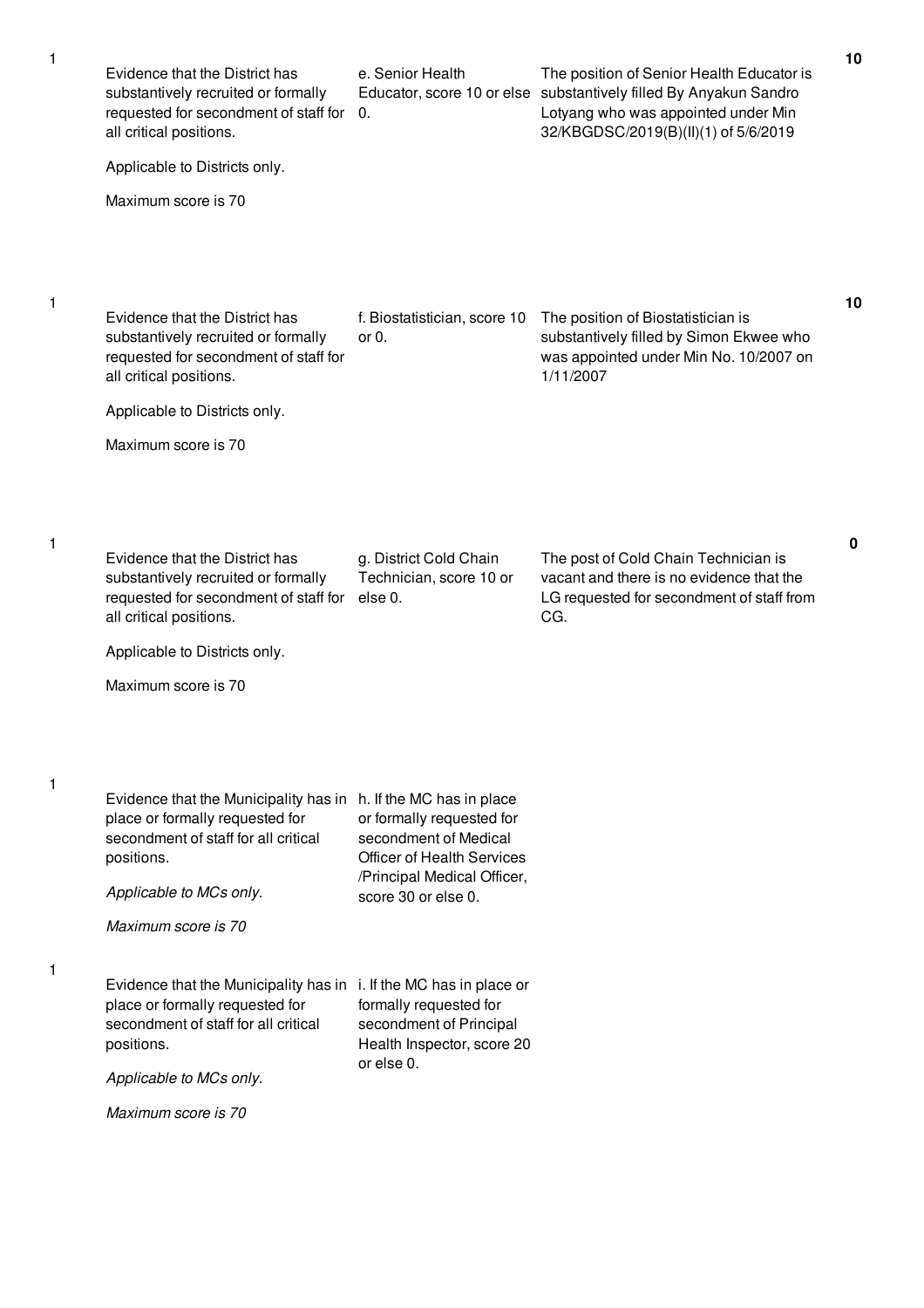| 1              | Evidence that the Municipality has in<br>place or formally requested for<br>secondment of staff for all critical<br>positions.<br>Applicable to MCs only.<br>Maximum score is 70                                                  | j. If the MC has in place or<br>formally requested for<br>secondment of Health<br>Educator, score 20 or else<br>$\Omega$ . |                                                                                                                                                                                       |             |
|----------------|-----------------------------------------------------------------------------------------------------------------------------------------------------------------------------------------------------------------------------------|----------------------------------------------------------------------------------------------------------------------------|---------------------------------------------------------------------------------------------------------------------------------------------------------------------------------------|-------------|
|                | <b>Environment and Social Requirements</b>                                                                                                                                                                                        |                                                                                                                            |                                                                                                                                                                                       |             |
| $\overline{c}$ | Evidence that prior to<br>commencement of all civil works for<br>all Health sector projects, the LG has<br>carried out: Environmental, Social<br>and Climate Change<br>screening/Environment Social<br>Impact Assessments (ESIAs) | If the LG carried out:<br>a. Environmental, Social<br>and Climate Change<br>screening/Environment,<br>score 15 or else 0.  | Kaabong did not carry out Environmental,<br>Social and Climate Change screening for<br>all Health projects.                                                                           | $\mathbf 0$ |
|                | Maximum score is 30                                                                                                                                                                                                               |                                                                                                                            |                                                                                                                                                                                       |             |
| $\overline{c}$ | Evidence that prior to<br>commencement of all civil works for<br>all Health sector projects, the LG has<br>carried out: Environmental, Social<br>and Climate Change<br>screening/Environment Social                               | b. Social Impact<br>Assessments (ESIAs),<br>score 15 or else 0.                                                            | Screening and preparation of ESMPs for<br>Health infrastructure was not done to<br>ascertain whether they qualified for<br>conducting an Environment and Social<br>Impact Assessment. | 0           |

Maximum score is 30

Impact Assessments (ESIAs)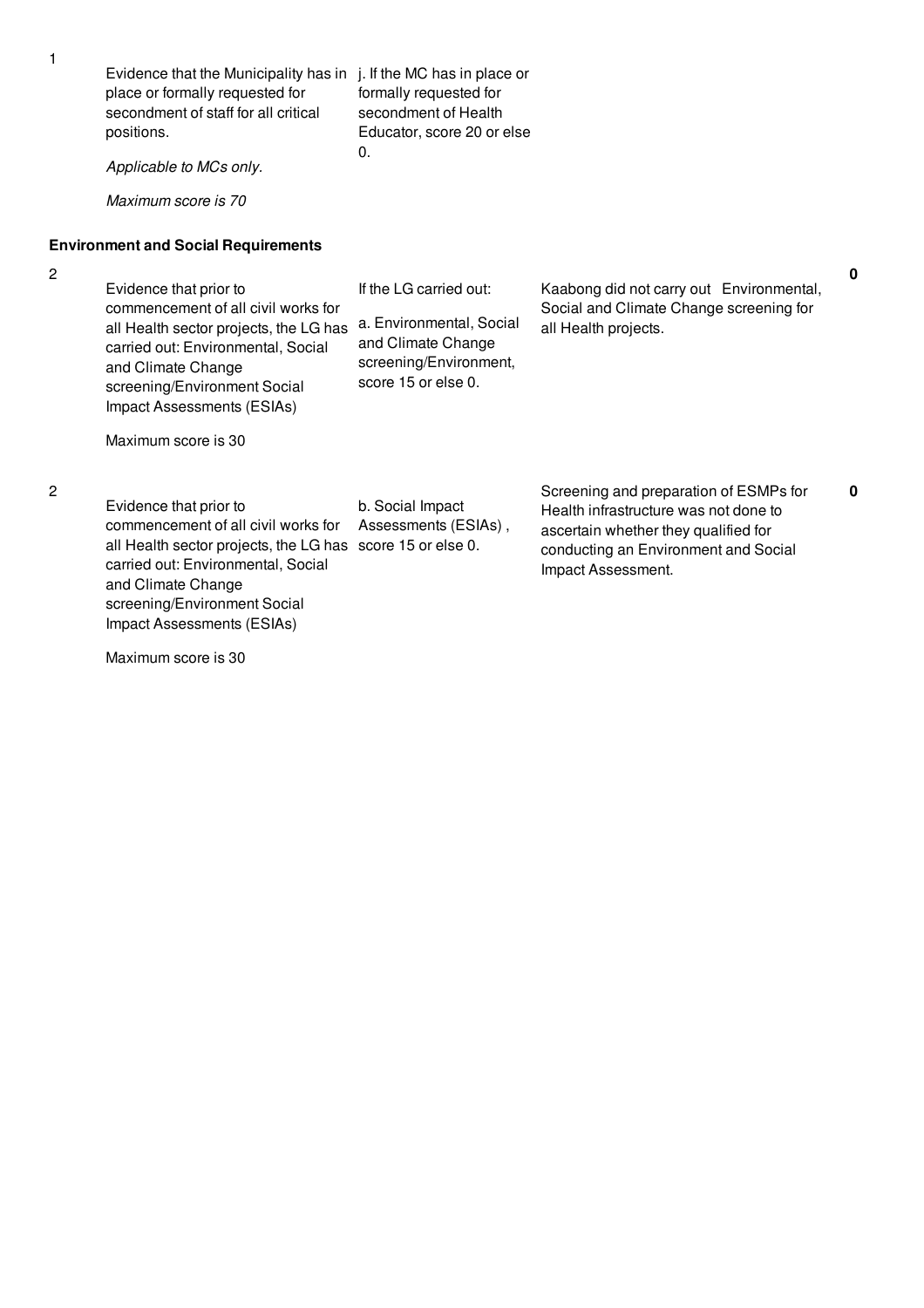| No. | <b>Summary of requirements</b>                                                                                                                                                                                      | <b>Definition of</b><br>compliance                                                                                                                                                  | <b>Compliance justification</b>                                                                                                                                                                                                                                          | <b>Score</b> |
|-----|---------------------------------------------------------------------------------------------------------------------------------------------------------------------------------------------------------------------|-------------------------------------------------------------------------------------------------------------------------------------------------------------------------------------|--------------------------------------------------------------------------------------------------------------------------------------------------------------------------------------------------------------------------------------------------------------------------|--------------|
|     | Human Resource Management and Development                                                                                                                                                                           |                                                                                                                                                                                     |                                                                                                                                                                                                                                                                          |              |
| 1   | Evidence that the LG has substantively<br>recruited or formally requested for<br>secondment of staff for all critical<br>positions in the District/Municipal<br>Education Office namely:<br>The maximum score is 70 | If the LG has<br>substantively recruited<br>or formally requested<br>for secondment of:<br>a) District Education<br>Officer/ Principal<br>Education Officer,<br>score 30 or else 0. | The post of DEO is not substantively filled<br>but duties were assigned to Sangar<br>Santima on 26/6/2019. There was no<br>evidence that the LG requested for<br>seconment of staff from the CG                                                                          | 0            |
| 1   | Evidence that the LG has substantively<br>recruited or formally requested for<br>secondment of staff for all critical<br>positions in the District/Municipal<br>Education Office namely:<br>The maximum score is 70 | If the LG has<br>substantively recruited<br>or formally requested<br>for secondment of:<br>b) All District/Municipal<br>Inspector of Schools,<br>score 40 or else 0.                | The post of Inspector of School is<br>substantively filled by Sangar Santina<br>who was appointed on 1/6/2015 under<br>Min. No. 73/05/DSC/2015(1), however,<br>the Inspector of schools duties are<br>assigned to Sire Celestin who was<br>assigned duties on 31/12/2019 | 0            |

## **Environment and Social Requirements**

| 2 | Evidence that prior to commencement of If the LG carried out:<br>all civil works for all Education sector<br>projects the LG has carried out:<br>Environmental, Social and Climate<br>Change screening/Environment Social<br>Impact Assessments (ESIAs) | a. Environmental,<br>Social and Climate<br>Change<br>score 15 or else 0. | There was evidence that Environmental,<br>Social and Climate Change<br>screening/Environment for all Education<br>projects;<br>screening/Environment, Screening for 5 stance VIP latrine at<br>Sidok p/s was conducted on 28/04/2020 |
|---|---------------------------------------------------------------------------------------------------------------------------------------------------------------------------------------------------------------------------------------------------------|--------------------------------------------------------------------------|--------------------------------------------------------------------------------------------------------------------------------------------------------------------------------------------------------------------------------------|
|   | The Maximum score is 30                                                                                                                                                                                                                                 |                                                                          | Construction of a dormitory at Nursing<br>school at Kaabong town council was<br>signed on 28/04/2020                                                                                                                                 |
|   |                                                                                                                                                                                                                                                         |                                                                          | Construction of a two classroom block<br>Sidoko subcounty was done on<br>28/04/2020                                                                                                                                                  |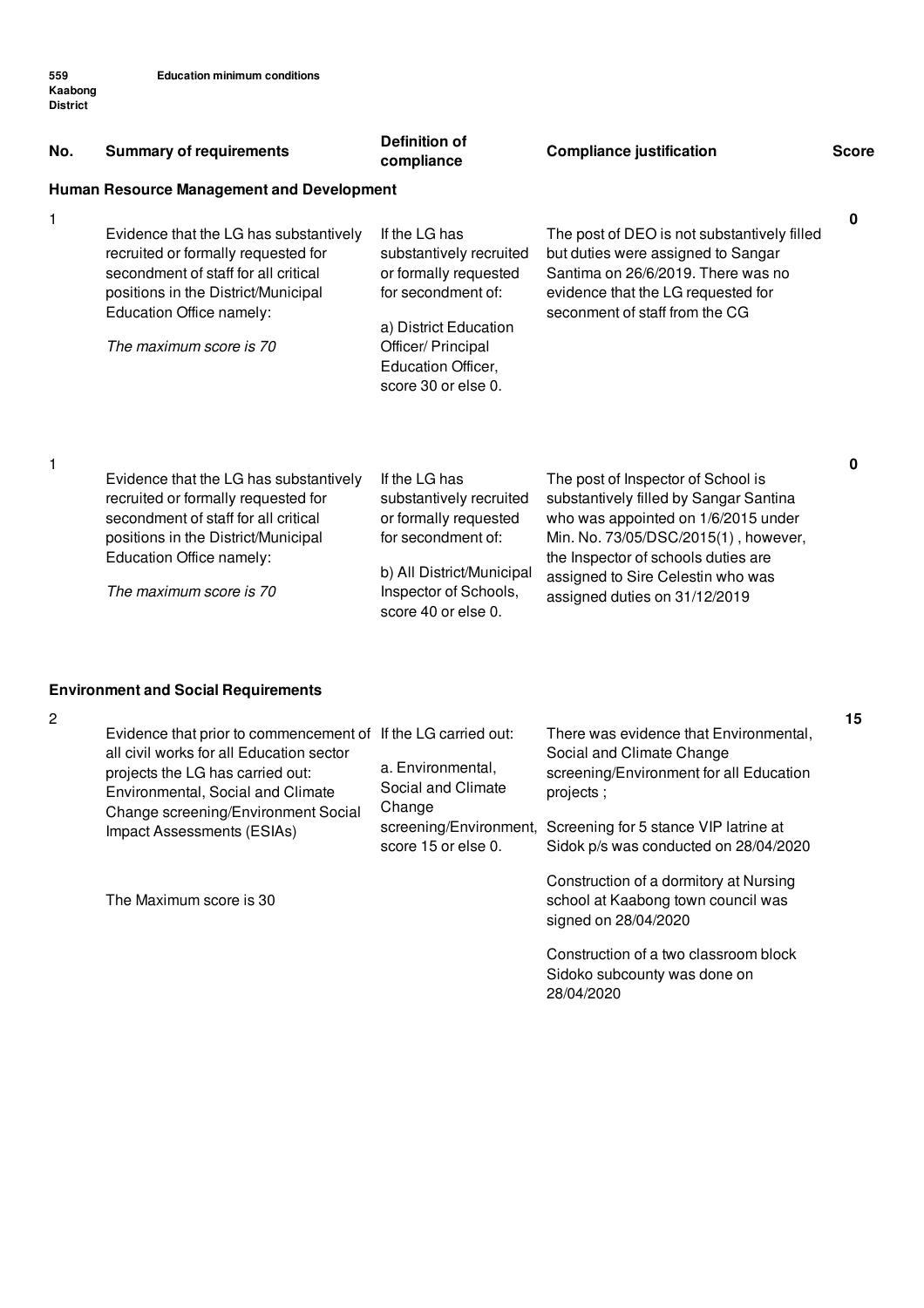all civil works for all Education sector projects the LG has carried out: Environmental, Social and Climate Change screening/Environment Social Impact Assessments (ESIAs)

b. Social Impact Assessments (ESIAs) , score 15 or else 0.

While screening for Environment and Social safeguards was done for Education projects,the ESMPs were not prepared to ascertain need for an Environment and Social Impact Assessment.

The Maximum score is 30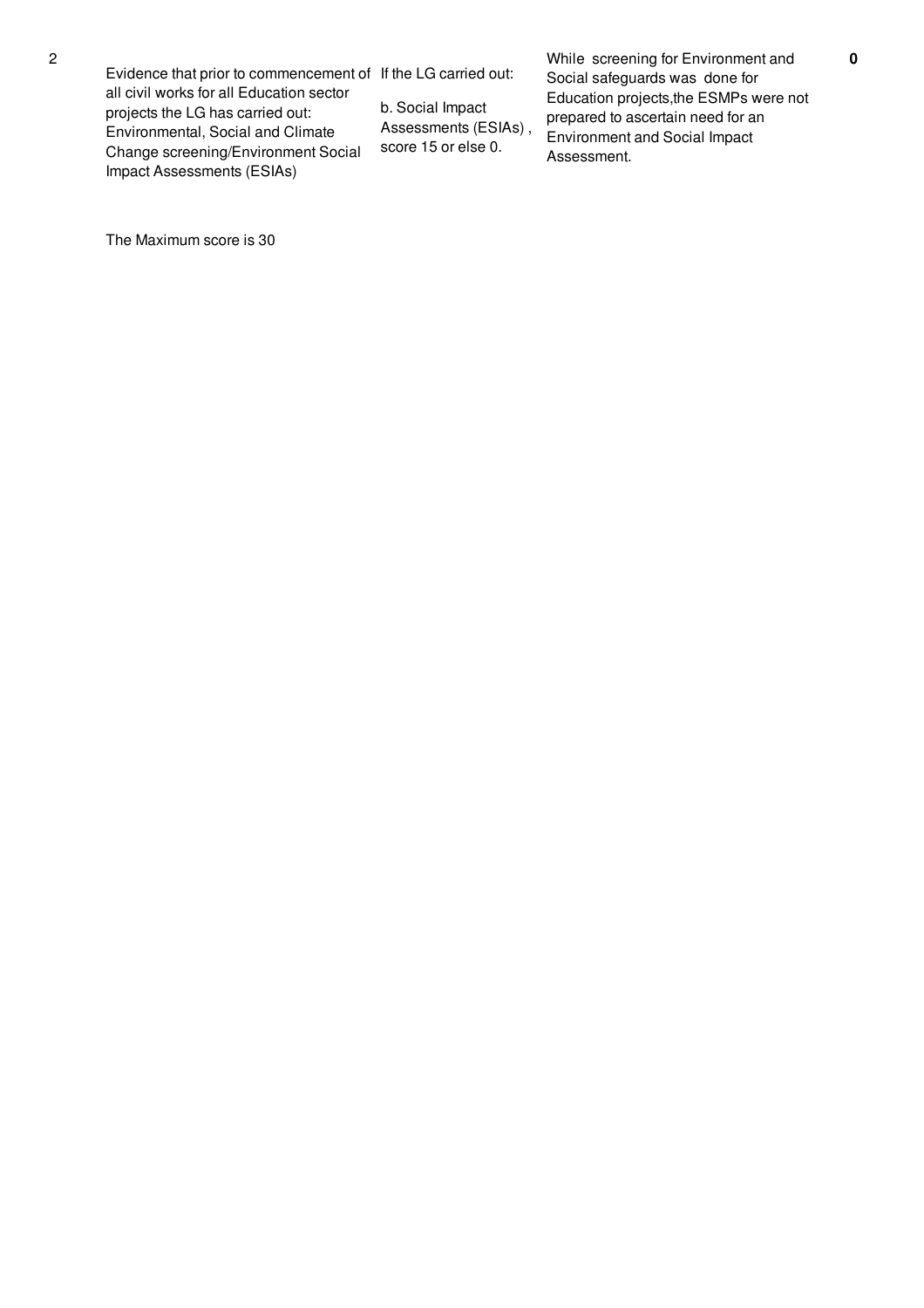| No.          | <b>Summary of requirements</b>                                                                                                                                                                                                           | <b>Definition of</b><br>compliance                                                   | <b>Compliance justification</b>                                                                                                                                                                                                                               | <b>Score</b> |
|--------------|------------------------------------------------------------------------------------------------------------------------------------------------------------------------------------------------------------------------------------------|--------------------------------------------------------------------------------------|---------------------------------------------------------------------------------------------------------------------------------------------------------------------------------------------------------------------------------------------------------------|--------------|
| $\mathbf{1}$ | Human Resource Management and Development<br>Evidence that the LG has recruited or formally<br>requested for secondment of staff for all<br>critical positions in the District/Municipal<br>Council departments.<br>Maximum score is 37. | a. Chief Finance<br>Officer/Principal Finance<br>Officer, score 3 or else 0          | The district does not have a<br>substantive CFO. The Acting CFO<br>Akol Filister Confort was assigned<br>duties on 1/4/2017 under Min<br>12/2017(c) i. There was no<br>evidence that the LG requested for                                                     | 0            |
| $\mathbf{1}$ | Evidence that the LG has recruited or formally<br>requested for secondment of staff for all<br>critical positions in the District/Municipal<br>Council departments.<br>Maximum score is 37.                                              | Planner, score<br>3 or else 0                                                        | secondment of staff from CG.<br>b. District Planner/Senior The post of District Planner is not<br>substantively appointed but duties<br>were assigned to Simon Ekwee on<br>1/7/2018. No evidence that the LG<br>requested for secondment of staff<br>from CG. | 0            |
| $\mathbf{1}$ | Evidence that the LG has recruited or formally<br>requested for secondment of staff for all<br>critical positions in the District/Municipal<br>Council departments.<br>Maximum score is 37.                                              | c. District<br>Engineer/Principal<br>Engineer,<br>score 3 or else 0                  | The position of District Engineer is<br>not substantively filled but duties<br>were assigned to Akolrio Ibrahim<br>on 1/7/2018 and there was no<br>evidence that the LG requested for<br>secondment of staff from CG.                                         | $\pmb{0}$    |
| $\mathbf{1}$ | Evidence that the LG has recruited or formally d. District Natural<br>requested for secondment of staff for all<br>critical positions in the District/Municipal<br>Council departments.<br>Maximum score is 37.                          | Environment Officer,<br>score 3 or else 0                                            | The post of DNRO is not<br>Resources Officer/Senior substantively filled and there is no<br>evidence that the LG requested for<br>secondment of staff from CG.                                                                                                | 0            |
| 1            | Evidence that the LG has recruited or formally<br>requested for secondment of staff for all<br>critical positions in the District/Municipal<br>Council departments.<br>Maximum score is 37.                                              | e. District Production<br>Officer/Senior Veterinary<br>Officer,<br>score 3 or else 0 | The post of District Production<br>officer is substantively filled by<br>Eladuu Fredrick who was<br>appointed under Min. No<br>11/KGDSC/2008 DATED<br>28/2/2008                                                                                               | 3            |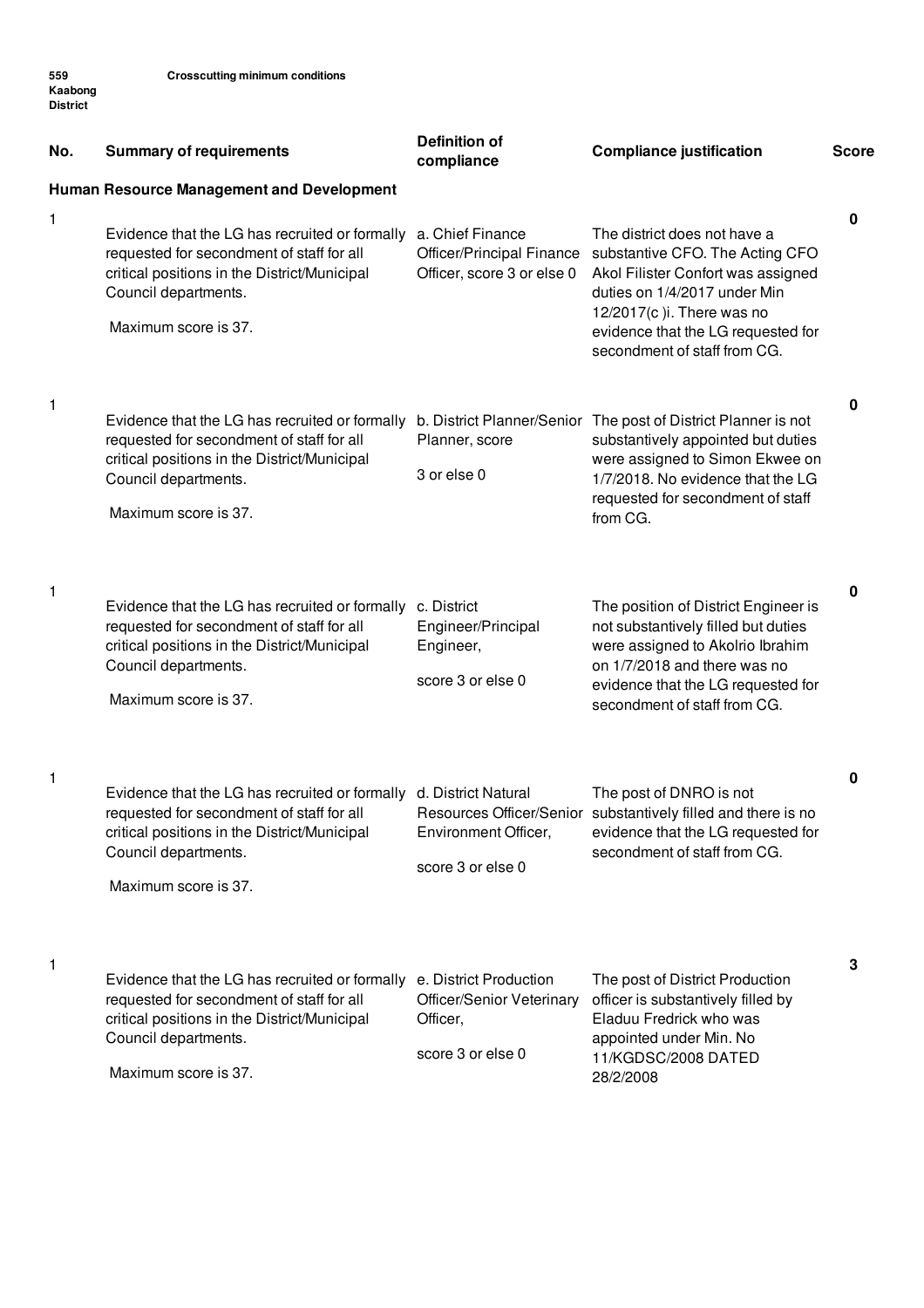| Evidence that the LG has recruited or formally<br>requested for secondment of staff for all<br>critical positions in the District/Municipal<br>Council departments.<br>Maximum score is 37.                         | f. District Community<br>Development Officer/<br>Principal CDO,<br>score 3 or else 0                                               | The post of District Community<br>Development Officer is<br>substantively filled by Ojok Jimmy<br>Ayen (Min No. 7/KBGDSC/2020<br>dated 20/4/2020)                                                | $\mathbf 3$  |
|---------------------------------------------------------------------------------------------------------------------------------------------------------------------------------------------------------------------|------------------------------------------------------------------------------------------------------------------------------------|--------------------------------------------------------------------------------------------------------------------------------------------------------------------------------------------------|--------------|
| Evidence that the LG has recruited or formally<br>requested for secondment of staff for all<br>critical positions in the District/Municipal<br>Council departments.<br>Maximum score is 37.                         | g. District Commercial<br>Officer/Principal<br>Commercial Officer,<br>score 3 or else 0                                            | The post of District Commercial<br>Officer is vacant and there is no<br>evidence that the LG requested for<br>secondment of staff from CG.<br>Duties were assigned to Lemu<br>Thomas on 6/8/2019 | 0            |
| Evidence that the LG has recruited or formally<br>requested for secondment of staff for all<br>critical positions in the District/Municipal<br>Council departments.<br>Maximum score is 37.                         | other critical staff<br>h (i). A Senior<br><b>Procurement Officer</b><br>(Municipal: Procurement<br>Officer)<br>score 2 or else 0. | The post of senior Procurement<br>officer is vacant and there is no<br>evidence that the LG requested for<br>secondment of staff from CG                                                         | $\mathbf 0$  |
| Evidence that the LG has recruited or formally<br>requested for secondment of staff for all<br>critical positions in the District/Municipal<br>Council departments.<br>Maximum score is 37.                         | (Municipal Assistant<br>Procurement Officer),<br>score 2 or else 0                                                                 | h(ii). Procurement Officer The post of procurement officer is<br>substantively filled by Onyango<br>Gerald who was appointed under<br>Min. 19/KBGDSC/2020(2) of<br>2/6/2020                      | $\mathbf{2}$ |
| Evidence that the LG has recruited or formally<br>requested for secondment of staff for all<br>critical positions in the District/Municipal<br>Council departments.<br>Maximum score is 37.                         | i. Principal Human<br>Resource Officer,<br>score 2 or else 0                                                                       | The post of PHRO is vacant and<br>there is no evidence that the<br>district requested for secondment<br>of staff from CG                                                                         | 0            |
| Evidence that the LG has recruited or formally j. A Senior Environment<br>requested for secondment of staff for all<br>critical positions in the District/Municipal<br>Council departments.<br>Maximum score is 37. | Officer,<br>score 2 or else 0                                                                                                      | The post of SEO is vacant and<br>there is no evidence that the<br>district requested for secondment<br>of staff from CG                                                                          | 0            |

1

1

1

1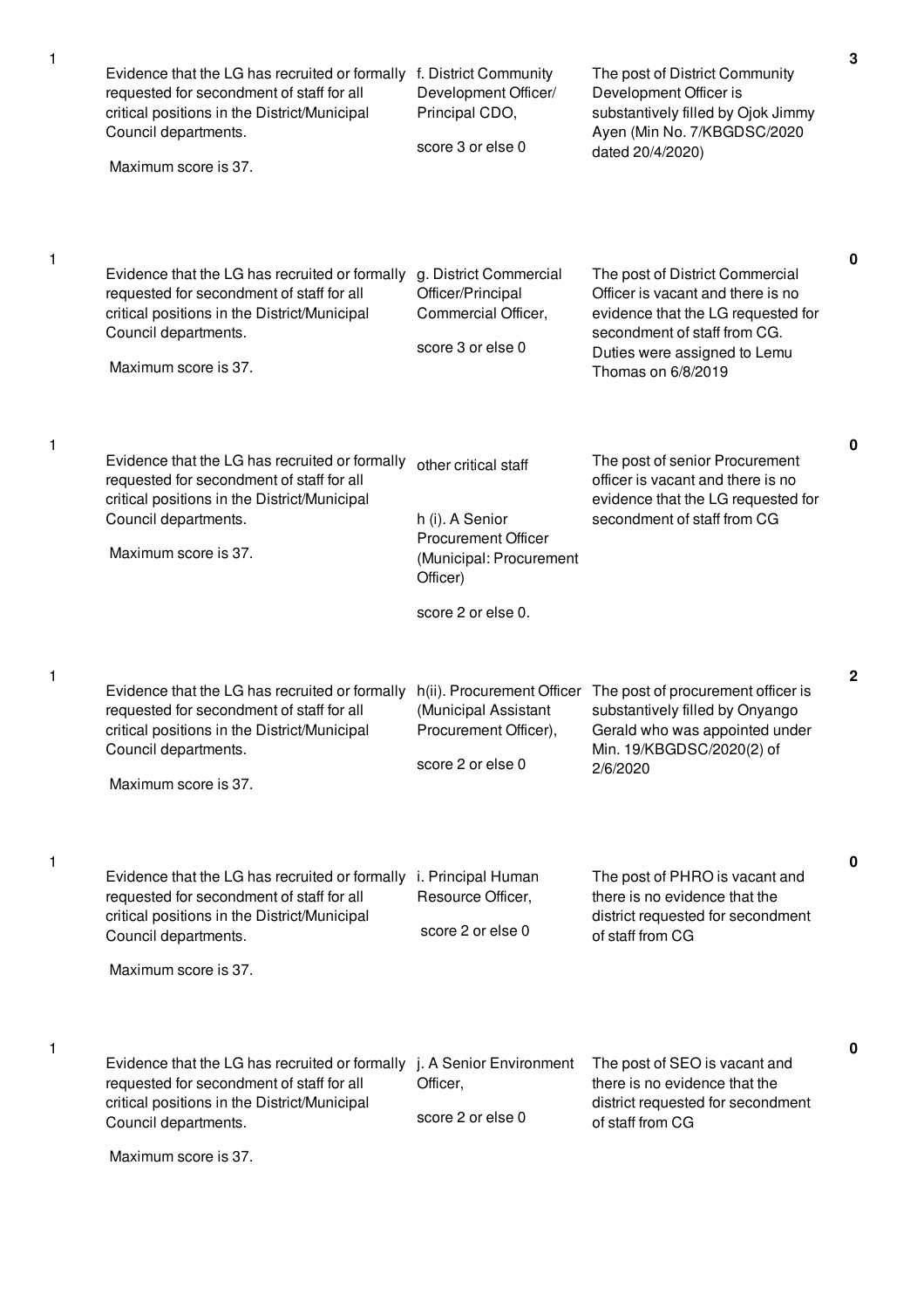| Evidence that the LG has recruited or formally<br>requested for secondment of staff for all<br>critical positions in the District/Municipal<br>Council departments.<br>Maximum score is 37.                         | k. Senior Land<br>Management Officer,<br>score 2 or else 0                                                     | The post of SMLO is vacant and<br>there is no evidence that the<br>district requested for secondment<br>of staff from CG                   | $\mathbf 0$  |
|---------------------------------------------------------------------------------------------------------------------------------------------------------------------------------------------------------------------|----------------------------------------------------------------------------------------------------------------|--------------------------------------------------------------------------------------------------------------------------------------------|--------------|
| Evidence that the LG has recruited or formally I. A Senior Accountant,<br>requested for secondment of staff for all<br>critical positions in the District/Municipal<br>Council departments.<br>Maximum score is 37. | score 2 or else 0                                                                                              | The post Senior Accountant is<br>substantively filled by Akol Fillister<br>Comfort who was appointed under<br>Min. 45/2016(ii) of 1/6/2016 | $\mathbf{2}$ |
| Evidence that the LG has recruited or formally<br>requested for secondment of staff for all<br>critical positions in the District/Municipal<br>Council departments.<br>Maximum score is 37.                         | m. Principal Internal<br>Auditor for Districts and<br>Senior Internal Auditor<br>for MCs,<br>score 2 or else 0 | The post of PIA is vacant and there<br>is no evidence that LG requested<br>for secondment of staff from CG                                 | $\bf{0}$     |
| Evidence that the LG has recruited or formally<br>requested for secondment of staff for all<br>critical positions in the District/Municipal<br>Council departments.<br>Maximum score is 37.                         | n. Principal Human<br>Resource Officer<br>(Secretary DSC), score 2<br>or else 0                                | The PHRO for DSC is vacant and<br>there is no evidence that the LG<br>requested for secondment of staff<br>from CG                         | $\mathbf{0}$ |

1

1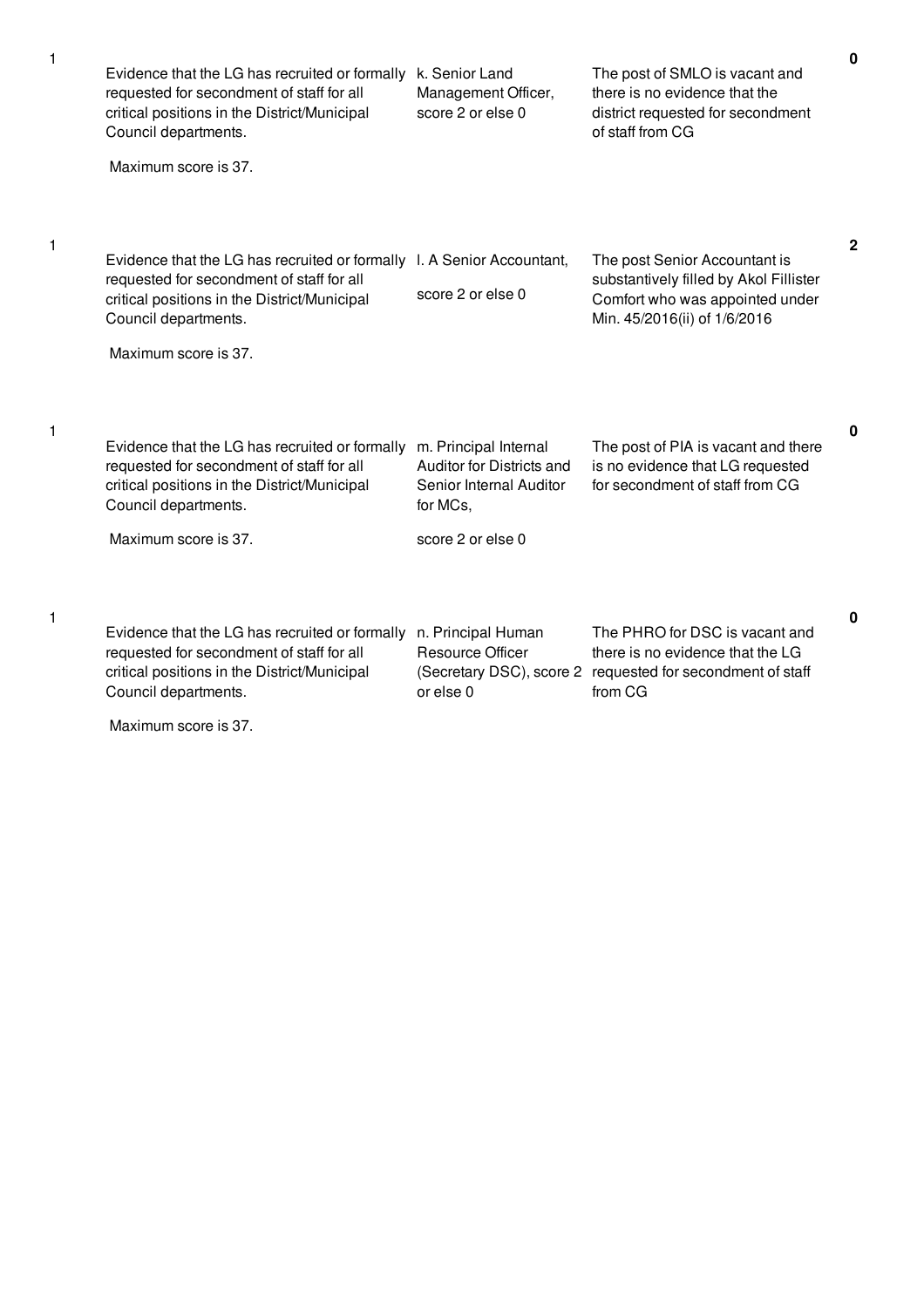Evidence that the LG has recruited or formally If LG has recruited or requested for secondment of staff for all essential positions in every LLG

Maximum score is 15

requested for secondment of:

a. Senior Assistant Secretaries in all LLGS,

score 5 or else 0

Kaabong DLG has a total of 14 functional sub counties including a town council with only 8 substantively recruited SASs while the rest are assigned duties. The following SASs are substantively appointed.

1. Ngeracha Judith recruited under Min. No.8/KGDSC/2008 dated 28/2/2008

2. Lolem Francis recruited under Min. No.8/KGDSC/2008 of 28/2/2008

3. Abutra Catherine Lokiru appointed under Min. No.19/KDGDCS/2020(1.1.) of 22/6/2020

4. Lopeyok Emmanuel appointed under Min No 26/KBGDSC/2019(2) of 20/3/2019

5. Nakwang Evaline appointed under Min No.64/DSCKBG/2018(10) of 16/4/2018

6. Nachomin Nancy appointed under Min. No. 19/KBGDSC/2020(2) of 22/6/2020

7. Achalei Kizito Sisto appointed under Min. No 64/DSC/KBG/2017 (09) dated 16/4/2018

8. Lopeyo Richatf Ilukal appointed under Min. No. 64/DSC/KBG/2018 (06) dated 16/4/2018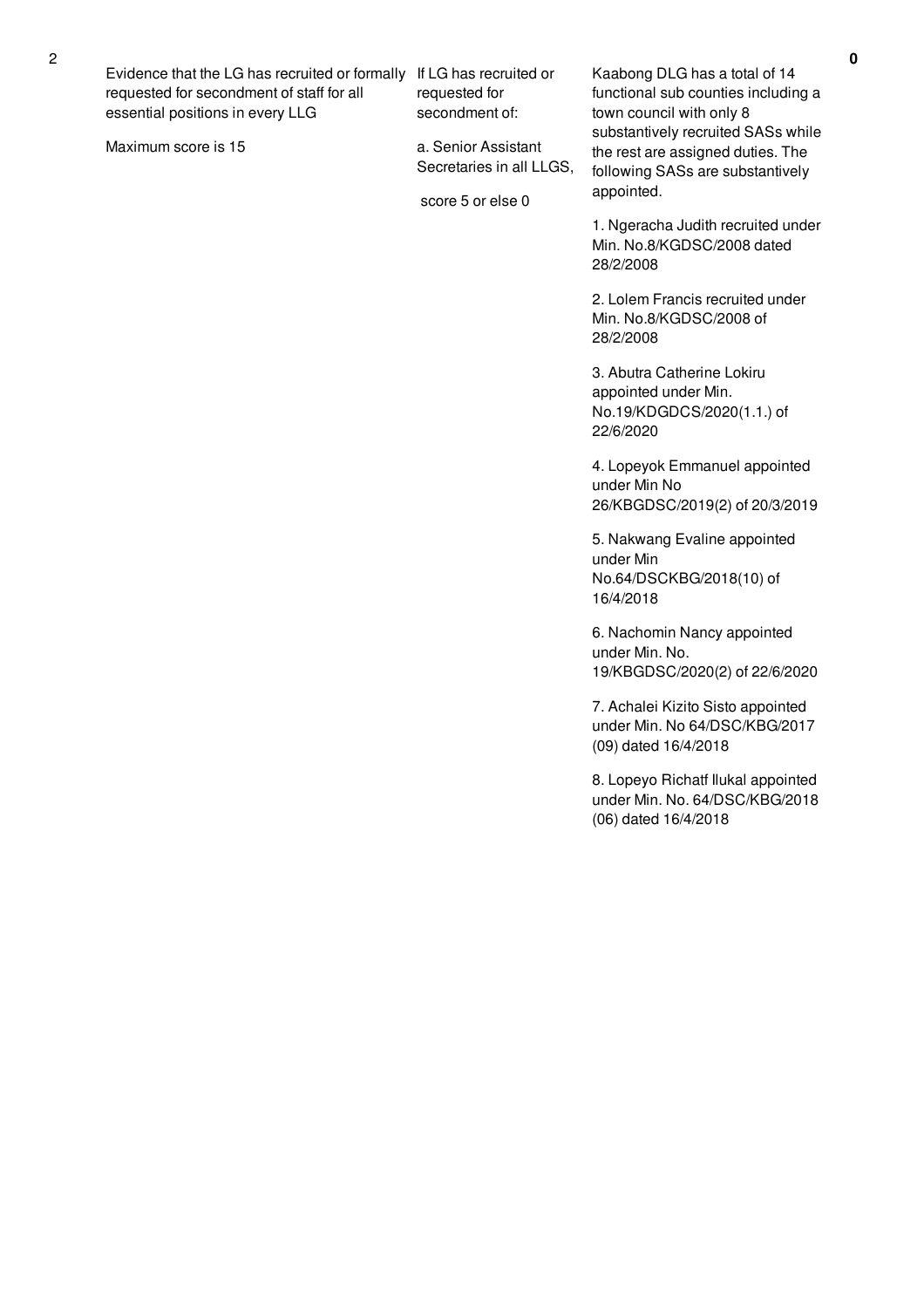Evidence that the LG has recruited or formally requested for secondment of staff for all essential positions in every LLG

Maximum score is 15

If LG has recruited or requested for secondment of:

b. A Community Development Officer or Senior CDO in case of Town Councils, in all LLGS

score 5 or else 0.

In the 12 sub counties including a Town council, there are only 9 substantively appointed CDOs as follows;

1. Kubal Mathew who was appointed under Min. No. 64/DSC/KBG/2018(35) of 16/4/2018

2. Okuli Marting who was appointed under Min. No 64/DSC/KBG/2018(40) of 16/4/2018)

3. Ayoo Agnes Odwar who was appointed under Min. No 64/DSC/KBG/2018(41) of 16/4/2018)

4. Aree Francis Almedia who was appointed under Min. No 64/DSC/KBG/2018(36) of 16/4/2018

5. Lokong John Bosco who was appointed under Min. No 36/2005 of 14/9/2005)

6. Lotyana Simon Peter who was appointed under Min. No 64/DSC/KBG/2018(42) of 16/4/2018

7. Lomer Daniel Longoli who was appointed under Min. No 64/DSC/KBG/2018(39)

8. Okul Martin who was appointed under Min. No 64/DSC/2018(40) of 16/4/2018

9. Koriang Esther who was appointed under Min. 64/DSC/KBG/2018 (07) dated 16/4/2018

2

Evidence that the LG has recruited or formally If LG has recruited or requested for secondment of staff for all essential positions in every LLG

Maximum score is 15

requested for secondment of:

c. A Senior Accounts Assistant or an Accounts Assistant in all LLGS,

score 5 or else 0.

The District has a total of 14 substantively appointed SAAs and AAs for each LLGs as follows;

**5**

1. Adong Rebecca Nangiro who was appointed under Min. No 24/KBGDSC/2019(a)(II)(2) of 5/4/2019

2. Nakiru Sarah Stella appointed under Min. No 32/KBGDSC/2019(B)(III)(1) of 5/4/2019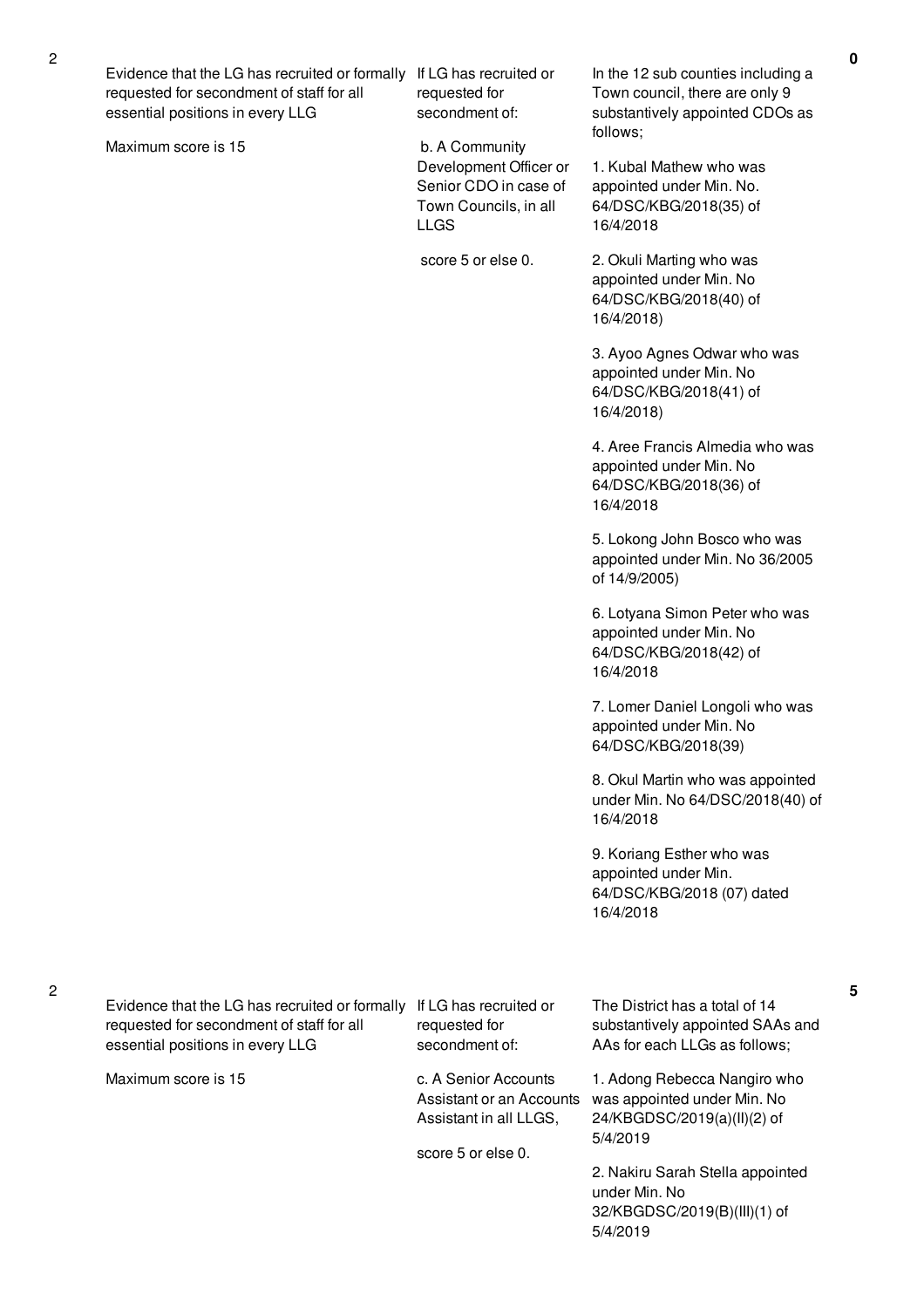3. Elungat James Leonard appointed under Min. No 25/KDGDSC/2019(A)(7) of 1/4/2019

4. Orebo Caesar Okuda appointed under Min. No 25/KBGDSC/2019(a)(8) of 1/4/2019

5. Adupa Joel appointed under Min. No 42/KBGDSC/2019(3) of 2/5/2019

6. Lobu Francis appointed under Min. No 16/04/DSC/2015(2) of 5/5/2015

7. Odong James appointed under Min. No 42/KGBDSC/2019(1) of 2/5/2019)

8. Lomonyang Simon Adingili appointed under Min. No 24/KBGDSC/2019 (a)(II)(5) OF 5/4/2019

9. Opio Peter Emmanuel appointed under Min. No 42/KBGDCS/2019(2) of 2/5/2019

10. Achuda Collins Bolingo appointed under Min. No. 12/KBDSC/2011 of 21/3/2011)

11. Lomeo John Bruno appointed under Min. No 25/KBGDSC/2019(a)11 of 1/4/2019

12. Achura Jacinta appointed under Min. No 25/KBGDSC/2019(A)(1) of 1/4/2019

13. Losuk Joshua Lochokio appointed under Min. No 25/KBGDSC/2019(A)(4) of 1/4/2019

Losike John appointed under Min. No 25/KBGDSC/2019(A)(14) of 1/4/2019

**Environment and Social Requirements**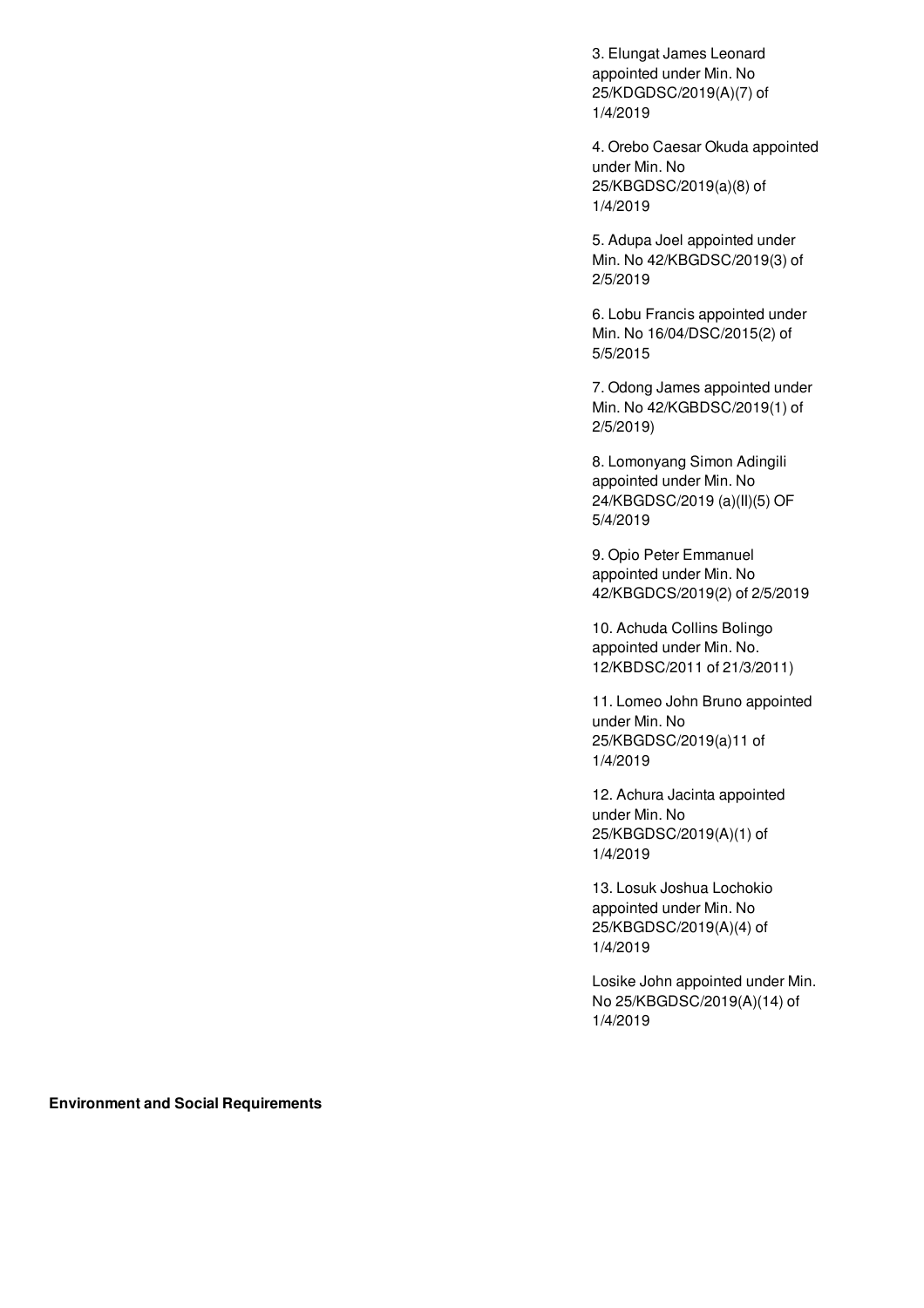|  | Evidence that the LG has released all funds<br>allocated for the implementation of<br>environmental and social safeguards in the<br>previous FY.<br>Maximum score is 4 | If the LG has released<br>100% of funds allocated<br>in the previous FY to:<br>a. Natural Resources                                             | The DLG only warranted 99% of<br>the budget allocated to the<br>department of Natural Resources.               |  |
|--|------------------------------------------------------------------------------------------------------------------------------------------------------------------------|-------------------------------------------------------------------------------------------------------------------------------------------------|----------------------------------------------------------------------------------------------------------------|--|
|  |                                                                                                                                                                        | department,                                                                                                                                     | Working                                                                                                        |  |
|  |                                                                                                                                                                        | score 2 or else 0                                                                                                                               | Release/Warrants*100=                                                                                          |  |
|  |                                                                                                                                                                        |                                                                                                                                                 | 40,909,438/41,432,000*100=<br>98.74%                                                                           |  |
|  |                                                                                                                                                                        |                                                                                                                                                 | Source:                                                                                                        |  |
|  |                                                                                                                                                                        |                                                                                                                                                 | Page 12 Draft Accounts FY<br>2019/20 received by the OAG<br>(Moroto Regional Branch) on the<br>31 August 2020) |  |
|  |                                                                                                                                                                        |                                                                                                                                                 | <b>Budget Ugx</b><br>Natural resources<br>41,432,000                                                           |  |
|  |                                                                                                                                                                        |                                                                                                                                                 | <b>Warrants Ugx</b><br>40,909,438                                                                              |  |
|  | Evidence that the LG has released all funds<br>allocated for the implementation of<br>environmental and social safeguards in the<br>previous FY.<br>Maximum score is 4 | If the LG has released<br>100% of funds allocated<br>in the previous FY to:<br>b. Community Based<br>Services department.<br>score 2 or else 0. | The DLG only warranted 8% of the<br>budget allocated to the Community<br>Based Services department.            |  |
|  |                                                                                                                                                                        |                                                                                                                                                 |                                                                                                                |  |
|  |                                                                                                                                                                        |                                                                                                                                                 | Working                                                                                                        |  |
|  |                                                                                                                                                                        |                                                                                                                                                 | Release/Warrants*100=<br>164,743,178/2,085,066,000*100=                                                        |  |
|  |                                                                                                                                                                        |                                                                                                                                                 | 7.9%                                                                                                           |  |
|  |                                                                                                                                                                        |                                                                                                                                                 | Source:                                                                                                        |  |
|  |                                                                                                                                                                        |                                                                                                                                                 | Page 12 Draft Accounts FY<br>2019/20                                                                           |  |
|  |                                                                                                                                                                        |                                                                                                                                                 | <b>Community Based Services</b><br>Budget Ugx 2,085,066,000                                                    |  |

Ugx 164,743,178

3

3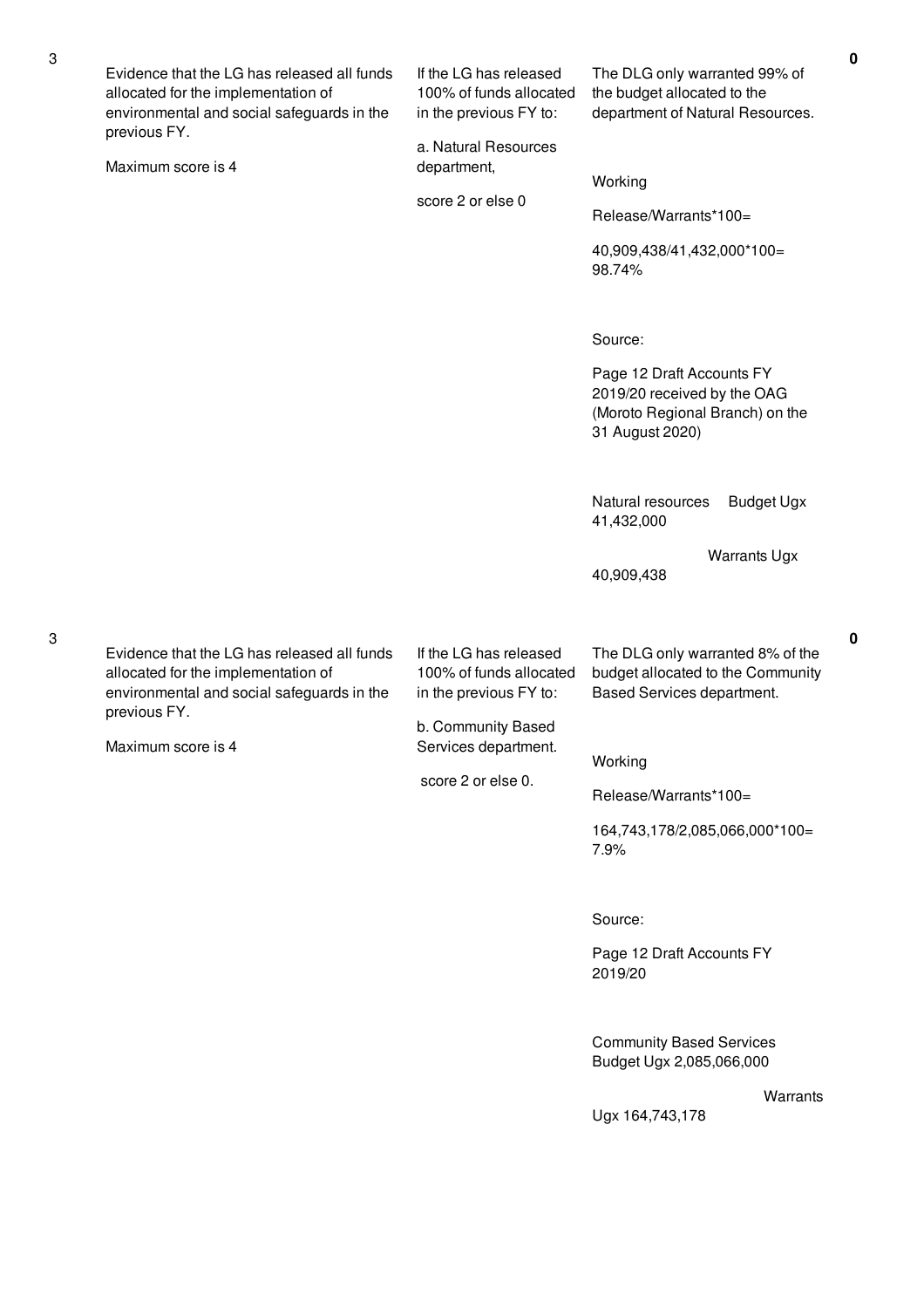Evidence that the LG has carried out Environmental, Social and Climate Change screening/Environment and Social Impact Assessments (ESIAs) and developed costed Environment and Social Management Plans (ESMPs) (including child protection plans) where applicable, prior to commencement of all civil works.

Maximum score is 12

a. If the LG has carried out Environmental, Social and Climate Change screening,

score 4 or else 0

The district did not carry out screening for all projects implemented using the DDEG for the previous FY.

Screening was only done for water and Education projects as shown below;

Screening for construction of a dormitory at Nursing school at Kaabong town council was done on 28/04/2020

Construction of a four unit staff house at Loyoro was signed on 28/04/2020

Construction of borehole at Nakosowan was done on 29/04/2020.

> • All projects under Health were not screened ; additionally the CDO didnot counter sign on the screening forms

Without Screening and preparing ESMPs for all projects ,verifying for qualification of an ESIA for the projects was not possible.

**0**

4

4

Evidence that the LG has carried out Environmental, Social and Climate Change screening/Environment and Social Impact Assessments (ESIAs) and developed costed Environment and Social Management Plans (ESMPs) (including child protection plans) where applicable, prior to commencement of all civil works.

Evidence that the LG has carried out Environmental, Social and Climate Change screening/Environment and Social Impact Assessments (ESIAs) and developed costed Environment and Social Management Plans (ESMPs) (including child protection plans) where applicable, prior to commencement of

> score 4 or 0 ESMPs for all projects implemented using the **Discretionary** Development

Equalization Grant

b. If the LG has carried out Environment and Social Impact

Assessments (ESIAs) prior to commencement of all civil works for all projects implemented using the Discretionary

Development Equalization Grant

(DDEG),

c. If the LG has a Costed There was no evidence that Kaabong Costed ESMPs for all projects implemented using the Discretionary Development Equalization Grant (DDEG)

score 4 or 0

(DDEG);;

all civil works.

Maximum score is 12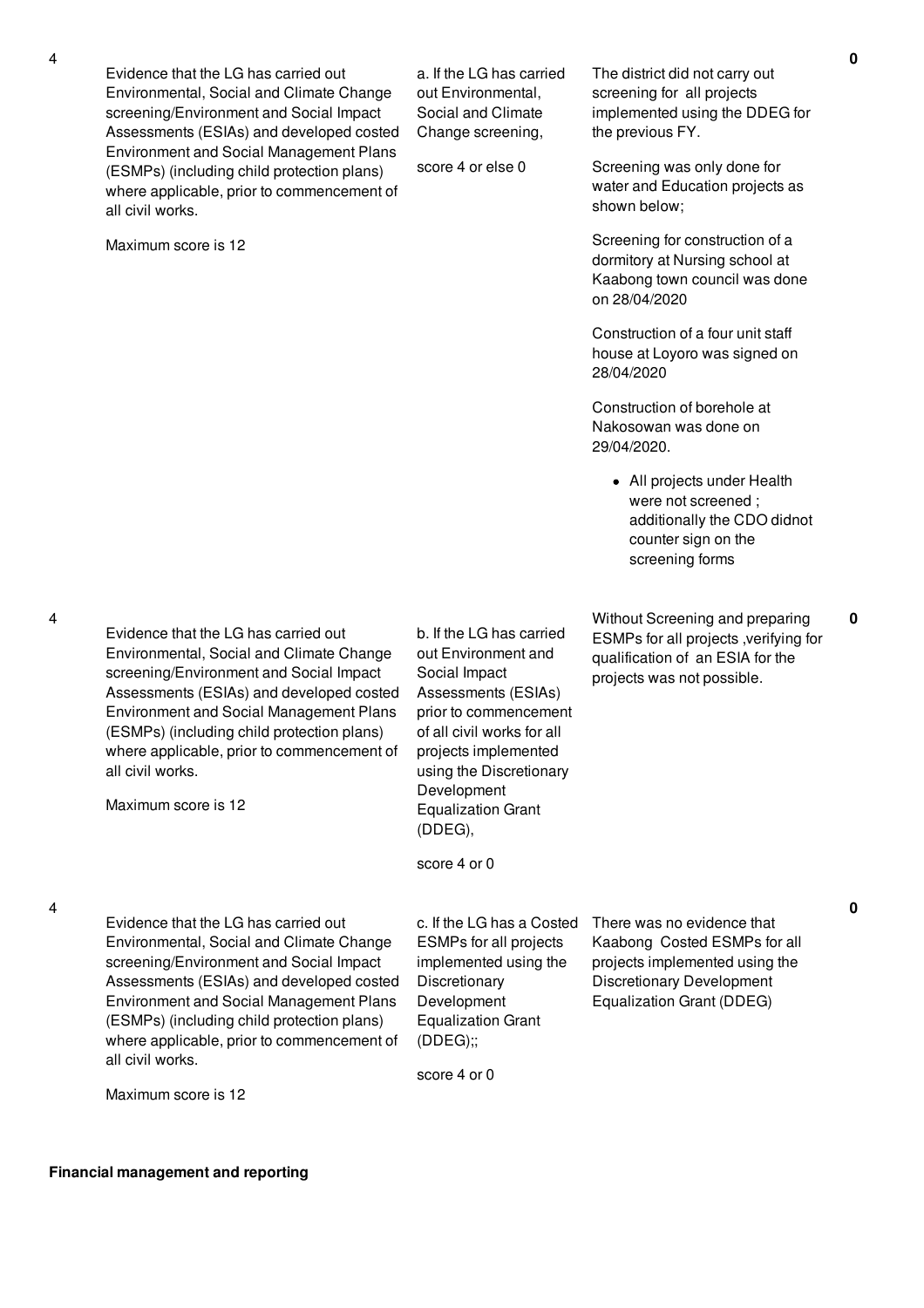| Evidence that the LG does not have an<br>adverse or disclaimer audit opinion for the<br>previous FY.                                                                                                                                                                                                                                                                                                                                          | If a LG has a clean audit<br>opinion, score 10;                                                                                                                                                                                                | Audit of financial statements for FY<br>2019/20 by OAG is still ongoing.<br>Results of the audit will be                                                                                                                                                                                                  | 0           |
|-----------------------------------------------------------------------------------------------------------------------------------------------------------------------------------------------------------------------------------------------------------------------------------------------------------------------------------------------------------------------------------------------------------------------------------------------|------------------------------------------------------------------------------------------------------------------------------------------------------------------------------------------------------------------------------------------------|-----------------------------------------------------------------------------------------------------------------------------------------------------------------------------------------------------------------------------------------------------------------------------------------------------------|-------------|
| Maximum score is 10                                                                                                                                                                                                                                                                                                                                                                                                                           | If a LG has a qualified<br>audit opinion, score 5                                                                                                                                                                                              | assessed in January 2021.                                                                                                                                                                                                                                                                                 |             |
|                                                                                                                                                                                                                                                                                                                                                                                                                                               | If a LG has an adverse or<br>disclaimer audit opinion<br>for the previous FY,<br>score 0                                                                                                                                                       |                                                                                                                                                                                                                                                                                                           |             |
|                                                                                                                                                                                                                                                                                                                                                                                                                                               |                                                                                                                                                                                                                                                |                                                                                                                                                                                                                                                                                                           | $\mathbf 0$ |
| Evidence that the LG has provided<br>information to the PS/ST on the status of<br>implementation of Internal Auditor General<br>and Auditor General findings for the previous<br>financial year by end of February (PFMA s. 11<br>2g). This statement includes issues,<br>recommendations, and actions against all<br>findings where the Internal Auditor and<br>Auditor General recommended the<br>Accounting Officer to act (PFM Act 2015). | If the LG has provided<br>information to the PS/ST<br>on the status of<br>implementation of<br><b>Internal Auditor General</b><br>and Auditor General<br>findings for the previous<br>financial year by end of<br>February (PFMA s. 11<br>2g), | Review of responses of the DLG to<br>PS/ST at the District Headquarters<br>showed that the DLG submitted<br>information to the PS/ST on the<br>status of implementation of Internal<br><b>Auditor General and Auditor</b><br>General recommendations after<br>the 29 February 2020.                       |             |
| maximum score is 10                                                                                                                                                                                                                                                                                                                                                                                                                           | score 10 or else 0.                                                                                                                                                                                                                            | The DLG made submissions to<br>the PS/ST on the status of<br>Implementation of issues arising<br>from Internal Audit and Auditor<br>General Reports for year ended 30<br>June 2019 on the 22 April 2020.<br>(i.e. Received by Registry<br>MoFPED on the 22 April 2020).                                   |             |
| Evidence that the LG has submitted an<br>annual performance contract by August 31st<br>of the current FY<br>Maximum Score 4                                                                                                                                                                                                                                                                                                                   | If the LG has submitted<br>an annual performance<br>contract by August 31st<br>of the current FY,<br>score 4 or else 0.                                                                                                                        | The Annual Performance Contract<br>for the DLG for FY 2020/21 was<br>generated in PBS on the 30 June<br>2020 12:42 1 (Source:<br>budget.go.ug). List of LG<br>submissions provided by MoFPED<br>also showed that the DLG<br>submitted this document on the 30<br>June 2020, before the 31 August<br>2020. |             |
| Evidence that the LG has submitted the<br>Annual Performance Report for the previous<br>FY on or before August 31, of the current<br><b>Financial Year</b><br>maximum score 4 or else 0                                                                                                                                                                                                                                                       | If the LG has submitted<br>the Annual Performance<br>Report for the previous<br>FY on or before August<br>31, of the current<br>Financial Year,                                                                                                | Review of list of LG submissions<br>provided by MoFPED showed that<br><b>DLG</b> submitted Annual<br>Performance Report FY 2019/20 to<br>MoFPED on the 22 September<br>2020, after the 31 August 2020.                                                                                                    | 0           |
|                                                                                                                                                                                                                                                                                                                                                                                                                                               | score 4 or else 0.                                                                                                                                                                                                                             |                                                                                                                                                                                                                                                                                                           |             |

7

8